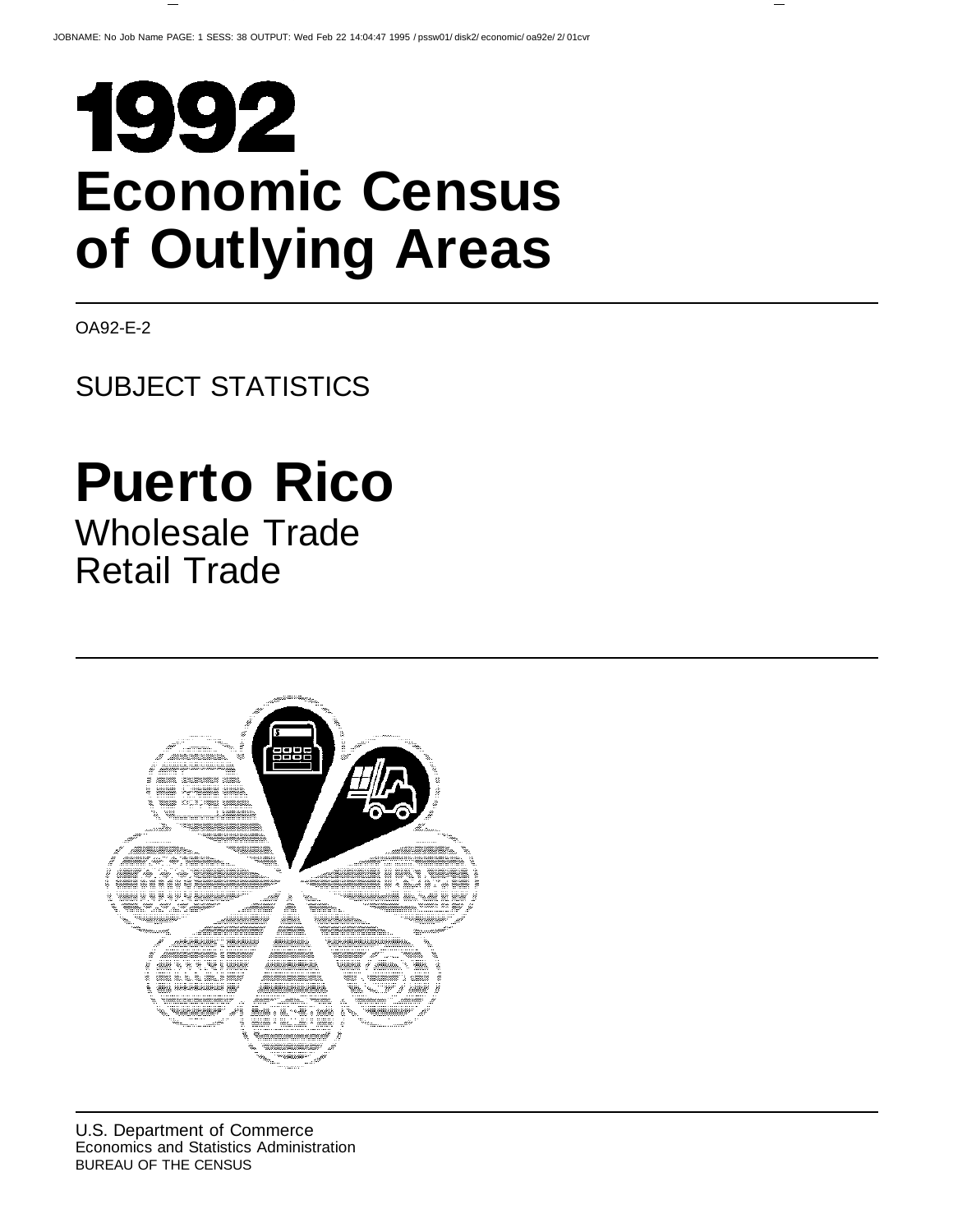# 1992 **Economic Census of Outlying Areas**

OA92-E-2

# SUBJECT STATISTICS

# **Puerto Rico** Wholesale Trade Retail Trade

Issued February 1995



**U.S. Department of Commerce Ronald H. Brown,** Secretary **David J. Barram,** Deputy Secretary

**Economics and Statistics Administration Everett M. Ehrlich,** Under Secretary for Economic Affairs

> **BUREAU OF THE CENSUS Martha Farnsworth Riche,** Director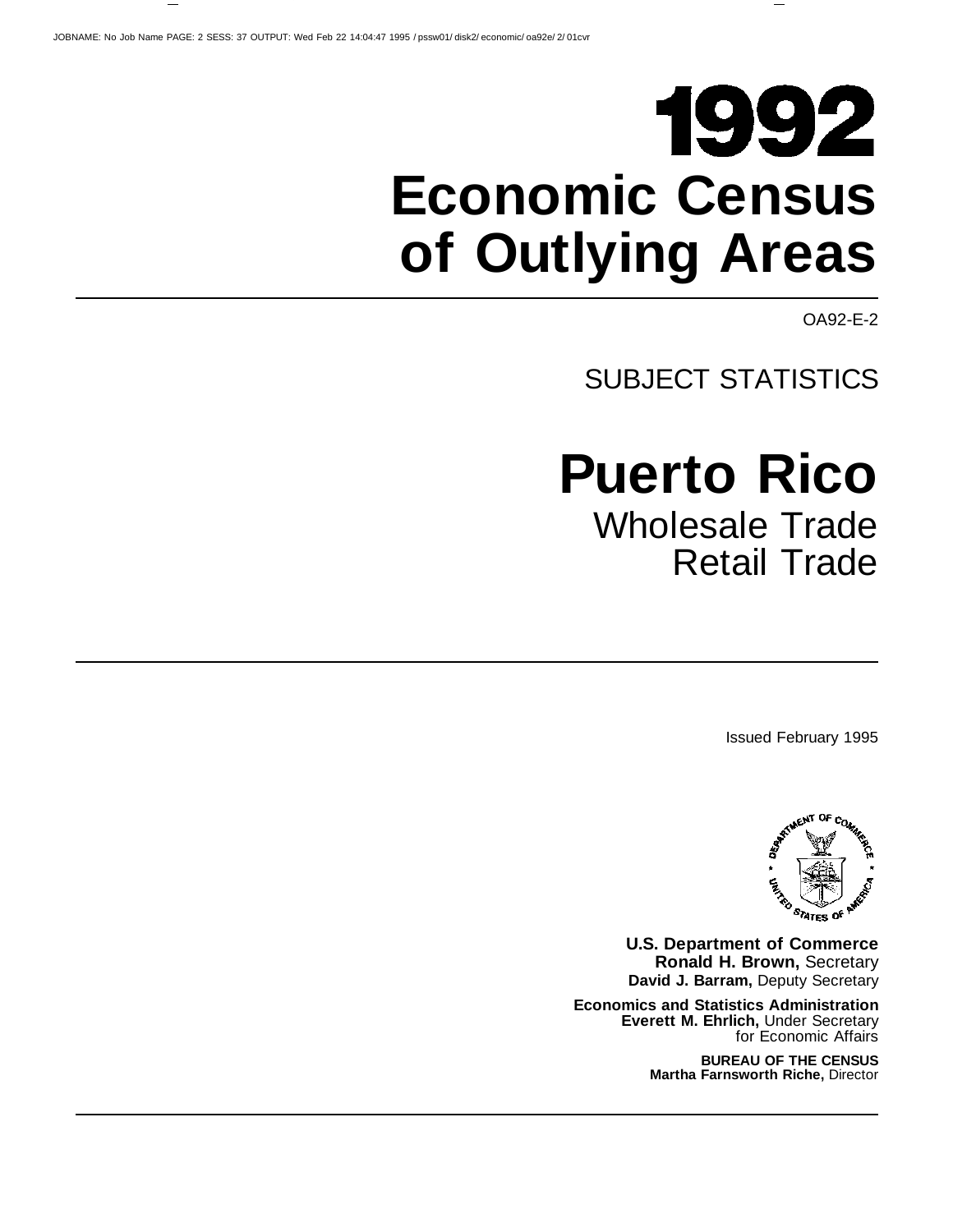# **Acknowledgments**

This report was prepared under the direction of the Agriculture and Financial Statistics Division. Many divisions contributed to the preparation: Economic Statistical Methods and Programming, Data Preparation, Administrative and Publications Services, Computer Services, Systems Support, Field, and Economic Planning and Coordination.

Representatives of the Government of Puerto Rico made significant recommendations which helped establish data content and provided valuable advice during the planning stages of the census.

Special tribute is paid to the business operators who furnished the information requested. Only through their cooperation was it possible to collect and publish the data in this report.

> If you have any questions concerning the statistics in this report, call: 301-763-8555 Division Chief 800-523-3215 General Information 301-763-8509 Outlying Areas Statistics Branch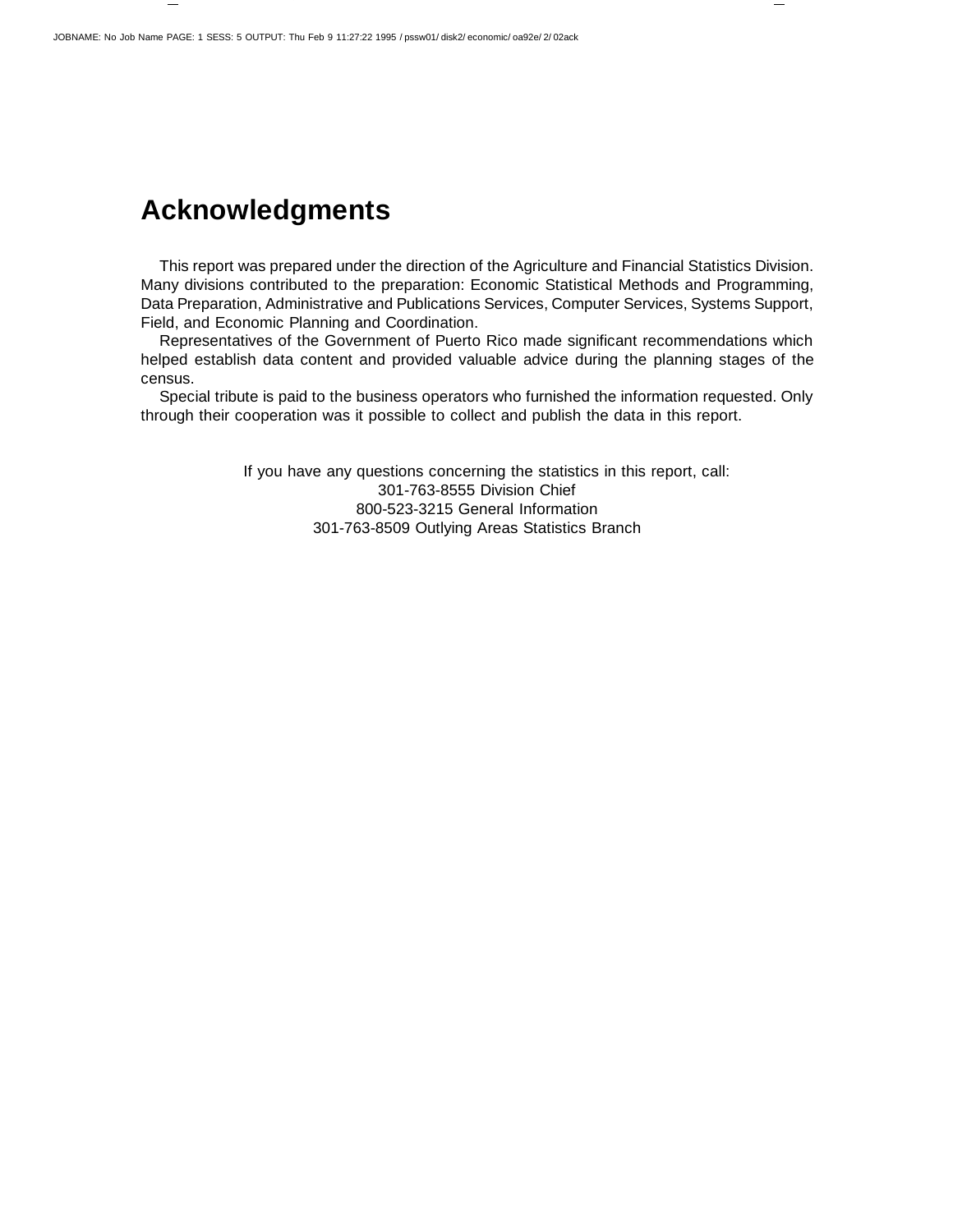

**Economics and Statistics Administration Everett M. Ehrlich**, Under Secretary for Economic Affairs



### **BUREAU OF THE CENSUS Martha Farnsworth Riche**, Director **Harry A. Scarr**, Deputy Director

**Paula J. Schneider**, Principal Associate Director for Programs **Thomas L. Mesenbourg**, Acting Associate Director for Economic Programs **Thomas L. Mesenbourg**, Assistant Director for Economic Programs

**ECONOMIC PLANNING AND COORDINATION DIVISION John P. Govoni**, Chief

**AGRICULTURE AND FINANCIAL STATISTICS DIVISION Ewen M. Wilson**, Chief

For sale by Superintendent of Documents, U.S. Government Printing Office, Washington, DC 20402.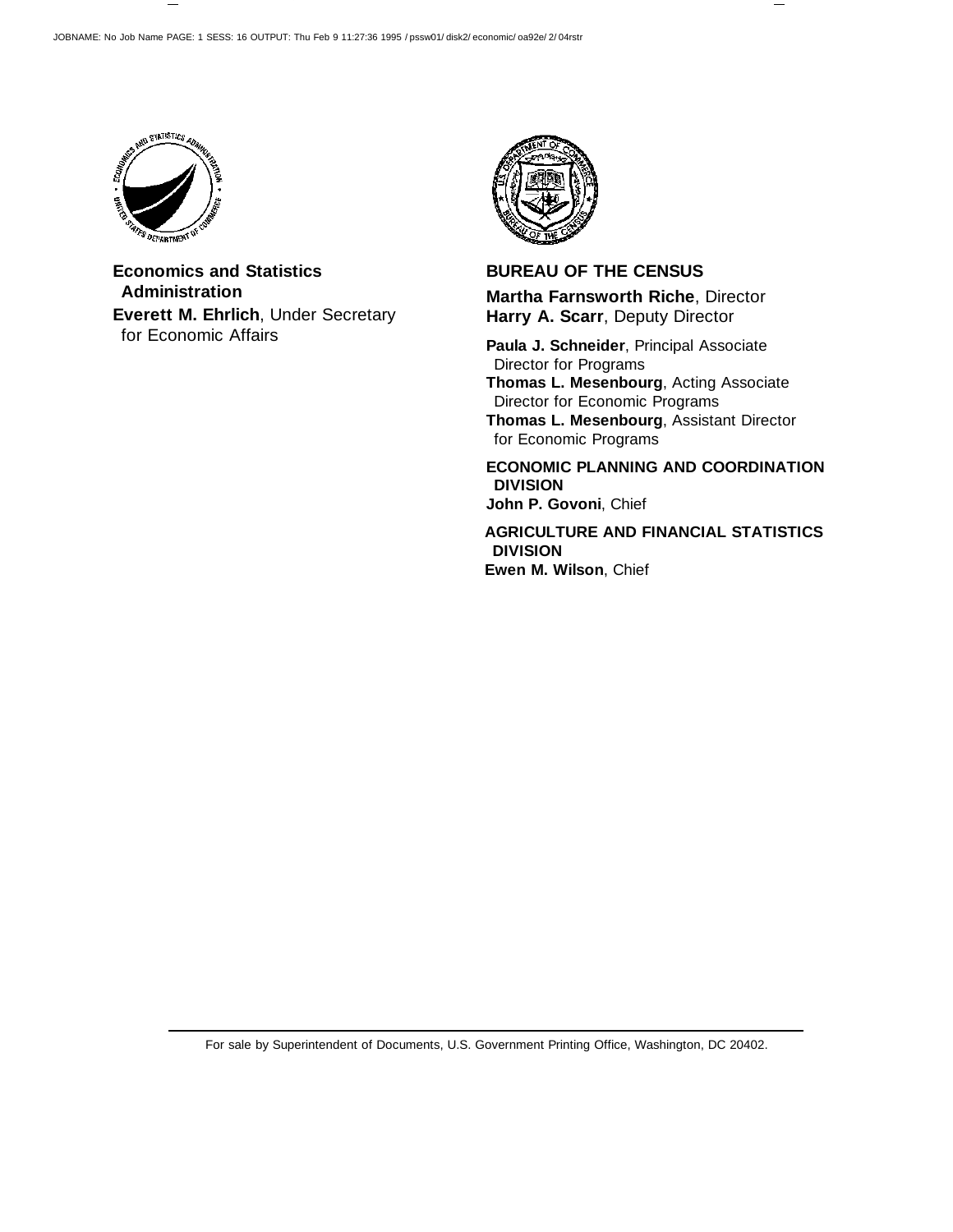# **Contents**

|                   |                                                                                                                                           | Page                            |
|-------------------|-------------------------------------------------------------------------------------------------------------------------------------------|---------------------------------|
|                   | Users' Guide for Locating Statistics by Table Number-Wholesale Trade<br>Users' Guide for Locating Statistics by Table Number-Retail Trade | VII<br>XII<br>XIV               |
|                   | <b>TABLES</b>                                                                                                                             |                                 |
|                   | <b>Wholesale Trade</b>                                                                                                                    |                                 |
| 1.<br>2.          |                                                                                                                                           | $\overline{1}$<br>$\frac{1}{2}$ |
|                   | <b>Retail Trade</b>                                                                                                                       |                                 |
| $1_{\cdot}$<br>2. |                                                                                                                                           | 6<br>10 <sup>1</sup>            |
|                   | <b>APPENDIXES</b>                                                                                                                         |                                 |
| А.<br>Β.<br>C.    | Industries Included in the 1992 Censuses of Wholesale Trade and Retail Trade-                                                             | $A-1$<br>$B-1$<br>$C-1$         |
|                   |                                                                                                                                           |                                 |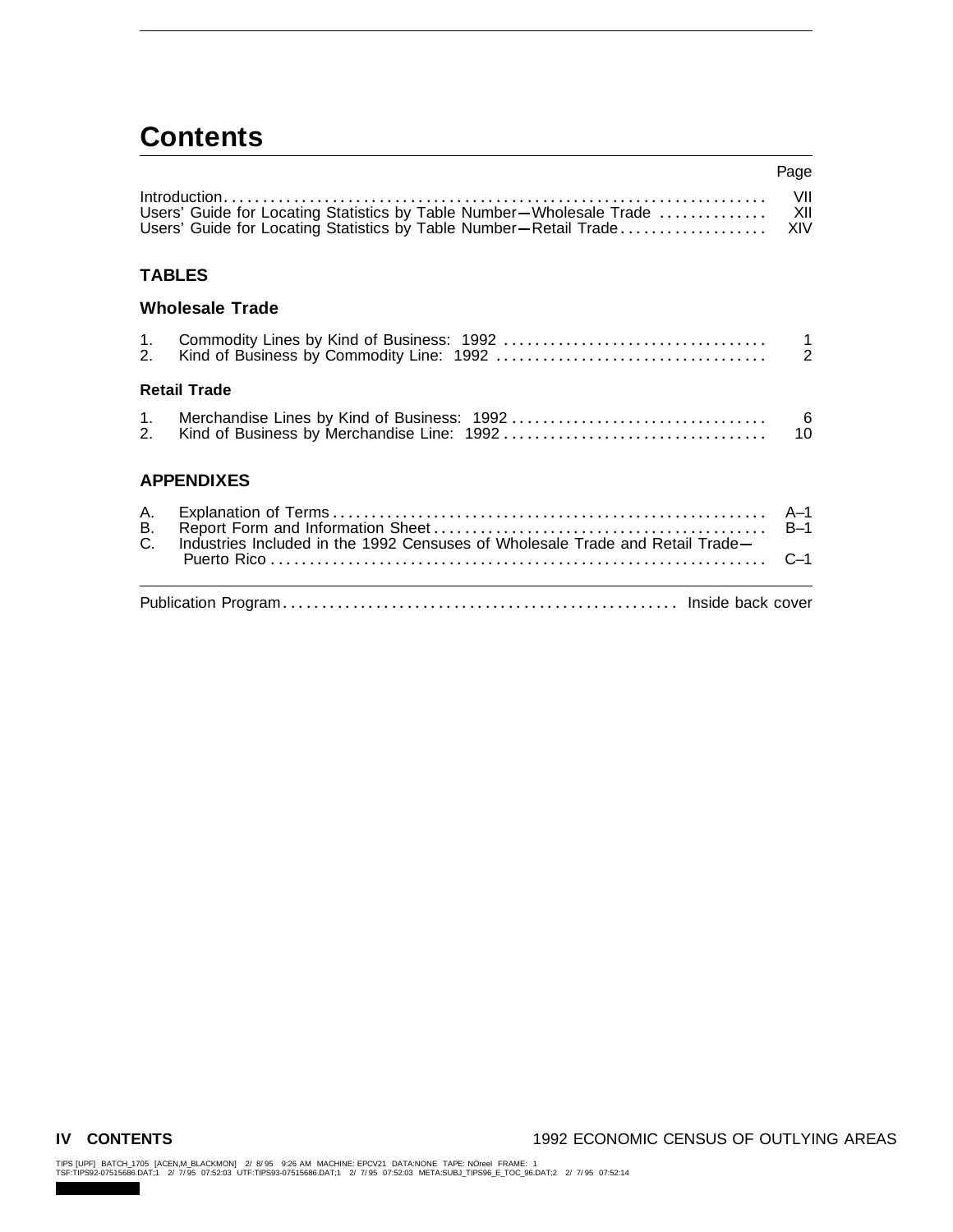# **Contenido**

|                |                                                                                                          | Página                        |  |  |  |
|----------------|----------------------------------------------------------------------------------------------------------|-------------------------------|--|--|--|
|                | Guía de los Usuarios para la Localización de Estadísticas Según el Número de la                          | VII                           |  |  |  |
|                |                                                                                                          | XIII                          |  |  |  |
|                |                                                                                                          | <b>XV</b>                     |  |  |  |
|                | <b>TABLAS</b>                                                                                            |                               |  |  |  |
|                | <b>Comercio al por Mayor</b>                                                                             |                               |  |  |  |
| 1.<br>2.       | Líneas de Productos Según el Tipo de Negocio: 1992<br>Tipo de Negocio Según la Línea de Producto: 1992   | $\mathbf 1$<br>$\overline{2}$ |  |  |  |
|                | <b>Comercio al por Menor</b>                                                                             |                               |  |  |  |
| 1.<br>2.       | Líneas de Mercancías Según el Tipo de Negocio: 1992<br>Tipo de Negocio Según la Línea de Mercancía: 1992 | 6<br>10                       |  |  |  |
|                | <b>APPENDICES</b>                                                                                        |                               |  |  |  |
| А.<br>В.<br>C. | Industrias Incluidas en los Censos de Comercio al por Mayor y Comercio al por                            | $A-1$<br>$B-1$                |  |  |  |
|                |                                                                                                          |                               |  |  |  |
|                | Dentro de la contraportada                                                                               |                               |  |  |  |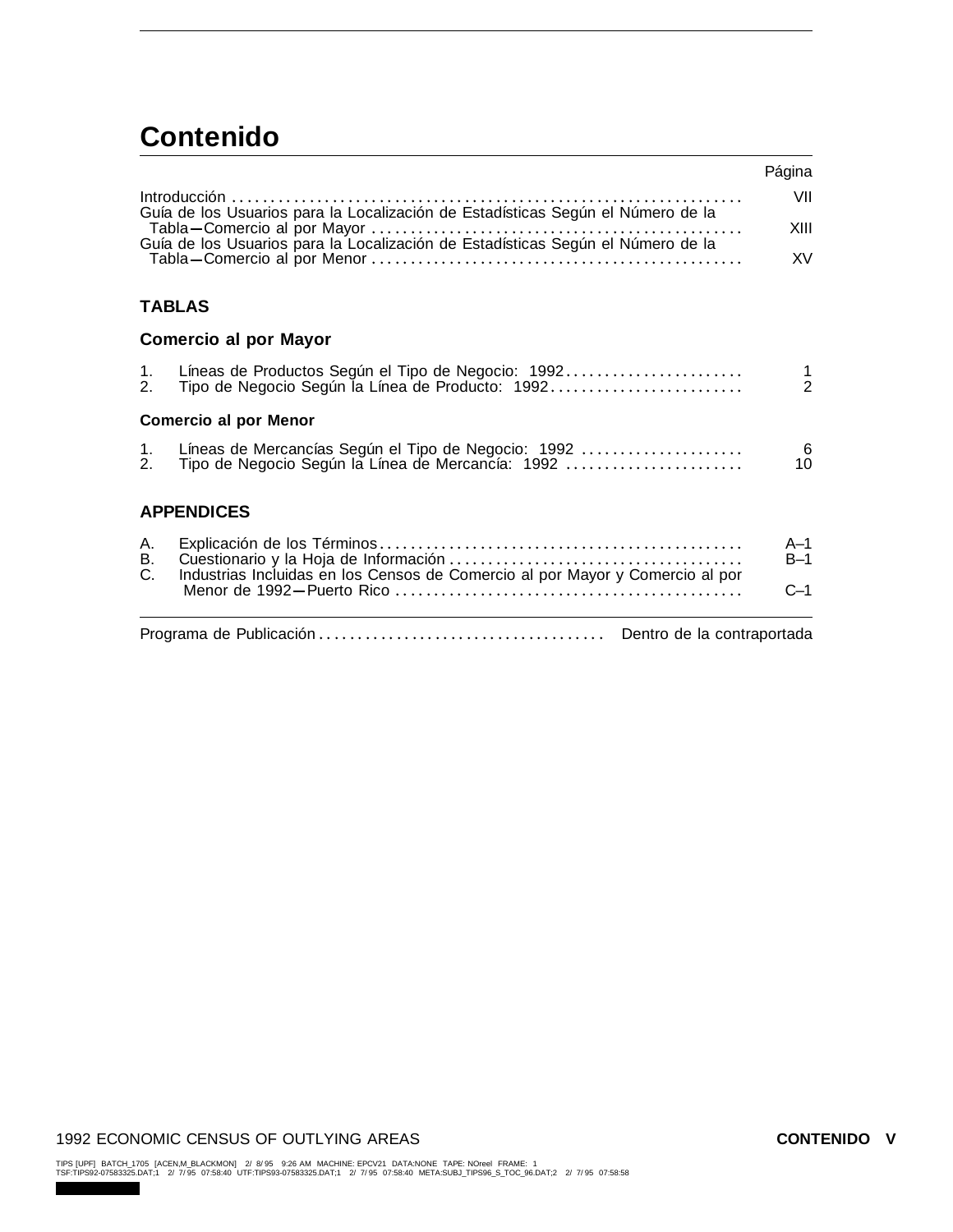#### JOBNAME: No Job Name PAGE: 1 SESS: 36 OUTPUT: Thu Feb 9 11:27:57 1995 / pssw01/ disk2/ economic/ oa92e/ 2/ 07txtint

# **Introduction Introducción**

#### **HISTORY OF THE ECONOMIC CENSUS HISTORIA DEL CENSO ECONOMICO**

Economic censuses were conducted in Puerto Rico beginning with a census of manufactures for 1909 and continuing at 10-year intervals through 1949, excepting 1929. Wholesale and retail trades and service industries were included as part of the economic censuses for 1939. Starting with 1949 through 1992, the censuses of wholesale and retail trades and service industries have been conducted concurrently with the census of manufactures. The census of construction industries has been included since 1967. Congress has authorized the economic censuses to be taken at 5-year intervals covering years ending in 2 and 7.

#### **USES OF THE CENSUS USOS DEL CENSO**

The economic census provides essential information for government, business, industry, and the general public and is the primary source of facts about the structure and function of the economy. The census furnishes an important part of the framework for such composite measures as the net income and gross product of Puerto Rico. In forecasting and planning, censuses are especially useful in analyzing the gross product in terms of the transactions that determine its size and composition. The economic census also provides weights and a benchmark for indices of industrial production, productivity, and price, all of which are essential for understanding current economic developments.

Commonwealth and municipal governments use census data to assess business activities within their jurisdictions. The private sector uses the data to forecast general economic conditions; analyze sales performance; lay out sales territories; allocate funds for advertising; decide on locations for new plants, warehouses, or stores; and measure potential markets in terms of size, geographic areas, kinds of businesses, and kinds of products made or sold.

Following every census, thousands of businesses and other users purchase reports. Likewise, census facts are widely disseminated by trade associations, business journals, and newspapers. Volumes containing census statistics are available in

El censo de manufactura de 1909 marcó el comienzo del censo económico en Puerto Rico, que hasta 1949 se realizó a intervalos de 10 años exceptuando el año 1929. Las actividades del comercio al por mayor y al por menor, al igual que las de las industrias de servicios fueron incluidas como parte del censo económico de 1939. Por primera vez en 1949 hasta 1992, los censos de comercio al por mayor, comercio al por menor e industrias de servicios fueron tomados al mismo tiempo que el censo de manufactura. El censo de las industrias de construcción ha estado incluido desde 1967. El Congreso ha dado su autorización para que los censos económicos se realicen cada 5 años, cubriendo los años que terminan en 2 y 7.

El censo económico provee información esencial para el gobierno, el comercio, la industria y el público en general y es la fuente principal de datos acerca de la estructura y función de la economía. El censo proporciona una parte importante del sistema mediante el cual se preparan estimados compuestos, tales como el ingreso neto y el producto bruto de Puerto Rico. Los censos son particularmente útiles en las etapas de proyección y planificación, durante las cuales se analiza el producto bruto en términos de las transacciones que determinan su volumen y composición. El censo económico provee además las ponderaciones y las cifras de referencia que se utilizan en la elaboración de índices de precios, productividad y producción industrial, los cuales son esenciales para comprender el desarrollo económico actual.

Tanto el gobierno del Estado Libre Asociado como los gobiernos municipales utilizan los datos censales para evaluar las actividades comerciales que tienen lugar dentro de sus respectivas jurisdicciones. El sector privado emplea dichos datos para pronosticar la situación económica en general; analizar el volumen de ventas; determinar las regiones donde llevarán a cabo sus actividades comerciales; asignar fondos con fines publicitarios; determinar la localización de nuevas tiendas, plantas o almacenes; y medir mercados potenciales en lo que respecta a tamaño, áreas geográficas, clases de actividades comerciales y clases de productos vendidos o manufacturados.

Después de cada censo, miles de negocios y otros usuarios compran los resultados publicados por el censo. Asimismo, los resultados del censo son ampliamente difundidos por asociaciones mercantiles, diarios comerciales y periódicos. Dichos resultados se publican en una colección de tomos que pueden hallarse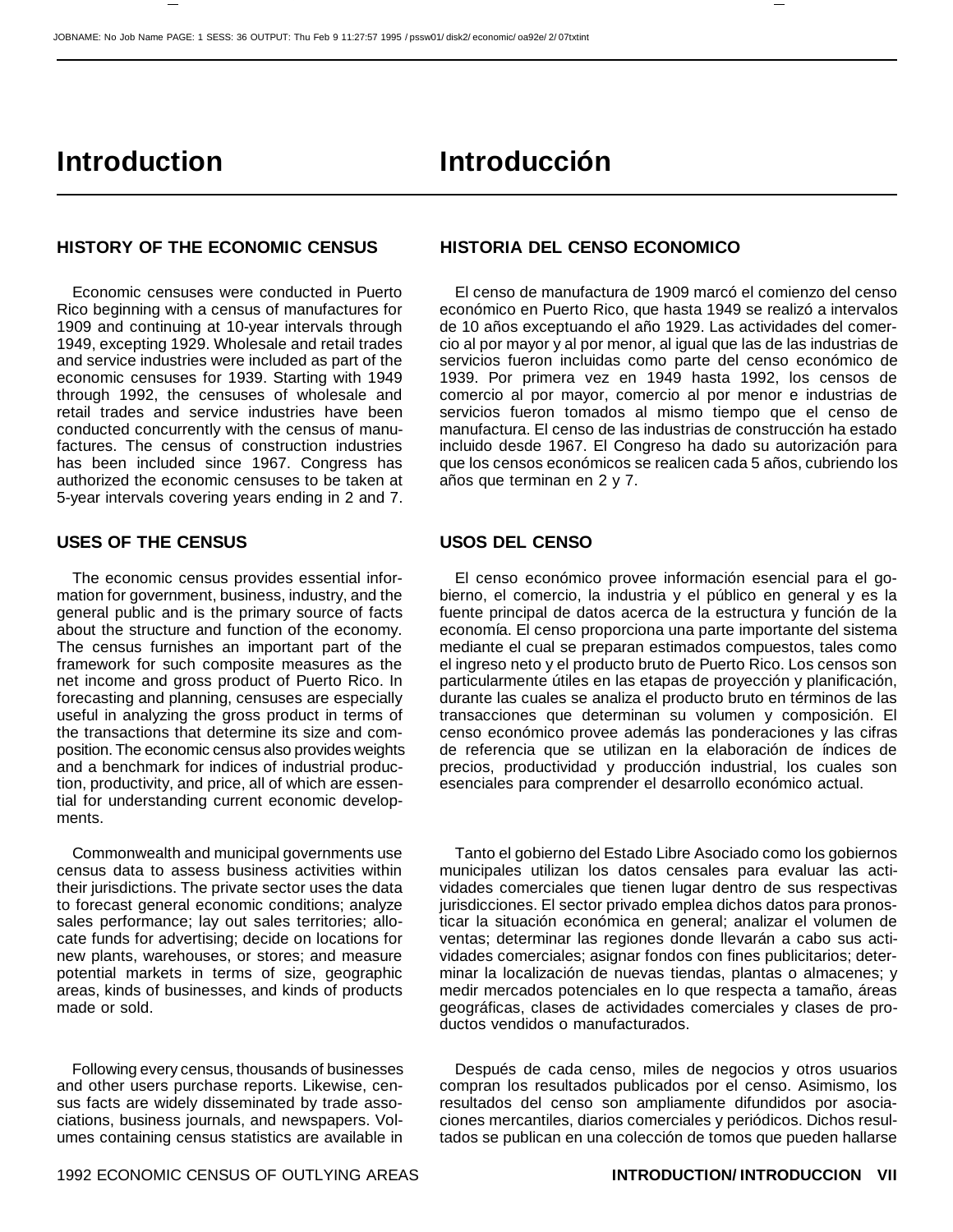most major public and college libraries. Census reports are available for sale by the Superintendent of Documents, U.S. Government Printing Office, Washington, DC 20402. All 1992 data are available in electronic form from the Data User Services Division, Customer Services, Bureau of the Census, Washington, DC 20233-8300. Finally, the State data centers also are suppliers of economic census statistics.

The 1992 Economic Census is authorized by an act of the U.S. Congress, Title 13, U.S. Code, Sections 131, 191, and 224, and by an act of the Legislature of the Commonwealth of Puerto Rico, Law No. 11, approved March 27, 1950. The census of 1992 covered manufacturing, construction industries, wholesale trade, retail trade, and service industries. The next economic census of Puerto Rico is scheduled to be taken in 1998 covering the year 1997.

In accordance with Federal law governing census reports, no data are published that would disclose the operations of an individual establishment or business. However, the number of establishments in a kind-of-business classification is not considered a disclosure, so this information may be released even though other information is withheld.

The 1987 and 1992 Economic Censuses data were collected under similar conditions and procedures.

### **SCOPE AND CLASSIFICATION ALCANCE Y CLASIFICACION**

This report includes data from all employer establishments (establishments with payroll) primarily engaged in wholesale trade and retail trade, as defined in the Standard Industrial Classification Manual: 1987<sup>1</sup> (SIC). This industrial classification system has been developed by experts on classification in government and private industry under the guidance of the Office of Management and Budget and is in general use among government agencies and organizations outside the government.

Establishments were classified on the basis of their self-designation, answers to questions on sales by commodity and merchandise lines, and other inquiries.

la mayoría de las bibliotecas públicas y universitarias. Las publicaciones del censo están disponibles para la venta por medio del ''Superintendent of Documents, U.S. Government Printing Office, Washington, DC 20402.'' Todas las estadísticas correspondientes al año 1992 pueden obtenerse electrónicamente por medio de la División de Servicios a Usuarios, ''Data User Services Division, Customer Services, Bureau of the Census, Washington, DC 20233- 8300.'' Las estadísticas del censo económico también pueden obtenerse por medio de centros de datos censales.

#### **AUTHORITY AUTORIZACION**

El Censo Económico de 1992 es requerido por una ley del Congreso de los EE.UU.-secciones 131, 191 y 224, título 13 del Código de los EE.UU.-y por la Ley No.11 de la Legislatura del Estado Libre Asociado de Puerto Rico, que fuera aprobada el 27 de marzo de 1950. El Censo Económico de 1992 abarcó las industrias de construcción, manufactura, comercio al por mayor, comercio al por menor y servicios. El próximo censo económico de Puerto Rico se llevará a cabo en 1998 a fin de cubrir el año 1997.

#### **CENSUS DISCLOSURE RULES REGLAS SOBRE DIVULGACION**

De acuerdo con la ley federal que rige los informes censales, los datos que se publican no divulgan las operaciones de un establecimiento o negocio en particular. Sin embargo, el número de establecimientos clasificados bajo un tipo de negocio no constituye una divulgación, por lo tanto esta información puede ser publicada aunque otra información sea suprimida.

#### **COMPARABILITY OF DATA COMPARABILIDAD ENTRE LOS DATOS**

Los datos de los censos económicos de 1987 y 1992 se recopilaron bajo condiciones y procedimientos similares.

Este informe incluye los datos obtenidos de los establecimientos que tenían empleados (establecimientos con nómina) que se dedican principalmente al comercio al por mayor y comercio al por menor, según están definidas en la edición de del Manual de Clasificación Industrial Uniforme: 1987<sup>1</sup> (CIU). Este sistema de clasificación industrial ha sido desarrollado durante un período de años por expertos en clasificación en el gobierno y en la empresa privada, bajo la dirección de la Oficina de Administración y Presupuesto. El mismo es usado generalmente por agencias gubernamentales al igual que no gubernamentales.

Los establecimientos fueron clasificados a base de su autodesignación, respuestas a preguntas sobre ventas según las líneas de producto y mercancía y otras preguntas.

<sup>&</sup>lt;sup>1</sup>Standard Industrial Classification Manual: 1987. For sale by Superintendent of Documents, U.S. Government Printing Office, Washington, DC 20402. Stock No. 041-001-00314-2.

<sup>&</sup>lt;sup>1</sup>Manual de Clasificación Industrial Uniforme: 1987. A la venta por medio de: Superintendent of Documents, U.S. Government Printing Office, Washington, DC 20402. Número de mercancía: 041-001-00314-2.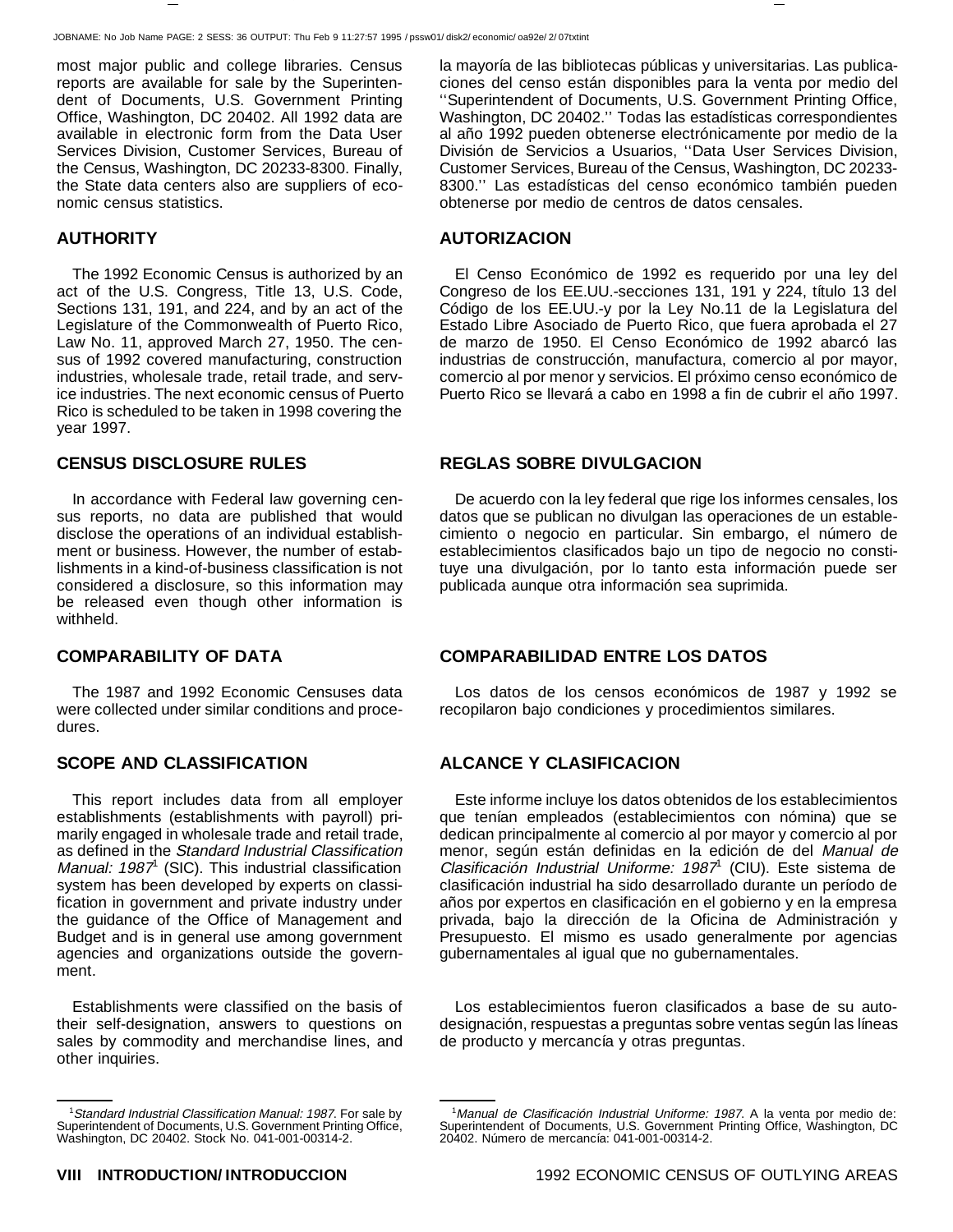**Wholesale trade (SIC's 50 and 51).** Includes establishments primarily engaged in selling merchandise to retailers; industrial, commercial, institutional, farm, professional business users, or to other wholesalers; or in acting as agents or brokers in buying merchandise for or selling merchandise to such persons or companies.

**Retail trade (SIC's 52 to 59).** Includes establishments primarily engaged in selling merchandise for personal or household consumption, and rendering services incidental to the sale of the goods. Data for post exchanges, ship stores, and similar establishments operated on military posts by agencies of the Federal Government are not included.

Establishments identified by multiestablishment firms as ''Central administrative offices'' or ''auxiliaries,'' whose primary functions were to manage, administer, service, or support the activities of other establishments of the company, were not within the scope of the 1992 Economic Census of Puerto Rico. Consequently, no data are published for them.

The economic census is conducted on an establishment basis. A company operating establishments at more than one location is required to submit separate reports for each location. Companies engaged in distinctly different lines of activity at one location are required to submit separate reports if records permit such a separation and if the activities are substantial in size. Each census report was tabulated according to the physical location at which the activity was conducted. All establishments employing one person or more at any time during the census year are included.

The censuses of wholesale trade and retail trade were conducted as part of the economic census which included construction, manufacture, and service industries. One form was used to enumerate all in-scope economic activity. The report form was divided into sections, and each section contained questions appropriate to the trade or industry. Response was required by law. A facsimile of the report form, which was available in English as well as Spanish, is presented in appendix B.

Data from the 1992 Economic Census have been tabulated and presented in this publication for Puerto Rico as a whole.

**El comercio al por mayor (CIU 50 y 51).** Incluye los establecimientos que se dedican principalmente a venderles mercancía a detallistas, a usuarios del sector industrial, comercial, institucional, agrícola o profesional o a otros mayoristas; o los que se dedican a servir como agentes comerciales en la compra o venta de mercancía a tales personas o compañías.

**El comercio al por menor (CIU 52 a 59).** Incluye los establecimientos que se dedican principalmente a la venta de mercancía para el consumo personal o familiar y al suministro de servicios relacionados con la venta de la mercancía. No están incluidos los datos que conciernen a los puestos comerciales, las tiendas del servicio naval y establecimientos similares a éstos que están localizados en bases militares y de cuyo funcionamiento se encargan las agencias del gobierno federal.

Los establecimientos que fueron identificados por firmas con establecimientos múltiples como ''oficinas centrales administrativas'' o ''auxiliares,'' cuyas funciones principales eran las de dirigir, administrar, servir o apoyar las actividades de los otros establecimientos de la misma compañía, no formaron parte de la cobertura del Censo Económico de Puerto Rico de 1992. Por consiguiente, los datos sobre estos establecimientos no son publicados.

### **ESTABLISHMENT BASIS OF REPORTING EL ESTABLECIMIENTO COMO BASE INFORMATIVA**

El censo económico se realiza a base de establecimientos. A toda compañía que administre establecimientos en más de una localidad se le pide que someta un informe por cada una de las localidades. A las compañías que se dedican a varias actividades completamente distintas en una misma localidad, se les pide que rindan informes por separado, si los récords del establecimiento permiten tal separación y si las actividades en sí son cuantiosas. Cada informe del censo fue tabulado de acuerdo a la localización física en que se condujo la actividad. Todos los establecimientos que emplearon a una o más personas en algún momento durante el año censal están incluidos en el censo.

#### **REPORT FORM CUESTIONARIO CENSAL**

Los censos de comercio al por mayor y comercio al por menor fueron realizados como parte del censo económico que incluyó las industrias de construcción, manufactura y servicio. Se utilizó un cuestionario para enumerar todas las actividades económicas que estaban dentro del alcance del censo. El cuestionario se dividió en partes, cada parte contenía preguntas específicas a un tipo de industria o actividad comercial. El responder al cuestionario fue requerido por ley. El apéndice B, presenta un facsímil del cuestionario que estaba disponible en inglés y español.

#### **GEOGRAPHIC AREAS COVERED AREAS GEOGRAFICAS CUBIERTAS**

Los datos del Censo Económico de 1992 han sido tabulados y presentados en esta publicación para Puerto Rico en su totalidad.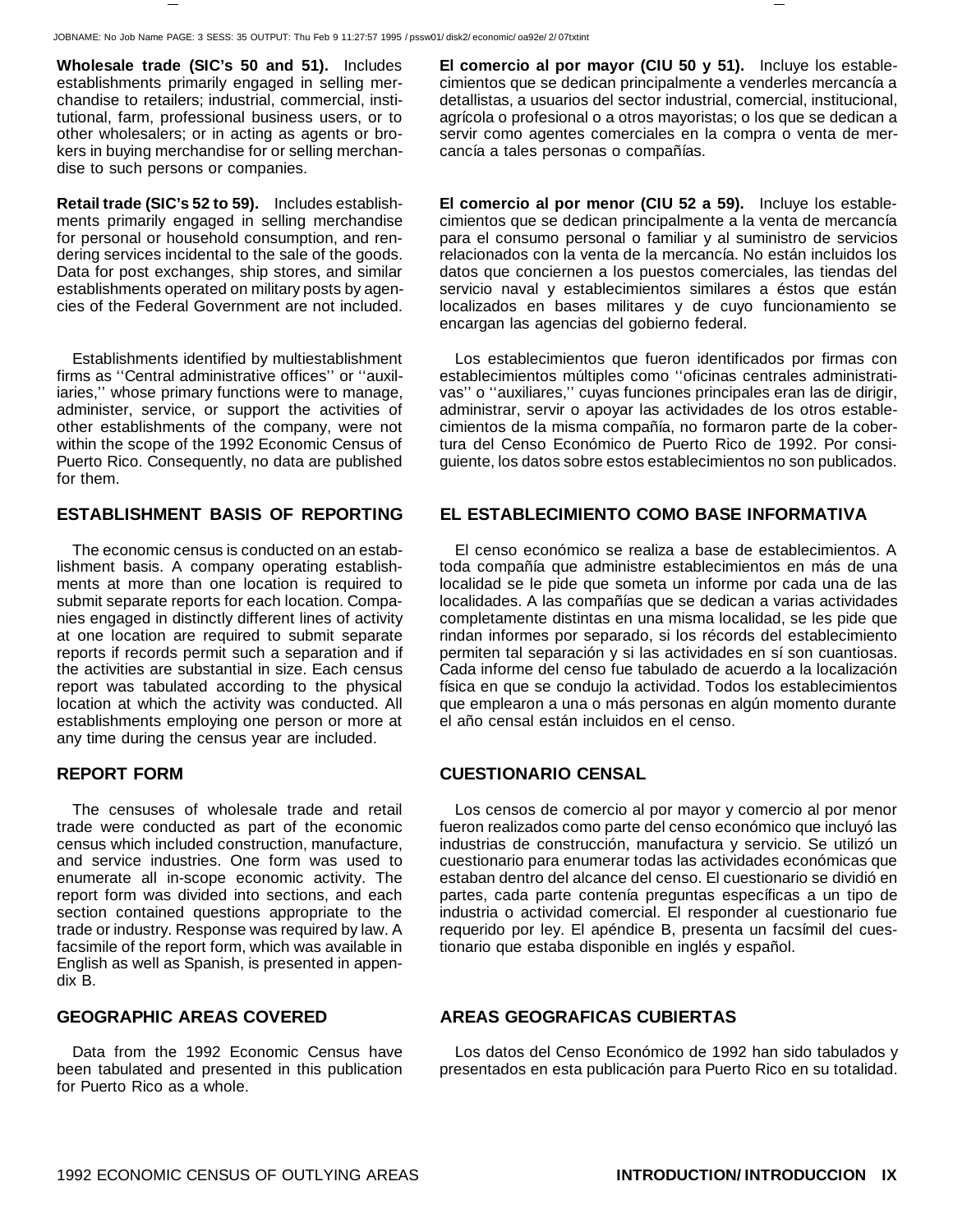Forms were mailed to all wholesale trade and retail trade firms subject to payment of Federal Insurance Contributions Act (FICA) taxes (i.e., employers of one person or more) and classified as being within the scope of the census. The forms and instructions for completing them were mailed from the Census Bureau's Data Preparation Division in Jeffersonville, IN.

The completed report forms were returned by mail to Jeffersonville. Contact with respondents about overdue report forms was undertaken by the Census Bureau's area office, a temporary facility located in Hato Rey, Puerto Rico.

The returned reports underwent extensive review and computer processing. All reports were geographically coded, data-keyed, and edited. The editing process identified records with significant problems and referred them for correction resolution. Corrections were performed interactively using standard procedures.

The data were then tabulated by SIC, subjected to further data analysis, and the resulting corrections applied to individual computer records. Corrected tabulations were then produced for the final published reports.

Census report forms were sent to all known wholesale trade and retail trade establishments and, therefore, are not subject to sampling variability. However, the data are subject to nonsampling errors. Nonsampling errors can be attributed to many sources: inability to identify all cases in the actual universe; inability or unwillingness on the part of respondents to provide correct information; definition and classification difficulties; response errors and bias; errors in collection or processing; misinterpretation of questions; and other errors of recording, keying, and estimation for missing or misreported data.

The accuracy of these tabulated data is influenced by the joint effects of the various nonsampling errors. Explicit measures of the effects of these nonsampling errors are not available. However, it is believed that most of the important operational and response errors were detected and corrected through systematic clerical edits, automated data edits, and an analyst review.

For total nonresponse cases (report forms not returned), the establishments' administrative records information was used in conjunction with industry averages to estimate the basic data. For item nonresponse, missing items were estimated based

### **DATA PROCESSING ELABORACION DE LOS DATOS**

Se le enviaron cuestionarios por correo a todas las compañías de comercio al por mayor y comercio al por menor que están sujetas al pago de contribuciones bajo la Ley de Seguro Social Federal (FICA), (por ejemplo, compañías que emplean a una o más personas) y las cuales se clasificaron dentro del alcance del censo. El cuestionario y las instrucciones para completarlo fueron enviados por correo desde la División de Elaboración de Datos de la Oficina del Censo en Jeffersonville, IN.

Una vez completados, los cuestionarios se enviaban por correo a Jeffersonville. La comunicación con los establecimientos cuyos cuestionarios estaban retrasados, estuvo a cargo de la oficina de área del Negociado del Censo, localizada temporeramente en Hato Rey, Puerto Rico.

Los cuestionarios devueltos fueron sometidos a una revisión y elaboración extensa. Todos los cuestionarios fueron codificados geográficamente y sometidos a la digitación y crítica de sus datos. El proceso de crítica sirvió para identificar los récords que tenían problemas significativos y fueron referidos para corrección y revisión. Las correcciones se llevaron a cabo utilizando procedimientos uniformes.

Los datos fueron tabulados por CIU y sometidos a una revisión analítica, a partir de la cual se hicieron las correcciones necesarias a cada récord en la computadora. Por último, se produjeron las tabulaciones ya corregidas para la publicación de los informes finales.

#### **RELIABILITY OF DATA CONFIABILIDAD DE LOS DATOS**

Los cuestionarios se enviaron a todos los patronos de establecimientos que se dedicaban al comercio al por mayor y comercio al por menor y por lo tanto, no están sujetos a la variabilidad del muestreo. No obstante, los datos están sujetos a errores ajenos al muestreo. Los errores ajenos al muestreo pueden ocurrir por muchas razones: inabilidad para identificar todos los casos en el universo, inabilidad o renuencia de parte de los respondedores a proporcionar la información correcta, dificultades con las definiciones y clasificaciones, errores y sesgos en las respuestas, errores en la recopilación o procesamiento de los datos, mala interpretación de las preguntas y otros errores en el registro y digitación de los datos, y estimados que se utilizan para los récords sin respuestas o repuestas incorrectas.

La exactitud de los datos tabulados está influenciada por el conjunto de efectos que tienen los diversos errores ajenos al muestreo. No existen medidas explícitas de los efectos que tienen dichos errores. Sin embargo, se estima que la mayoría de los errores importantes de ejecución y respuesta fueron hallados y corregidos mediante los procedimientos sistemáticos de la crítica manual, crítica electrónica y revisión de los datos por parte de analistas.

En el caso de los récords sin respuestas (cuestionarios no devueltos), se usó la información administrativa del establecimiento conjuntamente con los promedios industriales para estimar los datos básicos. Las preguntas individuales sin respuestas (preguntas dejadas en blanco) se estimaron en base a las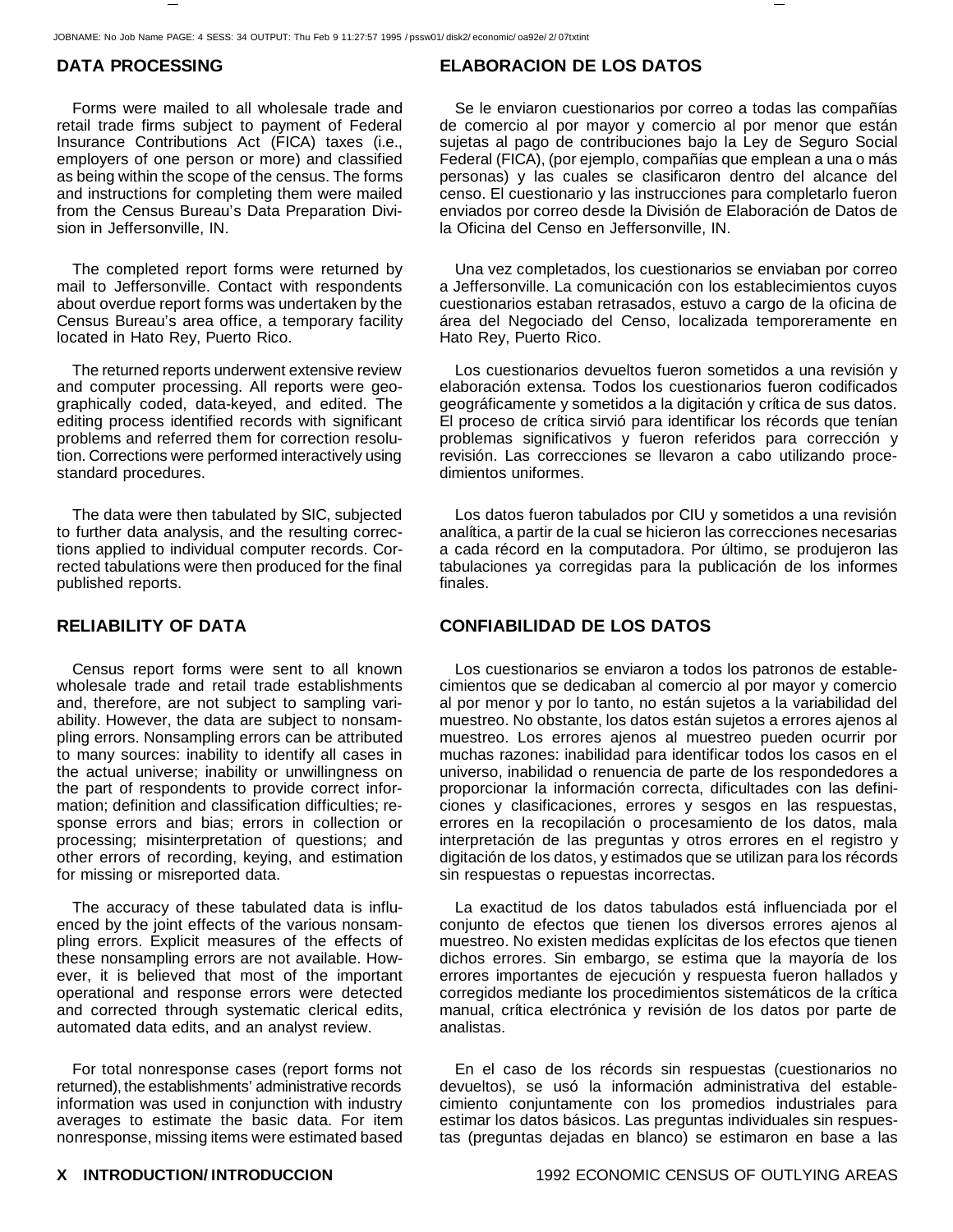on response to other items and/ or administrative records and in direct relationships to sales or receipts. It is assumed that characteristics of establishments not responding to a particular inquiry are the same as establishments with equal sales or receipts in the same category (publication table line) that did respond to the inquiry.

If estimation of the data on the basis of total sales or receipts was not appropriate, another basic data item was used. In a few tables, data are available only from establishments that completed the appropriate inquiries on the report form. Any biases introduced by the estimation and correction procedures are believed to be small.

Special tabulations of data collected in the 1992 Economic Census may be obtained in electronic and tabular form. The data will be in summary form and subject to the same rules prohibiting disclosure of confidential information (including name, address, kind-of-business, or other data for individual business establishments or companies) as are the regular publications.

Special tabulations are prepared on a cost reimbursable basis. A request for a cost estimate, as well as exact specifications on the type and format of the data to be provided, should be directed to the Chief, Agriculture and Financial Statistics Division, Bureau of the Census, Washington, D.C. 20233.

All dollar figures are expressed in current dollars for the year specified. Therefore, when making comparisons to prior years, users should take into consideration the inflation that has occurred.

### **ABBREVIATIONS AND SYMBOLS ABREVIATURAS Y SIMBOLOS**

The following abbreviations and symbols are used in this publication.

- 
- (D) Withheld to avoid disclosing figures for individual establishments. Data are included in higher level totals.
- 
- 
- 
- do Ditto or same as above. do Idem, o lo mismo.
- 
- 
- pt. Part. **Part.** Parte.
- SIC Standard Industrial Classification. CIU Clasificación Industrial Uniforme.

respuestas a otras preguntas y/ o en base a los récords administrativos del establecimiento y en relación a las ventas o ingresos. Se asume que las características de los establecimientos que no responden a una pregunta en particular, son iguales a los establecimientos que tienen las mismas ventas o ingresos en la misma categoría (línea en la tabla de publicación) que respondió a dicha pregunta.

Si la estimación de los datos a base del total de ventas o ingresos no resultó apropiado, otros datos básicos fueron utilizados. En algunas tablas los datos están disponibles para los establecimientos que contestaron las preguntas apropiadas en el cuestionario. Se cree que los sesgos que se puedan deber a la estimación o a los procedimientos de corrección son mínimos.

### **SPECIAL TABULATIONS TABULACIONES ESPECIALES**

Se pueden obtener tabulaciones especiales de los datos recopilados en el Censo Económico de 1992, ya sea electrónicamente o en forma tabular. Los datos se presentarán en forma de resumen y estarán sujetos a las mismas normas que prohíben la divulgación de información confidencial (incluyendo el nombre, la dirección, tipo de negocio u otros datos referentes a compañías o establecimientos comerciales individuales) a las que están sujetas las publicaciones regulares.

El costo de las tabulaciones especiales es reembolsable. Solicitudes para un estimado del costo, deben ser acompañadas por especificaciones sobre el tipo y formato de las tabulaciones estadísticas que se desean. Diríjase a: ''Chief, Agriculture and Financial Statistics Division, Bureau of the Census, Washington, DC 20233.''

### **DOLLAR VALUE VALOR EN DOLARES**

Todas las cifras monetarias que se incluyen en este informe representan los precios actuales para el año especificado. Por lo tanto, cuando se hagan comparaciones con años anteriores, los usuarios deberán tener en cuenta los efectos de la inflación.

En esta publicación se utilizan los siguientes símbolos y abreviaturas.

- Represents zero. Representa cero.
	- (D) Datos omitidos para evitar la divulgación de información sobre compañías individuales; las cifras están incluidas en los totales de niveles más altos.
- (NA) Not available. (NA) Información no disponible.
- (NC) Not comparable. (NC) No es comparable.
- (X) Not applicable. (X) No es pertinente.
	-
- LFO Legal Form of Organization. LFO Tipo de organización jurídica.
- n.e.c. Not elsewhere classified. n.e.c. No está clasificada en otra parte.
	-
	-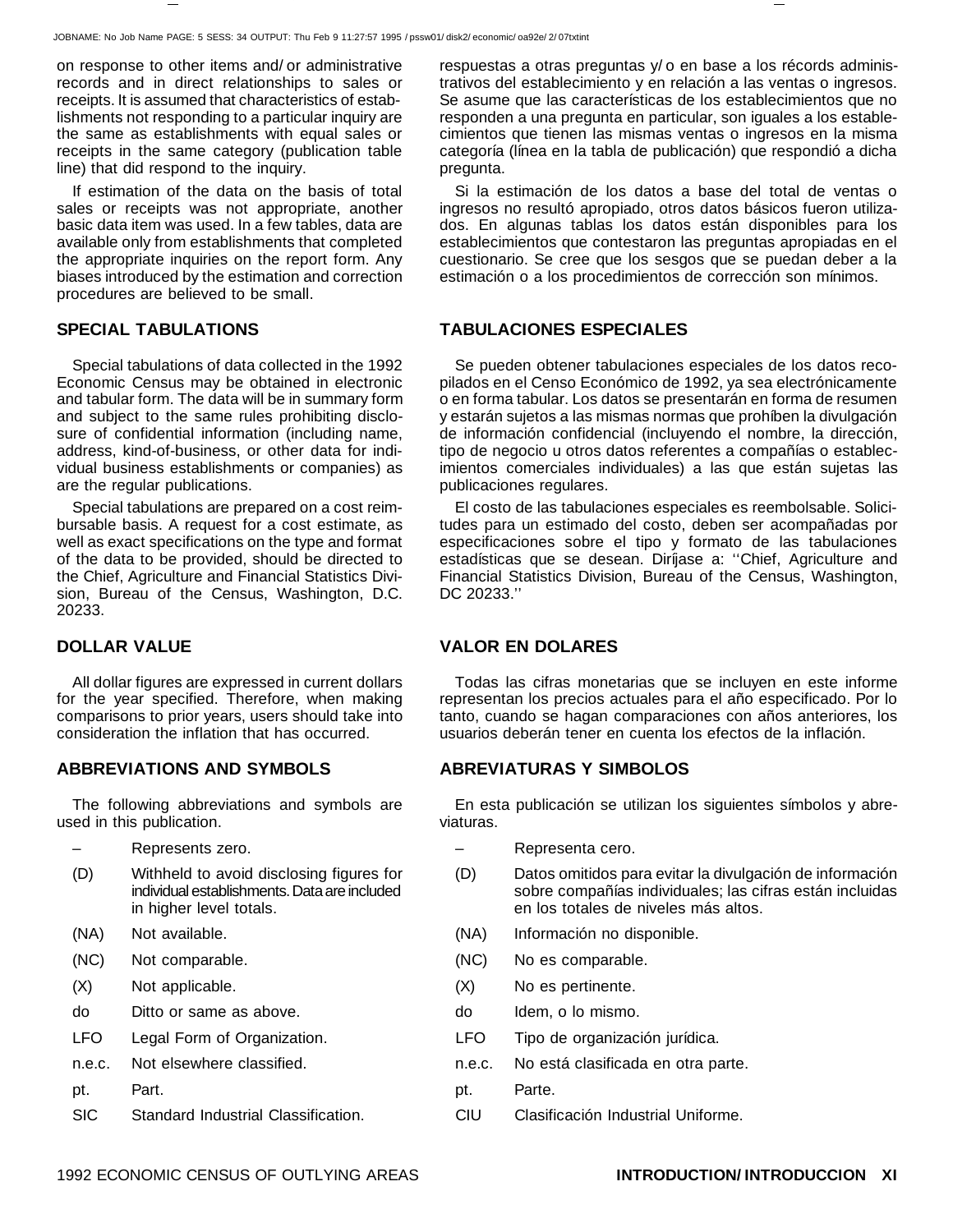# **Users' Guide for Locating Statistics by Table Number (Wholesale Trade)**

[For meaning of abbreviations, see introductory text]

| Statistics                                                                                              | By commodity line | By SIC within<br>commodity line |
|---------------------------------------------------------------------------------------------------------|-------------------|---------------------------------|
|                                                                                                         |                   |                                 |
| Sales:<br>Total.<br>Percent of total sales of:<br>Amount accounted for by specified kinds of businesses |                   |                                 |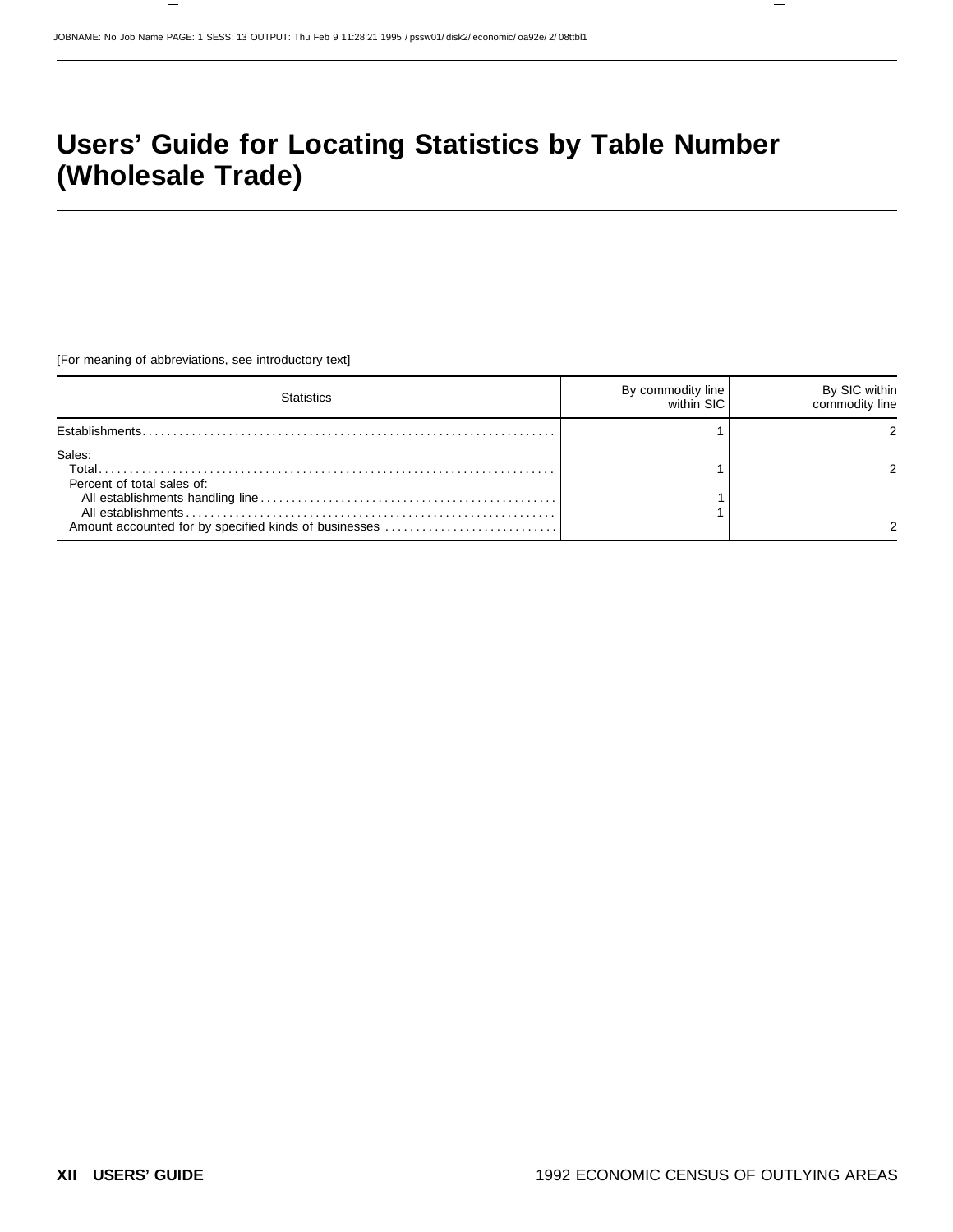# **Users' Guide for Locating Statistics by Table Number (Retail Trade)**

[For meaning of abbreviations, see introductory text]

| statietice                                     | By merchandise<br>line within SIC | By SIC within<br>merchandise line |
|------------------------------------------------|-----------------------------------|-----------------------------------|
|                                                |                                   |                                   |
| Sales:<br>Total.<br>Percent of total sales of: |                                   |                                   |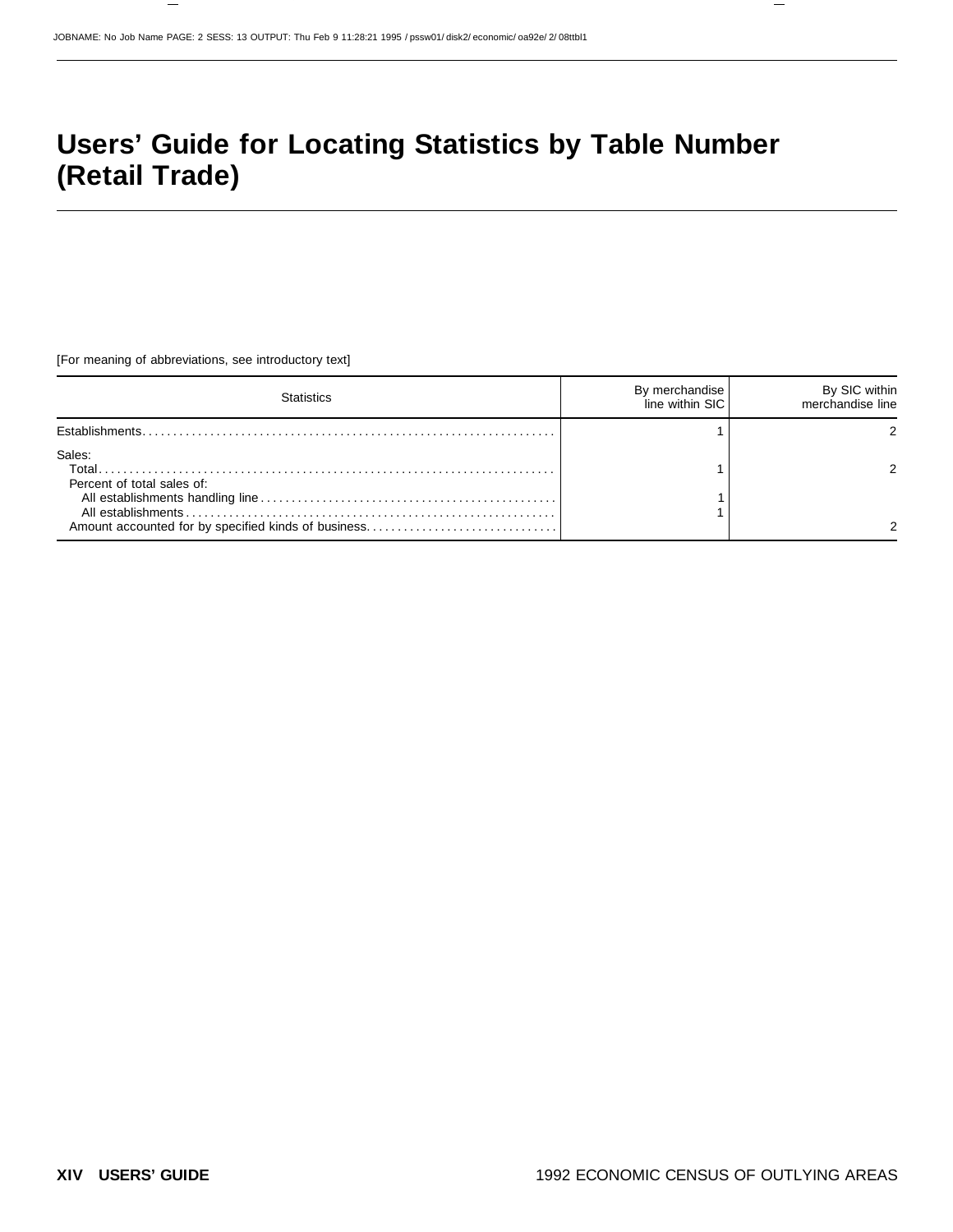# **Guía de los Usuarios para la Localización de Estadísticas Según el Número de la Tabla (Comercio al por Mayor)**

[Vea el significado de las abreviaturas en el texto introductorio]

| Estadísticas                                                                                                                                       | Por línea de<br>producto según<br>la CIU | Por CIU según<br>la línea de<br>producto |
|----------------------------------------------------------------------------------------------------------------------------------------------------|------------------------------------------|------------------------------------------|
|                                                                                                                                                    |                                          |                                          |
| Ventas:<br>Total.                                                                                                                                  |                                          |                                          |
| Porcentaje de todas las ventas de:<br>Todos los establecimientos que administran la línea<br>Cantidades rendidas por tipos de negocios específicos |                                          |                                          |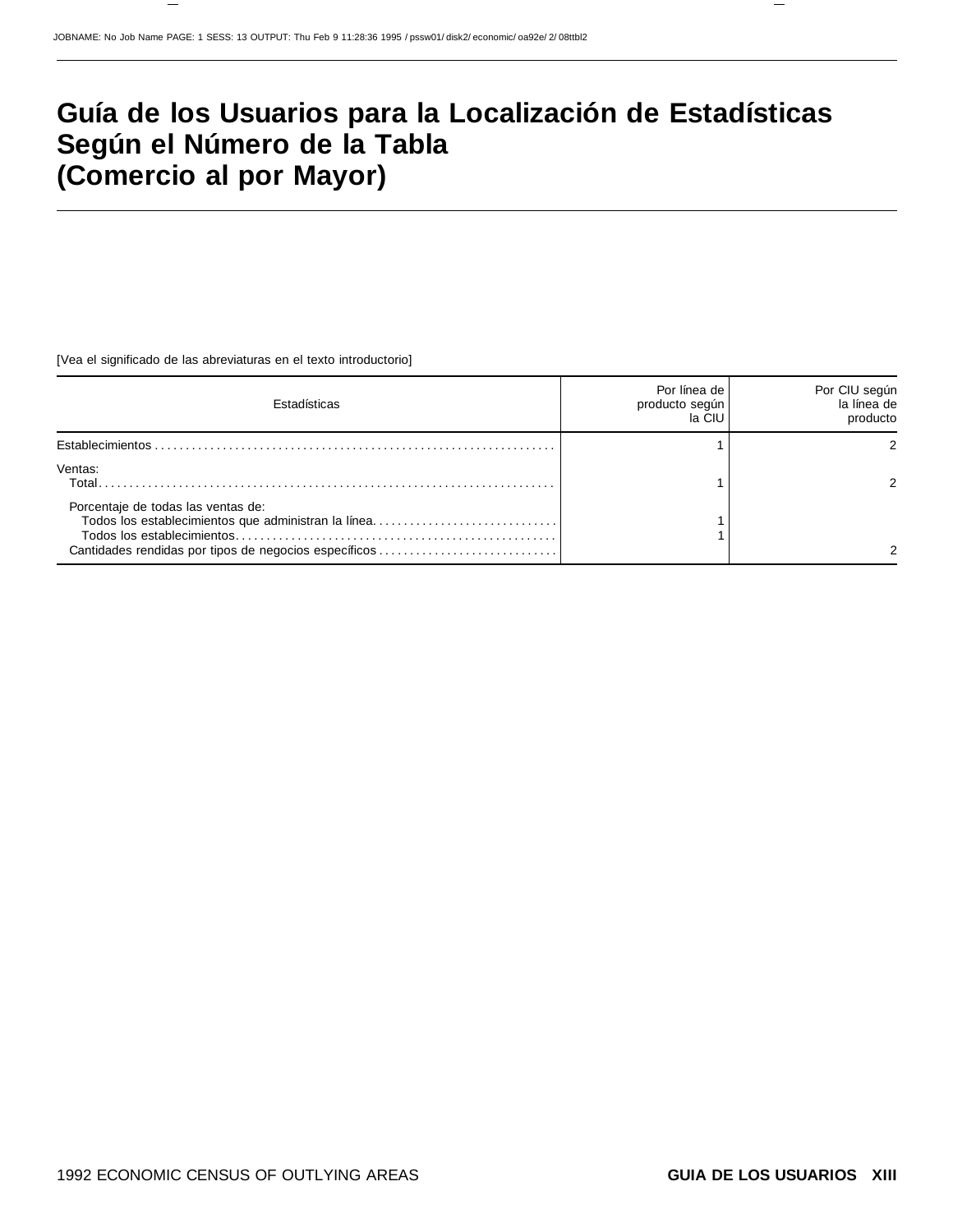# **Guía de los Usuarios para la Localización de Estadísticas Según el Número de la Tabla (Comercio al por Menor)**

[Vea el significado de las abreviaturas en el texto introductorio]

| <b>Estadísticas</b>                                                                                                                                | Por línea de<br>mercandíá según<br>la CIU | Por CIU según<br>la línea de<br>mercancía |
|----------------------------------------------------------------------------------------------------------------------------------------------------|-------------------------------------------|-------------------------------------------|
|                                                                                                                                                    |                                           |                                           |
| Ventas:<br>Total.                                                                                                                                  |                                           |                                           |
| Porcentaje de todas las ventas de:<br>Todos los establecimientos que administran la línea<br>Cantidades rendidas por tipos de negocios específicos |                                           |                                           |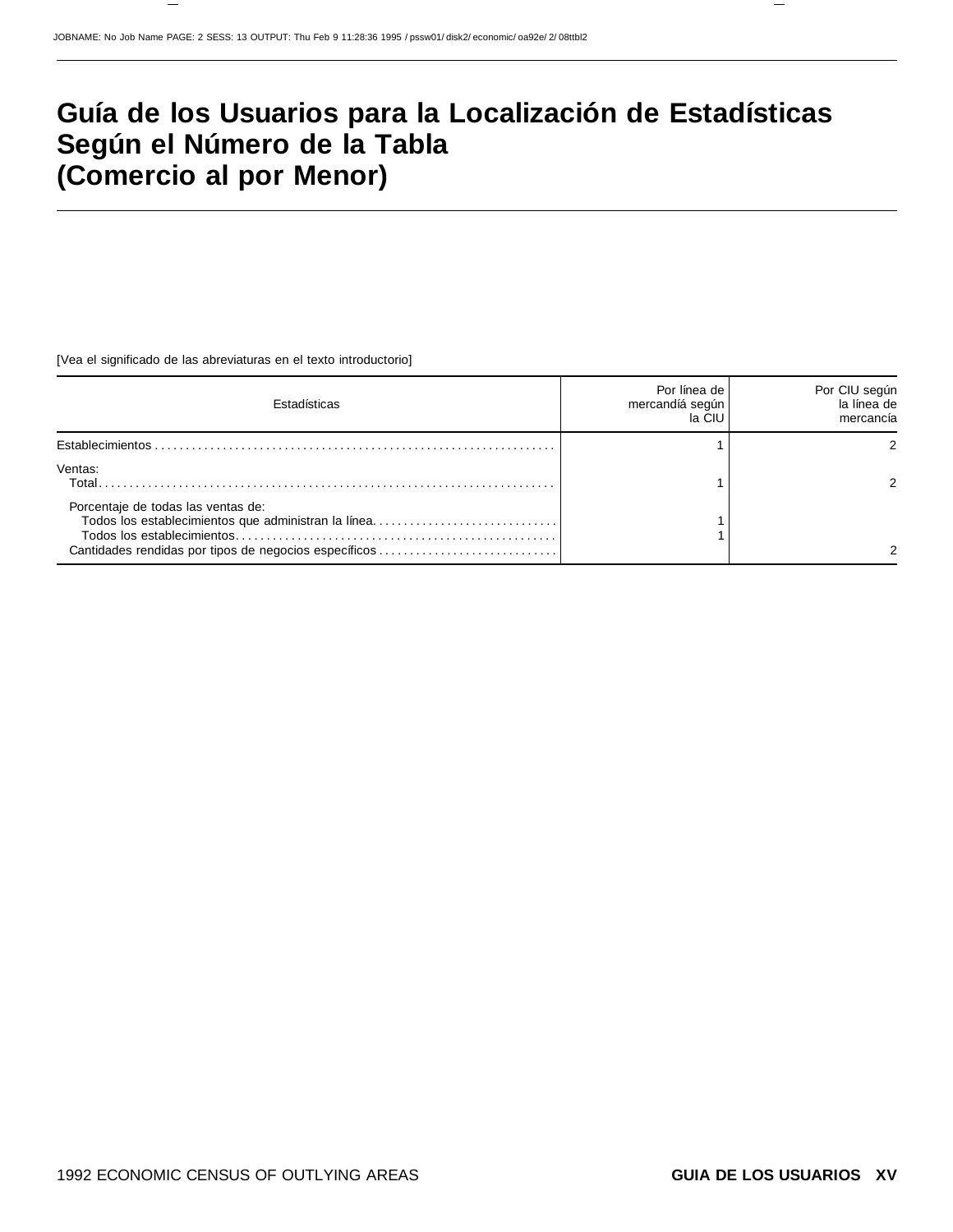### Table 1. **Commodity Lines by Kind of Business: 1992**

[For meaning of abbreviations and symbols, see introductory text. For explanation of terms, see appendix A. Includes only establishments with payroll]

|                   |                                                                                                                                            |                                      | Sales of specified commodity | line                                      |                                       |                   |                                                                                                                                           |                                      | Sales of specified commodity | line                                   |                                 |
|-------------------|--------------------------------------------------------------------------------------------------------------------------------------------|--------------------------------------|------------------------------|-------------------------------------------|---------------------------------------|-------------------|-------------------------------------------------------------------------------------------------------------------------------------------|--------------------------------------|------------------------------|----------------------------------------|---------------------------------|
| CL                | Kind of business and commodity line                                                                                                        |                                      |                              | As percent of<br>total sales of-          |                                       | <b>CL</b>         | Kind of business and commodity line                                                                                                       |                                      |                              | As percent of<br>total sales of $-$    |                                 |
| code              |                                                                                                                                            |                                      |                              | Estab-                                    |                                       | code              |                                                                                                                                           |                                      |                              | Estab-                                 |                                 |
|                   |                                                                                                                                            | Estab-<br>lish-<br>ments<br>(number) | Amount  <br>(\$1,000)        | lish-<br>ments<br>handling<br>the line    | All<br>estab-<br>lish-<br>ments       |                   |                                                                                                                                           | Estab-<br>lish-<br>ments<br>(number) | Amount<br>(\$1,000)          | lish-<br>ments<br>handling<br>the line | All<br>estab-<br>lish-<br>ments |
|                   | Motor vehicles, parts, and<br>supplies (SIC 501) _____________                                                                             | 180                                  | 1 077 446                    | (X)                                       | 100.0                                 |                   | Hardware, plumbing and heating<br>equipment (SIC 507) ____________                                                                        | 137                                  | 301 413                      | (X)                                    | 100.0                           |
| 010               | New and used automobiles, motorcycles,<br>buses, campers, and motor homes                                                                  | 53                                   | 697 931                      | 89.5                                      | 64.8                                  | 054<br>062        |                                                                                                                                           | 34<br>3                              | 838<br>2 0 5 5               | 2.2<br>9.7                             | .3<br>.7                        |
| 020<br>024        | Automotive parts and supplies ____________<br>Used automotive parts, accessories and                                                       | 122                                  | 208 235                      | 23.7                                      | 19.3                                  | 070<br>072        | Roofing, siding, insulation materials, and                                                                                                | 3                                    | 219                          | 5.5                                    | $\cdot$ 1                       |
| 030<br>540        | Petroleum products______________________                                                                                                   | 84<br>63<br>6                        | 44 519<br>104 894<br>2 040   | 32.9<br>49.6<br>11.5                      | 4.1<br>9.7                            | 074               |                                                                                                                                           | 8<br>41                              | 632<br>1 396                 | 3.0<br>2.4                             | $.2\phantom{0}$<br>.5           |
| 970               | Service receipts and labor charges                                                                                                         | 6                                    | 5 613                        | 3.0                                       | $\frac{.2}{.5}$                       | 096               | Restaurant and hotel equipment and                                                                                                        | 6                                    |                              |                                        |                                 |
|                   | Furniture and homefurnishings                                                                                                              | 82                                   | 134 935                      | (X)                                       | 100.0                                 | 140<br>150        | supplies _________________________________<br>Electrical apparatus and equipment ________<br>Electrical appliances, household ___________ | 45<br>10                             | 2 111<br>2 0 0 6<br>2 4 4 8  | 7.6<br>3.3<br>7.4                      | .7<br>$\cdot$<br>.8             |
| 040               | Household and lawn furniture_____________                                                                                                  | 40                                   | 30 215                       | 59.5                                      | 22.4                                  | 170<br>180        | Hardware---------------------------------<br>Plumbing and heating equipment and                                                           | 89                                   | 127 640                      | 72.9                                   | 42.3                            |
| 042<br>050        | Office and business furniture _____________<br>Household china, glassware, crockery, and                                                   | 25                                   | 18 243                       | 49.4                                      | 13.5                                  |                   | supplies __________________________________                                                                                               | 65                                   | 53 274                       | 46.6                                   | 17.7                            |
| 052               | plastic housewares ______________________<br>Linens, domestics, curtains, and draperies __<br>Floor coverings ____________________________ | 32<br>$\frac{28}{25}$                | 30 784<br>3 204              | 57.0<br>10.3                              | 22.8<br>$\frac{2.4}{9.1}$             | 200<br>232        | Refrigeration equipment and supplies ______<br>General-purpose industrial machinery,                                                      | 19                                   | 31 563                       | 61.5                                   | 10.5                            |
| 053               |                                                                                                                                            |                                      | 12 343                       | 34.3                                      |                                       | 236               | equipment, and parts ___________________<br>Other industrial machinery equipment and                                                      | 3<br>8                               | 489<br>420                   | 23.3<br>2.0                            | $.2\phantom{0}$<br>.1           |
| 054<br>090<br>104 | Other home furnishings _________________<br>Office equipment and supplies _____________                                                    | 30<br>9<br>21                        | 12 488<br>7 513              | 39.8<br>40.0                              | 9.3<br>5.6                            | 243<br>253        | Welding supplies ________________________<br>Laundry and drycleaning equipment and<br>supplies ---------------------------------          |                                      | 1 167                        | 6.1                                    | $\cdot$ <sub>4</sub>            |
| 150<br>170        | Religious and school supplies ____________<br>Electrical appliances, household ___________<br>Hardware                                     | 23<br>21                             | 795<br>6 839<br>795          | 3.6<br>22.6<br>2.8                        | .6<br>5.1<br>.6                       |                   |                                                                                                                                           | $\overline{7}$                       | 1 168                        | 4.3                                    | $\cdot$ <sub>4</sub>            |
| 330               | Stationery, office supplies, and greeting                                                                                                  |                                      |                              |                                           |                                       | 270               | Sporting and recreational goods and<br>supplies ___________________________________                                                       | 8                                    | 420                          | 2.0                                    | $\cdot$ 1                       |
| 350               | Drugs, pharmaceuticals, cosmetics, and                                                                                                     | 21                                   | 786                          | 2.8                                       | $.6\,$                                | 530<br>600        | Plastics materials and basic forms _________<br>Paint, paint supplies, and wallpaper ________                                             | 9<br>14                              | 890<br>2 975                 | 4.2<br>5.8                             | $\frac{.3}{1.0}$                |
| 390               | toiletries <sub>---------------------------------</sub><br>Women's and children's wear ____________                                        | 21<br>19<br>19                       | 2 077<br>201<br>397          | 8.4<br>$1.0$                              | 1.5<br>$\frac{1}{3}$<br>$\frac{3}{1}$ |                   | Machinery, equipment, and<br>supplies (SIC 508)---------------                                                                            | 253                                  | 450 834                      | (X)                                    | 100.0                           |
| 530<br>542        | Plastics materials and basic forms _________<br>Liquefied petroleum gases _______________                                                  | 19                                   | 201                          | 2.0<br>1.0                                |                                       | 169               | Electrical measuring and testing equipment,                                                                                               |                                      |                              |                                        |                                 |
|                   | Lumber and construction<br>materials (SIC 503) ____________                                                                                | 103                                  | 178 949                      | (X)                                       | 100.0                                 | 180               | except automotive_______________________<br>Plumbing and heating equipment and                                                            | 43                                   | 1 4 2 3                      | 3.0                                    | .3                              |
| 060               | Lumber: rough, dressed, and finished______                                                                                                 | 68                                   | 48 441                       | 35.3                                      | 27.1                                  | 220<br>230        | supplies ___________________________________<br>Farm machinery, equipment, and parts _____<br>Food-processing machinery, equipment, and   | 19<br>70                             | 2 0 5 4<br>11 001            | 4.5<br>7.2                             | .5<br>2.4                       |
| 062<br>070        | Plywood and millwork____________________<br>Brick, stone, tile, sand, cement, and gravel _                                                 | 61<br>60                             | 38 842<br>11 000             | 28.4<br>14.5                              | 21.7<br>6.1                           | 232               | General-purpose industrial machinery,                                                                                                     | 45                                   | 2 0 5 4                      | 4.1                                    | .5                              |
| 072<br>074        | Roofing, siding, insulation materials, and<br>guttering ________________________________<br>Other construction materials______________     | 45<br>60                             | 2 4 5 7<br>56 506            | 5.6<br>71.5                               | 1.4<br>31.6                           |                   | equipment, and parts ___________________                                                                                                  | 153                                  | 127 670                      | 47.2                                   | 28.3                            |
| 110               | Ferrous metals                                                                                                                             | 41                                   | 408                          | 1.0                                       |                                       | 233               | Metal working machinery, equipment, and                                                                                                   | 43                                   | 950                          | 2.0                                    | $.2\phantom{0}$                 |
| 170<br>600        | Hardware_________________________________<br>Paint, paint supplies, and wallpaper _______                                                  | 51<br>$\overline{\mathbf{4}}$        | 2 143<br>2 3 5 5             | 3.1<br>7.5                                | 1.2<br>1.3                            | 236<br>240        | Other industrial machinery equipment and<br>Mechanical power transmission equipment                                                       | 71<br>17                             | 20 529<br>3 8 4 4            | 21.8<br>11.3                           | 4.6<br>.9                       |
|                   | Professional and commercial                                                                                                                |                                      |                              |                                           |                                       | 242<br>243        | Industrial valves and fittings ______________<br>Welding supplies _________________________                                               | 38<br>82                             | 24 602<br>18 931             | 33.3<br>17.9                           | $\frac{5.5}{4.2}$               |
|                   | equipment (SIC 504) ___________                                                                                                            | 260                                  | 644 784                      | (X)                                       | 100.0                                 | 245               | Other industrial supplies _________________                                                                                               | 26                                   | 24 632                       | 56.2                                   | 5.5                             |
| 080<br>090<br>092 | Photographic equipment and supplies ______<br>Office equipment and supplies<br>New computer equipment ________________                     | 6<br>86<br>$\frac{5}{27}$            | 48 942<br>89 791<br>101 387  | 100.0<br>60.0<br>63.7                     | 7.6<br>13.9<br>15.7                   | 253<br>254        | Laundry and drycleaning equipment and<br>supplies __________________________________<br>Other service establishment equipment and         | 17                                   | 7 582                        | 28.5                                   | 1.7                             |
| 093<br>095        | Used computer equipment _______________<br>computer software ______________________                                                        | 15<br>22                             | 1 057<br>10 830              | 3.4<br>18.2                               | $1.7^{2}$                             | 533               | supplies __________________________________<br>Chemicals and allied products ____________                                                 | 18<br>24                             | 2 179<br>2 I 23              | 8.1<br>9.8                             | .5<br>.6                        |
| 096               | Restaurant and hotel equipment and                                                                                                         |                                      |                              |                                           |                                       | 970<br>980        | Service receipts and labor charges<br>Miscellaneous receipts___________________                                                           | 88<br>46                             | 8 4 9 2<br>654               | $5.2$<br>1.2                           | 1.9<br>$\cdot$ 1                |
| 097<br>100        | supplies __________________________________<br>Store machines and equipment ___________<br>Surgical, medical, and hospital supplies_____   | 16<br>13<br>93                       | 12 269<br>3 2 4 3<br>208 740 | 89.5<br>34.6<br>80.0                      | 1.9<br>.5<br>32.4                     |                   | Miscellaneous durable goods                                                                                                               |                                      |                              |                                        |                                 |
| 102<br>104        | Optical and ophthalmic goods ____________<br>Religious and school supplies ____________                                                    | 12<br>53                             | 17 217<br>783                | 87.8<br>2.1                               | 2.7<br>$\cdot$ 1                      | 270               | (SIC 509) _______________________                                                                                                         | 121                                  | 184 675                      | (X)                                    | 100.0                           |
| 140               | Electrical apparatus and equipment ________                                                                                                | 16                                   | 2 646                        | 10.9                                      | $\cdot$                               | 280               | Sporting and recreational goods and<br>supplies __________________________________<br>Toys and hobby goods and supplies _______           | 10<br>41                             | 13 623<br>31 039             | 97.2<br>57.2                           | $7.4$<br>16.8                   |
| 160               | Electronic parts and equipment, except<br>communication equipment                                                                          | 16                                   | 4 0 16                       | 9.0                                       | $.6\,$                                | 310<br>313        | Musical instruments and supplies _________<br>Other durable goods                                                                         | 32<br>38                             | 30 746<br>8 9 9 9            | 82.7<br>35.5                           | 16.6<br>4.9                     |
| 232<br>320        | General-purpose industrial machinery,<br>equipment, and parts ____________________<br>Printing and writing paper ________________          | $\overline{4}$<br>16                 | 9 7 1 4<br>932               | 38.9<br>8.1                               | 1.5<br>.1                             |                   | Paper and paper products (SIC                                                                                                             |                                      |                              |                                        |                                 |
| 350               | Drugs, pharmaceuticals, cosmetics, and<br>toiletries <sub>----------------------------------</sub>                                         | 70                                   | 22 738                       | 24.9                                      | 3.5                                   |                   | 511) ______________________________                                                                                                       | 66                                   | 413 939                      | (X)                                    | 100.0                           |
| 533               | Chemicals and allied products ____________                                                                                                 | 4                                    | 1 403                        | $\begin{array}{c} 9.5 \\ 4.6 \end{array}$ | $\frac{2}{3}$                         | 090<br>320<br>330 | Office equipment and supplies<br>Printing and writing paper ________________<br>Stationery, office supplies, and greeting                 | $\overline{7}$<br>24                 | 14 525<br>26 462             | 59.4<br>62.0                           | 3.5<br>6.4                      |
| 616<br>970<br>980 | Other nondurable goods _________________<br>Service receipts and labor charges<br>Miscellaneous receipts                                   | $\overline{4}$<br>118<br>43          | 6 344<br>43 371<br>5 8 9 1   | 17.1<br>13.7                              | 1.0<br>6.7<br>.9                      | 340               | cards<br>Industrial and personal service paper_______                                                                                     | 35<br>25                             | 40 897<br>246 625            | 60.2<br>76.0                           | 9.9<br>59.6                     |
|                   | Metals and minerals, except                                                                                                                |                                      |                              |                                           |                                       | 350               | Drugs, pharmaceuticals, cosmetics, and<br>toiletries <sub>---------------------------------</sub>                                         | 14<br>15                             | 33 571                       | 13.0                                   | 8.1                             |
|                   | petroleum (SIC 505) ___________                                                                                                            | 41                                   | 88 079                       | (X)                                       | 100.0                                 | 533<br>610        | Chemicals and allied products ____________<br>Books, periodicals, newspapers, and<br>miscellaneous printed materials __________           | 3                                    | 29 171<br>3 5 5 0            | 11.3<br>100.0                          | 7.0<br>.9                       |
| 110<br>120        | Ferrous metals___________________________<br>Nonferrous metals________________________                                                     | 25<br>25                             | 59 338<br>14 653             | 88.2<br>51.3                              | 67.4<br>16.6                          |                   | Drugs, proprietaries, and                                                                                                                 |                                      |                              |                                        |                                 |
|                   | Electrical goods (SIC 506)                                                                                                                 | 166                                  | 411 821                      | (X)                                       | 100.0                                 | 100               | sundries (SIC 512)<br>Surgical, medical, and hospital supplies                                                                            | 146<br>4                             | 1 173 610<br>12 938          | (X)<br>28.0                            | 100.0<br>1.1                    |
| 074<br>140        | Other construction materials<br>Electrical apparatus and equipment ________                                                                | 6<br>90                              | 3 3 8 0<br>185 212           | 60.1<br>90.0                              | 8.<br>45.0                            | 330               | Stationery, office supplies, and greeting                                                                                                 | 5                                    | 4 3 9 2                      | 10.4                                   | $\mathcal{A}$                   |
| 150<br>160        | Electrical appliances, household __________<br>Electronic parts and equipment, except                                                      | 55                                   | 79 860                       | 66.4                                      | 19.4                                  | 350               | Drugs, pharmaceuticals, cosmetics, and<br>toiletries_________________________________                                                     | 142                                  | 1 033 854                    | 89.6                                   | 88.1                            |
| 970               |                                                                                                                                            | 47<br>24                             | 89 242<br>2 3 1 5            | 77.5<br>8.0                               | 21.7                                  | 440<br>$.6$ 616   |                                                                                                                                           | 32<br>10 <sup>°</sup>                | 5 3 9 6<br>26 829            | 8.3<br>26.5                            | $.5$<br>2.3                     |

#### 1992 ECONOMIC CENSUS OF OUTLYING AREAS **WHOLESALE TRADE-PUERTO RICO** 1

TIPS [UPF] BATCH\_1705 [ACEN,M\_BLACKMON] 2/8/95 9:26 AM MACHINE: EPCV21 DATA:SUBJ\_TIPS\_OP\_96.TIPS;1 \* 2/2/95 13:14:00 TAPE: NOreel FRAME: 1<br>TSF:TIPS92-13145616.DAT;1 2/2/95 13:15:29 UTF:TIPS93-13145616.DAT;1 2/2/95 13:15:29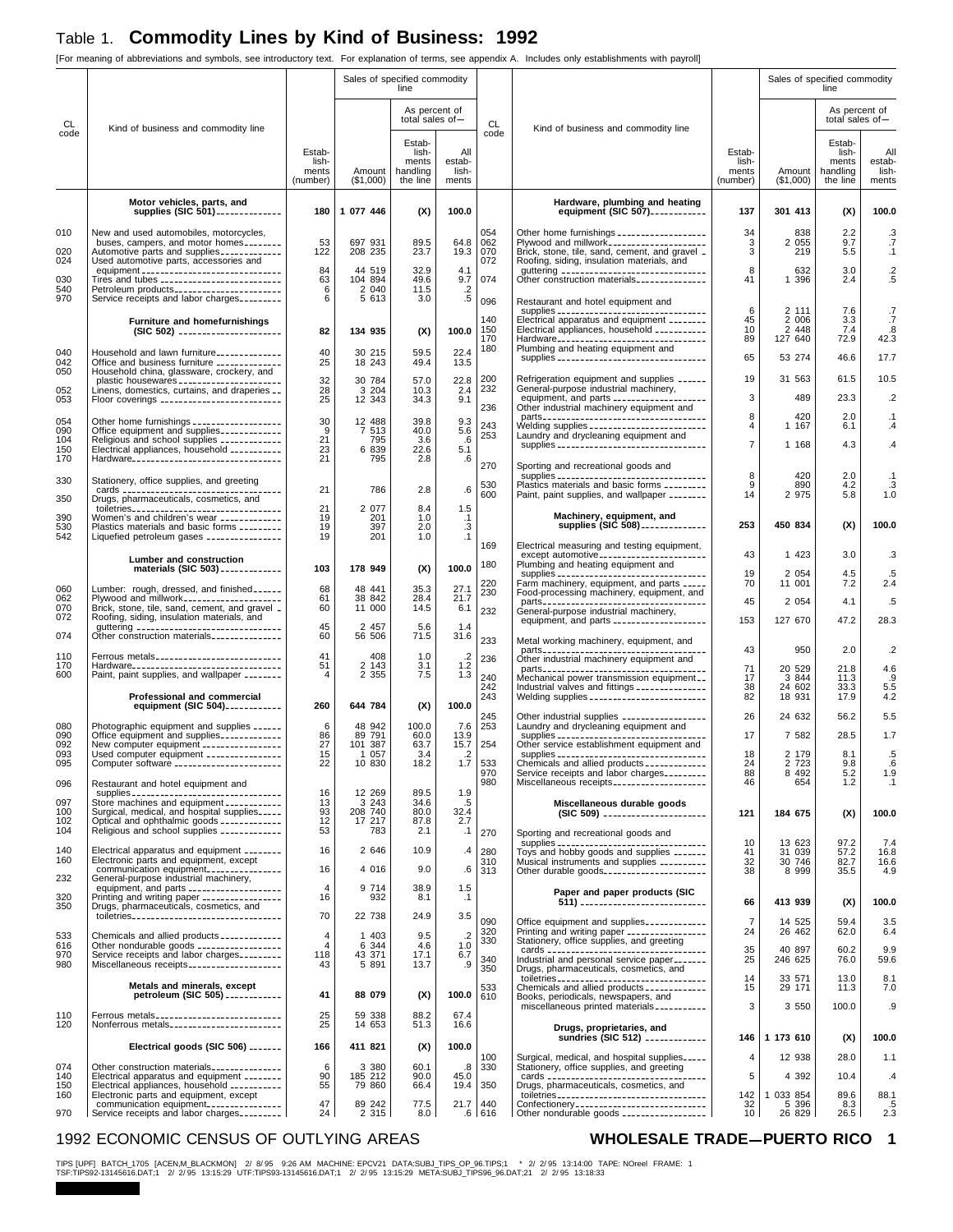### Table 1. Commodity Lines by Kind of Business: 1992-Con.

[For meaning of abbreviations and symbols, see introductory text. For explanation of terms, see appendix A. Includes only establishments with payroll]

|                                 |                                                                                                                                                                                                                                                                              |                                       | Sales of specified commodity                   | line                                             |                                           |                                 |                                                                                                                                                                                                                            |                                      | Sales of specified commodity               | line                                             |                                                   |
|---------------------------------|------------------------------------------------------------------------------------------------------------------------------------------------------------------------------------------------------------------------------------------------------------------------------|---------------------------------------|------------------------------------------------|--------------------------------------------------|-------------------------------------------|---------------------------------|----------------------------------------------------------------------------------------------------------------------------------------------------------------------------------------------------------------------------|--------------------------------------|--------------------------------------------|--------------------------------------------------|---------------------------------------------------|
| CL                              | Kind of business and commodity line                                                                                                                                                                                                                                          |                                       |                                                | As percent of<br>total sales of $-$              |                                           | CL                              | Kind of business and commodity line                                                                                                                                                                                        |                                      |                                            | As percent of<br>total sales of $-$              |                                                   |
| code                            |                                                                                                                                                                                                                                                                              | Estab-<br>lish-<br>ments<br>(number)  | Amount<br>(\$1,000)                            | Estab-<br>lish-<br>ments<br>handling<br>the line | All<br>estab-<br>lish-<br>ments           | code                            |                                                                                                                                                                                                                            | Estab-<br>lish-<br>ments<br>(number) | Amount<br>(\$1,000)                        | Estab-<br>lish-<br>ments<br>handling<br>the line | All<br>estab-<br>lish-<br>ments                   |
|                                 | Apparel, piece goods, and<br>$notions (SIC 513)$                                                                                                                                                                                                                             | 168                                   | 276 150                                        | (X)                                              | 100.0                                     |                                 | Chemicals and allied products<br>$(SIC 516)$ -Con.                                                                                                                                                                         |                                      |                                            |                                                  |                                                   |
| 054<br>150<br>360<br>370<br>380 | Other home furnishings __________________<br>Electrical appliances, household __________<br>Piece goods, knit and woven _____________<br>Notions and other dry goods _____________<br>Men's and boys' wear ___________________                                               | 51<br>47<br>64<br>61<br>105           | 640<br>346<br>22 076<br>15 662<br>99 929       | 1.7<br>1.0<br>39.7<br>31.8<br>52.2               | $.2\,$<br>$\cdot$ 1<br>8.0<br>5.7<br>36.2 | 542<br>600<br>616               | Liquefied petroleum gases _______________<br>Paint, paint supplies, and wallpaper ________<br>Other nondurable goods _________________<br>Petroleum and petroleum                                                          | 21<br>25<br>$\overline{4}$           | 302<br>5 685<br>10 828                     | 1.0<br>8.7<br>45.7                               | .1<br>2.0<br>3.9                                  |
| 390<br>616                      | Women's and children's wear ____________<br>Other nondurable goods _________________                                                                                                                                                                                         | 119<br>3                              | 97 478<br>1 247                                | 51.2<br>19.7                                     | 35.3<br>.5                                | 540<br>542                      | products (SIC 517) ____________<br>Petroleum products                                                                                                                                                                      | 111<br>82                            | 931 446<br>876 615<br>44 420               | (X)<br>98.1<br>20.1                              | 100.0<br>94.1                                     |
|                                 | Groceries and related products<br>(SIC 514) _______________________                                                                                                                                                                                                          | 437                                   | 2 447 784                                      | (X)                                              | 100.0                                     | 980                             | Liquefied petroleum gases _______________<br>Miscellaneous receipts                                                                                                                                                        | 60<br>3                              | 500                                        | 6.9                                              | 4.8<br>.1                                         |
| 350<br>410                      | Drugs, pharmaceuticals, cosmetics, and<br>toiletries <sub>----------------------------------</sub><br>Frozen foods, packaged _________________                                                                                                                               | 107<br>204                            | 9 0 27<br>326 347                              | 1.7<br>25.1                                      | $\cdot$<br>13.3                           |                                 | Beer, wine, and distilled<br>beverages (SIC 518)                                                                                                                                                                           | 40                                   | 835 372                                    | (X)                                              | 100.0                                             |
| 430<br>440<br>470               | Poultry and poultry products ______________<br>Confectionery _____________________________<br>Fresh fruits and vegetables ______________                                                                                                                                     | 143<br>137<br>164                     | 58 460<br>81 031<br>182 663                    | 9.0<br>13.7<br>21.9                              | 2.4<br>3.3<br>7.5                         | 486<br>560<br>570               | Other grocery specialties_________________<br>Beer and ale _____________________________<br>Wines and distilled alcoholic beverages ____                                                                                   | 19<br>35<br>36                       | 114 727<br>463 944<br>127 006              | 18.4<br>57.6<br>22.5                             | 13.7<br>55.5<br>15.2                              |
| 482<br>483                      | Bread and baked goods _________________<br>Canned foods ___________________________                                                                                                                                                                                          | 114<br>214                            | 30 585<br>403 690                              | 5.9<br>29.6                                      | 1.2<br>16.5                               |                                 | Miscellaneous nondurable goods<br>(SIC 519) _______________________                                                                                                                                                        | 227                                  | 339 029                                    | (X)                                              | 100.0                                             |
| 484<br>485<br>486               | Food and beverage basic materials ________<br>Soft drinks _______________________________<br>Other grocery specialties                                                                                                                                                       | 106<br>198<br>194                     | 77 951<br>197 755<br>391 388                   | 18.8<br>18.7<br>33.1                             | 3.2<br>8.1<br>16.0                        | 100<br>104                      | Surgical, medical, and hospital supplies<br>Religious and school supplies ____________                                                                                                                                     | 46<br>3                              | 1 4 4 5<br>586                             | 5.9<br>23.2                                      | .4<br>$\cdot$ .2                                  |
| 490<br>530                      | Grain and beans __________________________<br>Plastics materials and basic forms _________                                                                                                                                                                                   | 159<br>23                             | 46 862<br>17 110                               | 5.5<br>13.9                                      | 1.9<br>.7                                 | 160<br>350                      | Electronic parts and equipment, except<br>communication equipment                                                                                                                                                          | 45                                   | 692                                        | 3.0                                              | $\cdot$ .2                                        |
| 533<br>560<br>570               | Chemicals and allied products ____________<br>Beer and ale _____________________________<br>Wines and distilled alcoholic beverages ____                                                                                                                                     | 103<br>150<br>157                     | 9 2 2 1<br>52 241<br>84 103                    | 2.0<br>7.0<br>9.0                                | $\overline{.4}$<br>2.1<br>3.4             | 483                             | Canned foods ___________________________                                                                                                                                                                                   | 50<br>60                             | 2 9 1 0<br>3 4 1 5                         | 10.4<br>3.6                                      | .9<br>1.0                                         |
| 616<br>980                      | Other nondurable goods __________________<br>Miscellaneous receipts<br>Farm-product raw materials (SIC                                                                                                                                                                       | 13<br>6                               | 27 884<br>3 7 7 4                              | 25.6<br>8.7                                      | 1.1<br>$\cdot$                            | 486<br>514<br>530<br>533        | Plastics materials and basic forms _________<br>Chemicals and allied products ____________                                                                                                                                 | 47<br>3<br>6<br>12                   | 3 0 6 4<br>411<br>4 723<br>542             | 7.9<br>30.3<br>7.7<br>6.5                        | $.9\,$<br>.1<br>1.4                               |
|                                 | $515)$                                                                                                                                                                                                                                                                       | 14                                    | 18 236                                         | (X)                                              | 100.0                                     | 560                             | Beer and ale _____________________________                                                                                                                                                                                 | 46                                   | 717                                        | 3.1                                              | $\frac{.2}{.2}$                                   |
| 490                             | Grain and beans _________________________<br>Chemicals and allied products                                                                                                                                                                                                   | 6                                     | 7 907                                          | 49.6                                             | 43.4                                      | 570<br>580<br>600               | Wines and distilled alcoholic beverages ____<br>Farm supplies _____________________________<br>Paint, paint supplies, and wallpaper ________                                                                               | 46<br>23<br>65                       | 703<br>26 833<br>31 196                    | 3.0<br>66.1<br>57.4                              | $\cdot$ .2<br>7.9<br>9.2                          |
| 170                             | (SIC 516) _______________________<br>Hardware                                                                                                                                                                                                                                | 99<br>21                              | 279 180<br>1 209                               | (X)<br>4.0                                       | 100.0<br>$\cdot$                          | 610<br>611                      | Books, periodicals, newspapers, and<br>miscellaneous printed materials __________<br>Flowers and florist's supplies _____________                                                                                          | 83<br>72                             | 52 949<br>20 743                           | 62.3<br>43.0                                     | 15.6<br>6.1                                       |
| 232<br>243<br>530<br>532<br>533 | General-purpose industrial machinery,<br>equipment, and parts ____________________<br>Welding supplies _________________________<br>Plastics materials and basic forms ________<br>Industrial gases __________________________<br>Chemicals and allied products ____________ | 8<br>30<br>35<br>$\frac{5}{37}$<br>67 | 3 142<br>1 796<br>23 964<br>9 3 6 5<br>156 237 | 32.6<br>5.0<br>39.3<br>12.8<br>84.3              | 1.1<br>$.6\,$<br>8.6<br>3.4<br>56.0       | 613<br>614<br>615<br>616<br>970 | Textile bags and bagging ________________<br>Advertising specialties ___________________<br>Wigs, yarn, and leather products ___________<br>Other nondurable goods _________________<br>Service receipts and labor charges | 45<br>51<br>47<br>103<br>4           | 690<br>5 8 2 6<br>1 8 9 0<br>54 356<br>203 | 3.0<br>20.4<br>7.8<br>68.7<br>4.4                | .2<br>$1.\overline{7}$<br>.6<br>16.0<br>$\cdot$ 1 |

### Table 2. **Kind of Business by Commodity Line: 1992**

[For meaning of abbreviations and symbols, see introductory text. For explanation of terms, see appendix A. Includes only establishments with payroll]

| <b>SIC</b><br>code | Commodity line and kind of business                              | Estab-<br>lish-<br>ments<br>(number) | Sales<br>(\$1,000) | Percent of<br>sales<br>accounted<br>for by<br>specified<br>kind of<br>business | <b>SIC</b><br>code | Commodity line and kind of business                                                                        | Estab-<br>lish-<br>ments<br>(number) | Sales<br>(\$1,000) | Percent of<br>sales<br>accounted<br>for by<br>specified<br>kind of<br>business |
|--------------------|------------------------------------------------------------------|--------------------------------------|--------------------|--------------------------------------------------------------------------------|--------------------|------------------------------------------------------------------------------------------------------------|--------------------------------------|--------------------|--------------------------------------------------------------------------------|
|                    | New and used automobiles and<br>motorcycles, buses, campers, and |                                      |                    |                                                                                |                    | Household and lawn furniture (CL                                                                           | 52                                   | 39 113             | 100.0                                                                          |
|                    | motor homes (CL 010) _____________                               | 53                                   | 697 931            | 100.0                                                                          | 502                | Furniture and homefurnishings ________________                                                             | 40                                   | 30 215             | 77.3                                                                           |
| 501                | Motor vehicles, parts, and supplies ____________                 | 53                                   | 697 931            | 100.0                                                                          |                    | Office and business furniture (CL                                                                          |                                      |                    |                                                                                |
|                    | Trucks and tractors (CL 015) ________                            | 41                                   | 8 2 1 5            | 100.0                                                                          |                    | 042) -----------------------------------                                                                   | 58                                   | 22 682             | 100.0                                                                          |
|                    |                                                                  |                                      |                    |                                                                                | 502                | Furniture and homefurnishings ________________                                                             | 25                                   | 18 243             | 80.4                                                                           |
|                    | Automotive parts and supplies (CL                                | 156                                  | 209 460            | 100.0                                                                          |                    | Household china, glassware,<br>crockery, and plastic housewares<br>(CL 050) ______________________________ | 49                                   | 37 251             | 100.0                                                                          |
| 501                | Motor vehicles, parts, and supplies ____________                 | 122                                  | 208 235            | 99.4                                                                           | 502                | Furniture and homefurnishings ________________                                                             | 32                                   | 30 784             | 82.6                                                                           |
|                    | Used automotive parts, accessories<br>and equipment (CL 024)     | 93                                   | 46 130             | 100.0                                                                          |                    | Linens, domestics, curtains, and<br>draperies (CL 052) _________________                                   | 80                                   | 4 8 3 0            | 100.0                                                                          |
| 501                | Motor vehicles, parts, and supplies ____________                 | 84                                   | 44 519             | 96.5                                                                           | 502                | Furniture and homefurnishings _________________                                                            | 28                                   | 3 204              | 66.3                                                                           |
|                    | Tires and tubes (CL 030) ____________                            | 63                                   | 104 894            | 100.0                                                                          |                    | Floor coverings (CL 053) ____________                                                                      | 30                                   | 19 459             | 100.0                                                                          |
| 501                | Motor vehicles, parts, and supplies ____________                 | 63                                   | 104 894            | 100.0 502                                                                      |                    | Furniture and homefurnishings ________________                                                             | 25                                   | 12 343             | 63.4                                                                           |

#### **2 WHOLESALE TRADE-PUERTO RICO** 1992 ECONOMIC CENSUS OF OUTLYING AREAS

TIPS [UPF] BATCH\_1705 [ACEN,M\_BLACKMON] 2/8/95 9:26 AM MACHINE: EPCV21 DATA:SUBJ\_TIPS\_OP\_96.TIPS;1 \* 2/2/95 13:14:00 TAPE: NOreel FRAME: 2<br>TSF:TIPS92-13145616.DAT;1 2/2/95 13:15:29 UTF:TIPS93-13145616.DAT;1 2/2/95 13:15:29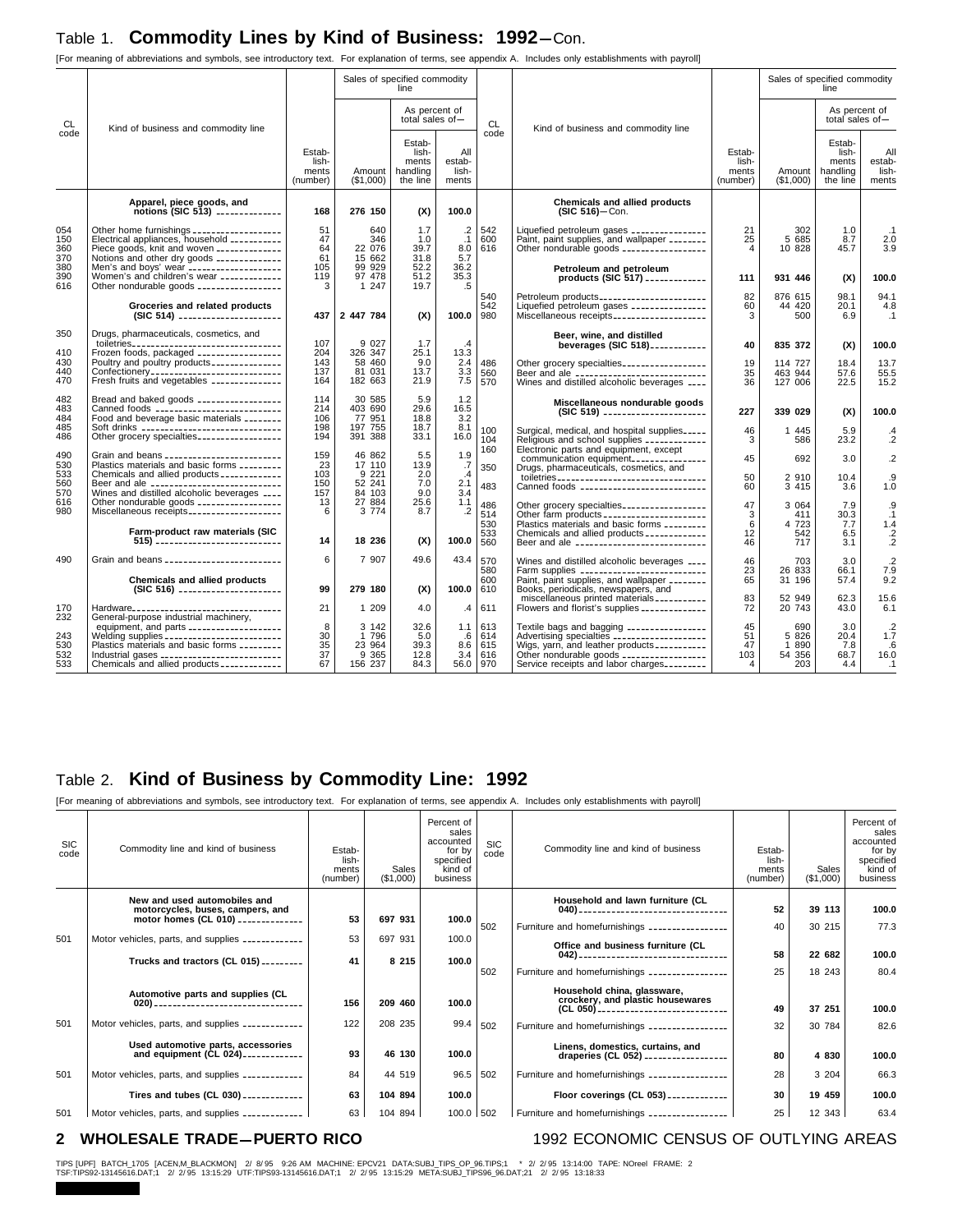### Table 2. Kind of Business by Commodity Line: 1992-Con.

[For meaning of abbreviations and symbols, see introductory text. For explanation of terms, see appendix A. Includes only establishments with payroll]

|                    | modified and controlled and opinions, see introductory text. The explanation or terms, see appendix it. molded only cotabilisments with payron |                                         |                    |                                                                                |                    |                                                                                                                                                      |                                      |                    |                                                                                |
|--------------------|------------------------------------------------------------------------------------------------------------------------------------------------|-----------------------------------------|--------------------|--------------------------------------------------------------------------------|--------------------|------------------------------------------------------------------------------------------------------------------------------------------------------|--------------------------------------|--------------------|--------------------------------------------------------------------------------|
| <b>SIC</b><br>code | Commodity line and kind of business                                                                                                            | Estab-<br>lish-<br>ments<br>(number)    | Sales<br>(\$1,000) | Percent of<br>sales<br>accounted<br>for by<br>specified<br>kind of<br>business | <b>SIC</b><br>code | Commodity line and kind of business                                                                                                                  | Estab-<br>lish-<br>ments<br>(number) | Sales<br>(\$1,000) | Percent of<br>sales<br>accounted<br>for by<br>specified<br>kind of<br>business |
|                    | Other homefurnishings (CL 054) ______                                                                                                          | 146                                     | 37 543             | 100.0                                                                          |                    | Electronic communication equipment                                                                                                                   |                                      |                    |                                                                                |
| 502<br>507         | Furniture and homefurnishings ________________<br>Hardware, plumbing, and heating equipment _____                                              | 30<br>34                                | 12 488<br>838      | 33.3<br>2.2                                                                    |                    | (CL 161) ______________________________<br>Hardware (CL 170) __________________                                                                      | 30<br>195                            | 18 510<br>136 567  | 100.0<br>100.0                                                                 |
| 513                | Apparel, piece goods, and notions ____________<br>Lumber, rough, dressed, and finished                                                         | 51                                      | 640                | 1.7                                                                            | 502                |                                                                                                                                                      | 21                                   | 795                | .6                                                                             |
|                    | (CL 060) ______________________________                                                                                                        | 72                                      | 51 880             | 100.0                                                                          | 503<br>507         | Furniture and homefurnishings ________________<br>Lumber and construction materials _____________<br>Hardware, plumbing, and heating equipment _____ | 51<br>89                             | 2 143<br>127 640   | 1.6<br>93.5                                                                    |
| 503                | Lumber and construction materials ____________                                                                                                 | 68                                      | 48 441             | 93.4                                                                           | 516                | Chemicals and allied products________________                                                                                                        | 21                                   | 1 209              | .9                                                                             |
|                    | Plywood and millwork (CL 062) _______                                                                                                          | 64                                      | 40 897             | 100.0                                                                          |                    | Plumbing and heating equipment and<br>supplies (CL 180) ------------------                                                                           | 128                                  | 57 309             | 100.0                                                                          |
| 503<br>507         | Lumber and construction materials ____________<br>Hardware, plumbing, and heating equipment _____                                              | 61<br>3                                 | 38 842<br>2 0 5 5  | 95.0<br>5.0                                                                    | 507                | Hardware, plumbing, and heating equipment _____                                                                                                      | 65                                   | 53 274             | 93.0                                                                           |
|                    | Brick, stone, tile, sand, cement, and<br>gravel (CL 070) _____________________                                                                 | 63                                      | 11 219             | 100.0                                                                          | 508                | Machinery, equipment, and supplies ___________<br>Warm air heating and air-conditioning                                                              | 19                                   | 2 0 5 4            | 3.6                                                                            |
| 503                | Lumber and construction materials _____________                                                                                                | 60                                      | 11 000             | 98.0                                                                           |                    | equipment and supplies (CL 190) ____                                                                                                                 | 28                                   | 48 096             | 100.0                                                                          |
| 507                | Hardware, plumbing, and heating equipment _____                                                                                                | 3                                       | 219                | 2.0                                                                            |                    | Refrigeration equipment and supplies                                                                                                                 |                                      |                    |                                                                                |
|                    | Glass (CL 073) _______________________                                                                                                         | 49                                      | 9 1 28             | 100.0                                                                          |                    | (CL 200) ______________________________                                                                                                              | 28                                   | 31 702             | 100.0                                                                          |
|                    | Other construction materials (CL                                                                                                               |                                         |                    |                                                                                | 507                | Hardware, plumbing, and heating equipment _____                                                                                                      | 19                                   | 31 563             | 99.6                                                                           |
| 503                | Lumber and construction materials _____________                                                                                                | 130<br>60                               | 66 009<br>56 506   | 100.0<br>85.6                                                                  |                    | Construction and mining machinery,<br>equipment, and parts (CL 210)                                                                                  | 69                                   | 88 469             | 100.0                                                                          |
| 506<br>507         | Electrical goods ______________________________<br>Hardware, plumbing, and heating equipment _____                                             | 6<br>41                                 | 3 3 8 0<br>1 396   | 5.1<br>2.1                                                                     |                    | Farm machinery, equipment, and                                                                                                                       |                                      |                    |                                                                                |
|                    | Photographic equipment and supplies                                                                                                            |                                         |                    |                                                                                |                    | parts (CL 220) ______________________                                                                                                                | 80                                   | 11 755             | 100.0                                                                          |
|                    | (CL 080) _____________________________                                                                                                         | 6                                       | 48 942             | 100.0                                                                          | 508                | Machinery, equipment, and supplies ___________                                                                                                       | 70                                   | 11 001             | 93.6                                                                           |
| 504                | Professional and commercial equipment ________                                                                                                 | 6                                       | 48 942             | 100.0                                                                          |                    | Garden machinery, equipment, and<br>supplies (CL 222) -------------------                                                                            | 10                                   | 5 7 1 9            | 100.0                                                                          |
|                    | Office equipment and supplies (CL                                                                                                              | 114                                     | 117 604            | 100.0                                                                          |                    |                                                                                                                                                      |                                      |                    |                                                                                |
| 502                | Furniture and homefurnishings ________________                                                                                                 | $\boldsymbol{9}$                        | 7 513<br>89 791    | 6.4                                                                            |                    | General-purpose industrial machinery,<br>equipment and parts (CL 232) _______                                                                        | 188                                  | 142 578            | 100.0                                                                          |
| 504<br>511         | Professional and commercial equipment<br>Paper and paper products ____________________                                                         | 86<br>7                                 | 14 525             | 76.4<br>12.4                                                                   | 504<br>507         | Professional and commercial equipment ________<br>Hardware, plumbing, and heating equipment _____                                                    | 4<br>3                               | 9 7 1 4<br>489     | 6.8<br>.3                                                                      |
|                    | New computer equipment (CL 092) ___                                                                                                            | 44                                      | 101 564            | 100.0                                                                          | 508<br>516         |                                                                                                                                                      | 153<br>8                             | 127 670<br>3 142   | 89.5<br>2.2                                                                    |
| 504                | Professional and commercial equipment                                                                                                          | 27                                      | 101 387            | 99.8                                                                           |                    | Materials-handling equipment and                                                                                                                     |                                      |                    |                                                                                |
|                    | Computer software (CL 095) ________                                                                                                            | 22                                      | 10 830             | 100.0                                                                          |                    | parts (CL 234) ______________________                                                                                                                | 45                                   | 5 8 1 4            | 100.0                                                                          |
| 504                | Professional and commercial equipment _________                                                                                                | 22                                      | 10 830             | 100.0                                                                          |                    | Other industrial machinery, equipment                                                                                                                | 84                                   | 27 613             | 100.0                                                                          |
|                    | Restaurant and hotel equipment and<br>supplies (CL 096) __________________                                                                     | 39                                      | 18 730             | 100.0                                                                          | 507                | and parts (CL 236)<br>Hardware, plumbing, and heating equipment _____                                                                                | 8                                    | 420                | 1.5                                                                            |
| 504                | Professional and commercial equipment ________                                                                                                 | 16                                      | 12 269             | 65.5                                                                           | 508                | Machinery, equipment, and supplies ___________                                                                                                       | 71                                   | 20 529             | 74.3                                                                           |
| 507                | Hardware, plumbing, and heating equipment _____<br>Surgical, medical, and hospital                                                             | 6                                       | 2 111              | 11.3                                                                           |                    | Industrial valves and fittings (CL<br>242) ----------------------------------                                                                        | 48                                   | 30 691             | 100.0                                                                          |
|                    | supplies (CL 100) -------------------                                                                                                          | 165                                     | 224 052            | 100.0                                                                          | 508                | Machinery, equipment, and supplies ___________                                                                                                       | 38                                   | 24 602             | 80.2                                                                           |
| 504<br>512         | Professional and commercial equipment<br>Drugs, proprietaries, and sundries _____________                                                      | 93<br>$\overline{4}$                    | 208 740<br>12 938  | 93.2<br>5.8                                                                    |                    | <b>Welding supplies (CL 243)</b> ___________                                                                                                         | 119                                  | 22 022             | 100.0                                                                          |
| 519                | Miscellaneous nondurable goods ______________                                                                                                  | 46                                      | 1 4 4 5            | $.6\,$                                                                         | 507<br>508         | Hardware, plumbing, and heating equipment _____<br>Machinery, equipment, and supplies ___________                                                    | $\overline{4}$<br>82                 | 1 167<br>18 931    | 5.3<br>86.0                                                                    |
|                    | Optical and ophthalmic goods (CL                                                                                                               | 12                                      | 17 217             | 100.0                                                                          | 516                | Chemicals and allied products-----------------                                                                                                       | 30                                   | 1 796              | 8.2                                                                            |
| 504                | Professional and commercial equipment                                                                                                          | 12                                      | 17 217             | 100.0                                                                          |                    | Other industrial supplies (CL 245)                                                                                                                   | 34                                   | 27 782             | 100.0                                                                          |
|                    | Dental supplies (CL 103) ____________                                                                                                          | 16                                      | 5 189              | 100.0                                                                          | 508                | Machinery, equipment, and supplies ___________                                                                                                       | 26                                   | 24 632             | 88.7                                                                           |
|                    | Other professional equipment and                                                                                                               |                                         |                    |                                                                                |                    | Beauty and barber equipment and<br>supplies (CL 250) ___________________                                                                             | 23                                   | 29 719             | 100.0                                                                          |
|                    | supplies (CL 105) --------------------                                                                                                         | 21                                      | 20 918             | 100.0                                                                          |                    | Custodial equipment and supplies (CL                                                                                                                 |                                      |                    |                                                                                |
|                    | Ferrous metals (CL 110) ____________                                                                                                           | 69                                      | 62 451             | 100.0                                                                          |                    |                                                                                                                                                      | 29                                   | 14 649             | 100.0                                                                          |
| 503                | Lumber and construction materials _____________                                                                                                | 41                                      | 408                |                                                                                |                    | Laundry and drycleaning equipment                                                                                                                    |                                      |                    |                                                                                |
| 505                | Metals and minerals, except petroleum_________                                                                                                 | 25                                      | 59 338             | 95.0                                                                           |                    | and supplies (CL 253) --------------                                                                                                                 | 27                                   | 15 606             | 100.0                                                                          |
|                    | Nonferrous metals (CL 120) _________                                                                                                           | 29                                      | 15 641             | 100.0                                                                          | 507<br>508         | Hardware, plumbing, and heating equipment _____<br>Machinery, equipment, and supplies ____________                                                   | 7<br>17                              | 1 1 68<br>7 582    | 7.5<br>48.6                                                                    |
| 505                | Metals and minerals, except petroleum_________                                                                                                 | 25                                      | 14 653             | 93.7                                                                           |                    | Other transportation equipment and                                                                                                                   |                                      |                    |                                                                                |
|                    | Electrical apparatus and equipment<br>(CL 140) ------------------------------                                                                  | 158                                     | 191 626            | 100.0                                                                          |                    | supplies (CL 263) ___________________                                                                                                                | 5                                    | 7 620              | 100.0                                                                          |
| 504<br>506         | Professional and commercial equipment<br>Electrical goods _______________________________                                                      | 16<br>90                                | 2 646<br>185 212   | 1.4<br>96.7                                                                    |                    | Sporting and recreational goods and                                                                                                                  |                                      |                    |                                                                                |
| 507                | Hardware, plumbing, and heating equipment _____                                                                                                | 45                                      | 2 006              | 1.0                                                                            | 507                | supplies (CL 270) ___________________<br>Hardware, plumbing, and heating equipment _____                                                             | 39<br>8                              | 17 081<br>420      | 100.0<br>2.5                                                                   |
|                    | Electric appliances, household (CL                                                                                                             | 141                                     | 92 497             | 100.0                                                                          | 509                | Miscellaneous durable goods _________________                                                                                                        | 10                                   | 13 623             | 79.8                                                                           |
| 502                | Furniture and homefurnishings ________________                                                                                                 | $\begin{array}{c} 23 \\ 55 \end{array}$ | 6 839              | 7.4                                                                            |                    | Toys and hobby goods and supplies<br>(CL 280) ______________________________                                                                         | 46                                   | 32 746             | 100.0                                                                          |
| 506<br>507         |                                                                                                                                                | 10                                      | 79 860<br>2 4 4 8  | 86.3<br>2.6                                                                    | 509                | Miscellaneous durable goods _________________                                                                                                        | 41                                   | 31 039             | 94.8                                                                           |
| 513                | Apparel, piece goods, and notions _____________                                                                                                | 47                                      | 346                | .4                                                                             |                    | Ferrous metal scrap (CL 290) ________                                                                                                                | 13                                   | 12 016             | 100.0                                                                          |
|                    | Electronic parts and equipment,<br>except communication equipment                                                                              |                                         |                    |                                                                                |                    |                                                                                                                                                      |                                      |                    |                                                                                |
| 504                | (CL 160) ______________________________<br>Professional and commercial equipment                                                               | 117<br>16                               | 106 755<br>4 0 16  | 100.0<br>3.8                                                                   |                    | Nonferrous metal scrap (CL 292) _____                                                                                                                | 13                                   | 24 961             | 100.0                                                                          |
| 506<br>519         | Electrical goods ______________________________<br>Miscellaneous nondurable goods _____________                                                | 47<br>45                                | 89 242<br>692      | 83.6<br>.6                                                                     |                    | Waste materials, except metal (CL<br>293) ----------------------------------                                                                         | 15                                   | 13 661             | 100.0                                                                          |
|                    |                                                                                                                                                |                                         |                    |                                                                                |                    |                                                                                                                                                      |                                      |                    |                                                                                |

#### 1992 ECONOMIC CENSUS OF OUTLYING AREAS **WHOLESALE TRADE-PUERTO RICO** 3

TIPS [UPF] BATCH\_1705 [ACEN,M\_BLACKMON] 2/8/95 9:26 AM MACHINE: EPCV21 DATA:SUBJ\_TIPS\_OP\_96.TIPS;1 \* 2/2/95 13:14:00 TAPE: NOreel FRAME: 3<br>TSF:TIPS92-13145616.DAT;1 2/2/95 13:15:29 UTF:TIPS93-13145616.DAT;1 2/2/95 13:15:29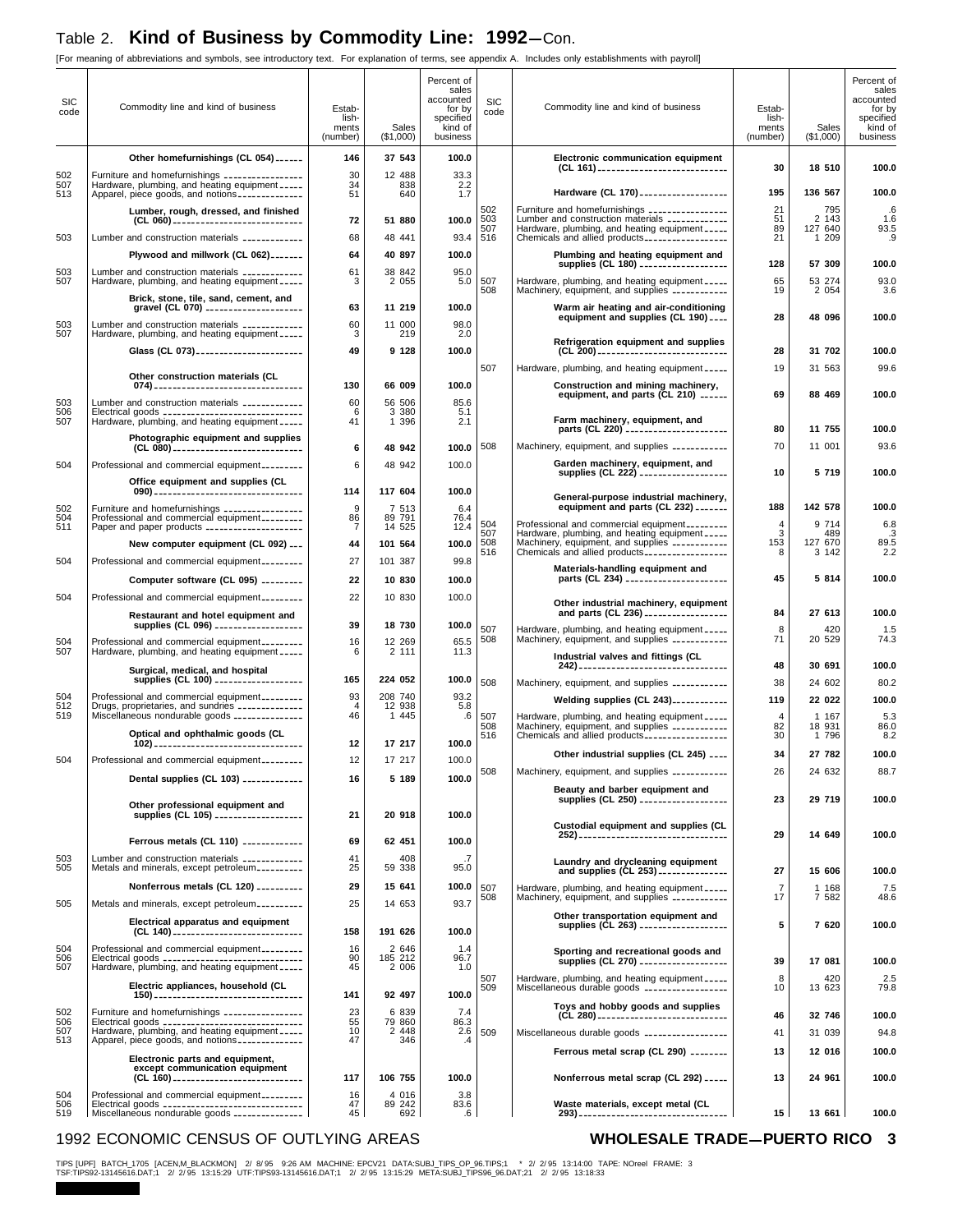### Table 2. Kind of Business by Commodity Line: 1992-Con.

[For meaning of abbreviations and symbols, see introductory text. For explanation of terms, see appendix A. Includes only establishments with payroll]

| <b>SIC</b><br>code | Commodity line and kind of business                                                                                                                  | Estab-<br>lish-<br>ments<br>(number) | Sales<br>(\$1,000)  | Percent of<br>sales<br>accounted<br>for by<br>specified<br>kind of<br>business | <b>SIC</b><br>code       | Commodity line and kind of business                                                                                                                    | Estab-<br>lish-<br>ments<br>(number) | Sales<br>(\$1,000) | Percent of<br>sales<br>accounted<br>for by<br>specified<br>kind of<br>business |
|--------------------|------------------------------------------------------------------------------------------------------------------------------------------------------|--------------------------------------|---------------------|--------------------------------------------------------------------------------|--------------------------|--------------------------------------------------------------------------------------------------------------------------------------------------------|--------------------------------------|--------------------|--------------------------------------------------------------------------------|
|                    | Jewelry, watches, diamonds, and                                                                                                                      |                                      |                     |                                                                                |                          | Soft drinks (CL 485) ________________                                                                                                                  | 223                                  | 270 712            | 100.0                                                                          |
|                    | other precious stones and metals<br>(CL 300) _____________________________                                                                           | 48                                   | 52 201              | 100.0                                                                          | 514                      | Groceries and related products ________________                                                                                                        | 198                                  | 197 755            | 73.0                                                                           |
|                    |                                                                                                                                                      |                                      |                     |                                                                                |                          | Other grocery specialties (CL 486)                                                                                                                     | 263                                  | 532 301            | 100.0                                                                          |
|                    | Musical instruments and supplies (CL                                                                                                                 | 32                                   | 30 746              | 100.0                                                                          | 514                      |                                                                                                                                                        | 194                                  | 391 388            | 73.5                                                                           |
| 509                | Miscellaneous durable goods _________________                                                                                                        | 32                                   | 30 746              | 100.0                                                                          | 518<br>519               | Groceries and related products _______________<br>Beer, wine, and distilled beverages _____________<br>Miscellaneous nondurable goods ________________ | 19<br>47                             | 114 727<br>3 0 6 4 | 21.6<br>.6                                                                     |
|                    | Other durable goods (CL 313) ________                                                                                                                | 45                                   | 46 710              | 100.0                                                                          |                          |                                                                                                                                                        |                                      |                    |                                                                                |
| 509                | Miscellaneous durable goods ________________                                                                                                         | 38                                   | 8 9 9 9             | 19.3                                                                           | 514                      | Grains and beans (CL 490) __________                                                                                                                   | 218                                  | 67 480             | 100.0                                                                          |
|                    | Printing and writing paper (CL 320)                                                                                                                  | 43                                   | 27 940              | 100.0                                                                          | 515                      | Groceries and related products _______________<br>Farm-product raw materials ___________________                                                       | 159<br>6                             | 46 862<br>7 907    | 69.4<br>11.7                                                                   |
| 504                | Professional and commercial equipment                                                                                                                | 16                                   | 932                 | 3.3                                                                            |                          | Plastics materials and basic forms<br>(CL 530) ______________________________                                                                          | 103                                  | 56 386             | 100.0                                                                          |
| 511                | Paper and paper products _____________________                                                                                                       | 24                                   | 26 462              | 94.7                                                                           | 502                      |                                                                                                                                                        | 19                                   | 397                | .7                                                                             |
|                    | Stationery, office supplies, and<br>greeting cards (CL 330) ____________                                                                             | 78                                   | 48 260              | 100.0                                                                          |                          | Furniture and homefurnishings ________________<br>Hardware, plumbing, and heating equipment _____<br>Groceries and related products ________________   | 9<br>23                              | 890<br>17 110      | 1.6<br>30.3                                                                    |
| 502                | Furniture and homefurnishings ________________                                                                                                       | 21                                   | 786                 | 1.6                                                                            | 507<br>514<br>516<br>519 | Chemicals and allied products                                                                                                                          | 35                                   | 23 964             | 42.5                                                                           |
| 511<br>512         |                                                                                                                                                      | 35<br>5                              | 40 897<br>4 3 9 2   | 84.7<br>9.1                                                                    |                          | Miscellaneous nondurable goods ______________                                                                                                          | 6                                    | 4 723              | 8.4                                                                            |
|                    | Industrial and personal service paper                                                                                                                |                                      |                     |                                                                                |                          | Industrial gasses (CL 532) ___________                                                                                                                 | 97                                   | 23 251             | 100.0                                                                          |
|                    | (CL 340) -----------------------------                                                                                                               | 41                                   | 263 648             | 100.0                                                                          | 516                      | Chemicals and allied products <sub>-----------------</sub>                                                                                             | 37                                   | 9 3 6 5            | 40.3                                                                           |
| 511                | Paper and paper products ____________________                                                                                                        | 25                                   | 246 625             | 93.5                                                                           |                          | Chemicals and allied products (CL                                                                                                                      | 264                                  | 234 566            | 100.0                                                                          |
|                    | Drugs, pharmaceuticals, cosmetics<br>and toiletries (CL 350) ______________                                                                          | 415                                  | 1 143 152           | 100.0                                                                          | 504                      | Professional and commercial equipment________                                                                                                          | $\overline{4}$                       | 1 403              | .6                                                                             |
| 502                |                                                                                                                                                      | $\frac{21}{70}$                      | 2 077<br>22 738     | $2.\overline{0}$                                                               | 508                      | Machinery, equipment, and supplies ___________                                                                                                         | 24<br>15                             | 2 7 2 3<br>29 171  | 1.2<br>12.4                                                                    |
| 504<br>511         | Furniture and homefurnishings _______________<br>Professional and commercial equipment _________                                                     | 14                                   | 33 571              | 2.9                                                                            | 511<br>514<br>516        |                                                                                                                                                        | 103<br>67                            | 9 2 2 1<br>156 237 | 3.9<br>66.6                                                                    |
| 512<br>514         | Paper and paper products ___________________<br>Drugs, proprietaries, and sundries ______________<br>Groceries and related products ________________ | 142<br>107                           | 1 033 854<br>9 0 27 | 90.4<br>.8                                                                     | 519                      | Chemicals and allied products_________________<br>Miscellaneous nondurable goods _______________                                                       | 12                                   | 542                | $\cdot$                                                                        |
| 519                | Miscellaneous nondurable goods ______________                                                                                                        | 50                                   | 2 910               | .3                                                                             |                          | Petroleum products (CL 540) ________                                                                                                                   | 93                                   | 880 384            | 100.0                                                                          |
|                    | Piece goods, knit and woven (CL<br>360) ---------------------------------                                                                            | 68                                   | 23 331              | 100.0                                                                          | 501<br>517               | Motor vehicles, parts, and supplies ____________<br>Petroleum and petroleum products                                                                   | 6<br>82                              | 2 040<br>876 615   | $\cdot$<br>99.6                                                                |
| 513                | Apparel, piece goods, and notions _____________                                                                                                      | 64                                   | 22 076              | 94.6                                                                           |                          | Liquefied petroleum gases (CL 542)                                                                                                                     | 100                                  | 44 923             | 100.0                                                                          |
|                    | Notions and other dry goods (CL                                                                                                                      |                                      |                     |                                                                                | 502                      | Furniture and homefurnishings ________________                                                                                                         | 19                                   | 201                | $\cdot$ <sub>4</sub>                                                           |
|                    | 370) -----------------------------------                                                                                                             | 64                                   | 15 675              | 100.0                                                                          | 516<br>517               |                                                                                                                                                        | 21<br>60                             | 302<br>44 420      | .7<br>98.9                                                                     |
| 513                | Apparel, piece goods, and notions _____________                                                                                                      | 61                                   | 15 662              | 99.9                                                                           |                          | Beer and ale (CL 560) _______________                                                                                                                  | 231                                  | 516 902            | 100.0                                                                          |
|                    | Men's and boys' wear (CL 380) _______                                                                                                                | 153                                  | 102 143             | 100.0                                                                          |                          | Groceries and related products ________________                                                                                                        | 150                                  | 52 241             | 10.1                                                                           |
| 513                | Apparel, piece goods, and notions _____________                                                                                                      | 105                                  | 99 929              | 97.8                                                                           | 514<br>518<br>519        | Beer, wine, and distilled beverages ____________                                                                                                       | 35<br>46                             | 463 944<br>717     | 89.8<br>$\cdot$ 1                                                              |
|                    | Women's and children's wear (CL                                                                                                                      | 142                                  | 102 725             |                                                                                |                          | Miscellaneous nondurable goods ______________                                                                                                          |                                      |                    |                                                                                |
|                    |                                                                                                                                                      |                                      |                     | 100.0                                                                          |                          | Wines and distilled alcoholic<br>beverages (CL 570) ________________                                                                                   | 239                                  | 211 812            | 100.0                                                                          |
| 502<br>513         | Furniture and homefurnishings ________________<br>Apparel, piece goods, and notions _____________                                                    | 19<br>119                            | 201<br>97 478       | .2<br>94.9                                                                     | 514                      | Groceries and related products ________________                                                                                                        | 157                                  | 84 103             | 39.7                                                                           |
|                    | Footwear (CL 400) -------------------                                                                                                                | 75                                   | 39 924              | 100.0                                                                          | 518<br>519               | Beer, wine, and distilled beverages ____________<br>Miscellaneous nondurable goods ______________                                                      | 36<br>46                             | 127 006<br>703     | 60.0<br>.3                                                                     |
|                    |                                                                                                                                                      |                                      |                     |                                                                                |                          | Farm supplies (CL 580) --------------                                                                                                                  | 30                                   | 34 793             | 100.0                                                                          |
|                    | Frozen foods, packaged (CL 410)                                                                                                                      | 249                                  | 329 661             | 100.0<br>99.0                                                                  | 519                      | Miscellaneous nondurable goods ______________                                                                                                          | 23                                   | 26 833             | 77.1                                                                           |
| 514                | Groceries and related products ________________                                                                                                      | 204                                  | 326 347             |                                                                                |                          | Tobacco and tobacco products (CL                                                                                                                       |                                      |                    |                                                                                |
|                    | Dairy products, except dried or<br>canned (CL 420) ___________________                                                                               | 164                                  | 165 478             | 100.0                                                                          |                          |                                                                                                                                                        | 10                                   | 94 377             | 100.0                                                                          |
|                    |                                                                                                                                                      |                                      |                     |                                                                                |                          | Paint, paint supplies, and wallpaper                                                                                                                   |                                      |                    |                                                                                |
|                    | Poultry and poultry products (CL<br>430) ----------------------------------                                                                          | 146                                  | 58 850              | 100.0                                                                          |                          | (CL 600) _______________________________                                                                                                               | 114                                  | 42 653             | 100.0                                                                          |
| 514                | Groceries and related products ________________                                                                                                      | 143                                  | 58 460              | 99.3                                                                           | 503<br>507               | Lumber and construction materials ____________<br>Hardware, plumbing, and heating equipment _____                                                      | 4<br>14                              | 2 3 5 5<br>2 975   | 5.5<br>7.0                                                                     |
|                    | Confectionery (CL 440) _____________                                                                                                                 | 172                                  | 86 697              | 100.0                                                                          | 516<br>519               | Chemicals and allied products-----------------<br>Miscellaneous nondurable goods ______________                                                        | 25<br>65                             | 5 685<br>31 196    | 13.3<br>73.1                                                                   |
| 512                | Drugs, proprietaries, and sundries _____________                                                                                                     | 32                                   | 5 3 9 6             | 6.2                                                                            |                          | Books, periodicals, newspapers, and                                                                                                                    |                                      |                    |                                                                                |
| 514                | Groceries and related products ________________                                                                                                      | 137                                  | 81 031              | 93.5                                                                           |                          | miscellaneous printed materials (CL                                                                                                                    | 92                                   | 56 707             | 100.0                                                                          |
|                    | Fish and seafoods (CL 450) _________                                                                                                                 | 159                                  | 66 643              | 100.0                                                                          | 511                      |                                                                                                                                                        | 3                                    | 3 5 5 0            | 6.3                                                                            |
|                    | Meat and meat products (CL 460) ____                                                                                                                 | 190                                  | 188 833             | 100.0                                                                          | 519                      | Paper and paper products ___________________<br>Miscellaneous nondurable goods _______________                                                         | 83                                   | 52 949             | 93.4                                                                           |
|                    |                                                                                                                                                      |                                      |                     |                                                                                |                          | Flowers and florist's supplies (CL                                                                                                                     | 75                                   | 21 832             | 100.0                                                                          |
|                    | Fresh fruits and vegetables (CL 470) .                                                                                                               | 164                                  | 182 663             | 100.0                                                                          |                          |                                                                                                                                                        |                                      |                    |                                                                                |
| 514                | Groceries and related products ________________                                                                                                      | 164                                  | 182 663             | 100.0                                                                          | 519                      | Miscellaneous nondurable goods ______________                                                                                                          | 72                                   | 20 743             | 95.0                                                                           |
|                    | Coffee, tea, and spices (CL 480) ______                                                                                                              | 153                                  | 20 716              | 100.0                                                                          |                          | Art goods (CL 612) _________________                                                                                                                   | 57                                   | 6 347              | 100.0                                                                          |
|                    | Bread and baked goods (CL 482) _____                                                                                                                 | 114                                  | 30 585              | 100.0                                                                          |                          | Advertising specialties (CL 614) ______                                                                                                                | 51                                   | 5 826              | 100.0                                                                          |
| 514                | Groceries and related products ________________                                                                                                      | 114                                  | 30 585              | 100.0                                                                          | 519                      | Miscellaneous nondurable goods ______________                                                                                                          | 51                                   | 5 826              | 100.0                                                                          |
|                    | Canned foods (CL 483) --------------                                                                                                                 | 286                                  | 421 616             | 100.0                                                                          |                          | Other nondurable goods (CL 616)                                                                                                                        | 154                                  | 158 563            | 100.0                                                                          |
| 514                | Groceries and related products ________________                                                                                                      | 214                                  | 403 690             | 95.7                                                                           | 504                      | Professional and commercial equipment                                                                                                                  | 4                                    | 6 344              | 4.0                                                                            |
| 519                | Miscellaneous nondurable goods ______________                                                                                                        | 60                                   | 3 4 1 5             | .8                                                                             | 512<br>513               | Drugs, proprietaries, and sundries _____________                                                                                                       | 10                                   | 26 829<br>1 247    | 16.9                                                                           |
|                    | Food and beverage basic materials<br>(CL 484) _____________________________                                                                          | 120                                  | 105 090             | 100.0                                                                          | 514                      | Apparel, piece goods, and notions _____________<br>Groceries and related products ________________                                                     | 3<br>13                              | 27 884             | .8<br>17.6                                                                     |
| 514                | Groceries and related products ________________                                                                                                      | 106                                  | 77 951              | 74.2 519                                                                       | 516                      | Chemicals and allied products-----------------<br>Miscellaneous nondurable goods ______________                                                        | 4<br>103                             | 10 828<br>54 356   | 6.8<br>34.3                                                                    |

#### **4 WHOLESALE TRADE-PUERTO RICO** 1992 ECONOMIC CENSUS OF OUTLYING AREAS

TIPS [UPF] BATCH\_1705 [ACEN,M\_BLACKMON] 2/8/95 9:26 AM MACHINE: EPCV21 DATA:SUBJ\_TIPS\_OP\_96.TIPS;1 \* 2/2/95 13:14:00 TAPE: NOreel FRAME: 4<br>TSF:TIPS92-13145616.DAT;1 2/2/95 13:15:29 UTF:TIPS93-13145616.DAT;1 2/2/95 13:15:29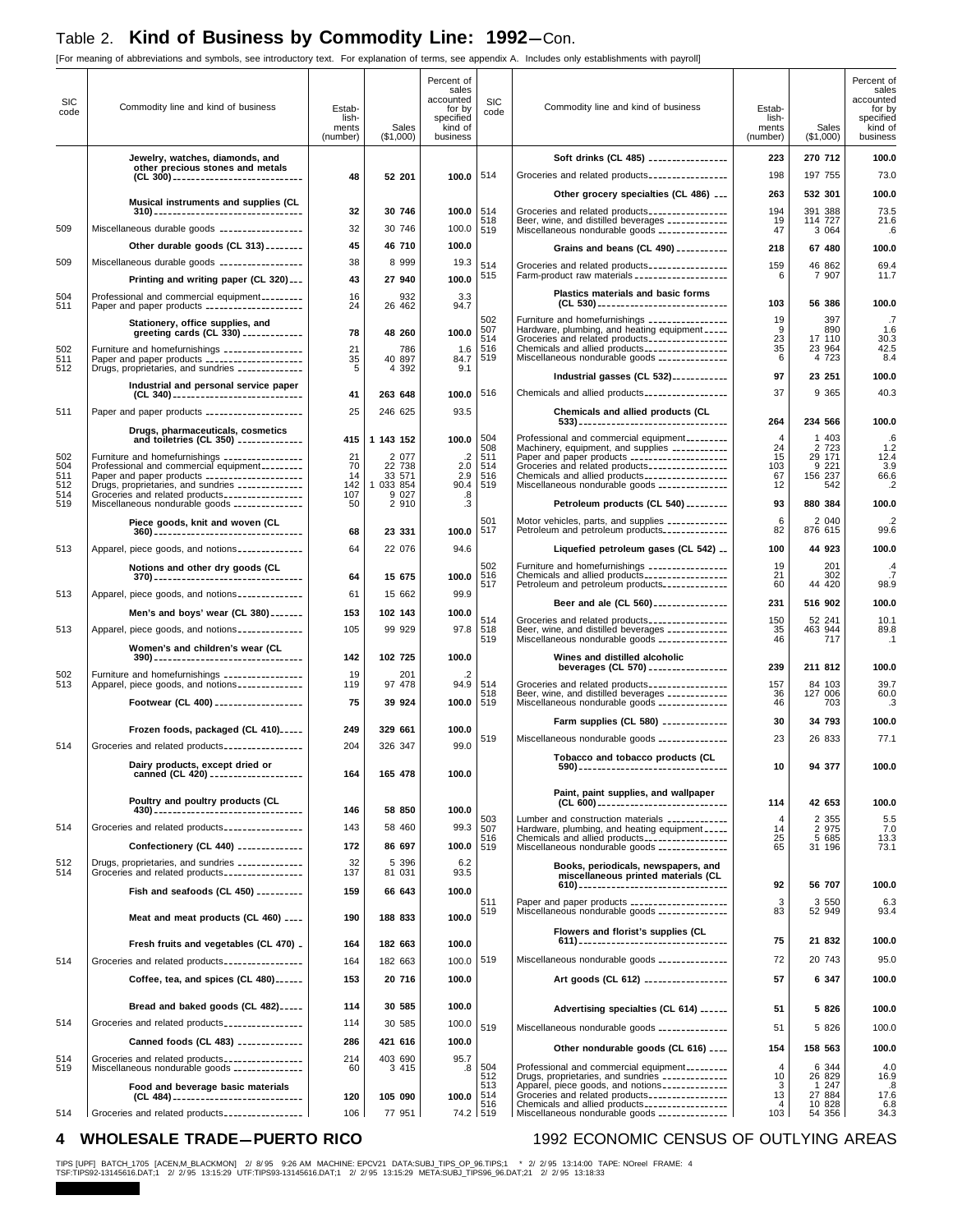### Table 2. Kind of Business by Commodity Line: 1992-Con.

[For meaning of abbreviations and symbols, see introductory text. For explanation of terms, see appendix A. Includes only establishments with payroll]

| <b>SIC</b><br>code       | Commodity line and kind of business                                                                                                                                                            | Estab-<br>lish-<br>ments<br>(number) | Sales<br>(\$1,000)                    | Percent of<br>sales<br>accounted<br>for by<br>specified<br>kind of<br>business | <b>SIC</b><br>code       | Commodity line and kind of business                                                                                                                                                                     | Estab-<br>lish-<br>ments<br>(number) | Sales<br>(\$1,000)               | Percent of<br>sales<br>accounted<br>for by<br>specified<br>kind of<br>business |
|--------------------------|------------------------------------------------------------------------------------------------------------------------------------------------------------------------------------------------|--------------------------------------|---------------------------------------|--------------------------------------------------------------------------------|--------------------------|---------------------------------------------------------------------------------------------------------------------------------------------------------------------------------------------------------|--------------------------------------|----------------------------------|--------------------------------------------------------------------------------|
|                          | Service receipts and labor charges<br>(CL 970) _____________________________                                                                                                                   | 259                                  | 66 103                                | 100.0                                                                          |                          | Service receipts and labor charges<br>(CL 970)-Con.                                                                                                                                                     |                                      |                                  |                                                                                |
|                          |                                                                                                                                                                                                |                                      |                                       |                                                                                | 519                      | Miscellaneous nondurable goods ______________                                                                                                                                                           |                                      | 203                              | .3                                                                             |
|                          |                                                                                                                                                                                                |                                      |                                       |                                                                                |                          | Miscellaneous receipts (CL 980) ______                                                                                                                                                                  | 118                                  | 13 219                           | 100.0                                                                          |
| 501<br>504<br>506<br>508 | Motor vehicles, parts, and supplies ____________<br>Professional and commercial equipment<br>Electrical goods ______________________________<br>Machinery, equipment, and supplies ___________ | 118<br>24<br>88                      | 5 613<br>43 371<br>2 3 1 5<br>8 4 9 2 | 8.5<br>65.6<br>3.5<br>12.8                                                     | 504<br>508<br>514<br>517 | Professional and commercial equipment<br>Machinery, equipment, and supplies ___________<br>Groceries and related products ________________<br>Petroleum and petroleum products <sub>-------------</sub> | 43<br>46<br>6                        | 5 8 9 1<br>654<br>3 7 7 4<br>500 | 44.6<br>4.9<br>28.5<br>3.8                                                     |

#### 1992 ECONOMIC CENSUS OF OUTLYING AREAS **WHOLESALE TRADE-PUERTO RICO** 5

TIPS [UPF] BATCH\_1705 [ACEN,M\_BLACKMON] 2/8/95 9:26 AM MACHINE: EPCV21 DATA:SUBJ\_TIPS\_OP\_96.TIPS;1 \* 2/2/95 13:14:00 TAPE: NOreel FRAME: 5<br>TSF:TIPS92-13145616.DAT;1 2/2/95 13:15:29 UTF:TIPS93-13145616.DAT;1 2/2/95 13:15:29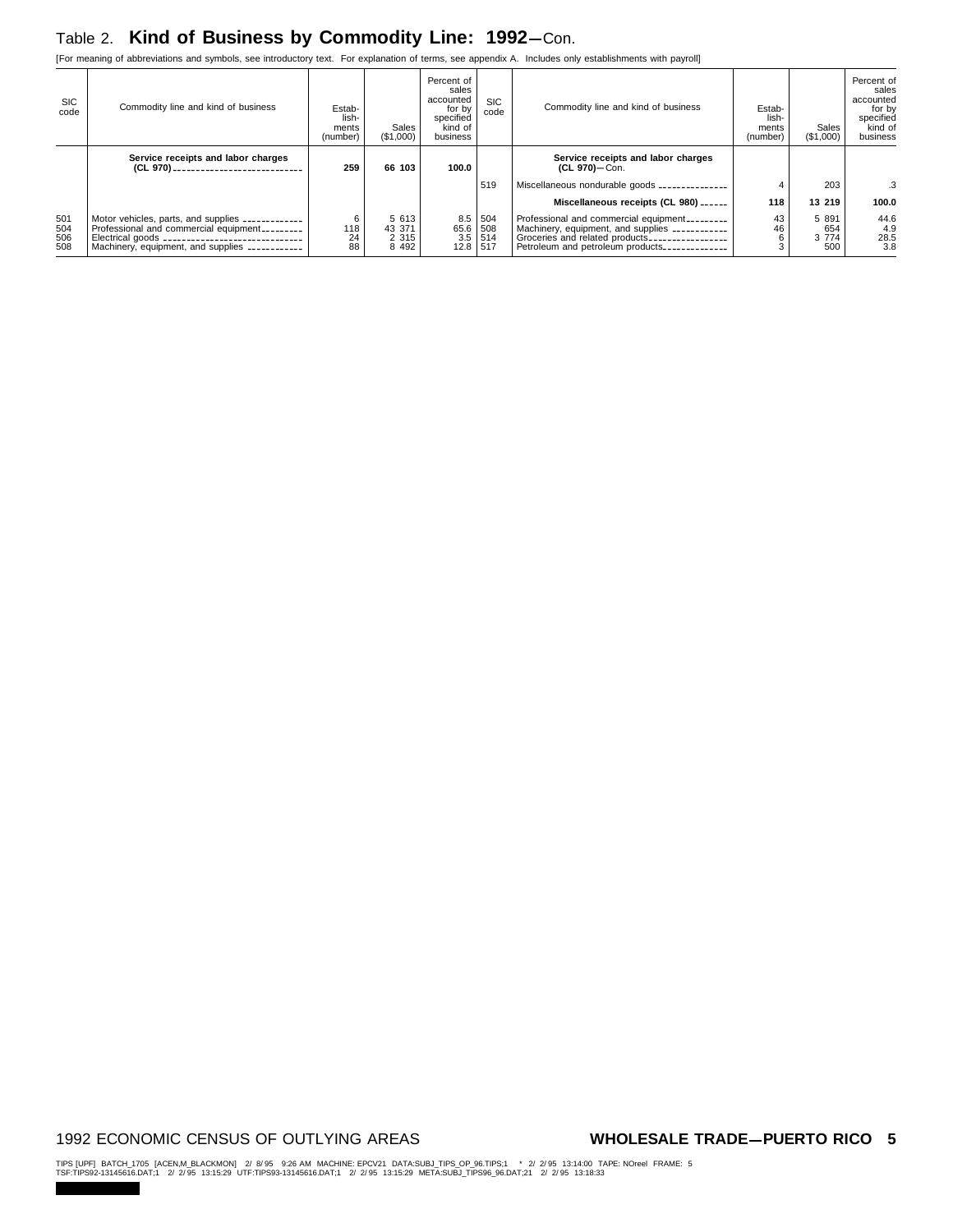[For meaning of abbreviations and symbols, see introductory text. For explanation of terms, see appendix A. Includes only establishments with payroll]

| Sales of specified merchandise<br>Sales of specified merchandise<br>line<br>line<br>As percent of total<br>As percent of total<br>sales of-<br>sales of $-$<br>ML<br>ML<br>Kind of business and merchandise line<br>Kind of business and merchandise line<br>code<br>code<br>Estab-<br>Estab-<br>lish-<br>lish-<br>All<br>Estab-<br>All<br>Estab-<br>ments<br>estab-<br>ments<br>lish-<br>lish-<br>Amount   handling<br>ments<br>Amount<br>handling<br>ments<br>lish-<br>the line<br>ments<br>(\$1,000)<br>the line<br>(number)<br>(\$1,000)<br>(number)<br>Retail trade ____________________<br>11 706 968<br>Retail trade-Con.<br>13 534<br>100.0<br>(X)<br>Building materials and garden<br>Meat, fish, and poultry __________________<br>1 1 3 3<br>492 689<br>20.4<br>4.2<br>101<br>supplies (SIC 52)-Con.<br>223 893<br>102<br>874<br>9.5<br>1.9<br>1 1 1 9<br>297 952<br>22.5<br>103<br>2.5<br>Lumber and other building materials<br>104<br>Dairy products and related foods _________<br>$\mathbf{1}$<br>582<br>362 772<br>13.0<br>3.1<br>199<br>188 525<br>(X)<br>(SIC 521) --------------------------<br>1 359<br>105<br>Bakery products, except frozen __________<br>174 426<br>9.0<br>1.5<br>360<br>$\overline{4}$<br>103<br>1.8<br>Floor coverings _________________________<br>Hardware, tools, plumbing and electrical<br>600<br>9.4<br>109<br>1 898<br>1 095 086<br>30.5<br>133<br>24 481<br>13.0<br>21.9<br>supplies _______________________________<br>Paint, paint sundries, glass, and wallpaper _<br>Meals, snacks, sandwiches, nonalcoholic<br>120<br>649<br>111<br>8 7 5 9<br>12.6<br>894 939<br>7.6<br>3 154<br>36.2<br>667<br>Lumber, millwork, building materials, and<br>69 459<br>1 801<br>11.8<br>.6<br>130<br>home repair and modernization<br>109 679<br>.9<br>140<br>Packaged liquor, wine, and beer _________<br>1 178<br>7.0<br>195<br>79.5<br>equipment, and supplies _______________<br>148 263<br>150<br>Cigars, cigarettes, tobacco, and smokers'<br>850<br>All other merchandise __________________<br>9<br>826<br>18.5<br>.4<br>1 255<br>accessories<br>48 405<br>3.6<br>$\cdot$<br>Paint, glass, and wallpaper stores<br>773<br>398 821<br>Prescription drugs ______________________<br>56.0<br>3.4<br>161<br>(X)<br>(SIC 523) -------------------------<br>115<br>44 261<br>100.0<br>Nonprescription medicines and vitamins<br>170<br>1 3 2 8<br>2.7<br>600<br>Hardware, tools, plumbing and electrical<br>and other health and beauty aids ________<br>313 594<br>9.8<br>12<br>180<br>Soaps, detergents, and household<br>405<br>14.8<br>supplies _________________________________<br>cleaners<br>1 2 2 7<br>172 338<br>1.5<br>649<br>Paint, paint sundries, glass, and wallpaper _<br>42 438<br>96.2<br>95.9<br>8.8<br>114<br>Paper products ________________________<br>166 899<br>190<br>1 140<br>7.8<br>1.4<br>Hardware stores (SIC 525) _________<br>363 986<br>(X)<br>544<br>200<br>Men's and boys' wear __________________<br>26.0<br>4.2<br>1 191<br>491 757<br>360<br>5.1<br>Floor coverings _______________________<br>Kitchenware and homefurnishings _________<br>11<br>435<br>$\cdot$ 1<br>681 351<br>5.8<br>220<br>Women's and girls' wear ________________<br>1 664<br>31.0<br>380<br>1 348<br>8.8<br>$\cdot$<br>17<br>234<br>Women's accessories __________________<br>1 279<br>123 909<br>8.6<br>1.1<br>600<br>Hardware, tools, plumbing and electrical<br>260<br>949<br>361 822<br>27.3<br>3.1<br>Footwear<br>sewing, knitting, needlework goods<br>sexing, sexisting, needlework goods<br>540<br>256 512<br>supplies __________________________________<br>71.1<br>270<br>417<br>59 628<br>.5<br>11.6<br>620<br>Lawn and garden equipment and supplies,<br>280<br>Curtains, draperies, shades, venetian<br>63<br>6 547<br>cut flowers, plants, shrubs, fertilizers, etc.<br>13.3<br>blinds, slipcovers, towels, sheets,<br>649<br>Paint, paint sundries, glass, and wallpaper _<br>348<br>27 037<br>12.1<br>7.4<br>.9<br>blankets, table linens and coverings<br>493<br>110 006<br>7.5<br>667<br>Lumber, millwork, building materials, and<br>home repair and modernization<br>991<br>192 529<br>300<br>Major household appliances _____________<br>12.5<br>1.6<br>equipment, and supplies _______________<br>355<br>59 775<br>25.4<br>850<br>4 372<br>310<br>Small electric appliances ________________<br>914<br>95 425<br>.8<br>All other merchandise __________________<br>20<br>38.8<br>5.0<br>320<br>Televisions, video-recording devices, video<br>1 137<br>tapes, etc<br>138 508<br>6.0<br>1.2<br>General merchandise stores (SIC<br>330<br>Audio equipment, musical instruments and<br>485<br>1 503 084<br>(X)<br>725<br>94 639<br>7.2<br>supplies ________________________________<br>.8<br>109<br>All other foods __________________________<br>82<br>12 694<br>2.9<br>343<br>Sleep furniture and equipment ___________<br>508<br>58 566<br>6.6<br>.5<br>Meals, snacks, sandwiches, nonalcoholic<br>120<br>73<br>14 731<br>3.4<br>beverages ______________________________<br>451<br>344<br>All other furniture ______________________<br>64 447<br>13.5<br>.6<br>170<br>Nonprescription medicines and vitamins<br>349<br>Living room, dining room, bedroom<br>261<br>68 915<br>6.5<br>and other health and beauty aids ________<br>furniture _________________________________<br>712<br>210 041<br>20.0<br>1.8<br>180<br>Soaps, detergents, and household<br>Floor coverings _________________________<br>128<br>29 730<br>$\cdot$ 3<br>360<br>6.1<br>267<br>104 464<br>18.6<br>6.9<br>cleaners<br>370<br>Home computer hardware, software, and<br>190<br>Paper products ________________________<br>45 861<br>237<br>6.3<br>113<br>50 714<br>other calculating equipment and supplies -<br>Kitchenware and homefurnishings-<br>13.0<br>$\mathcal{A}$<br>380<br>814<br>122 287<br>7.0<br>1.0<br>200<br>312<br>154 082<br>Men's and boys' wear __________________<br>11.6<br>329<br>235 310<br>220<br>Women's and girls' wear<br>17.2<br>$\frac{3.8}{2.2}$<br>1.5<br>234<br>267<br>1.2<br>57 664<br>9.3<br>800<br>141 450<br>Women's accessories __________________<br>400<br>Jewelry ______________________________<br>Photographic equipment and supplies _____<br>11.4<br>$\overline{.8}$<br>$.6$<br>260<br>90 759<br>440<br>449<br>73<br>33 143<br>5.2<br>8.4<br>Footwear <sub>-------------------------------</sub><br>Sewing, knitting, needlework goods _______<br>219<br>192<br>23 241<br>5.2<br>490<br>Optical goods<br>69 439<br>38.5<br>270<br>.5<br>Sporting goods and trophies<br>500<br>241<br>61 779<br>6.2<br>280<br>Curtains, draperies, shades, venetian<br>600<br>Hardware, tools, plumbing and electrical<br>blinds, slipcovers, towels, sheets,<br>901<br>2.8<br>325 205<br>20.8<br>supplies _________________________________<br>278<br>blankets, table linens and coverings<br>73 231<br>5.8<br>4.9<br>300<br>5.2<br>Major household appliances _____________<br>150<br>51 800<br>620<br>Lawn and garden equipment and supplies,<br>51 258<br>3.4<br>310<br>Small electric appliances ________________<br>287<br>3.8<br>.5<br>cut flowers, plants, shrubs, fertilizers, etc.<br>649<br>62 592<br>5.0<br>320<br>Televisions, video-recording devices, video<br>649<br>.8<br>Paint, paint sundries, glass, and wallpaper _<br>816<br>93 096<br>12.6<br>50 204<br>3.9<br>248<br>667<br>Lumber, millwork, building materials, and<br>330<br>Audio equipment, musical instruments and<br>home repair and modernization<br>185<br>20 909<br>2.4<br>supplies ________________________________<br>587<br>223 703<br>equipment, and supplies _______________<br>24.3<br>1.9<br>879 211<br>710<br>New automobiles, vans and trucks ________<br>266<br>76.7<br>$7.5$<br>2.7<br>343<br>Sleep furniture and equipment ___________<br>26<br>11 086<br>2.0<br>.7<br>Used automobiles, vans and trucks _______<br>341<br>318 833<br>28.3<br>718<br>344<br>All other furniture _______________________<br>59<br>4 146<br>2.1<br>349<br>Living room, dining room, bedroom<br>158<br>15 472<br>furniture __________________________________<br>129<br>21 067<br>719<br>Other powered transportation vehicles<br>5.3<br>3.3<br>$\cdot$ 1<br>625 143<br>87.5<br>$5.\overline{3}$<br>$.2$<br>721<br>Gasoline _________________________________<br>1 0 5 4<br>360<br>Floor coverings ________________________<br>Home computer hardware, software, and<br>21<br>7 0 9 3<br>2.2<br>.5<br>20 843<br>Diesel fuel_______________________________<br>587<br>370<br>722<br>5.8<br>51 645<br>Automotive lubricants ____________________<br>1 3 1 8<br>.4<br>13<br>4 5 6 1<br>730<br>5.8<br>other calculating equipment and supplies _<br>1.5<br>740<br>Automotive tires, tubes, batteries, parts and<br>380<br>Kitchenware and homefurnishings<br>271<br>62 766<br>5.2<br>1 521<br>440 492<br>22.2<br>3.8<br>accessories______________________________<br>20 494<br>400<br>196<br>2.4<br>1.4<br>102<br>26 817<br>2.9<br>500<br>50 466<br>Household fuels_________________________<br>268<br>48.9<br>780<br>$\cdot$<br>600<br>Hardware, tools, plumbing and electrical<br>4.2<br>2 0 9 5<br>488 722<br>850<br>All other merchandise __________________<br>17.1<br>119<br>3.7<br>34 575<br>supplies<br>Lawn and garden equipment and supplies,<br>900<br>Nonmerchandise receipts from customers _<br>348<br>32 483<br>.3<br>5.4<br>620<br>cut flowers, plants, shrubs, fertilizers, etc.<br>21 940<br>2.7<br>1.5<br>101<br>Building materials and garden<br>Lumber, millwork, building materials, and<br>supplies (SIC 52) _______________<br>667<br>615 815<br>991<br>(X)<br>100.0<br>home repair and modernization<br>24<br>14 154<br>2.9<br>.9<br>Small electric appliances ________________<br>22<br>5 3 4 4<br>11.3<br>$\frac{.9}{.5}$<br>310<br>730<br>14<br>1 177<br>2.1<br>$\cdot$ 1<br>Kitchenware and homefurnishings<br>39<br>380<br>2 845<br>10.4<br>740<br>Automotive tires, tubes, batteries, parts and<br>3<br>490<br>Optical goods _____________________________<br>458<br>100.0<br>$\cdot$ 1<br>42<br>accessories<br>21 639<br>3.1<br>1.4<br>600<br>Hardware, tools, plumbing and electrical<br>184 886<br>850<br>All other merchandise __________________<br>316<br>18.8<br>45.7<br>supplies ________________________________<br>698<br>281 707<br>58.9<br>Lawn and garden equipment and supplies,<br>620<br>Department stores (SIC 531)<br>54<br>1 001 755<br>(X)<br>100.0<br>cut flowers, plants, shrubs, fertilizers, etc.<br>215<br>23 636<br>28.3<br>3.8<br>170<br>Nonprescription medicines and vitamins<br>12.7<br>and other health and beauty aids ________<br>35<br>649<br>Paint, paint sundries, glass, and wallpaper .<br>586<br>78 282<br>23.1<br>44 184<br>6.3<br>Lumber, millwork, building materials, and<br>180<br>667<br>Soaps, detergents, and household<br>home repair and modernization<br>11<br>32 834<br>23.5<br>3.3<br>equipment, and supplies _______________<br>208 248<br>49.3<br>33.8<br>190<br>Paper products _________________________<br>28<br>14 553<br>554<br>3.6<br>All other merchandise __________________<br>52<br>55<br>200<br>Men's and boys' wear __________________<br>123 302<br>850<br>5 8 6 8<br>30.4<br>12.8<br>1.0<br>5<br>Nonmerchandise receipts from customers _<br>823<br>9.8<br>$.1$   220<br>Women's and girls' wear<br>53<br>187 856<br>18.8<br>18.8<br>900 |  |  |  | por meaning or abbreviations and symbols, see introductory text. The explanation or terms, see appendix A. Includes only establishments with payron |  |                          |
|------------------------------------------------------------------------------------------------------------------------------------------------------------------------------------------------------------------------------------------------------------------------------------------------------------------------------------------------------------------------------------------------------------------------------------------------------------------------------------------------------------------------------------------------------------------------------------------------------------------------------------------------------------------------------------------------------------------------------------------------------------------------------------------------------------------------------------------------------------------------------------------------------------------------------------------------------------------------------------------------------------------------------------------------------------------------------------------------------------------------------------------------------------------------------------------------------------------------------------------------------------------------------------------------------------------------------------------------------------------------------------------------------------------------------------------------------------------------------------------------------------------------------------------------------------------------------------------------------------------------------------------------------------------------------------------------------------------------------------------------------------------------------------------------------------------------------------------------------------------------------------------------------------------------------------------------------------------------------------------------------------------------------------------------------------------------------------------------------------------------------------------------------------------------------------------------------------------------------------------------------------------------------------------------------------------------------------------------------------------------------------------------------------------------------------------------------------------------------------------------------------------------------------------------------------------------------------------------------------------------------------------------------------------------------------------------------------------------------------------------------------------------------------------------------------------------------------------------------------------------------------------------------------------------------------------------------------------------------------------------------------------------------------------------------------------------------------------------------------------------------------------------------------------------------------------------------------------------------------------------------------------------------------------------------------------------------------------------------------------------------------------------------------------------------------------------------------------------------------------------------------------------------------------------------------------------------------------------------------------------------------------------------------------------------------------------------------------------------------------------------------------------------------------------------------------------------------------------------------------------------------------------------------------------------------------------------------------------------------------------------------------------------------------------------------------------------------------------------------------------------------------------------------------------------------------------------------------------------------------------------------------------------------------------------------------------------------------------------------------------------------------------------------------------------------------------------------------------------------------------------------------------------------------------------------------------------------------------------------------------------------------------------------------------------------------------------------------------------------------------------------------------------------------------------------------------------------------------------------------------------------------------------------------------------------------------------------------------------------------------------------------------------------------------------------------------------------------------------------------------------------------------------------------------------------------------------------------------------------------------------------------------------------------------------------------------------------------------------------------------------------------------------------------------------------------------------------------------------------------------------------------------------------------------------------------------------------------------------------------------------------------------------------------------------------------------------------------------------------------------------------------------------------------------------------------------------------------------------------------------------------------------------------------------------------------------------------------------------------------------------------------------------------------------------------------------------------------------------------------------------------------------------------------------------------------------------------------------------------------------------------------------------------------------------------------------------------------------------------------------------------------------------------------------------------------------------------------------------------------------------------------------------------------------------------------------------------------------------------------------------------------------------------------------------------------------------------------------------------------------------------------------------------------------------------------------------------------------------------------------------------------------------------------------------------------------------------------------------------------------------------------------------------------------------------------------------------------------------------------------------------------------------------------------------------------------------------------------------------------------------------------------------------------------------------------------------------------------------------------------------------------------------------------------------------------------------------------------------------------------------------------------------------------------------------------------------------------------------------------------------------------------------------------------------------------------------------------------------------------------------------------------------------------------------------------------------------------------------------------------------------------------------------------------------------------------------------------------------------------------------------------------------------------------------------------------------------------------------------------------------------------------------------------------------------------------------------------------------------------------------------------------------------------------------------------------------------------------------------------------------------------------------------------------------------------------------------------------------------------------------------------------------------------------------------------------------------------------------------------------------------------------------------------------------------------------------------------------------------------------------------------------------------------------------------------------------------------------------------------------------------------------------------------------------------------------------------------------------------------------------------------------------------------------------------------------------------------------------------------------------------------------------------------------------------------------------------------------------------------------------------------------------------------------------------------------------------------------------------------------------------------------------------------------------------------------------------------------------------------------------------------------------------------------------------------------------------------------------------------------------------------------------------------------------------------------------------------------------------------------------------------------------------------------------------------------------------------------------------------------------------------------------------------------------------------------------------------------------------------------------------------------------------------------------------------------------------------------------------------------------------------------------------------------------------------------------------------------------------------------------------------------------------------------------------------------------------------------------------------------------------------------------------------------------------------------------------------------------------------------------------------------------------------------------------------------------------------------------------------------------------------------------------------------------------------------------------------------------------------------------------------------------------------------------------------------------------------------------------------------------------------------------------------------------------------------------------------------------------------------------------------------------------------------------------------------------------------------------------------------------------------------------------------------------------------------------------------------------------------------------------------------------------------------------------------------------------------------------------------------------------------------------|--|--|--|-----------------------------------------------------------------------------------------------------------------------------------------------------|--|--------------------------|
|                                                                                                                                                                                                                                                                                                                                                                                                                                                                                                                                                                                                                                                                                                                                                                                                                                                                                                                                                                                                                                                                                                                                                                                                                                                                                                                                                                                                                                                                                                                                                                                                                                                                                                                                                                                                                                                                                                                                                                                                                                                                                                                                                                                                                                                                                                                                                                                                                                                                                                                                                                                                                                                                                                                                                                                                                                                                                                                                                                                                                                                                                                                                                                                                                                                                                                                                                                                                                                                                                                                                                                                                                                                                                                                                                                                                                                                                                                                                                                                                                                                                                                                                                                                                                                                                                                                                                                                                                                                                                                                                                                                                                                                                                                                                                                                                                                                                                                                                                                                                                                                                                                                                                                                                                                                                                                                                                                                                                                                                                                                                                                                                                                                                                                                                                                                                                                                                                                                                                                                                                                                                                                                                                                                                                                                                                                                                                                                                                                                                                                                                                                                                                                                                                                                                                                                                                                                                                                                                                                                                                                                                                                                                                                                                                                                                                                                                                                                                                                                                                                                                                                                                                                                                                                                                                                                                                                                                                                                                                                                                                                                                                                                                                                                                                                                                                                                                                                                                                                                                                                                                                                                                                                                                                                                                                                                                                                                                                                                                                                                                                                                                                                                                                                                                                                                                                                                                                                                                                                                                                                                                                                                                                                                                                                                                                                                                                                                                                                                                                                                                                                                                                                                                                                                                                                                                                                                                                                                                                                                                                                                                                                                                                                                                                                                                                                                                                                                                                                                                                                                                                                                                                                                                                                                                                                                                                                                                                                                                      |  |  |  |                                                                                                                                                     |  |                          |
|                                                                                                                                                                                                                                                                                                                                                                                                                                                                                                                                                                                                                                                                                                                                                                                                                                                                                                                                                                                                                                                                                                                                                                                                                                                                                                                                                                                                                                                                                                                                                                                                                                                                                                                                                                                                                                                                                                                                                                                                                                                                                                                                                                                                                                                                                                                                                                                                                                                                                                                                                                                                                                                                                                                                                                                                                                                                                                                                                                                                                                                                                                                                                                                                                                                                                                                                                                                                                                                                                                                                                                                                                                                                                                                                                                                                                                                                                                                                                                                                                                                                                                                                                                                                                                                                                                                                                                                                                                                                                                                                                                                                                                                                                                                                                                                                                                                                                                                                                                                                                                                                                                                                                                                                                                                                                                                                                                                                                                                                                                                                                                                                                                                                                                                                                                                                                                                                                                                                                                                                                                                                                                                                                                                                                                                                                                                                                                                                                                                                                                                                                                                                                                                                                                                                                                                                                                                                                                                                                                                                                                                                                                                                                                                                                                                                                                                                                                                                                                                                                                                                                                                                                                                                                                                                                                                                                                                                                                                                                                                                                                                                                                                                                                                                                                                                                                                                                                                                                                                                                                                                                                                                                                                                                                                                                                                                                                                                                                                                                                                                                                                                                                                                                                                                                                                                                                                                                                                                                                                                                                                                                                                                                                                                                                                                                                                                                                                                                                                                                                                                                                                                                                                                                                                                                                                                                                                                                                                                                                                                                                                                                                                                                                                                                                                                                                                                                                                                                                                                                                                                                                                                                                                                                                                                                                                                                                                                                                                                      |  |  |  |                                                                                                                                                     |  |                          |
|                                                                                                                                                                                                                                                                                                                                                                                                                                                                                                                                                                                                                                                                                                                                                                                                                                                                                                                                                                                                                                                                                                                                                                                                                                                                                                                                                                                                                                                                                                                                                                                                                                                                                                                                                                                                                                                                                                                                                                                                                                                                                                                                                                                                                                                                                                                                                                                                                                                                                                                                                                                                                                                                                                                                                                                                                                                                                                                                                                                                                                                                                                                                                                                                                                                                                                                                                                                                                                                                                                                                                                                                                                                                                                                                                                                                                                                                                                                                                                                                                                                                                                                                                                                                                                                                                                                                                                                                                                                                                                                                                                                                                                                                                                                                                                                                                                                                                                                                                                                                                                                                                                                                                                                                                                                                                                                                                                                                                                                                                                                                                                                                                                                                                                                                                                                                                                                                                                                                                                                                                                                                                                                                                                                                                                                                                                                                                                                                                                                                                                                                                                                                                                                                                                                                                                                                                                                                                                                                                                                                                                                                                                                                                                                                                                                                                                                                                                                                                                                                                                                                                                                                                                                                                                                                                                                                                                                                                                                                                                                                                                                                                                                                                                                                                                                                                                                                                                                                                                                                                                                                                                                                                                                                                                                                                                                                                                                                                                                                                                                                                                                                                                                                                                                                                                                                                                                                                                                                                                                                                                                                                                                                                                                                                                                                                                                                                                                                                                                                                                                                                                                                                                                                                                                                                                                                                                                                                                                                                                                                                                                                                                                                                                                                                                                                                                                                                                                                                                                                                                                                                                                                                                                                                                                                                                                                                                                                                                                                      |  |  |  |                                                                                                                                                     |  |                          |
|                                                                                                                                                                                                                                                                                                                                                                                                                                                                                                                                                                                                                                                                                                                                                                                                                                                                                                                                                                                                                                                                                                                                                                                                                                                                                                                                                                                                                                                                                                                                                                                                                                                                                                                                                                                                                                                                                                                                                                                                                                                                                                                                                                                                                                                                                                                                                                                                                                                                                                                                                                                                                                                                                                                                                                                                                                                                                                                                                                                                                                                                                                                                                                                                                                                                                                                                                                                                                                                                                                                                                                                                                                                                                                                                                                                                                                                                                                                                                                                                                                                                                                                                                                                                                                                                                                                                                                                                                                                                                                                                                                                                                                                                                                                                                                                                                                                                                                                                                                                                                                                                                                                                                                                                                                                                                                                                                                                                                                                                                                                                                                                                                                                                                                                                                                                                                                                                                                                                                                                                                                                                                                                                                                                                                                                                                                                                                                                                                                                                                                                                                                                                                                                                                                                                                                                                                                                                                                                                                                                                                                                                                                                                                                                                                                                                                                                                                                                                                                                                                                                                                                                                                                                                                                                                                                                                                                                                                                                                                                                                                                                                                                                                                                                                                                                                                                                                                                                                                                                                                                                                                                                                                                                                                                                                                                                                                                                                                                                                                                                                                                                                                                                                                                                                                                                                                                                                                                                                                                                                                                                                                                                                                                                                                                                                                                                                                                                                                                                                                                                                                                                                                                                                                                                                                                                                                                                                                                                                                                                                                                                                                                                                                                                                                                                                                                                                                                                                                                                                                                                                                                                                                                                                                                                                                                                                                                                                                                                                      |  |  |  |                                                                                                                                                     |  | estab-<br>lish-<br>ments |
|                                                                                                                                                                                                                                                                                                                                                                                                                                                                                                                                                                                                                                                                                                                                                                                                                                                                                                                                                                                                                                                                                                                                                                                                                                                                                                                                                                                                                                                                                                                                                                                                                                                                                                                                                                                                                                                                                                                                                                                                                                                                                                                                                                                                                                                                                                                                                                                                                                                                                                                                                                                                                                                                                                                                                                                                                                                                                                                                                                                                                                                                                                                                                                                                                                                                                                                                                                                                                                                                                                                                                                                                                                                                                                                                                                                                                                                                                                                                                                                                                                                                                                                                                                                                                                                                                                                                                                                                                                                                                                                                                                                                                                                                                                                                                                                                                                                                                                                                                                                                                                                                                                                                                                                                                                                                                                                                                                                                                                                                                                                                                                                                                                                                                                                                                                                                                                                                                                                                                                                                                                                                                                                                                                                                                                                                                                                                                                                                                                                                                                                                                                                                                                                                                                                                                                                                                                                                                                                                                                                                                                                                                                                                                                                                                                                                                                                                                                                                                                                                                                                                                                                                                                                                                                                                                                                                                                                                                                                                                                                                                                                                                                                                                                                                                                                                                                                                                                                                                                                                                                                                                                                                                                                                                                                                                                                                                                                                                                                                                                                                                                                                                                                                                                                                                                                                                                                                                                                                                                                                                                                                                                                                                                                                                                                                                                                                                                                                                                                                                                                                                                                                                                                                                                                                                                                                                                                                                                                                                                                                                                                                                                                                                                                                                                                                                                                                                                                                                                                                                                                                                                                                                                                                                                                                                                                                                                                                                                                                      |  |  |  |                                                                                                                                                     |  |                          |
|                                                                                                                                                                                                                                                                                                                                                                                                                                                                                                                                                                                                                                                                                                                                                                                                                                                                                                                                                                                                                                                                                                                                                                                                                                                                                                                                                                                                                                                                                                                                                                                                                                                                                                                                                                                                                                                                                                                                                                                                                                                                                                                                                                                                                                                                                                                                                                                                                                                                                                                                                                                                                                                                                                                                                                                                                                                                                                                                                                                                                                                                                                                                                                                                                                                                                                                                                                                                                                                                                                                                                                                                                                                                                                                                                                                                                                                                                                                                                                                                                                                                                                                                                                                                                                                                                                                                                                                                                                                                                                                                                                                                                                                                                                                                                                                                                                                                                                                                                                                                                                                                                                                                                                                                                                                                                                                                                                                                                                                                                                                                                                                                                                                                                                                                                                                                                                                                                                                                                                                                                                                                                                                                                                                                                                                                                                                                                                                                                                                                                                                                                                                                                                                                                                                                                                                                                                                                                                                                                                                                                                                                                                                                                                                                                                                                                                                                                                                                                                                                                                                                                                                                                                                                                                                                                                                                                                                                                                                                                                                                                                                                                                                                                                                                                                                                                                                                                                                                                                                                                                                                                                                                                                                                                                                                                                                                                                                                                                                                                                                                                                                                                                                                                                                                                                                                                                                                                                                                                                                                                                                                                                                                                                                                                                                                                                                                                                                                                                                                                                                                                                                                                                                                                                                                                                                                                                                                                                                                                                                                                                                                                                                                                                                                                                                                                                                                                                                                                                                                                                                                                                                                                                                                                                                                                                                                                                                                                                                                      |  |  |  |                                                                                                                                                     |  |                          |
|                                                                                                                                                                                                                                                                                                                                                                                                                                                                                                                                                                                                                                                                                                                                                                                                                                                                                                                                                                                                                                                                                                                                                                                                                                                                                                                                                                                                                                                                                                                                                                                                                                                                                                                                                                                                                                                                                                                                                                                                                                                                                                                                                                                                                                                                                                                                                                                                                                                                                                                                                                                                                                                                                                                                                                                                                                                                                                                                                                                                                                                                                                                                                                                                                                                                                                                                                                                                                                                                                                                                                                                                                                                                                                                                                                                                                                                                                                                                                                                                                                                                                                                                                                                                                                                                                                                                                                                                                                                                                                                                                                                                                                                                                                                                                                                                                                                                                                                                                                                                                                                                                                                                                                                                                                                                                                                                                                                                                                                                                                                                                                                                                                                                                                                                                                                                                                                                                                                                                                                                                                                                                                                                                                                                                                                                                                                                                                                                                                                                                                                                                                                                                                                                                                                                                                                                                                                                                                                                                                                                                                                                                                                                                                                                                                                                                                                                                                                                                                                                                                                                                                                                                                                                                                                                                                                                                                                                                                                                                                                                                                                                                                                                                                                                                                                                                                                                                                                                                                                                                                                                                                                                                                                                                                                                                                                                                                                                                                                                                                                                                                                                                                                                                                                                                                                                                                                                                                                                                                                                                                                                                                                                                                                                                                                                                                                                                                                                                                                                                                                                                                                                                                                                                                                                                                                                                                                                                                                                                                                                                                                                                                                                                                                                                                                                                                                                                                                                                                                                                                                                                                                                                                                                                                                                                                                                                                                                                                                                      |  |  |  |                                                                                                                                                     |  | 100.0                    |
|                                                                                                                                                                                                                                                                                                                                                                                                                                                                                                                                                                                                                                                                                                                                                                                                                                                                                                                                                                                                                                                                                                                                                                                                                                                                                                                                                                                                                                                                                                                                                                                                                                                                                                                                                                                                                                                                                                                                                                                                                                                                                                                                                                                                                                                                                                                                                                                                                                                                                                                                                                                                                                                                                                                                                                                                                                                                                                                                                                                                                                                                                                                                                                                                                                                                                                                                                                                                                                                                                                                                                                                                                                                                                                                                                                                                                                                                                                                                                                                                                                                                                                                                                                                                                                                                                                                                                                                                                                                                                                                                                                                                                                                                                                                                                                                                                                                                                                                                                                                                                                                                                                                                                                                                                                                                                                                                                                                                                                                                                                                                                                                                                                                                                                                                                                                                                                                                                                                                                                                                                                                                                                                                                                                                                                                                                                                                                                                                                                                                                                                                                                                                                                                                                                                                                                                                                                                                                                                                                                                                                                                                                                                                                                                                                                                                                                                                                                                                                                                                                                                                                                                                                                                                                                                                                                                                                                                                                                                                                                                                                                                                                                                                                                                                                                                                                                                                                                                                                                                                                                                                                                                                                                                                                                                                                                                                                                                                                                                                                                                                                                                                                                                                                                                                                                                                                                                                                                                                                                                                                                                                                                                                                                                                                                                                                                                                                                                                                                                                                                                                                                                                                                                                                                                                                                                                                                                                                                                                                                                                                                                                                                                                                                                                                                                                                                                                                                                                                                                                                                                                                                                                                                                                                                                                                                                                                                                                                                                                      |  |  |  |                                                                                                                                                     |  | .1                       |
|                                                                                                                                                                                                                                                                                                                                                                                                                                                                                                                                                                                                                                                                                                                                                                                                                                                                                                                                                                                                                                                                                                                                                                                                                                                                                                                                                                                                                                                                                                                                                                                                                                                                                                                                                                                                                                                                                                                                                                                                                                                                                                                                                                                                                                                                                                                                                                                                                                                                                                                                                                                                                                                                                                                                                                                                                                                                                                                                                                                                                                                                                                                                                                                                                                                                                                                                                                                                                                                                                                                                                                                                                                                                                                                                                                                                                                                                                                                                                                                                                                                                                                                                                                                                                                                                                                                                                                                                                                                                                                                                                                                                                                                                                                                                                                                                                                                                                                                                                                                                                                                                                                                                                                                                                                                                                                                                                                                                                                                                                                                                                                                                                                                                                                                                                                                                                                                                                                                                                                                                                                                                                                                                                                                                                                                                                                                                                                                                                                                                                                                                                                                                                                                                                                                                                                                                                                                                                                                                                                                                                                                                                                                                                                                                                                                                                                                                                                                                                                                                                                                                                                                                                                                                                                                                                                                                                                                                                                                                                                                                                                                                                                                                                                                                                                                                                                                                                                                                                                                                                                                                                                                                                                                                                                                                                                                                                                                                                                                                                                                                                                                                                                                                                                                                                                                                                                                                                                                                                                                                                                                                                                                                                                                                                                                                                                                                                                                                                                                                                                                                                                                                                                                                                                                                                                                                                                                                                                                                                                                                                                                                                                                                                                                                                                                                                                                                                                                                                                                                                                                                                                                                                                                                                                                                                                                                                                                                                                                                      |  |  |  |                                                                                                                                                     |  | 4.6                      |
|                                                                                                                                                                                                                                                                                                                                                                                                                                                                                                                                                                                                                                                                                                                                                                                                                                                                                                                                                                                                                                                                                                                                                                                                                                                                                                                                                                                                                                                                                                                                                                                                                                                                                                                                                                                                                                                                                                                                                                                                                                                                                                                                                                                                                                                                                                                                                                                                                                                                                                                                                                                                                                                                                                                                                                                                                                                                                                                                                                                                                                                                                                                                                                                                                                                                                                                                                                                                                                                                                                                                                                                                                                                                                                                                                                                                                                                                                                                                                                                                                                                                                                                                                                                                                                                                                                                                                                                                                                                                                                                                                                                                                                                                                                                                                                                                                                                                                                                                                                                                                                                                                                                                                                                                                                                                                                                                                                                                                                                                                                                                                                                                                                                                                                                                                                                                                                                                                                                                                                                                                                                                                                                                                                                                                                                                                                                                                                                                                                                                                                                                                                                                                                                                                                                                                                                                                                                                                                                                                                                                                                                                                                                                                                                                                                                                                                                                                                                                                                                                                                                                                                                                                                                                                                                                                                                                                                                                                                                                                                                                                                                                                                                                                                                                                                                                                                                                                                                                                                                                                                                                                                                                                                                                                                                                                                                                                                                                                                                                                                                                                                                                                                                                                                                                                                                                                                                                                                                                                                                                                                                                                                                                                                                                                                                                                                                                                                                                                                                                                                                                                                                                                                                                                                                                                                                                                                                                                                                                                                                                                                                                                                                                                                                                                                                                                                                                                                                                                                                                                                                                                                                                                                                                                                                                                                                                                                                                                                                                      |  |  |  |                                                                                                                                                     |  | 78.6                     |
|                                                                                                                                                                                                                                                                                                                                                                                                                                                                                                                                                                                                                                                                                                                                                                                                                                                                                                                                                                                                                                                                                                                                                                                                                                                                                                                                                                                                                                                                                                                                                                                                                                                                                                                                                                                                                                                                                                                                                                                                                                                                                                                                                                                                                                                                                                                                                                                                                                                                                                                                                                                                                                                                                                                                                                                                                                                                                                                                                                                                                                                                                                                                                                                                                                                                                                                                                                                                                                                                                                                                                                                                                                                                                                                                                                                                                                                                                                                                                                                                                                                                                                                                                                                                                                                                                                                                                                                                                                                                                                                                                                                                                                                                                                                                                                                                                                                                                                                                                                                                                                                                                                                                                                                                                                                                                                                                                                                                                                                                                                                                                                                                                                                                                                                                                                                                                                                                                                                                                                                                                                                                                                                                                                                                                                                                                                                                                                                                                                                                                                                                                                                                                                                                                                                                                                                                                                                                                                                                                                                                                                                                                                                                                                                                                                                                                                                                                                                                                                                                                                                                                                                                                                                                                                                                                                                                                                                                                                                                                                                                                                                                                                                                                                                                                                                                                                                                                                                                                                                                                                                                                                                                                                                                                                                                                                                                                                                                                                                                                                                                                                                                                                                                                                                                                                                                                                                                                                                                                                                                                                                                                                                                                                                                                                                                                                                                                                                                                                                                                                                                                                                                                                                                                                                                                                                                                                                                                                                                                                                                                                                                                                                                                                                                                                                                                                                                                                                                                                                                                                                                                                                                                                                                                                                                                                                                                                                                                                                                      |  |  |  |                                                                                                                                                     |  |                          |
|                                                                                                                                                                                                                                                                                                                                                                                                                                                                                                                                                                                                                                                                                                                                                                                                                                                                                                                                                                                                                                                                                                                                                                                                                                                                                                                                                                                                                                                                                                                                                                                                                                                                                                                                                                                                                                                                                                                                                                                                                                                                                                                                                                                                                                                                                                                                                                                                                                                                                                                                                                                                                                                                                                                                                                                                                                                                                                                                                                                                                                                                                                                                                                                                                                                                                                                                                                                                                                                                                                                                                                                                                                                                                                                                                                                                                                                                                                                                                                                                                                                                                                                                                                                                                                                                                                                                                                                                                                                                                                                                                                                                                                                                                                                                                                                                                                                                                                                                                                                                                                                                                                                                                                                                                                                                                                                                                                                                                                                                                                                                                                                                                                                                                                                                                                                                                                                                                                                                                                                                                                                                                                                                                                                                                                                                                                                                                                                                                                                                                                                                                                                                                                                                                                                                                                                                                                                                                                                                                                                                                                                                                                                                                                                                                                                                                                                                                                                                                                                                                                                                                                                                                                                                                                                                                                                                                                                                                                                                                                                                                                                                                                                                                                                                                                                                                                                                                                                                                                                                                                                                                                                                                                                                                                                                                                                                                                                                                                                                                                                                                                                                                                                                                                                                                                                                                                                                                                                                                                                                                                                                                                                                                                                                                                                                                                                                                                                                                                                                                                                                                                                                                                                                                                                                                                                                                                                                                                                                                                                                                                                                                                                                                                                                                                                                                                                                                                                                                                                                                                                                                                                                                                                                                                                                                                                                                                                                                                                                      |  |  |  |                                                                                                                                                     |  |                          |
|                                                                                                                                                                                                                                                                                                                                                                                                                                                                                                                                                                                                                                                                                                                                                                                                                                                                                                                                                                                                                                                                                                                                                                                                                                                                                                                                                                                                                                                                                                                                                                                                                                                                                                                                                                                                                                                                                                                                                                                                                                                                                                                                                                                                                                                                                                                                                                                                                                                                                                                                                                                                                                                                                                                                                                                                                                                                                                                                                                                                                                                                                                                                                                                                                                                                                                                                                                                                                                                                                                                                                                                                                                                                                                                                                                                                                                                                                                                                                                                                                                                                                                                                                                                                                                                                                                                                                                                                                                                                                                                                                                                                                                                                                                                                                                                                                                                                                                                                                                                                                                                                                                                                                                                                                                                                                                                                                                                                                                                                                                                                                                                                                                                                                                                                                                                                                                                                                                                                                                                                                                                                                                                                                                                                                                                                                                                                                                                                                                                                                                                                                                                                                                                                                                                                                                                                                                                                                                                                                                                                                                                                                                                                                                                                                                                                                                                                                                                                                                                                                                                                                                                                                                                                                                                                                                                                                                                                                                                                                                                                                                                                                                                                                                                                                                                                                                                                                                                                                                                                                                                                                                                                                                                                                                                                                                                                                                                                                                                                                                                                                                                                                                                                                                                                                                                                                                                                                                                                                                                                                                                                                                                                                                                                                                                                                                                                                                                                                                                                                                                                                                                                                                                                                                                                                                                                                                                                                                                                                                                                                                                                                                                                                                                                                                                                                                                                                                                                                                                                                                                                                                                                                                                                                                                                                                                                                                                                                                                                      |  |  |  |                                                                                                                                                     |  | .9                       |
|                                                                                                                                                                                                                                                                                                                                                                                                                                                                                                                                                                                                                                                                                                                                                                                                                                                                                                                                                                                                                                                                                                                                                                                                                                                                                                                                                                                                                                                                                                                                                                                                                                                                                                                                                                                                                                                                                                                                                                                                                                                                                                                                                                                                                                                                                                                                                                                                                                                                                                                                                                                                                                                                                                                                                                                                                                                                                                                                                                                                                                                                                                                                                                                                                                                                                                                                                                                                                                                                                                                                                                                                                                                                                                                                                                                                                                                                                                                                                                                                                                                                                                                                                                                                                                                                                                                                                                                                                                                                                                                                                                                                                                                                                                                                                                                                                                                                                                                                                                                                                                                                                                                                                                                                                                                                                                                                                                                                                                                                                                                                                                                                                                                                                                                                                                                                                                                                                                                                                                                                                                                                                                                                                                                                                                                                                                                                                                                                                                                                                                                                                                                                                                                                                                                                                                                                                                                                                                                                                                                                                                                                                                                                                                                                                                                                                                                                                                                                                                                                                                                                                                                                                                                                                                                                                                                                                                                                                                                                                                                                                                                                                                                                                                                                                                                                                                                                                                                                                                                                                                                                                                                                                                                                                                                                                                                                                                                                                                                                                                                                                                                                                                                                                                                                                                                                                                                                                                                                                                                                                                                                                                                                                                                                                                                                                                                                                                                                                                                                                                                                                                                                                                                                                                                                                                                                                                                                                                                                                                                                                                                                                                                                                                                                                                                                                                                                                                                                                                                                                                                                                                                                                                                                                                                                                                                                                                                                                                                                      |  |  |  |                                                                                                                                                     |  | 100.0                    |
|                                                                                                                                                                                                                                                                                                                                                                                                                                                                                                                                                                                                                                                                                                                                                                                                                                                                                                                                                                                                                                                                                                                                                                                                                                                                                                                                                                                                                                                                                                                                                                                                                                                                                                                                                                                                                                                                                                                                                                                                                                                                                                                                                                                                                                                                                                                                                                                                                                                                                                                                                                                                                                                                                                                                                                                                                                                                                                                                                                                                                                                                                                                                                                                                                                                                                                                                                                                                                                                                                                                                                                                                                                                                                                                                                                                                                                                                                                                                                                                                                                                                                                                                                                                                                                                                                                                                                                                                                                                                                                                                                                                                                                                                                                                                                                                                                                                                                                                                                                                                                                                                                                                                                                                                                                                                                                                                                                                                                                                                                                                                                                                                                                                                                                                                                                                                                                                                                                                                                                                                                                                                                                                                                                                                                                                                                                                                                                                                                                                                                                                                                                                                                                                                                                                                                                                                                                                                                                                                                                                                                                                                                                                                                                                                                                                                                                                                                                                                                                                                                                                                                                                                                                                                                                                                                                                                                                                                                                                                                                                                                                                                                                                                                                                                                                                                                                                                                                                                                                                                                                                                                                                                                                                                                                                                                                                                                                                                                                                                                                                                                                                                                                                                                                                                                                                                                                                                                                                                                                                                                                                                                                                                                                                                                                                                                                                                                                                                                                                                                                                                                                                                                                                                                                                                                                                                                                                                                                                                                                                                                                                                                                                                                                                                                                                                                                                                                                                                                                                                                                                                                                                                                                                                                                                                                                                                                                                                                                                                      |  |  |  |                                                                                                                                                     |  |                          |
|                                                                                                                                                                                                                                                                                                                                                                                                                                                                                                                                                                                                                                                                                                                                                                                                                                                                                                                                                                                                                                                                                                                                                                                                                                                                                                                                                                                                                                                                                                                                                                                                                                                                                                                                                                                                                                                                                                                                                                                                                                                                                                                                                                                                                                                                                                                                                                                                                                                                                                                                                                                                                                                                                                                                                                                                                                                                                                                                                                                                                                                                                                                                                                                                                                                                                                                                                                                                                                                                                                                                                                                                                                                                                                                                                                                                                                                                                                                                                                                                                                                                                                                                                                                                                                                                                                                                                                                                                                                                                                                                                                                                                                                                                                                                                                                                                                                                                                                                                                                                                                                                                                                                                                                                                                                                                                                                                                                                                                                                                                                                                                                                                                                                                                                                                                                                                                                                                                                                                                                                                                                                                                                                                                                                                                                                                                                                                                                                                                                                                                                                                                                                                                                                                                                                                                                                                                                                                                                                                                                                                                                                                                                                                                                                                                                                                                                                                                                                                                                                                                                                                                                                                                                                                                                                                                                                                                                                                                                                                                                                                                                                                                                                                                                                                                                                                                                                                                                                                                                                                                                                                                                                                                                                                                                                                                                                                                                                                                                                                                                                                                                                                                                                                                                                                                                                                                                                                                                                                                                                                                                                                                                                                                                                                                                                                                                                                                                                                                                                                                                                                                                                                                                                                                                                                                                                                                                                                                                                                                                                                                                                                                                                                                                                                                                                                                                                                                                                                                                                                                                                                                                                                                                                                                                                                                                                                                                                                                                                      |  |  |  |                                                                                                                                                     |  | 70.5                     |
|                                                                                                                                                                                                                                                                                                                                                                                                                                                                                                                                                                                                                                                                                                                                                                                                                                                                                                                                                                                                                                                                                                                                                                                                                                                                                                                                                                                                                                                                                                                                                                                                                                                                                                                                                                                                                                                                                                                                                                                                                                                                                                                                                                                                                                                                                                                                                                                                                                                                                                                                                                                                                                                                                                                                                                                                                                                                                                                                                                                                                                                                                                                                                                                                                                                                                                                                                                                                                                                                                                                                                                                                                                                                                                                                                                                                                                                                                                                                                                                                                                                                                                                                                                                                                                                                                                                                                                                                                                                                                                                                                                                                                                                                                                                                                                                                                                                                                                                                                                                                                                                                                                                                                                                                                                                                                                                                                                                                                                                                                                                                                                                                                                                                                                                                                                                                                                                                                                                                                                                                                                                                                                                                                                                                                                                                                                                                                                                                                                                                                                                                                                                                                                                                                                                                                                                                                                                                                                                                                                                                                                                                                                                                                                                                                                                                                                                                                                                                                                                                                                                                                                                                                                                                                                                                                                                                                                                                                                                                                                                                                                                                                                                                                                                                                                                                                                                                                                                                                                                                                                                                                                                                                                                                                                                                                                                                                                                                                                                                                                                                                                                                                                                                                                                                                                                                                                                                                                                                                                                                                                                                                                                                                                                                                                                                                                                                                                                                                                                                                                                                                                                                                                                                                                                                                                                                                                                                                                                                                                                                                                                                                                                                                                                                                                                                                                                                                                                                                                                                                                                                                                                                                                                                                                                                                                                                                                                                                                                                      |  |  |  |                                                                                                                                                     |  | 1.8                      |
|                                                                                                                                                                                                                                                                                                                                                                                                                                                                                                                                                                                                                                                                                                                                                                                                                                                                                                                                                                                                                                                                                                                                                                                                                                                                                                                                                                                                                                                                                                                                                                                                                                                                                                                                                                                                                                                                                                                                                                                                                                                                                                                                                                                                                                                                                                                                                                                                                                                                                                                                                                                                                                                                                                                                                                                                                                                                                                                                                                                                                                                                                                                                                                                                                                                                                                                                                                                                                                                                                                                                                                                                                                                                                                                                                                                                                                                                                                                                                                                                                                                                                                                                                                                                                                                                                                                                                                                                                                                                                                                                                                                                                                                                                                                                                                                                                                                                                                                                                                                                                                                                                                                                                                                                                                                                                                                                                                                                                                                                                                                                                                                                                                                                                                                                                                                                                                                                                                                                                                                                                                                                                                                                                                                                                                                                                                                                                                                                                                                                                                                                                                                                                                                                                                                                                                                                                                                                                                                                                                                                                                                                                                                                                                                                                                                                                                                                                                                                                                                                                                                                                                                                                                                                                                                                                                                                                                                                                                                                                                                                                                                                                                                                                                                                                                                                                                                                                                                                                                                                                                                                                                                                                                                                                                                                                                                                                                                                                                                                                                                                                                                                                                                                                                                                                                                                                                                                                                                                                                                                                                                                                                                                                                                                                                                                                                                                                                                                                                                                                                                                                                                                                                                                                                                                                                                                                                                                                                                                                                                                                                                                                                                                                                                                                                                                                                                                                                                                                                                                                                                                                                                                                                                                                                                                                                                                                                                                                                                                      |  |  |  |                                                                                                                                                     |  |                          |
|                                                                                                                                                                                                                                                                                                                                                                                                                                                                                                                                                                                                                                                                                                                                                                                                                                                                                                                                                                                                                                                                                                                                                                                                                                                                                                                                                                                                                                                                                                                                                                                                                                                                                                                                                                                                                                                                                                                                                                                                                                                                                                                                                                                                                                                                                                                                                                                                                                                                                                                                                                                                                                                                                                                                                                                                                                                                                                                                                                                                                                                                                                                                                                                                                                                                                                                                                                                                                                                                                                                                                                                                                                                                                                                                                                                                                                                                                                                                                                                                                                                                                                                                                                                                                                                                                                                                                                                                                                                                                                                                                                                                                                                                                                                                                                                                                                                                                                                                                                                                                                                                                                                                                                                                                                                                                                                                                                                                                                                                                                                                                                                                                                                                                                                                                                                                                                                                                                                                                                                                                                                                                                                                                                                                                                                                                                                                                                                                                                                                                                                                                                                                                                                                                                                                                                                                                                                                                                                                                                                                                                                                                                                                                                                                                                                                                                                                                                                                                                                                                                                                                                                                                                                                                                                                                                                                                                                                                                                                                                                                                                                                                                                                                                                                                                                                                                                                                                                                                                                                                                                                                                                                                                                                                                                                                                                                                                                                                                                                                                                                                                                                                                                                                                                                                                                                                                                                                                                                                                                                                                                                                                                                                                                                                                                                                                                                                                                                                                                                                                                                                                                                                                                                                                                                                                                                                                                                                                                                                                                                                                                                                                                                                                                                                                                                                                                                                                                                                                                                                                                                                                                                                                                                                                                                                                                                                                                                                                                                      |  |  |  |                                                                                                                                                     |  | 16.4<br>1.2              |
|                                                                                                                                                                                                                                                                                                                                                                                                                                                                                                                                                                                                                                                                                                                                                                                                                                                                                                                                                                                                                                                                                                                                                                                                                                                                                                                                                                                                                                                                                                                                                                                                                                                                                                                                                                                                                                                                                                                                                                                                                                                                                                                                                                                                                                                                                                                                                                                                                                                                                                                                                                                                                                                                                                                                                                                                                                                                                                                                                                                                                                                                                                                                                                                                                                                                                                                                                                                                                                                                                                                                                                                                                                                                                                                                                                                                                                                                                                                                                                                                                                                                                                                                                                                                                                                                                                                                                                                                                                                                                                                                                                                                                                                                                                                                                                                                                                                                                                                                                                                                                                                                                                                                                                                                                                                                                                                                                                                                                                                                                                                                                                                                                                                                                                                                                                                                                                                                                                                                                                                                                                                                                                                                                                                                                                                                                                                                                                                                                                                                                                                                                                                                                                                                                                                                                                                                                                                                                                                                                                                                                                                                                                                                                                                                                                                                                                                                                                                                                                                                                                                                                                                                                                                                                                                                                                                                                                                                                                                                                                                                                                                                                                                                                                                                                                                                                                                                                                                                                                                                                                                                                                                                                                                                                                                                                                                                                                                                                                                                                                                                                                                                                                                                                                                                                                                                                                                                                                                                                                                                                                                                                                                                                                                                                                                                                                                                                                                                                                                                                                                                                                                                                                                                                                                                                                                                                                                                                                                                                                                                                                                                                                                                                                                                                                                                                                                                                                                                                                                                                                                                                                                                                                                                                                                                                                                                                                                                                                                                      |  |  |  |                                                                                                                                                     |  | 100.0                    |
|                                                                                                                                                                                                                                                                                                                                                                                                                                                                                                                                                                                                                                                                                                                                                                                                                                                                                                                                                                                                                                                                                                                                                                                                                                                                                                                                                                                                                                                                                                                                                                                                                                                                                                                                                                                                                                                                                                                                                                                                                                                                                                                                                                                                                                                                                                                                                                                                                                                                                                                                                                                                                                                                                                                                                                                                                                                                                                                                                                                                                                                                                                                                                                                                                                                                                                                                                                                                                                                                                                                                                                                                                                                                                                                                                                                                                                                                                                                                                                                                                                                                                                                                                                                                                                                                                                                                                                                                                                                                                                                                                                                                                                                                                                                                                                                                                                                                                                                                                                                                                                                                                                                                                                                                                                                                                                                                                                                                                                                                                                                                                                                                                                                                                                                                                                                                                                                                                                                                                                                                                                                                                                                                                                                                                                                                                                                                                                                                                                                                                                                                                                                                                                                                                                                                                                                                                                                                                                                                                                                                                                                                                                                                                                                                                                                                                                                                                                                                                                                                                                                                                                                                                                                                                                                                                                                                                                                                                                                                                                                                                                                                                                                                                                                                                                                                                                                                                                                                                                                                                                                                                                                                                                                                                                                                                                                                                                                                                                                                                                                                                                                                                                                                                                                                                                                                                                                                                                                                                                                                                                                                                                                                                                                                                                                                                                                                                                                                                                                                                                                                                                                                                                                                                                                                                                                                                                                                                                                                                                                                                                                                                                                                                                                                                                                                                                                                                                                                                                                                                                                                                                                                                                                                                                                                                                                                                                                                                                                                      |  |  |  |                                                                                                                                                     |  | .8                       |
|                                                                                                                                                                                                                                                                                                                                                                                                                                                                                                                                                                                                                                                                                                                                                                                                                                                                                                                                                                                                                                                                                                                                                                                                                                                                                                                                                                                                                                                                                                                                                                                                                                                                                                                                                                                                                                                                                                                                                                                                                                                                                                                                                                                                                                                                                                                                                                                                                                                                                                                                                                                                                                                                                                                                                                                                                                                                                                                                                                                                                                                                                                                                                                                                                                                                                                                                                                                                                                                                                                                                                                                                                                                                                                                                                                                                                                                                                                                                                                                                                                                                                                                                                                                                                                                                                                                                                                                                                                                                                                                                                                                                                                                                                                                                                                                                                                                                                                                                                                                                                                                                                                                                                                                                                                                                                                                                                                                                                                                                                                                                                                                                                                                                                                                                                                                                                                                                                                                                                                                                                                                                                                                                                                                                                                                                                                                                                                                                                                                                                                                                                                                                                                                                                                                                                                                                                                                                                                                                                                                                                                                                                                                                                                                                                                                                                                                                                                                                                                                                                                                                                                                                                                                                                                                                                                                                                                                                                                                                                                                                                                                                                                                                                                                                                                                                                                                                                                                                                                                                                                                                                                                                                                                                                                                                                                                                                                                                                                                                                                                                                                                                                                                                                                                                                                                                                                                                                                                                                                                                                                                                                                                                                                                                                                                                                                                                                                                                                                                                                                                                                                                                                                                                                                                                                                                                                                                                                                                                                                                                                                                                                                                                                                                                                                                                                                                                                                                                                                                                                                                                                                                                                                                                                                                                                                                                                                                                                                                                      |  |  |  |                                                                                                                                                     |  | 1.0                      |
|                                                                                                                                                                                                                                                                                                                                                                                                                                                                                                                                                                                                                                                                                                                                                                                                                                                                                                                                                                                                                                                                                                                                                                                                                                                                                                                                                                                                                                                                                                                                                                                                                                                                                                                                                                                                                                                                                                                                                                                                                                                                                                                                                                                                                                                                                                                                                                                                                                                                                                                                                                                                                                                                                                                                                                                                                                                                                                                                                                                                                                                                                                                                                                                                                                                                                                                                                                                                                                                                                                                                                                                                                                                                                                                                                                                                                                                                                                                                                                                                                                                                                                                                                                                                                                                                                                                                                                                                                                                                                                                                                                                                                                                                                                                                                                                                                                                                                                                                                                                                                                                                                                                                                                                                                                                                                                                                                                                                                                                                                                                                                                                                                                                                                                                                                                                                                                                                                                                                                                                                                                                                                                                                                                                                                                                                                                                                                                                                                                                                                                                                                                                                                                                                                                                                                                                                                                                                                                                                                                                                                                                                                                                                                                                                                                                                                                                                                                                                                                                                                                                                                                                                                                                                                                                                                                                                                                                                                                                                                                                                                                                                                                                                                                                                                                                                                                                                                                                                                                                                                                                                                                                                                                                                                                                                                                                                                                                                                                                                                                                                                                                                                                                                                                                                                                                                                                                                                                                                                                                                                                                                                                                                                                                                                                                                                                                                                                                                                                                                                                                                                                                                                                                                                                                                                                                                                                                                                                                                                                                                                                                                                                                                                                                                                                                                                                                                                                                                                                                                                                                                                                                                                                                                                                                                                                                                                                                                                                                                      |  |  |  |                                                                                                                                                     |  | 4.6                      |
|                                                                                                                                                                                                                                                                                                                                                                                                                                                                                                                                                                                                                                                                                                                                                                                                                                                                                                                                                                                                                                                                                                                                                                                                                                                                                                                                                                                                                                                                                                                                                                                                                                                                                                                                                                                                                                                                                                                                                                                                                                                                                                                                                                                                                                                                                                                                                                                                                                                                                                                                                                                                                                                                                                                                                                                                                                                                                                                                                                                                                                                                                                                                                                                                                                                                                                                                                                                                                                                                                                                                                                                                                                                                                                                                                                                                                                                                                                                                                                                                                                                                                                                                                                                                                                                                                                                                                                                                                                                                                                                                                                                                                                                                                                                                                                                                                                                                                                                                                                                                                                                                                                                                                                                                                                                                                                                                                                                                                                                                                                                                                                                                                                                                                                                                                                                                                                                                                                                                                                                                                                                                                                                                                                                                                                                                                                                                                                                                                                                                                                                                                                                                                                                                                                                                                                                                                                                                                                                                                                                                                                                                                                                                                                                                                                                                                                                                                                                                                                                                                                                                                                                                                                                                                                                                                                                                                                                                                                                                                                                                                                                                                                                                                                                                                                                                                                                                                                                                                                                                                                                                                                                                                                                                                                                                                                                                                                                                                                                                                                                                                                                                                                                                                                                                                                                                                                                                                                                                                                                                                                                                                                                                                                                                                                                                                                                                                                                                                                                                                                                                                                                                                                                                                                                                                                                                                                                                                                                                                                                                                                                                                                                                                                                                                                                                                                                                                                                                                                                                                                                                                                                                                                                                                                                                                                                                                                                                                                                                      |  |  |  |                                                                                                                                                     |  | 3.1                      |
|                                                                                                                                                                                                                                                                                                                                                                                                                                                                                                                                                                                                                                                                                                                                                                                                                                                                                                                                                                                                                                                                                                                                                                                                                                                                                                                                                                                                                                                                                                                                                                                                                                                                                                                                                                                                                                                                                                                                                                                                                                                                                                                                                                                                                                                                                                                                                                                                                                                                                                                                                                                                                                                                                                                                                                                                                                                                                                                                                                                                                                                                                                                                                                                                                                                                                                                                                                                                                                                                                                                                                                                                                                                                                                                                                                                                                                                                                                                                                                                                                                                                                                                                                                                                                                                                                                                                                                                                                                                                                                                                                                                                                                                                                                                                                                                                                                                                                                                                                                                                                                                                                                                                                                                                                                                                                                                                                                                                                                                                                                                                                                                                                                                                                                                                                                                                                                                                                                                                                                                                                                                                                                                                                                                                                                                                                                                                                                                                                                                                                                                                                                                                                                                                                                                                                                                                                                                                                                                                                                                                                                                                                                                                                                                                                                                                                                                                                                                                                                                                                                                                                                                                                                                                                                                                                                                                                                                                                                                                                                                                                                                                                                                                                                                                                                                                                                                                                                                                                                                                                                                                                                                                                                                                                                                                                                                                                                                                                                                                                                                                                                                                                                                                                                                                                                                                                                                                                                                                                                                                                                                                                                                                                                                                                                                                                                                                                                                                                                                                                                                                                                                                                                                                                                                                                                                                                                                                                                                                                                                                                                                                                                                                                                                                                                                                                                                                                                                                                                                                                                                                                                                                                                                                                                                                                                                                                                                                                                                                      |  |  |  |                                                                                                                                                     |  | 10.3<br>15.7             |
|                                                                                                                                                                                                                                                                                                                                                                                                                                                                                                                                                                                                                                                                                                                                                                                                                                                                                                                                                                                                                                                                                                                                                                                                                                                                                                                                                                                                                                                                                                                                                                                                                                                                                                                                                                                                                                                                                                                                                                                                                                                                                                                                                                                                                                                                                                                                                                                                                                                                                                                                                                                                                                                                                                                                                                                                                                                                                                                                                                                                                                                                                                                                                                                                                                                                                                                                                                                                                                                                                                                                                                                                                                                                                                                                                                                                                                                                                                                                                                                                                                                                                                                                                                                                                                                                                                                                                                                                                                                                                                                                                                                                                                                                                                                                                                                                                                                                                                                                                                                                                                                                                                                                                                                                                                                                                                                                                                                                                                                                                                                                                                                                                                                                                                                                                                                                                                                                                                                                                                                                                                                                                                                                                                                                                                                                                                                                                                                                                                                                                                                                                                                                                                                                                                                                                                                                                                                                                                                                                                                                                                                                                                                                                                                                                                                                                                                                                                                                                                                                                                                                                                                                                                                                                                                                                                                                                                                                                                                                                                                                                                                                                                                                                                                                                                                                                                                                                                                                                                                                                                                                                                                                                                                                                                                                                                                                                                                                                                                                                                                                                                                                                                                                                                                                                                                                                                                                                                                                                                                                                                                                                                                                                                                                                                                                                                                                                                                                                                                                                                                                                                                                                                                                                                                                                                                                                                                                                                                                                                                                                                                                                                                                                                                                                                                                                                                                                                                                                                                                                                                                                                                                                                                                                                                                                                                                                                                                                                                                      |  |  |  |                                                                                                                                                     |  |                          |
|                                                                                                                                                                                                                                                                                                                                                                                                                                                                                                                                                                                                                                                                                                                                                                                                                                                                                                                                                                                                                                                                                                                                                                                                                                                                                                                                                                                                                                                                                                                                                                                                                                                                                                                                                                                                                                                                                                                                                                                                                                                                                                                                                                                                                                                                                                                                                                                                                                                                                                                                                                                                                                                                                                                                                                                                                                                                                                                                                                                                                                                                                                                                                                                                                                                                                                                                                                                                                                                                                                                                                                                                                                                                                                                                                                                                                                                                                                                                                                                                                                                                                                                                                                                                                                                                                                                                                                                                                                                                                                                                                                                                                                                                                                                                                                                                                                                                                                                                                                                                                                                                                                                                                                                                                                                                                                                                                                                                                                                                                                                                                                                                                                                                                                                                                                                                                                                                                                                                                                                                                                                                                                                                                                                                                                                                                                                                                                                                                                                                                                                                                                                                                                                                                                                                                                                                                                                                                                                                                                                                                                                                                                                                                                                                                                                                                                                                                                                                                                                                                                                                                                                                                                                                                                                                                                                                                                                                                                                                                                                                                                                                                                                                                                                                                                                                                                                                                                                                                                                                                                                                                                                                                                                                                                                                                                                                                                                                                                                                                                                                                                                                                                                                                                                                                                                                                                                                                                                                                                                                                                                                                                                                                                                                                                                                                                                                                                                                                                                                                                                                                                                                                                                                                                                                                                                                                                                                                                                                                                                                                                                                                                                                                                                                                                                                                                                                                                                                                                                                                                                                                                                                                                                                                                                                                                                                                                                                                                                                      |  |  |  |                                                                                                                                                     |  |                          |
|                                                                                                                                                                                                                                                                                                                                                                                                                                                                                                                                                                                                                                                                                                                                                                                                                                                                                                                                                                                                                                                                                                                                                                                                                                                                                                                                                                                                                                                                                                                                                                                                                                                                                                                                                                                                                                                                                                                                                                                                                                                                                                                                                                                                                                                                                                                                                                                                                                                                                                                                                                                                                                                                                                                                                                                                                                                                                                                                                                                                                                                                                                                                                                                                                                                                                                                                                                                                                                                                                                                                                                                                                                                                                                                                                                                                                                                                                                                                                                                                                                                                                                                                                                                                                                                                                                                                                                                                                                                                                                                                                                                                                                                                                                                                                                                                                                                                                                                                                                                                                                                                                                                                                                                                                                                                                                                                                                                                                                                                                                                                                                                                                                                                                                                                                                                                                                                                                                                                                                                                                                                                                                                                                                                                                                                                                                                                                                                                                                                                                                                                                                                                                                                                                                                                                                                                                                                                                                                                                                                                                                                                                                                                                                                                                                                                                                                                                                                                                                                                                                                                                                                                                                                                                                                                                                                                                                                                                                                                                                                                                                                                                                                                                                                                                                                                                                                                                                                                                                                                                                                                                                                                                                                                                                                                                                                                                                                                                                                                                                                                                                                                                                                                                                                                                                                                                                                                                                                                                                                                                                                                                                                                                                                                                                                                                                                                                                                                                                                                                                                                                                                                                                                                                                                                                                                                                                                                                                                                                                                                                                                                                                                                                                                                                                                                                                                                                                                                                                                                                                                                                                                                                                                                                                                                                                                                                                                                                                                                      |  |  |  |                                                                                                                                                     |  |                          |
|                                                                                                                                                                                                                                                                                                                                                                                                                                                                                                                                                                                                                                                                                                                                                                                                                                                                                                                                                                                                                                                                                                                                                                                                                                                                                                                                                                                                                                                                                                                                                                                                                                                                                                                                                                                                                                                                                                                                                                                                                                                                                                                                                                                                                                                                                                                                                                                                                                                                                                                                                                                                                                                                                                                                                                                                                                                                                                                                                                                                                                                                                                                                                                                                                                                                                                                                                                                                                                                                                                                                                                                                                                                                                                                                                                                                                                                                                                                                                                                                                                                                                                                                                                                                                                                                                                                                                                                                                                                                                                                                                                                                                                                                                                                                                                                                                                                                                                                                                                                                                                                                                                                                                                                                                                                                                                                                                                                                                                                                                                                                                                                                                                                                                                                                                                                                                                                                                                                                                                                                                                                                                                                                                                                                                                                                                                                                                                                                                                                                                                                                                                                                                                                                                                                                                                                                                                                                                                                                                                                                                                                                                                                                                                                                                                                                                                                                                                                                                                                                                                                                                                                                                                                                                                                                                                                                                                                                                                                                                                                                                                                                                                                                                                                                                                                                                                                                                                                                                                                                                                                                                                                                                                                                                                                                                                                                                                                                                                                                                                                                                                                                                                                                                                                                                                                                                                                                                                                                                                                                                                                                                                                                                                                                                                                                                                                                                                                                                                                                                                                                                                                                                                                                                                                                                                                                                                                                                                                                                                                                                                                                                                                                                                                                                                                                                                                                                                                                                                                                                                                                                                                                                                                                                                                                                                                                                                                                                                                                      |  |  |  |                                                                                                                                                     |  | 3.4                      |
|                                                                                                                                                                                                                                                                                                                                                                                                                                                                                                                                                                                                                                                                                                                                                                                                                                                                                                                                                                                                                                                                                                                                                                                                                                                                                                                                                                                                                                                                                                                                                                                                                                                                                                                                                                                                                                                                                                                                                                                                                                                                                                                                                                                                                                                                                                                                                                                                                                                                                                                                                                                                                                                                                                                                                                                                                                                                                                                                                                                                                                                                                                                                                                                                                                                                                                                                                                                                                                                                                                                                                                                                                                                                                                                                                                                                                                                                                                                                                                                                                                                                                                                                                                                                                                                                                                                                                                                                                                                                                                                                                                                                                                                                                                                                                                                                                                                                                                                                                                                                                                                                                                                                                                                                                                                                                                                                                                                                                                                                                                                                                                                                                                                                                                                                                                                                                                                                                                                                                                                                                                                                                                                                                                                                                                                                                                                                                                                                                                                                                                                                                                                                                                                                                                                                                                                                                                                                                                                                                                                                                                                                                                                                                                                                                                                                                                                                                                                                                                                                                                                                                                                                                                                                                                                                                                                                                                                                                                                                                                                                                                                                                                                                                                                                                                                                                                                                                                                                                                                                                                                                                                                                                                                                                                                                                                                                                                                                                                                                                                                                                                                                                                                                                                                                                                                                                                                                                                                                                                                                                                                                                                                                                                                                                                                                                                                                                                                                                                                                                                                                                                                                                                                                                                                                                                                                                                                                                                                                                                                                                                                                                                                                                                                                                                                                                                                                                                                                                                                                                                                                                                                                                                                                                                                                                                                                                                                                                                                                      |  |  |  |                                                                                                                                                     |  | 3.3                      |
|                                                                                                                                                                                                                                                                                                                                                                                                                                                                                                                                                                                                                                                                                                                                                                                                                                                                                                                                                                                                                                                                                                                                                                                                                                                                                                                                                                                                                                                                                                                                                                                                                                                                                                                                                                                                                                                                                                                                                                                                                                                                                                                                                                                                                                                                                                                                                                                                                                                                                                                                                                                                                                                                                                                                                                                                                                                                                                                                                                                                                                                                                                                                                                                                                                                                                                                                                                                                                                                                                                                                                                                                                                                                                                                                                                                                                                                                                                                                                                                                                                                                                                                                                                                                                                                                                                                                                                                                                                                                                                                                                                                                                                                                                                                                                                                                                                                                                                                                                                                                                                                                                                                                                                                                                                                                                                                                                                                                                                                                                                                                                                                                                                                                                                                                                                                                                                                                                                                                                                                                                                                                                                                                                                                                                                                                                                                                                                                                                                                                                                                                                                                                                                                                                                                                                                                                                                                                                                                                                                                                                                                                                                                                                                                                                                                                                                                                                                                                                                                                                                                                                                                                                                                                                                                                                                                                                                                                                                                                                                                                                                                                                                                                                                                                                                                                                                                                                                                                                                                                                                                                                                                                                                                                                                                                                                                                                                                                                                                                                                                                                                                                                                                                                                                                                                                                                                                                                                                                                                                                                                                                                                                                                                                                                                                                                                                                                                                                                                                                                                                                                                                                                                                                                                                                                                                                                                                                                                                                                                                                                                                                                                                                                                                                                                                                                                                                                                                                                                                                                                                                                                                                                                                                                                                                                                                                                                                                                                                                      |  |  |  |                                                                                                                                                     |  | 1.4                      |
|                                                                                                                                                                                                                                                                                                                                                                                                                                                                                                                                                                                                                                                                                                                                                                                                                                                                                                                                                                                                                                                                                                                                                                                                                                                                                                                                                                                                                                                                                                                                                                                                                                                                                                                                                                                                                                                                                                                                                                                                                                                                                                                                                                                                                                                                                                                                                                                                                                                                                                                                                                                                                                                                                                                                                                                                                                                                                                                                                                                                                                                                                                                                                                                                                                                                                                                                                                                                                                                                                                                                                                                                                                                                                                                                                                                                                                                                                                                                                                                                                                                                                                                                                                                                                                                                                                                                                                                                                                                                                                                                                                                                                                                                                                                                                                                                                                                                                                                                                                                                                                                                                                                                                                                                                                                                                                                                                                                                                                                                                                                                                                                                                                                                                                                                                                                                                                                                                                                                                                                                                                                                                                                                                                                                                                                                                                                                                                                                                                                                                                                                                                                                                                                                                                                                                                                                                                                                                                                                                                                                                                                                                                                                                                                                                                                                                                                                                                                                                                                                                                                                                                                                                                                                                                                                                                                                                                                                                                                                                                                                                                                                                                                                                                                                                                                                                                                                                                                                                                                                                                                                                                                                                                                                                                                                                                                                                                                                                                                                                                                                                                                                                                                                                                                                                                                                                                                                                                                                                                                                                                                                                                                                                                                                                                                                                                                                                                                                                                                                                                                                                                                                                                                                                                                                                                                                                                                                                                                                                                                                                                                                                                                                                                                                                                                                                                                                                                                                                                                                                                                                                                                                                                                                                                                                                                                                                                                                                                                                      |  |  |  |                                                                                                                                                     |  | .3                       |
|                                                                                                                                                                                                                                                                                                                                                                                                                                                                                                                                                                                                                                                                                                                                                                                                                                                                                                                                                                                                                                                                                                                                                                                                                                                                                                                                                                                                                                                                                                                                                                                                                                                                                                                                                                                                                                                                                                                                                                                                                                                                                                                                                                                                                                                                                                                                                                                                                                                                                                                                                                                                                                                                                                                                                                                                                                                                                                                                                                                                                                                                                                                                                                                                                                                                                                                                                                                                                                                                                                                                                                                                                                                                                                                                                                                                                                                                                                                                                                                                                                                                                                                                                                                                                                                                                                                                                                                                                                                                                                                                                                                                                                                                                                                                                                                                                                                                                                                                                                                                                                                                                                                                                                                                                                                                                                                                                                                                                                                                                                                                                                                                                                                                                                                                                                                                                                                                                                                                                                                                                                                                                                                                                                                                                                                                                                                                                                                                                                                                                                                                                                                                                                                                                                                                                                                                                                                                                                                                                                                                                                                                                                                                                                                                                                                                                                                                                                                                                                                                                                                                                                                                                                                                                                                                                                                                                                                                                                                                                                                                                                                                                                                                                                                                                                                                                                                                                                                                                                                                                                                                                                                                                                                                                                                                                                                                                                                                                                                                                                                                                                                                                                                                                                                                                                                                                                                                                                                                                                                                                                                                                                                                                                                                                                                                                                                                                                                                                                                                                                                                                                                                                                                                                                                                                                                                                                                                                                                                                                                                                                                                                                                                                                                                                                                                                                                                                                                                                                                                                                                                                                                                                                                                                                                                                                                                                                                                                                                                      |  |  |  |                                                                                                                                                     |  | 1.4                      |
|                                                                                                                                                                                                                                                                                                                                                                                                                                                                                                                                                                                                                                                                                                                                                                                                                                                                                                                                                                                                                                                                                                                                                                                                                                                                                                                                                                                                                                                                                                                                                                                                                                                                                                                                                                                                                                                                                                                                                                                                                                                                                                                                                                                                                                                                                                                                                                                                                                                                                                                                                                                                                                                                                                                                                                                                                                                                                                                                                                                                                                                                                                                                                                                                                                                                                                                                                                                                                                                                                                                                                                                                                                                                                                                                                                                                                                                                                                                                                                                                                                                                                                                                                                                                                                                                                                                                                                                                                                                                                                                                                                                                                                                                                                                                                                                                                                                                                                                                                                                                                                                                                                                                                                                                                                                                                                                                                                                                                                                                                                                                                                                                                                                                                                                                                                                                                                                                                                                                                                                                                                                                                                                                                                                                                                                                                                                                                                                                                                                                                                                                                                                                                                                                                                                                                                                                                                                                                                                                                                                                                                                                                                                                                                                                                                                                                                                                                                                                                                                                                                                                                                                                                                                                                                                                                                                                                                                                                                                                                                                                                                                                                                                                                                                                                                                                                                                                                                                                                                                                                                                                                                                                                                                                                                                                                                                                                                                                                                                                                                                                                                                                                                                                                                                                                                                                                                                                                                                                                                                                                                                                                                                                                                                                                                                                                                                                                                                                                                                                                                                                                                                                                                                                                                                                                                                                                                                                                                                                                                                                                                                                                                                                                                                                                                                                                                                                                                                                                                                                                                                                                                                                                                                                                                                                                                                                                                                                                                                                      |  |  |  |                                                                                                                                                     |  | .3                       |
|                                                                                                                                                                                                                                                                                                                                                                                                                                                                                                                                                                                                                                                                                                                                                                                                                                                                                                                                                                                                                                                                                                                                                                                                                                                                                                                                                                                                                                                                                                                                                                                                                                                                                                                                                                                                                                                                                                                                                                                                                                                                                                                                                                                                                                                                                                                                                                                                                                                                                                                                                                                                                                                                                                                                                                                                                                                                                                                                                                                                                                                                                                                                                                                                                                                                                                                                                                                                                                                                                                                                                                                                                                                                                                                                                                                                                                                                                                                                                                                                                                                                                                                                                                                                                                                                                                                                                                                                                                                                                                                                                                                                                                                                                                                                                                                                                                                                                                                                                                                                                                                                                                                                                                                                                                                                                                                                                                                                                                                                                                                                                                                                                                                                                                                                                                                                                                                                                                                                                                                                                                                                                                                                                                                                                                                                                                                                                                                                                                                                                                                                                                                                                                                                                                                                                                                                                                                                                                                                                                                                                                                                                                                                                                                                                                                                                                                                                                                                                                                                                                                                                                                                                                                                                                                                                                                                                                                                                                                                                                                                                                                                                                                                                                                                                                                                                                                                                                                                                                                                                                                                                                                                                                                                                                                                                                                                                                                                                                                                                                                                                                                                                                                                                                                                                                                                                                                                                                                                                                                                                                                                                                                                                                                                                                                                                                                                                                                                                                                                                                                                                                                                                                                                                                                                                                                                                                                                                                                                                                                                                                                                                                                                                                                                                                                                                                                                                                                                                                                                                                                                                                                                                                                                                                                                                                                                                                                                                                                                      |  |  |  |                                                                                                                                                     |  | 4.2                      |
|                                                                                                                                                                                                                                                                                                                                                                                                                                                                                                                                                                                                                                                                                                                                                                                                                                                                                                                                                                                                                                                                                                                                                                                                                                                                                                                                                                                                                                                                                                                                                                                                                                                                                                                                                                                                                                                                                                                                                                                                                                                                                                                                                                                                                                                                                                                                                                                                                                                                                                                                                                                                                                                                                                                                                                                                                                                                                                                                                                                                                                                                                                                                                                                                                                                                                                                                                                                                                                                                                                                                                                                                                                                                                                                                                                                                                                                                                                                                                                                                                                                                                                                                                                                                                                                                                                                                                                                                                                                                                                                                                                                                                                                                                                                                                                                                                                                                                                                                                                                                                                                                                                                                                                                                                                                                                                                                                                                                                                                                                                                                                                                                                                                                                                                                                                                                                                                                                                                                                                                                                                                                                                                                                                                                                                                                                                                                                                                                                                                                                                                                                                                                                                                                                                                                                                                                                                                                                                                                                                                                                                                                                                                                                                                                                                                                                                                                                                                                                                                                                                                                                                                                                                                                                                                                                                                                                                                                                                                                                                                                                                                                                                                                                                                                                                                                                                                                                                                                                                                                                                                                                                                                                                                                                                                                                                                                                                                                                                                                                                                                                                                                                                                                                                                                                                                                                                                                                                                                                                                                                                                                                                                                                                                                                                                                                                                                                                                                                                                                                                                                                                                                                                                                                                                                                                                                                                                                                                                                                                                                                                                                                                                                                                                                                                                                                                                                                                                                                                                                                                                                                                                                                                                                                                                                                                                                                                                                                                                                      |  |  |  |                                                                                                                                                     |  | 1.8                      |
|                                                                                                                                                                                                                                                                                                                                                                                                                                                                                                                                                                                                                                                                                                                                                                                                                                                                                                                                                                                                                                                                                                                                                                                                                                                                                                                                                                                                                                                                                                                                                                                                                                                                                                                                                                                                                                                                                                                                                                                                                                                                                                                                                                                                                                                                                                                                                                                                                                                                                                                                                                                                                                                                                                                                                                                                                                                                                                                                                                                                                                                                                                                                                                                                                                                                                                                                                                                                                                                                                                                                                                                                                                                                                                                                                                                                                                                                                                                                                                                                                                                                                                                                                                                                                                                                                                                                                                                                                                                                                                                                                                                                                                                                                                                                                                                                                                                                                                                                                                                                                                                                                                                                                                                                                                                                                                                                                                                                                                                                                                                                                                                                                                                                                                                                                                                                                                                                                                                                                                                                                                                                                                                                                                                                                                                                                                                                                                                                                                                                                                                                                                                                                                                                                                                                                                                                                                                                                                                                                                                                                                                                                                                                                                                                                                                                                                                                                                                                                                                                                                                                                                                                                                                                                                                                                                                                                                                                                                                                                                                                                                                                                                                                                                                                                                                                                                                                                                                                                                                                                                                                                                                                                                                                                                                                                                                                                                                                                                                                                                                                                                                                                                                                                                                                                                                                                                                                                                                                                                                                                                                                                                                                                                                                                                                                                                                                                                                                                                                                                                                                                                                                                                                                                                                                                                                                                                                                                                                                                                                                                                                                                                                                                                                                                                                                                                                                                                                                                                                                                                                                                                                                                                                                                                                                                                                                                                                                                                                                      |  |  |  |                                                                                                                                                     |  | 2.3                      |
|                                                                                                                                                                                                                                                                                                                                                                                                                                                                                                                                                                                                                                                                                                                                                                                                                                                                                                                                                                                                                                                                                                                                                                                                                                                                                                                                                                                                                                                                                                                                                                                                                                                                                                                                                                                                                                                                                                                                                                                                                                                                                                                                                                                                                                                                                                                                                                                                                                                                                                                                                                                                                                                                                                                                                                                                                                                                                                                                                                                                                                                                                                                                                                                                                                                                                                                                                                                                                                                                                                                                                                                                                                                                                                                                                                                                                                                                                                                                                                                                                                                                                                                                                                                                                                                                                                                                                                                                                                                                                                                                                                                                                                                                                                                                                                                                                                                                                                                                                                                                                                                                                                                                                                                                                                                                                                                                                                                                                                                                                                                                                                                                                                                                                                                                                                                                                                                                                                                                                                                                                                                                                                                                                                                                                                                                                                                                                                                                                                                                                                                                                                                                                                                                                                                                                                                                                                                                                                                                                                                                                                                                                                                                                                                                                                                                                                                                                                                                                                                                                                                                                                                                                                                                                                                                                                                                                                                                                                                                                                                                                                                                                                                                                                                                                                                                                                                                                                                                                                                                                                                                                                                                                                                                                                                                                                                                                                                                                                                                                                                                                                                                                                                                                                                                                                                                                                                                                                                                                                                                                                                                                                                                                                                                                                                                                                                                                                                                                                                                                                                                                                                                                                                                                                                                                                                                                                                                                                                                                                                                                                                                                                                                                                                                                                                                                                                                                                                                                                                                                                                                                                                                                                                                                                                                                                                                                                                                                                                                      |  |  |  |                                                                                                                                                     |  |                          |
|                                                                                                                                                                                                                                                                                                                                                                                                                                                                                                                                                                                                                                                                                                                                                                                                                                                                                                                                                                                                                                                                                                                                                                                                                                                                                                                                                                                                                                                                                                                                                                                                                                                                                                                                                                                                                                                                                                                                                                                                                                                                                                                                                                                                                                                                                                                                                                                                                                                                                                                                                                                                                                                                                                                                                                                                                                                                                                                                                                                                                                                                                                                                                                                                                                                                                                                                                                                                                                                                                                                                                                                                                                                                                                                                                                                                                                                                                                                                                                                                                                                                                                                                                                                                                                                                                                                                                                                                                                                                                                                                                                                                                                                                                                                                                                                                                                                                                                                                                                                                                                                                                                                                                                                                                                                                                                                                                                                                                                                                                                                                                                                                                                                                                                                                                                                                                                                                                                                                                                                                                                                                                                                                                                                                                                                                                                                                                                                                                                                                                                                                                                                                                                                                                                                                                                                                                                                                                                                                                                                                                                                                                                                                                                                                                                                                                                                                                                                                                                                                                                                                                                                                                                                                                                                                                                                                                                                                                                                                                                                                                                                                                                                                                                                                                                                                                                                                                                                                                                                                                                                                                                                                                                                                                                                                                                                                                                                                                                                                                                                                                                                                                                                                                                                                                                                                                                                                                                                                                                                                                                                                                                                                                                                                                                                                                                                                                                                                                                                                                                                                                                                                                                                                                                                                                                                                                                                                                                                                                                                                                                                                                                                                                                                                                                                                                                                                                                                                                                                                                                                                                                                                                                                                                                                                                                                                                                                                                                                                      |  |  |  |                                                                                                                                                     |  |                          |
|                                                                                                                                                                                                                                                                                                                                                                                                                                                                                                                                                                                                                                                                                                                                                                                                                                                                                                                                                                                                                                                                                                                                                                                                                                                                                                                                                                                                                                                                                                                                                                                                                                                                                                                                                                                                                                                                                                                                                                                                                                                                                                                                                                                                                                                                                                                                                                                                                                                                                                                                                                                                                                                                                                                                                                                                                                                                                                                                                                                                                                                                                                                                                                                                                                                                                                                                                                                                                                                                                                                                                                                                                                                                                                                                                                                                                                                                                                                                                                                                                                                                                                                                                                                                                                                                                                                                                                                                                                                                                                                                                                                                                                                                                                                                                                                                                                                                                                                                                                                                                                                                                                                                                                                                                                                                                                                                                                                                                                                                                                                                                                                                                                                                                                                                                                                                                                                                                                                                                                                                                                                                                                                                                                                                                                                                                                                                                                                                                                                                                                                                                                                                                                                                                                                                                                                                                                                                                                                                                                                                                                                                                                                                                                                                                                                                                                                                                                                                                                                                                                                                                                                                                                                                                                                                                                                                                                                                                                                                                                                                                                                                                                                                                                                                                                                                                                                                                                                                                                                                                                                                                                                                                                                                                                                                                                                                                                                                                                                                                                                                                                                                                                                                                                                                                                                                                                                                                                                                                                                                                                                                                                                                                                                                                                                                                                                                                                                                                                                                                                                                                                                                                                                                                                                                                                                                                                                                                                                                                                                                                                                                                                                                                                                                                                                                                                                                                                                                                                                                                                                                                                                                                                                                                                                                                                                                                                                                                                                                      |  |  |  |                                                                                                                                                     |  |                          |
|                                                                                                                                                                                                                                                                                                                                                                                                                                                                                                                                                                                                                                                                                                                                                                                                                                                                                                                                                                                                                                                                                                                                                                                                                                                                                                                                                                                                                                                                                                                                                                                                                                                                                                                                                                                                                                                                                                                                                                                                                                                                                                                                                                                                                                                                                                                                                                                                                                                                                                                                                                                                                                                                                                                                                                                                                                                                                                                                                                                                                                                                                                                                                                                                                                                                                                                                                                                                                                                                                                                                                                                                                                                                                                                                                                                                                                                                                                                                                                                                                                                                                                                                                                                                                                                                                                                                                                                                                                                                                                                                                                                                                                                                                                                                                                                                                                                                                                                                                                                                                                                                                                                                                                                                                                                                                                                                                                                                                                                                                                                                                                                                                                                                                                                                                                                                                                                                                                                                                                                                                                                                                                                                                                                                                                                                                                                                                                                                                                                                                                                                                                                                                                                                                                                                                                                                                                                                                                                                                                                                                                                                                                                                                                                                                                                                                                                                                                                                                                                                                                                                                                                                                                                                                                                                                                                                                                                                                                                                                                                                                                                                                                                                                                                                                                                                                                                                                                                                                                                                                                                                                                                                                                                                                                                                                                                                                                                                                                                                                                                                                                                                                                                                                                                                                                                                                                                                                                                                                                                                                                                                                                                                                                                                                                                                                                                                                                                                                                                                                                                                                                                                                                                                                                                                                                                                                                                                                                                                                                                                                                                                                                                                                                                                                                                                                                                                                                                                                                                                                                                                                                                                                                                                                                                                                                                                                                                                                                                                      |  |  |  |                                                                                                                                                     |  | 12.3                     |
|                                                                                                                                                                                                                                                                                                                                                                                                                                                                                                                                                                                                                                                                                                                                                                                                                                                                                                                                                                                                                                                                                                                                                                                                                                                                                                                                                                                                                                                                                                                                                                                                                                                                                                                                                                                                                                                                                                                                                                                                                                                                                                                                                                                                                                                                                                                                                                                                                                                                                                                                                                                                                                                                                                                                                                                                                                                                                                                                                                                                                                                                                                                                                                                                                                                                                                                                                                                                                                                                                                                                                                                                                                                                                                                                                                                                                                                                                                                                                                                                                                                                                                                                                                                                                                                                                                                                                                                                                                                                                                                                                                                                                                                                                                                                                                                                                                                                                                                                                                                                                                                                                                                                                                                                                                                                                                                                                                                                                                                                                                                                                                                                                                                                                                                                                                                                                                                                                                                                                                                                                                                                                                                                                                                                                                                                                                                                                                                                                                                                                                                                                                                                                                                                                                                                                                                                                                                                                                                                                                                                                                                                                                                                                                                                                                                                                                                                                                                                                                                                                                                                                                                                                                                                                                                                                                                                                                                                                                                                                                                                                                                                                                                                                                                                                                                                                                                                                                                                                                                                                                                                                                                                                                                                                                                                                                                                                                                                                                                                                                                                                                                                                                                                                                                                                                                                                                                                                                                                                                                                                                                                                                                                                                                                                                                                                                                                                                                                                                                                                                                                                                                                                                                                                                                                                                                                                                                                                                                                                                                                                                                                                                                                                                                                                                                                                                                                                                                                                                                                                                                                                                                                                                                                                                                                                                                                                                                                                                                                      |  |  |  |                                                                                                                                                     |  |                          |
|                                                                                                                                                                                                                                                                                                                                                                                                                                                                                                                                                                                                                                                                                                                                                                                                                                                                                                                                                                                                                                                                                                                                                                                                                                                                                                                                                                                                                                                                                                                                                                                                                                                                                                                                                                                                                                                                                                                                                                                                                                                                                                                                                                                                                                                                                                                                                                                                                                                                                                                                                                                                                                                                                                                                                                                                                                                                                                                                                                                                                                                                                                                                                                                                                                                                                                                                                                                                                                                                                                                                                                                                                                                                                                                                                                                                                                                                                                                                                                                                                                                                                                                                                                                                                                                                                                                                                                                                                                                                                                                                                                                                                                                                                                                                                                                                                                                                                                                                                                                                                                                                                                                                                                                                                                                                                                                                                                                                                                                                                                                                                                                                                                                                                                                                                                                                                                                                                                                                                                                                                                                                                                                                                                                                                                                                                                                                                                                                                                                                                                                                                                                                                                                                                                                                                                                                                                                                                                                                                                                                                                                                                                                                                                                                                                                                                                                                                                                                                                                                                                                                                                                                                                                                                                                                                                                                                                                                                                                                                                                                                                                                                                                                                                                                                                                                                                                                                                                                                                                                                                                                                                                                                                                                                                                                                                                                                                                                                                                                                                                                                                                                                                                                                                                                                                                                                                                                                                                                                                                                                                                                                                                                                                                                                                                                                                                                                                                                                                                                                                                                                                                                                                                                                                                                                                                                                                                                                                                                                                                                                                                                                                                                                                                                                                                                                                                                                                                                                                                                                                                                                                                                                                                                                                                                                                                                                                                                                                                                      |  |  |  |                                                                                                                                                     |  | 4.4                      |
|                                                                                                                                                                                                                                                                                                                                                                                                                                                                                                                                                                                                                                                                                                                                                                                                                                                                                                                                                                                                                                                                                                                                                                                                                                                                                                                                                                                                                                                                                                                                                                                                                                                                                                                                                                                                                                                                                                                                                                                                                                                                                                                                                                                                                                                                                                                                                                                                                                                                                                                                                                                                                                                                                                                                                                                                                                                                                                                                                                                                                                                                                                                                                                                                                                                                                                                                                                                                                                                                                                                                                                                                                                                                                                                                                                                                                                                                                                                                                                                                                                                                                                                                                                                                                                                                                                                                                                                                                                                                                                                                                                                                                                                                                                                                                                                                                                                                                                                                                                                                                                                                                                                                                                                                                                                                                                                                                                                                                                                                                                                                                                                                                                                                                                                                                                                                                                                                                                                                                                                                                                                                                                                                                                                                                                                                                                                                                                                                                                                                                                                                                                                                                                                                                                                                                                                                                                                                                                                                                                                                                                                                                                                                                                                                                                                                                                                                                                                                                                                                                                                                                                                                                                                                                                                                                                                                                                                                                                                                                                                                                                                                                                                                                                                                                                                                                                                                                                                                                                                                                                                                                                                                                                                                                                                                                                                                                                                                                                                                                                                                                                                                                                                                                                                                                                                                                                                                                                                                                                                                                                                                                                                                                                                                                                                                                                                                                                                                                                                                                                                                                                                                                                                                                                                                                                                                                                                                                                                                                                                                                                                                                                                                                                                                                                                                                                                                                                                                                                                                                                                                                                                                                                                                                                                                                                                                                                                                                                                                      |  |  |  |                                                                                                                                                     |  | 1.5<br>12.3              |

See footnotes at end of table.

Ŧ

#### **6 RETAIL TRADE-PUERTO RICO** 1992 ECONOMIC CENSUS OF OUTLYING AREAS

TIPS [UPF] BATCH\_1705 [ACEN,M\_BLACKMON] 2/8/95 9:26 AM MACHINE: EPCV21 DATA:SUBJ\_TIPS\_OP\_96.TIPS;1 \* 2/2/95 13:14:00 TAPE: NOreel FRAME: 6<br>TSF:TIPS92-13145616.DAT;1 2/2/95 13:15:29 UTF:TIPS93-13145616.DAT;1 2/2/95 13:15:29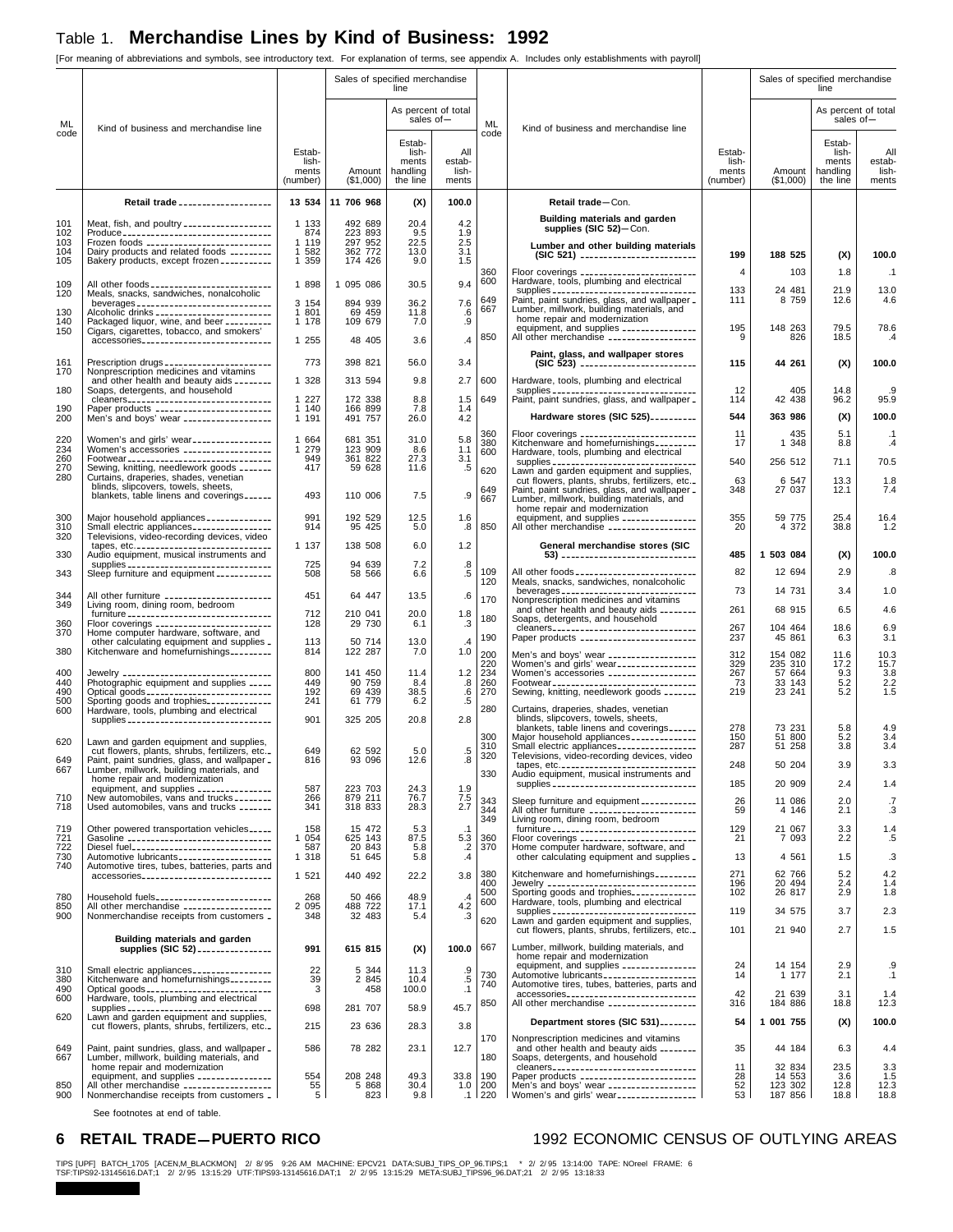[For meaning of abbreviations and symbols, see introductory text. For explanation of terms, see appendix A. Includes only establishments with payroll]

|                          |                                                                                                                                                                                                                                                           |                                      | Sales of specified merchandise        | line                                             |                                 |                                 |                                                                                                                                                                                    |                                                            | Sales of specified merchandise           | line                                             |                                         |
|--------------------------|-----------------------------------------------------------------------------------------------------------------------------------------------------------------------------------------------------------------------------------------------------------|--------------------------------------|---------------------------------------|--------------------------------------------------|---------------------------------|---------------------------------|------------------------------------------------------------------------------------------------------------------------------------------------------------------------------------|------------------------------------------------------------|------------------------------------------|--------------------------------------------------|-----------------------------------------|
| ML                       | Kind of business and merchandise line                                                                                                                                                                                                                     |                                      |                                       | As percent of total<br>sales of-                 |                                 | ML                              | Kind of business and merchandise line                                                                                                                                              |                                                            |                                          | As percent of total<br>sales of-                 |                                         |
| code                     |                                                                                                                                                                                                                                                           | Estab-<br>lish-<br>ments<br>(number) | Amount  <br>(\$1,000)                 | Estab-<br>lish-<br>ments<br>handling<br>the line | All<br>estab-<br>lish-<br>ments | code                            |                                                                                                                                                                                    | Estab-<br>lish-<br>ments<br>(number)                       | Amount<br>(\$1,000)                      | Estab-<br>lish-<br>ments<br>handling<br>the line | All<br>estab-<br>lish-<br>ments         |
|                          | Retail trade-Con.                                                                                                                                                                                                                                         |                                      |                                       |                                                  |                                 |                                 | Retail trade-Con.                                                                                                                                                                  |                                                            |                                          |                                                  |                                         |
|                          | General merchandise stores (SIC<br>$53$ ) – Con.                                                                                                                                                                                                          |                                      |                                       |                                                  |                                 |                                 | General merchandise stores (SIC<br>$53$ ) - Con.                                                                                                                                   |                                                            |                                          |                                                  |                                         |
|                          | Department stores (SIC 531)-Con.                                                                                                                                                                                                                          |                                      |                                       |                                                  |                                 |                                 | Miscellaneous general merchandise<br>stores $(SIC 539)$ -Con.                                                                                                                      |                                                            |                                          |                                                  |                                         |
| 234<br>260<br>270<br>280 | Women's accessories __________________<br>Footwear ________________________________<br>Sewing, knitting, needlework goods _______<br>Curtains, draperies, shades, venetian<br>blinds, slipcovers, towels, sheets,<br>blankets, table linens and coverings | 24<br>28<br>14<br>48                 | 45 643<br>31 190<br>9 6 5 9<br>44 775 | 13.9<br>5.2<br>4.0<br>4.9                        | 4.6<br>3.1<br>1.0<br>4.5        | 344<br>360<br>380<br>400<br>500 | All other furniture _______________________<br>Floor coverings<br>Kitchenware and homefurnishings_________                                                                         | $\begin{array}{c} 5 \\ 12 \end{array}$<br>158<br>111<br>13 | 179<br>1 944<br>10 803<br>2 181<br>893   | 5.7<br>5.7<br>6.8<br>1.9<br>15.4                 | $\cdot$ 1<br>.8<br>4.7<br>.9<br>$\cdot$ |
| 300                      | Major household appliances _____________                                                                                                                                                                                                                  | 44                                   | 50 033                                | 5.5                                              | 5.0                             | 600                             | Hardware, tools, plumbing and electrical<br>supplies ________________________________                                                                                              | 33                                                         | 1 307                                    | 3.4                                              | .6                                      |
| 310<br>320               | Small electric appliances<br>Televisions, video-recording devices, video                                                                                                                                                                                  | 48                                   | 31 891                                | 3.4                                              | 3.2                             | 649<br>850                      | Paint, paint sundries, glass, and wallpaper _<br>All other merchandise __________________                                                                                          | 21<br>164                                                  | 722<br>44 921                            | 2.3<br>32.9                                      | .3<br>19.4                              |
| 330                      | tapes, etc<br>Audio equipment, musical instruments and                                                                                                                                                                                                    | 48                                   | 39 533                                | 4.2                                              | 3.9                             |                                 | Food stores (SIC 54) ____________                                                                                                                                                  | 1 988                                                      | 2 959 794                                | (X)                                              | 100.0                                   |
| 343<br>344               | supplies _________________________________<br>Sleep furniture and equipment ___________<br>All other furniture _______________________                                                                                                                    | 31<br>23<br>6                        | 17 598<br>10 974<br>2 507             | 2.7<br>2.0<br>2.6                                | 1.8<br>1.1<br>.3                | 101<br>102<br>103<br>104        | Meat, fish, and poultry __________________<br>Produce ________________________________<br>Frozen foods ___________________________<br>Dairy products and related foods _________   | 935<br>790<br>1 0 28<br>1 3 9 8                            | 482 818<br>216 782<br>291 193<br>353 170 | 20.3<br>9.3<br>22.8<br>13.0                      | 16.3<br>7.3<br>9.8<br>11.9              |
| 349                      | Living room, dining room, bedroom<br>furniture ________________________________                                                                                                                                                                           | 21                                   | 19 185                                | 3.6                                              | 1.9                             | 105                             | Bakery products, except frozen ___________                                                                                                                                         | 1 0 9 7                                                    | 170 913                                  | 9.1                                              | 5.8                                     |
| 360<br>380<br>400        | Floor coverings _________________________<br>Kitchenware and homefurnishings_________                                                                                                                                                                     | 9<br>47<br>31                        | 5 149<br>39 237<br>15 909             | 1.8<br>$^{4.3}_{2.5}$                            | $.5\,$<br>3.9<br>1.6            | 109<br>120                      | All other foods __________________________<br>Meals, snacks, sandwiches, nonalcoholic                                                                                              | 1 400                                                      | 1 069 338                                | 39.2                                             | 36.1                                    |
| 500<br>600<br>850        | Jewelry __________________________________<br>Sporting goods and trophies_____________<br>Hardware, tools, plumbing and electrical<br>supplies ________________________________<br>All other merchandise __________________                               | 36<br>34<br>38                       | 24 335<br>30 964<br>41 777            | 3.0<br>3.9<br>7.0                                | 2.4<br>3.1<br>4.2               | 130<br>140<br>150               | beverages _______________________________<br>Alcoholic drinks _________________________<br>Packaged liquor, wine, and beer __________<br>Cigars, cigarettes, tobacco, and smokers' | 496<br>375<br>652                                          | 36 592<br>12 008<br>80 187               | 5.4<br>8.8<br>5.7                                | 1.2<br>.4<br>2.7                        |
|                          | Variety stores (SIC 533) ------------                                                                                                                                                                                                                     | 156                                  | 269 206                               | (X)                                              | 100.0                           | 170                             | accessories______________________________<br>Nonprescription medicines and vitamins                                                                                                | 503                                                        | 23 366                                   | 3.2                                              | .8                                      |
| 109                      | All other foods ____________________________                                                                                                                                                                                                              | 50                                   | 2 0 6 6                               | 2.1                                              | .8                              | 180                             | and other health and beauty aids ________<br>Soaps, detergents, and household                                                                                                      | 257                                                        | 66 551                                   | 4.6                                              | 2.2                                     |
| 120                      | Meals, snacks, sandwiches, nonalcoholic<br>beverages ______________________________                                                                                                                                                                       | 49                                   | 6 0 3 2                               | 6.0                                              | 2.2                             | 190                             | cleaners<br>Paper products _________________________                                                                                                                               | 612<br>424                                                 | 54 697<br>52 008                         | 4.7<br>4.7                                       | 1.8<br>1.8                              |
| 170                      | Nonprescription medicines and vitamins<br>and other health and beauty aids ________                                                                                                                                                                       | 89                                   | 8 9 7 4                               | 4.5                                              | 3.3                             | 234<br>380<br>620               | Women's accessories __________________<br>Kitchenware and homefurnishings                                                                                                          | 31<br>57                                                   | 3 0 4 0<br>4 2 5 7                       | 1.3<br>1.5                                       | $\cdot$ 1<br>$\cdot$ 1                  |
| 180<br>190               | Soaps, detergents, and household<br>cleaners_________________________________<br>Paper products ________________________                                                                                                                                  | 104<br>64                            | 29 657<br>17 191                      | 11.7<br>11.1                                     | 11.0<br>6.4                     | 850                             | Lawn and garden equipment and supplies,<br>cut flowers, plants, shrubs, fertilizers, etc.<br>All other merchandise __________________                                              | 33<br>110                                                  | 2 5 3 7<br>28 183                        | 1.0<br>4.0                                       | .1<br>1.0                               |
|                          |                                                                                                                                                                                                                                                           | 92                                   | 14 250                                | 6.8                                              | 5.3                             |                                 | Grocery stores (SIC 541)                                                                                                                                                           | 1 2 2 2                                                    | 2 711 146                                | (X)                                              | 100.0                                   |
| 200<br>220<br>234<br>270 | Men's and boys' wear<br>Women's and girls' wear<br>-------------------                                                                                                                                                                                    | 94<br>90                             | 23 828<br>7 003                       | 11.4<br>4.3                                      | 8.9<br>2.6                      | 101                             | Meat, fish, and poultry __________________                                                                                                                                         | 741                                                        | 455 392                                  | 19.6                                             | 16.8                                    |
| 280                      | Curtains, draperies, shades, venetian                                                                                                                                                                                                                     | 74                                   | 6 301                                 | 5.5                                              | 2.3                             | 102<br>103<br>104               | Produce _________________________________<br>Frozen foods ___________________________<br>Dairy products and related foods _________                                                | 678<br>941<br>1 0 3 9                                      | 206 327<br>288 446<br>327 185            | 9.0<br>23.0<br>12.5                              | 7.6<br>10.6<br>12.1                     |
|                          | blinds, slipcovers, towels, sheets,<br>blankets, table linens and coverings                                                                                                                                                                               | 74                                   | 13 773                                | 8.3                                              | 5.1                             | 105                             | Bakery products, except frozen ___________                                                                                                                                         | 557                                                        | 49 606                                   | 2.9                                              | 1.8                                     |
| 310<br>320               | Small electric appliances<br>Televisions, video-recording devices, video                                                                                                                                                                                  | 103                                  | 11 303                                | 4.5                                              | 4.2                             | 109<br>120                      | All other foods __________________________<br>Meals, snacks, sandwiches, nonalcoholic                                                                                              | 1 1 1 3                                                    | 1 041 686                                | 39.8                                             | 38.4                                    |
| 330                      | tapes, etc<br>Audio equipment, musical instruments and                                                                                                                                                                                                    | 81                                   | 5 841                                 | 2.9                                              | 2.2                             | 130                             | beverages _______________________________<br>Alcoholic drinks _________________________                                                                                            | 139<br>153                                                 | 18 968<br>6 5 6 5                        | 3.4<br>9.2                                       | .7<br>$\cdot$ .2                        |
| 344                      | supplies _________________________________<br>All other furniture _______________________                                                                                                                                                                 | 47<br>48                             | 1 385<br>1 460                        | 1.4<br>1.4                                       | $\frac{.5}{.5}$                 | 140<br>150                      | Packaged liquor, wine, and beer __________<br>Cigars, cigarettes, tobacco, and smokers'<br>accessories______________________________                                               | 568<br>406                                                 | 78 229<br>22 097                         | 5.7<br>3.1                                       | 2.9<br>$\overline{\mathbf{8}}$          |
| 380<br>400<br>500        | Kitchenware and homefurnishings________<br>Jewelry __________________________________<br>Sporting goods and trophies_____________                                                                                                                         | 66<br>54<br>53                       | 12 726<br>2 404<br>1 589              | 10.7<br>2.2<br>1.6                               | 4.7<br>.9<br>.6                 | 170                             | Nonprescription medicines and vitamins<br>and other health and beauty aids ________                                                                                                | 240                                                        | 65 644                                   | 4.6                                              | 2.4                                     |
| 600                      | Hardware, tools, plumbing and electrical<br>supplies ________________________________                                                                                                                                                                     | 52                                   | 2 3 0 4                               | 2.3                                              | .9                              | 180<br>190                      | Soaps, detergents, and household<br>cleaners__________________________________<br>Paper products ________________________                                                          | 550<br>383                                                 | 53 362<br>51 176                         | 4.7<br>4.7                                       | 2.0<br>1.9                              |
| 620                      | Lawn and garden equipment and supplies,<br>cut flowers, plants, shrubs, fertilizers, etc.                                                                                                                                                                 | 49                                   | 2 2 4 5                               | 2.2                                              | .8                              | 380<br>850                      | Kitchenware and homefurnishings<br>All other merchandise _____________________                                                                                                     | 52<br>82                                                   | 4 2 1 5<br>24 758                        | 1.5<br>3.6                                       | .2<br>.9                                |
| 850                      | All other merchandise __________________                                                                                                                                                                                                                  | 114                                  | 98 188                                | 40.1                                             | 36.5                            |                                 | Meat and fish markets (SIC 542)                                                                                                                                                    | 164                                                        | 36 958                                   | (X)                                              | 100.0                                   |
|                          | Miscellaneous general merchandise<br>stores (SIC 539)                                                                                                                                                                                                     | 275                                  | 232 123                               | (X)                                              | 100.0                           | 101                             | Meat, fish, and poultry __________________                                                                                                                                         | 160                                                        | 25 275                                   | 68.9                                             | 68.4                                    |
| 103<br>104               | Frozen foods ________________________<br>Dairy products and related foods _________                                                                                                                                                                       | $^{\rm 4}_{\rm 5}$                   | 220<br>326                            | 12.3<br>44.1                                     | $\cdot$ 1<br>.1                 | 102<br>103<br>105               | Produce ________________________________<br>Frozen foods ___________________________<br>Bakery products, except frozen __________                                                  | 54<br>44<br>19                                             | 1 0 2 9<br>2 080<br>318                  | 12.2<br>13.4<br>8.9                              | 2.8<br>5.6<br>.9                        |
| 170                      | Nonprescription medicines and vitamins<br>and other health and beauty aids ________                                                                                                                                                                       | 137                                  | 15 757                                | 9.9                                              | 6.8                             | 109                             | All other foods __________________________                                                                                                                                         | 41                                                         | 1 882                                    | 12.7                                             | 5.1                                     |
| 180                      | Soaps, detergents, and household<br>cleaners_________________________________                                                                                                                                                                             | 152                                  | 41 973                                | 24.8                                             | 18.1                            | 120                             | Meals, snacks, sandwiches, nonalcoholic<br>beverages ______________________________                                                                                                | 41                                                         | 1 359                                    | 12.3                                             | 3.7                                     |
| 190                      | Paper products ________________________                                                                                                                                                                                                                   | 145                                  | 14 117                                | 8.6                                              | 6.1                             | 140<br>150                      | Packaged liquor, wine, and beer __________<br>Cigars, cigarettes, tobacco, and smokers'                                                                                            | 35                                                         | 831                                      | 13.0                                             | 2.2                                     |
| 200<br>220               | Men's and boys' wear __________________<br>Women's and girls' wear                                                                                                                                                                                        | 168<br>182                           | 16 530<br>23 626                      | 10.7<br>14.7                                     | 7.1<br>10.2                     | 180                             | accessories<br>Soaps, detergents, and household<br>cleaners _________________________________                                                                                      | 27<br>11                                                   | 334<br>788                               | 7.4<br>12.5                                      | .9<br>2.1                               |
| 234<br>260<br>270        | Women's accessories __________________<br>Footwear_______________________________<br>Sewing, knitting, needlework goods _______                                                                                                                           | 153<br>40<br>131                     | 5 0 18<br>1 851<br>7 281              | 3.8<br>4.1<br>7.7                                | 2.2<br>.8<br>3.1                | 190<br>850                      | Paper products ________________________<br>All other merchandise __________________                                                                                                | 8<br>6                                                     | 564<br>636                               | 10.0<br>13.5                                     | 1.5<br>1.7                              |
| 280                      | Curtains, draperies, shades, venetian                                                                                                                                                                                                                     |                                      |                                       |                                                  |                                 |                                 | Fruit and vegetable markets (SIC                                                                                                                                                   |                                                            |                                          |                                                  |                                         |
|                          | blinds, slipcovers, towels, sheets,<br>blankets, table linens and coverings                                                                                                                                                                               | 156                                  | 14 683                                | 8.6                                              | 6.3                             |                                 | 543) __________________________________                                                                                                                                            | 26                                                         | 9 615                                    | (X)                                              | 100.0                                   |
| 300<br>310               | Major household appliances _____________<br>Small electric appliances ________________                                                                                                                                                                    | 106<br>136                           | 1 767<br>8 0 6 4                      | 2.2<br>5.1                                       | .8<br>3.5                       | 102                             | Produce _________________________________                                                                                                                                          | 26                                                         | 8 9 8 3                                  | 93.4                                             | 93.4                                    |
| 320                      | Televisions, video-recording devices, video<br>tapes, etc. ________________________________                                                                                                                                                               | 119                                  | 4 8 3 0                               | 3.4                                              | 2.1                             |                                 | Candy, nut, and confectionery                                                                                                                                                      | 16                                                         | 20 907                                   | (X)                                              | 100.0                                   |
| 330                      | Audio equipment, musical instruments and<br>supplies _________________________________                                                                                                                                                                    | 107                                  | 1 926                                 | 1.8                                              |                                 | .8 109                          | All other foods __________________________                                                                                                                                         | 15                                                         | 14 717                                   | 82.2                                             | 70.4                                    |

See footnotes at end of table.

### 1992 ECONOMIC CENSUS OF OUTLYING AREAS **RETAIL TRADE-PUERTO RICO**

TIPS [UPF] BATCH\_1705 [ACEN,M\_BLACKMON] 2/8/95 9:26 AM MACHINE: EPCV21 DATA:SUBJ\_TIPS\_OP\_96.TIPS;1 \* 2/2/95 13:14:00 TAPE: NOreel FRAME: 7<br>TSF:TIPS92-13145616.DAT;1 2/2/95 13:15:29 UTF:TIPS93-13145616.DAT;1 2/2/95 13:15:29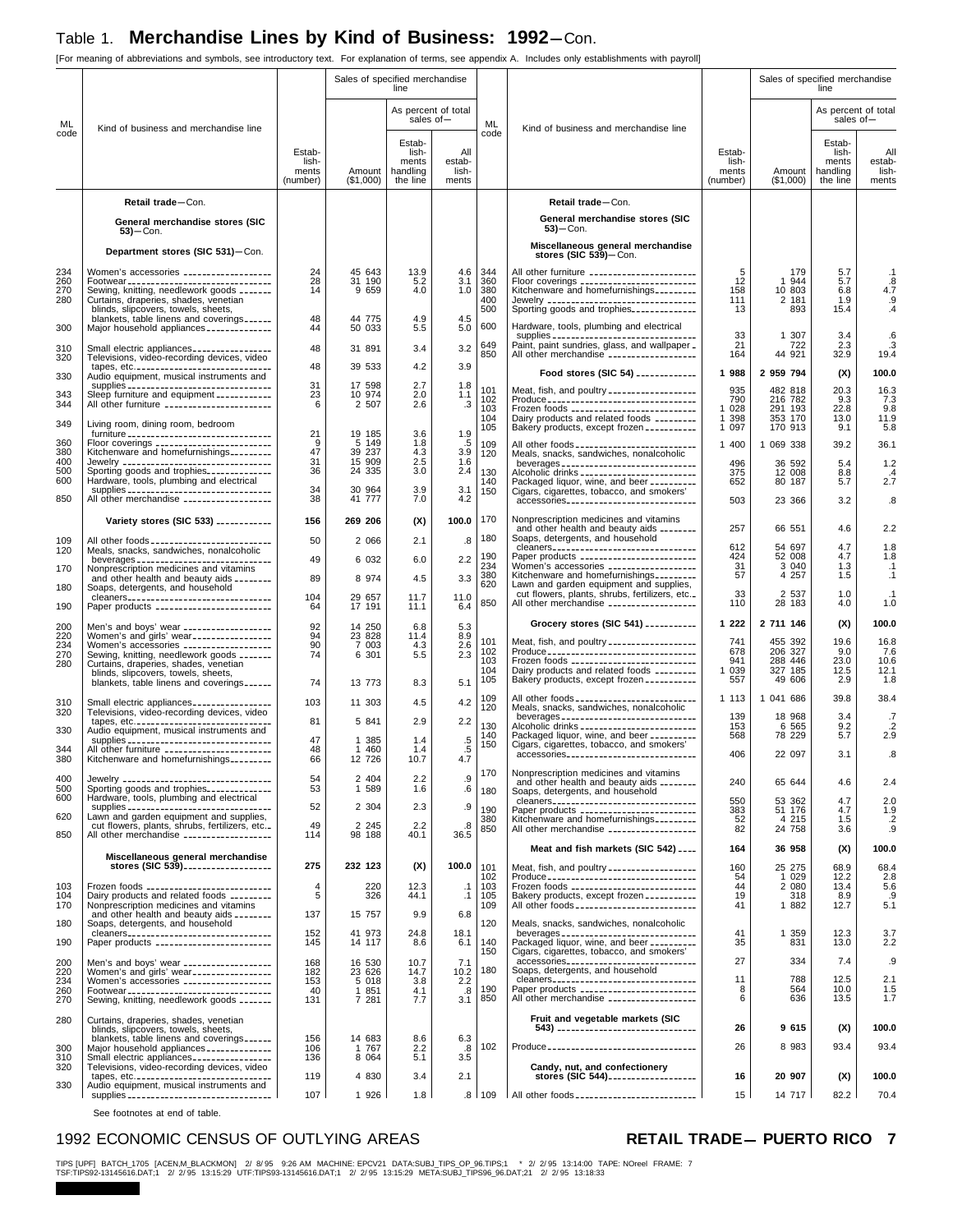[For meaning of abbreviations and symbols, see introductory text. For explanation of terms, see appendix A. Includes only establishments with payroll]

|                   |                                                                                                                                                   |                                      | Sales of specified merchandise | line                                             |                                  |                   |                                                                                                                             |                                      | Sales of specified merchandise | line                                             |                                 |
|-------------------|---------------------------------------------------------------------------------------------------------------------------------------------------|--------------------------------------|--------------------------------|--------------------------------------------------|----------------------------------|-------------------|-----------------------------------------------------------------------------------------------------------------------------|--------------------------------------|--------------------------------|--------------------------------------------------|---------------------------------|
| ML                | Kind of business and merchandise line                                                                                                             |                                      |                                |                                                  | As percent of total<br>sales of- | ML                | Kind of business and merchandise line                                                                                       |                                      |                                | As percent of total<br>sales of-                 |                                 |
| code              |                                                                                                                                                   | Estab-<br>lish-<br>ments<br>(number) | Amount<br>(\$1,000)            | Estab-<br>lish-<br>ments<br>handling<br>the line | All<br>estab-<br>lish-<br>ments  | code              |                                                                                                                             | Estab-<br>lish-<br>ments<br>(number) | Amount<br>(\$1,000)            | Estab-<br>lish-<br>ments<br>handling<br>the line | All<br>estab-<br>lish-<br>ments |
|                   | Retail trade-Con.                                                                                                                                 |                                      |                                |                                                  |                                  |                   | Retail trade-Con.                                                                                                           |                                      |                                |                                                  |                                 |
|                   | Food stores (SIC 54)-Con.                                                                                                                         |                                      |                                |                                                  |                                  |                   | Automotive dealers (SIC 55 ex.                                                                                              |                                      |                                |                                                  |                                 |
|                   | Dairy products stores (SIC 545)                                                                                                                   | 47                                   | 16 190                         | (X)                                              | 100.0                            |                   | $554$ ) - Con.                                                                                                              |                                      |                                |                                                  |                                 |
| 101<br>102        | Meat, fish, and poultry __________________<br>Produce ________________________________                                                            | 18<br>18                             | 325<br>242                     | 13.3<br>9.9                                      | 2.0<br>1.5                       | 719               | Motorcycle dealers (SIC 557)<br>Other powered transportation vehicles_____                                                  | 3<br>3                               | 434<br>216                     | (X)<br>49.8                                      | 100.0<br>49.8                   |
| 103<br>104        | Frozen foods ___________________________<br>Dairy products and related foods ________                                                             | 16<br>47                             | 184<br>14 345                  | 8.5<br>88.6                                      | 1.1<br>88.6                      |                   | Automotive dealers, n.e.c. (SIC                                                                                             |                                      |                                |                                                  |                                 |
| 105<br>150        |                                                                                                                                                   | 12                                   | 147                            | 8.7                                              | .9                               |                   | 559) _________________________________                                                                                      | $\overline{7}$                       | 2 9 9 0                        | (X)                                              | 100.0                           |
|                   |                                                                                                                                                   | 17                                   | 151                            | 7.9                                              | .9                               |                   | <b>Gasoline service stations (SIC</b>                                                                                       |                                      |                                |                                                  |                                 |
|                   | Retail bakeries (SIC 546) __________                                                                                                              | 493<br>24                            | 150 517<br>413                 | (X)<br>6.9                                       | 100.0                            | 104               | 554) _______________________________<br>Dairy products and related foods _________                                          | 1 060<br>29                          | 710 517<br>1 043               | (X)<br>3.2                                       | 100.0<br>.1                     |
| 103<br>104<br>105 | Frozen foods ___________________________<br>Dairy products and related foods _________<br>Bakery products, except frozen __________               | 263<br>491                           | 7 233<br>119 865               | 8.8<br>79.7                                      | $\cdot$ 3<br>4.8<br>79.6         | 109<br>120        | All other foods __________________________<br>Meals, snacks, sandwiches, nonalcoholic                                       | 38                                   | 2 8 3 3                        | 6.9                                              | $\cdot$                         |
| 109<br>120        | All other foods __________________________<br>Meals, snacks, sandwiches, nonalcoholic                                                             | 202                                  | 4 0 8 4                        | 6.9                                              | 2.7                              | 130               | beverages _______________________________<br>Alcoholic drinks _________________________                                     | 35<br>8                              | 2 478<br>662                   | 6.7<br>9.4                                       | .3<br>.1                        |
|                   | beverages ______________________________                                                                                                          | 302                                  | 14 012                         | 14.5                                             | 9.3                              | 140               | Packaged liquor, wine, and beer __________                                                                                  | 12                                   | 899                            | 6.1                                              | $\cdot$ 1                       |
| 130<br>140        | Alcoholic drinks _________________________<br>Packaged liquor, wine, and beer _________                                                           | 156<br>36                            | 1 771<br>921                   | 3.4<br>7.1                                       | 1.2<br>.6                        | 150               | Cigars, cigarettes, tobacco, and smokers'<br>accessories                                                                    | 113                                  | 5 9 9 6                        | 5.5                                              | .8                              |
| 150               | Cigars, cigarettes, tobacco, and smokers'<br>accessories                                                                                          | 51                                   | 765                            | 4.4                                              | $.5\,$                           | 721<br>722<br>729 | Gasoline _______________________________<br>Diesel fuel_______________________________                                      | 1 042<br>581                         | 619 639<br>20 20 6<br>3 3 2 9  | 88.0<br>5.7                                      | 87.2<br>2.8                     |
| 180<br>190        | Soaps, detergents, and household<br>cleaners<br>Paper products _________________________                                                          | 36<br>21                             | 429<br>192                     | 3.2<br>2.5                                       | $\cdot$ 3                        | 730               | Other automotive fuels__________________<br>Automotive lubricants ___________________                                       | 59<br>861                            | 31 934                         | 7.3<br>5.8                                       | .5<br>4.5                       |
| 850               | All other merchandise __________________                                                                                                          | 14                                   | 384                            | 12.2                                             | $\cdot$ 1<br>.3                  | 740               | Automotive tires, tubes, batteries, parts and<br>accessories                                                                | 588                                  | 16 318                         | 4.9                                              | 2.3                             |
|                   | Miscellaneous food stores (SIC<br>549) ___________________________________                                                                        | 20                                   | 14 461                         | (X)                                              | 100.0                            | 850<br>900        | All other merchandise __________________<br>Nonmerchandise receipts from customers _                                        | 51<br>8                              | 3 175<br>442                   | 6.8<br>9.7                                       | $\cdot$<br>.1                   |
| 101               | Meat, fish, and poultry _________________<br>Dairy products and related foods _________                                                           | $\overline{4}$                       | 1 590                          | 59.4                                             | 11.0                             |                   | Apparel and accessory stores                                                                                                | 2 0 3 2                              | 1 205 144                      |                                                  | 100.0                           |
| 104<br>109<br>170 | All other foods __________________________                                                                                                        | 10<br>13                             | 3 7 7 5<br>6 650               | 48.5<br>64.1                                     | 26.1<br>46.0                     | 200               | (SIC 56)<br>Men's and boys' wear __________________                                                                         | 850                                  | 335 948                        | (X)<br>62.0                                      | 27.9                            |
| 850               | Nonprescription medicines and vitamins<br>and other health and beauty aids ________<br>All other merchandise ___________________                  | $\overline{4}$<br>4                  | 835<br>252                     | 33.8<br>22.2                                     | 5.8<br>1.7                       | 220<br>234        | Women's and girls' wear-----------------<br>Women's accessories __________________                                          | 1 2 3 6<br>893                       | 442 629<br>59 401              | 56.3<br>10.9                                     | 36.7<br>4.9                     |
|                   | Automotive dealers (SIC 55 ex.                                                                                                                    |                                      |                                |                                                  |                                  | 260<br>270        | Footwear ________________________________<br>Sewing, knitting, needlework goods _______                                     | 775<br>41                            | 324 953<br>4 2 4 4             | 75.3<br>26.7                                     | 27.0<br>$\cdot$                 |
|                   | 554) _______________________________                                                                                                              | 1 1 1 8                              | 1 688 269                      | (X)                                              | 100.0                            | 280               | Curtains, draperies, shades, venetian                                                                                       |                                      |                                |                                                  |                                 |
| 300<br>320        | Major household appliances _____________<br>Televisions, video-recording devices, video                                                           | 216                                  | 1 929                          | 2.9                                              | $\cdot$ 1                        | 380               | blinds, slipcovers, towels, sheets,<br>blankets, table linens and coverings<br>Kitchenware and homefurnishings              | 63<br>68                             | 18 460<br>1 156                | 14.7<br>2.3                                      | 1.5<br>$\cdot$ 1                |
| 330               | tapes, etc. _______________________________<br>Audio equipment, musical instruments and<br>supplies ________________________________              | 216<br>29                            | 1 305<br>2 608                 | 2.0<br>2.5                                       | $\cdot$ 1<br>$.2\,$              | 400<br>850        | Jewelry ---------------------------------<br>All other merchandise __________________                                       | 72<br>141                            | 7 3 4 2<br>7 7 3 0             | 6.1<br>9.9                                       | .6<br>.6                        |
| 500<br>580        | Sporting goods and trophies_____________<br>Recreational vehicles ___________________                                                             | 9<br>9                               | 3 3 1 3<br>2 150               | 57.8<br>64.7                                     | $\cdot$<br>$\cdot$ 1             |                   | Men's and boys' clothing stores                                                                                             |                                      |                                |                                                  |                                 |
| 600               | Hardware, tools, plumbing and electrical                                                                                                          |                                      |                                |                                                  |                                  |                   |                                                                                                                             | 469                                  | 222 526                        | (X)                                              | 100.0                           |
| 620               | supplies _________________________________<br>Lawn and garden equipment and supplies,                                                             | 29                                   | 4 768                          | 4.6                                              | .3                               | 200<br>220<br>234 | Men's and boys' wear __________________<br>Women's and girls' wear ________________                                         | 468<br>73                            | 212 020<br>7 195               | 95.3<br>24.8                                     | 95.3<br>3.2                     |
| 718<br>719        | cut flowers, plants, shrubs, fertilizers, etc.<br>Used automobiles, vans and trucks _______<br>Other powered transportation vehicles              | 214<br>341<br>145                    | 1 2 9 2<br>318 833<br>13 966   | 2.0<br>28.3<br>4.9                               | $\cdot$ 1<br>18.9<br>.8          | 260               | Women's accessories __________________<br>Footwear ________________________________                                         | 44<br>67                             | 442<br>1 490                   | 6.6<br>9.1                                       | $\frac{.2}{.7}$                 |
| 730               | Automotive lubricants ___________________                                                                                                         | 404                                  | 17 832                         | 7.5                                              | 1.1                              | 850               | All other merchandise __________________                                                                                    | 26                                   | 966                            | 7.3                                              | .4                              |
| 740               | Automotive tires, tubes, batteries, parts and<br>accessories <sub>-----------------------------</sub>                                             | 859                                  | 401 817                        | 42.5                                             | 23.8                             | 200               | Women's clothing stores (SIC 562) .                                                                                         | 596<br>56                            | 330 088<br>3 174               | (X)<br>23.4                                      | 100.0<br>1.0                    |
| 850<br>900        | All other merchandise __________________<br>Nonmerchandise receipts from customers _                                                              | 67<br>261                            | 15 005<br>10 875               | 10.5<br>5.6                                      | .9<br>.6                         | 220<br>234        |                                                                                                                             | 592<br>376                           | 303 279<br>16 552              | 92.1<br>6.6                                      | 91.9<br>5.0                     |
|                   | New and used car dealers (SIC                                                                                                                     | 238                                  | 1 134 397                      |                                                  | 100.0                            | 260<br>380<br>850 | Footwear ________________________________<br>Kitchenware and homefurnishings                                                | 63<br>6                              | 1 251<br>252                   | 9.8<br>12.5                                      | .4<br>$\cdot$ 1                 |
| 710               | 551) ---------------------------------<br>New automobiles, vans and trucks ________                                                               | 233                                  | 877 368                        | (X)<br>77.9                                      | 77.3                             |                   |                                                                                                                             | 12                                   | 418                            | 15.5                                             | $\cdot$ 1                       |
| 718<br>719        | Used automobiles, vans and trucks _______<br>Other powered transportation vehicles                                                                | 215<br>118                           | 215 361<br>5 464<br>2 081      | 21.1<br>2.0                                      | 19.0                             |                   | Women's accessory and specialty<br>stores (SIC 563)                                                                         | 95                                   | 28 725                         | (X)                                              | 100.0                           |
| 850               | All other merchandise __________________                                                                                                          | 5                                    |                                | 8.4                                              | $\frac{.5}{.2}$                  | 220               | Women's and girls' wear-----------------<br>Women's accessories -------------------                                         | 39                                   | 669                            | 5.7                                              | 2.3                             |
|                   | Used car dealers (SIC 552) ________                                                                                                               | 127                                  | 108 179                        | (X)                                              | 100.0                            | 234               | Children's and infants' wear stores                                                                                         | 93                                   | 25 504                         | 90.4                                             | 88.8                            |
|                   | Auto and home supply stores (SIC<br>553) -------------------------------                                                                          | 719                                  | 429 800                        | (X)                                              | 100.0                            |                   | (SIC 564) _________________________                                                                                         | 53                                   | 20 185                         | (X)                                              | 100.0                           |
| 300               | Major household appliances _____________                                                                                                          | 216                                  | 1 929                          | 2.9                                              | .4                               | 200<br>220<br>260 | Men's and boys' wear __________________<br>Women's and girls' wear _________________                                        | 37<br>51                             | 5 5 7 6<br>12 432              | 42.9<br>65.1                                     |                                 |
| 380<br>490        | Kitchenware and homefurnishings________                                                                                                           | 3<br>4                               | 720<br>244                     | 35.6<br>79.5                                     | $\frac{1}{1}$                    | 850               | Footwear _______________________________<br>All other merchandise ___________________                                       | 10<br>7                              | 664<br>1 513                   | 14.4<br>64.9                                     | $27.6$<br>61.6<br>3.3<br>7.5    |
| 620<br>740        | Lawn and garden equipment and supplies,<br>cut flowers, plants, shrubs, fertilizers, etc.                                                         | 214                                  | 1 292                          | 2.0                                              | .3                               |                   | Family clothing stores (SIC 565) ____                                                                                       | 214                                  | 249 770                        | (X)                                              | 100.0                           |
| 850               | Automotive tires, tubes, batteries, parts and<br>accessories <sub>-----------------------------</sub><br>All other merchandise __________________ | 711<br>43                            | 367 482<br>7 255               | 86.0<br>6.7                                      | $85.5$<br>1.7                    | 200               | Men's and boys' wear __________________                                                                                     | 213                                  | 107 299                        | 43.0                                             | 43.0                            |
| 900               | Nonmerchandise receipts from customers _                                                                                                          | 254                                  | 9 9 9 6                        | 5.8                                              | 2.3                              | 220<br>234        | Women's and girls' wear<br>Women's accessories __________________                                                           | 211<br>88                            | 108 168<br>7 125               | 43.7<br>9.0                                      | $43.3$<br>$2.9$<br>$1.3$        |
|                   | Boat dealers (SIC 555) ____________                                                                                                               | 16                                   | 8 2 2 7                        | (X)                                              | 100.0                            | 260<br>380<br>850 | Footwear ________________________________<br>Kitchenware and homefurnishings<br>All other merchandise _____________________ | 66<br>38<br>$\overline{7}$           | 3 2 9 7<br>771<br>310          | 5.8<br>1.7<br>9.0                                | .3<br>.1                        |
| 719<br>850        | Other powered transportation vehicles<br>All other merchandise __________________                                                                 | 9<br>10                              | 1 282<br>2 5 1 5               | 32.3<br>46.5                                     | 15.6<br>30.6                     |                   | Shoe stores (SIC 566) _____________                                                                                         | 554                                  | 334 187                        | (X)                                              | 100.0                           |
|                   | Recreational vehicle dealers (SIC                                                                                                                 | 8                                    | 4 242                          | (X)                                              | 100.0                            | 220               | Women's and girls' wear ________________                                                                                    | 236                                  | 3 9 1 4                        | 2.9                                              | 1.2                             |
| 719               | Other powered transportation vehicles                                                                                                             | 5                                    | 2 9 5 1                        | 78.0                                             |                                  | 234<br>69.6 260   | Women's accessories __________________<br>Footwear ________________________________                                         | 277<br>554                           | 9 1 2 5<br>317 562             | 5.2<br>95.0                                      | 2.7<br>95.0                     |
|                   |                                                                                                                                                   |                                      |                                |                                                  |                                  |                   |                                                                                                                             |                                      |                                |                                                  |                                 |

See footnotes at end of table.

### 8 RETAIL TRADE-PUERTO RICO<br>
1992 ECONOMIC CENSUS OF OUTLYING AREAS

TIPS [UPF] BATCH\_1705 [ACEN,M\_BLACKMON] 2/8/95 9:26 AM MACHINE: EPCV21 DATA:SUBJ\_TIPS\_OP\_96.TIPS;1 \* 2/2/95 13:14:00 TAPE: NOreel FRAME: 8<br>TSF:TIPS92-13145616.DAT;1 2/2/95 13:15:29 UTF:TIPS93-13145616.DAT;1 2/2/95 13:15:29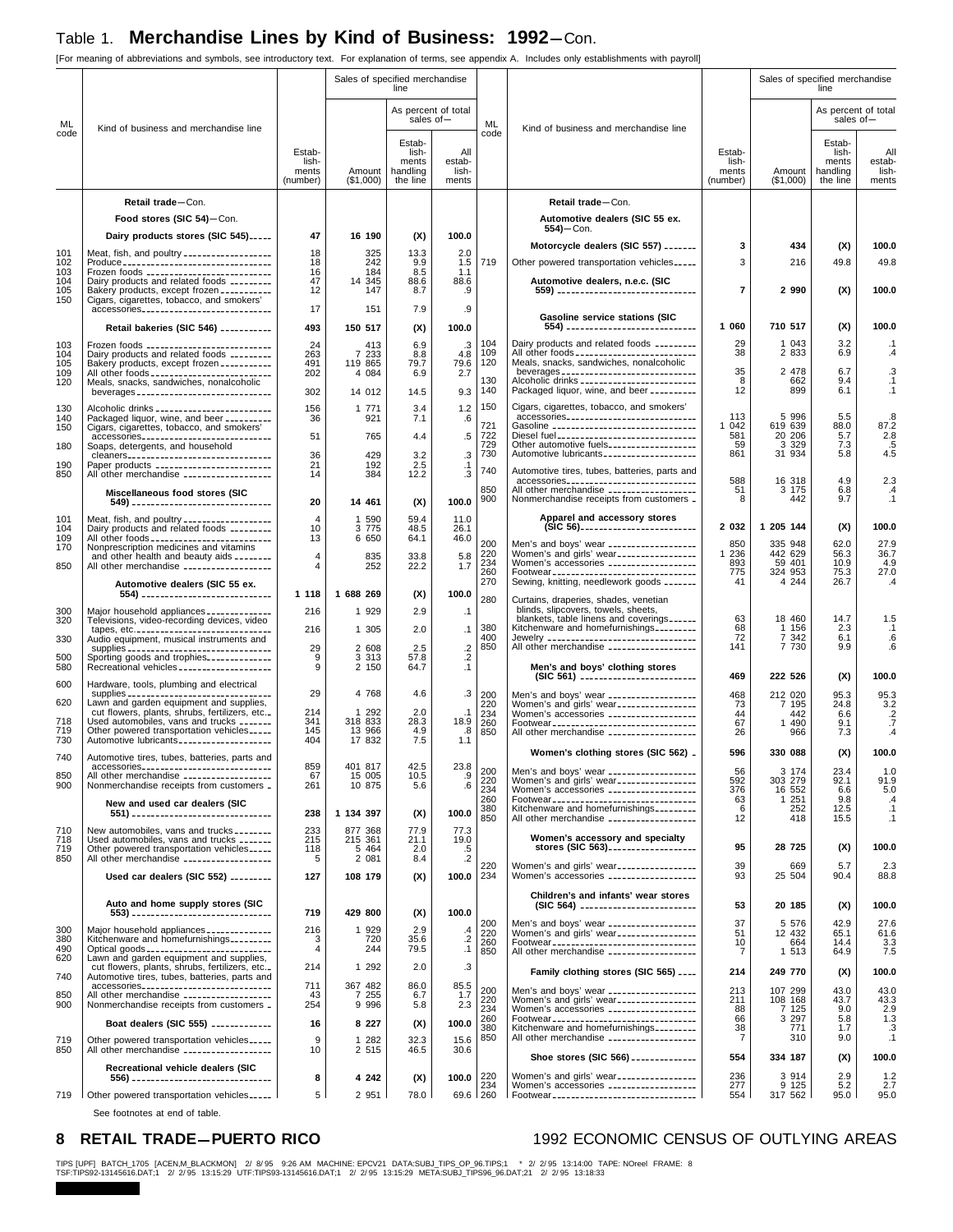[For meaning of abbreviations and symbols, see introductory text. For explanation of terms, see appendix A. Includes only establishments with payroll]

|                   |                                                                                                                                         |                                      | Sales of specified merchandise | line                                             |                                  |                   |                                                                                                                                      |                                      | Sales of specified merchandise | line                                             |                                         |
|-------------------|-----------------------------------------------------------------------------------------------------------------------------------------|--------------------------------------|--------------------------------|--------------------------------------------------|----------------------------------|-------------------|--------------------------------------------------------------------------------------------------------------------------------------|--------------------------------------|--------------------------------|--------------------------------------------------|-----------------------------------------|
| ML                |                                                                                                                                         |                                      |                                |                                                  | As percent of total<br>sales of- | ML                |                                                                                                                                      |                                      |                                | As percent of total<br>sales of-                 |                                         |
| code              | Kind of business and merchandise line                                                                                                   | Estab-<br>lish-<br>ments<br>(number) | Amount  <br>(\$1,000)          | Estab-<br>lish-<br>ments<br>handling<br>the line | All<br>estab-<br>lish-<br>ments  | code              | Kind of business and merchandise line                                                                                                | Estab-<br>lish-<br>ments<br>(number) | Amount<br>(\$1,000)            | Estab-<br>lish-<br>ments<br>handling<br>the line | All<br>estab-<br>lish-<br>ments         |
|                   | Retail trade-Con.                                                                                                                       |                                      |                                |                                                  |                                  |                   | Retail trade-Con.                                                                                                                    |                                      |                                |                                                  |                                         |
|                   | Apparel and accessory stores<br>$(SIC 56)$ -Con.                                                                                        |                                      |                                |                                                  |                                  |                   | Furniture and homefurnishings<br>stores (SIC 57)-Con.                                                                                |                                      |                                |                                                  |                                         |
|                   | Miscellaneous apparel and<br>accessory stores (SIC 569) ________                                                                        | 51                                   | 19 663                         | (X)                                              | 100.0                            |                   | Radio, television, and computer<br>stores (SIC 573)                                                                                  | 212                                  | 149 159                        | (X)                                              | 100.0                                   |
| 200               | Men's and boys' wear __________________                                                                                                 | 40                                   | 6 250                          | 46.5                                             | 31.8                             | 300<br>310<br>320 | Major household appliances _____________<br>Small electric appliances ________________                                               | 23<br>35                             | 2 7 9 9<br>2 4 1 5             | 21.1<br>13.5                                     | 1.9<br>1.6                              |
| 220<br>234<br>280 | Women's and girls' wear-----------------<br>Women's accessories __________________<br>Curtains, draperies, shades, venetian             | 34<br>15                             | 6 972<br>653                   | 46.0<br>10.0                                     | 35.5<br>3.3                      |                   | Televisions, video-recording devices, video<br>tapes, etc. _______________________________                                           | 88                                   | 27 184                         | 44.4                                             | 18.2                                    |
|                   | blinds, slipcovers, towels, sheets,<br>blankets, table linens and coverings                                                             | 6                                    | 64                             | 2.0                                              | .3                               | 330<br>343        | Audio equipment, musical instruments and<br>supplies _________________________________<br>Sleep furniture and equipment ___________  | 140<br>20                            | 55 626<br>232                  | 65.8<br>1.9                                      | 37.3<br>$\cdot$                         |
| 850               | All other merchandise ___________________                                                                                               | 30                                   | 2 5 4 3                        | 29.4                                             | 12.9                             | 370               | Home computer hardware, software, and                                                                                                |                                      |                                |                                                  |                                         |
|                   | Furniture and homefurnishings<br>stores (SIC 57) __________________                                                                     | 1 048                                | 772 196                        | (X)                                              | 100.0                            | 740               | other calculating equipment and supplies _<br>Automotive tires, tubes, batteries, parts and                                          | 81                                   | 44 452                         | 59.9                                             | 29.8                                    |
| 170               | Nonprescription medicines and vitamins<br>and other health and beauty aids ________                                                     | $\sqrt{4}$                           | 1 0 4 4                        | 7.7                                              | $\cdot$ 1                        | 850               | accessories<br>All other merchandise __________________                                                                              | 20<br>36                             | 461<br>9 9 7 3                 | 4.0<br>30.1                                      | .3<br>6.7                               |
| 180               | Soaps, detergents, and household<br>cleaners_________________________________                                                           | 6                                    | 2 4 6 2                        | 26.1                                             |                                  |                   | Eating and drinking places (SIC<br>58) ------------------------------                                                                | 2 3 5 6                              | 934 279                        | (X)                                              | 100.0                                   |
| 190<br>270        | Paper products ________________________<br>Sewing, knitting, needlework goods _______                                                   | 12<br>5                              | 2 606<br>711                   | 15.6<br>31.0                                     | $\frac{3}{3}$<br>.1              | 101               | Meat, fish, and poultry __________________                                                                                           | 180                                  | 9 317                          | 23.1                                             | 1.0                                     |
| 280               | Curtains, draperies, shades, venetian<br>blinds, slipcovers, towels, sheets,<br>blankets, table linens and coverings                    | 71                                   | 14 207                         | 30.6                                             | 1.8                              | 102<br>103        | Produce _________________________________<br>Frozen foods ___________________________                                                | 70<br>62                             | 6 823<br>5 9 1 8               | 20.5<br>19.6                                     | .7<br>.6                                |
| 300               | Major household appliances _____________                                                                                                | 588                                  | 135 310                        | 29.5                                             | 17.5                             | 104<br>105        | Dairy products and related foods ________<br>Bakery products, except frozen __________                                               | 113<br>229                           | 7 380<br>2 5 8 4               | 33.4<br>6.4                                      | .8<br>.3                                |
| 310<br>320        | Small electric appliances ________________<br>Televisions, video-recording devices, video                                               | 502                                  | 33 496                         | 8.7                                              | 4.3                              | 109<br>120        | All other foods _________________________<br>Meals, snacks, sandwiches, nonalcoholic                                                 | 133                                  | 3 0 5 1                        | 11.6                                             | $\cdot$ 3                               |
| 330               | tapes, etc<br>Audio equipment, musical instruments and                                                                                  | 582<br>489                           | 79 849                         | 17.6<br>21.9                                     | 10.3<br>9.0                      | 130<br>140        | beverages ______________________________<br>Alcoholic drinks _________________________                                               | 2 2 8 8<br>1 359<br>315              | 829 235<br>55 022<br>9 3 6 3   | 90.1<br>12.9                                     | 88.8<br>5.9                             |
| 343               | supplies ________________________________<br>Sleep furniture and equipment ___________                                                  | 474                                  | 69 736<br>47 267               | 14.6                                             | 6.1                              | 150               | Packaged liquor, wine, and beer __________<br>Cigars, cigarettes, tobacco, and smokers'<br>accessories______________________________ | 190                                  | 2 2 4 8                        | 8.9<br>6.5                                       | 1.0<br>$\overline{2}$                   |
| 344<br>349        | All other furniture _______________________<br>Living room, dining room, bedroom                                                        | 342                                  | 53 388                         | 21.4                                             | 6.9                              | 490               |                                                                                                                                      | 3<br>21                              | 557                            | 100.0                                            | .1                                      |
| 360<br>370        | Floor coverings ________________________                                                                                                | 569<br>41                            | 188 478<br>20 619              | 47.6<br>77.8                                     | 24.4<br>2.7                      | 850<br>900        | Nonmerchandise receipts from customers _                                                                                             | 17                                   | 1 308<br>1 2 1 5               | 31.4<br>20.8                                     | $\cdot$ 1<br>$\cdot$ 1                  |
| 380               | Home computer hardware, software, and<br>other calculating equipment and supplies _<br>Kitchenware and homefurnishings                  | 85<br>262                            | 44 804<br>44 847               | 55.0<br>30.4                                     | 5.8<br>5.8                       |                   | Drug stores and proprietary<br>stores (SIC 591) __________________                                                                   | 790                                  | 656 922                        | (X)                                              | 100.0                                   |
| 490<br>600        | Optical goods ___________________________                                                                                               | 3                                    | 432                            | 100.0                                            | .1                               | 104<br>109        | Dairy products and related foods _________<br>All other foods __________________________                                             | 21<br>217                            | 462<br>4 4 6 7                 | 3.7<br>1.3                                       | .1<br>.7                                |
| 649               | Hardware, tools, plumbing and electrical<br>supplies _________________________________<br>Paint, paint sundries, glass, and wallpaper _ | 10<br>166                            | 2 8 9 0<br>1 006               | 14.4<br>1.4                                      | $\cdot$ 4<br>.1                  | 120               | Meals, snacks, sandwiches, nonalcoholic<br>beverages _______________________________                                                 | 248                                  | 10 999                         | 2.7                                              | 1.7                                     |
| 667               | Lumber, millwork, building materials, and<br>home repair and modernization                                                              |                                      |                                |                                                  |                                  | 150<br>161        | Cigars, cigarettes, tobacco, and smokers'                                                                                            | 257<br>759                           | 5 082<br>397 150               | 1.4<br>61.2                                      | .8<br>60.5                              |
| 740               | equipment, and supplies _______________<br>Automotive tires, tubes, batteries, parts and<br>accessories                                 | $\overline{7}$<br>20                 | 1 280<br>461                   | 7.7<br>4.0                                       | $\cdot$ .2<br>.1                 | 170               | Nonprescription medicines and vitamins                                                                                               |                                      |                                |                                                  |                                         |
| 780               | Household fuels_________________________                                                                                                | 37                                   | 1 615                          | 7.8                                              | $\cdot$ .2                       | 180               | and other health and beauty aids ________<br>Soaps, detergents, and household<br>cleaners________________________________            | 757<br>285                           | 166 842<br>8 8 5 0             | 25.8<br>4.4                                      | 25.4<br>1.3                             |
| 850<br>900        | All other merchandise __________________<br>Nonmerchandise receipts from customers _                                                    | 267<br>8                             | 15 950<br>5991                 | 10.9<br>14.8                                     | 2.1<br>.8                        | 190<br>234<br>310 | Paper products _________________________<br>Women's accessories __________________<br>Small electric appliances                      | 246<br>54<br>55                      | 11 142<br>1 579<br>1 636       | 6.3<br>6.2<br>2.0                                | 1.7<br>$\overline{2}$<br>$\overline{2}$ |
|                   | <b>Furniture and homefurnishings</b><br>stores (SIC 571)                                                                                | 699                                  | 536 993                        | (X)                                              | 100.0                            | 320               | Televisions, video-recording devices, video<br>tapes, etc. ________________________________                                          | 40                                   | 762                            | 1.0                                              | $\cdot$ 1                               |
| 200<br>300        | Men's and boys' wear __________________<br>Major household appliances _____________                                                     | 3<br>447                             | 323<br>89 781                  | 7.5<br>24.0                                      | $\cdot$ 1<br>16.7                | 400<br>440        | Jewelry _________________________________<br>Photographic equipment and supplies _____                                               | 131<br>308                           | 3 1 4 5<br>5 2 2 7             | 2.5<br>1.2                                       | .5<br>.8                                |
| 310<br>320        | Small electric appliances _________________<br>Televisions, video-recording devices, video                                              | 378                                  | 18 678                         | 5.9                                              | 3.5                              | 490<br>850        | All other merchandise __________________                                                                                             | 25<br>361                            | 832<br>36 286                  | 7.2<br>7.6                                       | .1<br>5.5                               |
| 330               | tapes, etc. ________________________________<br>Audio equipment, musical instruments and                                                | 424                                  | 44 809                         | 13.3                                             | 8.3                              |                   | Miscellaneous retail (SIC 59 ex.<br>591) ------------------------------                                                              | 1 666                                | 660 948                        | (X)                                              | 100.0                                   |
|                   | supplies _________________________________                                                                                              | 299<br>405                           | 12 438<br>43 583               | 6.3                                              | 2.3                              | 109               | All other foods __________________________                                                                                           | 21                                   | 2 386                          | 25.8                                             | .4                                      |
| 343<br>344<br>349 | Sleep furniture and equipment ___________<br>All other furniture _______________________<br>Living room, dining room, bedroom           | 322                                  | 52 568                         | 15.9<br>22.5                                     | 8.1<br>9.8                       | 130<br>140<br>150 | Alcoholic drinks ________________________<br>Packaged liquor, wine, and beer _________<br>Cigars, cigarettes, tobacco, and smokers'  | 47<br>184                            | 1 376<br>18 535                | 13.4<br>42.7                                     | $\cdot$<br>2.8                          |
| 780<br>850        | furniture _________________________________<br>Household fuels_________________________                                                 | 496<br>14<br>217                     | 182 778<br>1 242<br>4 744      | 52.2<br>26.3                                     | 34.0<br>$.2\phantom{0}$<br>.9    | 170               | accessories<br>Nonprescription medicines and vitamins                                                                                | 164                                  | 10 538                         | 22.7                                             | 1.6                                     |
|                   | All other merchandise __________________<br>Household appliance stores (SIC                                                             |                                      |                                | 4.7                                              |                                  | 180               | and other health and beauty aids ________<br>Soaps, detergents, and household                                                        | 37                                   | 9 649                          | 46.2                                             | 1.5                                     |
|                   |                                                                                                                                         | 137                                  | 86 044                         | (X)                                              | 100.0                            | 190               | cleaners________________________________<br>Paper products ________________________                                                  | 13<br>188                            | 1 3 3 7<br>54 326              | 20.7<br>62.0                                     | $\cdot$<br>8.2                          |
| 300<br>310        | Major household appliances _____________<br>Small electric appliances ________________                                                  | 118<br>89                            | 42 730<br>12 403               | 60.3<br>23.8                                     | 49.7<br>14.4                     | 200<br>220<br>234 | Men's and boys' wear __________________<br>Women's and girls' wear----------------<br>Women's accessories __________________         | 20<br>90<br>28                       | 989<br>2 5 1 5<br>1 975        | 10.4<br>7.6<br>16.9                              | $\cdot$ 1<br>$\cdot$<br>.3              |
| 320<br>330        | Televisions, video-recording devices, video<br>tapes, etc. _______________________________<br>Audio equipment, musical instruments and  | 70                                   | 7 8 5 6                        | 14.6                                             | 9.1                              | 270               | Sewing, knitting, needlework goods _______                                                                                           | 137                                  | 31 293                         | 86.6                                             | 4.7                                     |
| 343               | supplies ________________________________<br>Sleep furniture and equipment ___________                                                  | 50<br>49                             | 1 672<br>3 4 5 2               | 4.4<br>9.0                                       | 1.9<br>4.0                       | 280               | Curtains, draperies, shades, venetian<br>blinds, slipcovers, towels, sheets,<br>blankets, table linens and coverings                 | 78                                   | 4 0 5 2                        | 15.2                                             | .6                                      |
| 344               | All other furniture ______________________                                                                                              | 20                                   | 820                            | 5.4                                              | 1.0                              | 300<br>310        | Major household appliances _____________<br>Small electric appliances ________________                                               | 19<br>39                             | 1 957<br>3 4 4 6               | 17.9<br>25.1                                     | .3<br>.5                                |
| 780<br>850        | Household fuels________________________<br>All other merchandise __________________                                                     | 23<br>14                             | 373<br>1 2 3 3                 | 2.4<br>11.4                                      | .4<br>1.4                        | 320               | Televisions, video-recording devices, video                                                                                          | 19                                   | 703                            | 8.8                                              | .1                                      |

See footnotes at end of table.

### 1992 ECONOMIC CENSUS OF OUTLYING AREAS **RETAIL TRADE-PUERTO RICO** 9

TIPS [UPF] BATCH\_1705 [ACEN,M\_BLACKMON] 2/8/95 9:26 AM MACHINE: EPCV21 DATA:SUBJ\_TIPS\_OP\_96.TIPS;1 \* 2/2/95 13:14:00 TAPE: NOreel FRAME: 9<br>TSF:TIPS92-13145616.DAT;1 2/2/95 13:15:29 UTF:TIPS93-13145616.DAT;1 2/2/95 13:15:29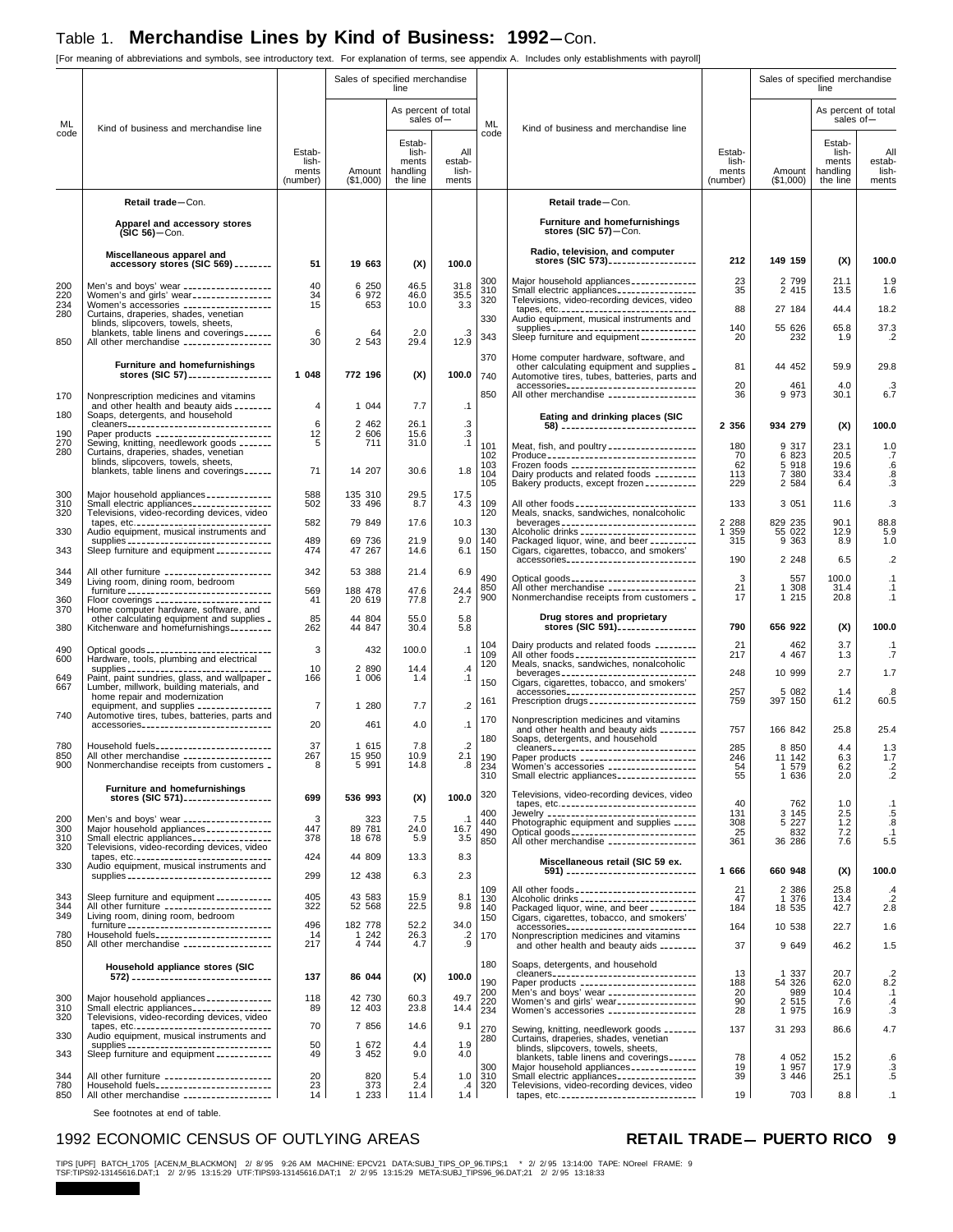[For meaning of abbreviations and symbols, see introductory text. For explanation of terms, see appendix A. Includes only establishments with payroll]

|                                 |                                                                                                                                                                                                                            | Sales of specified merchandise<br>line  |                                              |                                                  |                                      |                                 | Sales of specified merchandise                                                                                                                                                                                                | line                                 |                                    |                                                  |                                          |
|---------------------------------|----------------------------------------------------------------------------------------------------------------------------------------------------------------------------------------------------------------------------|-----------------------------------------|----------------------------------------------|--------------------------------------------------|--------------------------------------|---------------------------------|-------------------------------------------------------------------------------------------------------------------------------------------------------------------------------------------------------------------------------|--------------------------------------|------------------------------------|--------------------------------------------------|------------------------------------------|
| ML                              | Kind of business and merchandise line                                                                                                                                                                                      |                                         |                                              |                                                  | As percent of total<br>sales of $-$  | <b>ML</b>                       | Kind of business and merchandise line                                                                                                                                                                                         |                                      |                                    | As percent of total<br>sales of $-$              |                                          |
| code                            |                                                                                                                                                                                                                            | Estab-<br>lish-<br>ments<br>(number)    | Amount<br>(\$1,000)                          | Estab-<br>lish-<br>ments<br>handling<br>the line | All<br>estab-<br>lish-<br>ments      | code                            |                                                                                                                                                                                                                               | Estab-<br>lish-<br>ments<br>(number) | Amount<br>(\$1,000)                | Estab-<br>lish-<br>ments<br>handling<br>the line | All<br>estab-<br>lish-<br>ments          |
|                                 | Retail trade-Con.                                                                                                                                                                                                          |                                         |                                              |                                                  |                                      |                                 | Retail trade-Con.                                                                                                                                                                                                             |                                      |                                    |                                                  |                                          |
|                                 | Miscellaneous retail (SIC 59 ex.<br>$591$ ) - Con.                                                                                                                                                                         |                                         |                                              |                                                  |                                      |                                 | Miscellaneous retail (SIC 59 ex.<br>$591$ ) - Con.                                                                                                                                                                            |                                      |                                    |                                                  |                                          |
| 330                             | Audio equipment, musical instruments and<br>supplies __________________________________                                                                                                                                    | 16                                      | 542                                          | 8.3                                              |                                      |                                 | Nonstore Retailers (SIC 596)                                                                                                                                                                                                  | 23                                   | 31 197                             | (X)                                              | 100.0                                    |
| 344<br>380<br>400               | All other furniture _______________________<br>Kitchenware and homefurnishings                                                                                                                                             | 46<br>100<br>392                        | 6 728<br>5 009<br>110 116                    | 25.2<br>23.1<br>83.6                             | .1<br>1.0<br>.8<br>16.7              | 109<br>300<br>850               | All other foods ___________________________<br>Major household appliances _____________<br>All other merchandise __________________                                                                                           | $\overline{7}$<br>6<br>15            | 650<br>1 460<br>10 035             | 23.4<br>25.5<br>60.3                             | 2.1<br>4.7<br>32.2                       |
| 440                             | Photographic equipment and supplies _____                                                                                                                                                                                  | 81                                      | 34 956                                       | 81.1                                             | 5.3                                  |                                 | Fuel dealers (SIC 598) _____________                                                                                                                                                                                          | 122                                  | 53 150                             | (X)                                              | 100.0                                    |
| 490<br>500<br>600               | Optical goods ____________________________<br>Sporting goods and trophies_____________<br>Hardware, tools, plumbing and electrical                                                                                         | 139<br>115                              | 64 982<br>30 670                             | 96.5<br>82.4                                     | 9.8<br>4.6                           | 320<br>343                      | Televisions, video-recording devices, video<br>tapes, etc. __________________________________<br>Sleep furniture and equipment ___________                                                                                    | 10<br>4                              | 343<br>154                         | 7.1<br>6.0                                       | .6                                       |
| 620                             | supplies _______________________________<br>Lawn and garden equipment and supplies,<br>cut flowers, plants, shrubs, fertilizers, etc.                                                                                      | 12<br>76                                | 481<br>11 212                                | 11.9<br>43.3                                     | $\cdot$ 1<br>1.7                     | 344<br>349                      | All other furniture _______________________<br>Living room, dining room, bedroom                                                                                                                                              | 6                                    | 113                                | 8.1                                              | $\frac{.3}{.2}$                          |
| 719                             | Other powered transportation vehicles_____                                                                                                                                                                                 | 8                                       | 890                                          | 40.6                                             | $\cdot$ 1                            | 721                             | furniture _________________________________<br>Gasoline ________________________________                                                                                                                                      | 6<br>$\overline{7}$                  | 153<br>3 862                       | 5.5<br>87.2                                      | .3<br>7.3                                |
| 721<br>722<br>780<br>850<br>900 | Gasoline _______________________________<br>Diesel fuel_______________________________<br>Household fuels_________________________<br>All other merchandise __________________<br>Nonmerchandise receipts from customers _ | $\overline{7}$<br>3<br>208<br>706<br>20 | 3 862<br>535<br>47 998<br>190 331<br>2 0 2 1 | 87.2<br>29.6<br>70.6<br>71.4<br>19.6             | .6<br>.1<br>7.3<br>28.8<br>$\cdot$ 3 | 722<br>729<br>730<br>780<br>850 | Diesel fuel_______________________________<br>Other automotive fuels__________________<br>Automotive lubricants ____________________<br>Household fuels_________________________<br>All other merchandise ___________________ | 3<br>11<br>6<br>112<br>18            | 535<br>152<br>213<br>45 395<br>462 | 29.6<br>4.7<br>7.5<br>95.3<br>9.2                | 1.0<br>.3<br>$\mathcal{A}$<br>85.4<br>.9 |
|                                 | Miscellaneous shopping goods<br>stores (SIC 594)                                                                                                                                                                           | 902                                     | 364 928                                      | (X)                                              | 100.0                                |                                 | Retail stores, n.e.c. (SIC 599) _______                                                                                                                                                                                       | 527                                  | 190 334                            | (X)                                              | 100.0                                    |
| 190<br>200                      | Paper products ________________________                                                                                                                                                                                    | 158<br>16                               | 44 480<br>647                                | 60.0<br>8.4                                      | 12.2                                 | 140<br>150                      | Packaged liquor, wine, and beer _________<br>Cigars, cigarettes, tobacco, and smokers'                                                                                                                                        | 88                                   | 1 1 64                             | 6.0                                              | .6                                       |
| 234                             | Men's and boys' wear __________________<br>Women's accessories __________________                                                                                                                                          | 22<br>47                                | 1 571                                        | 20.6                                             | $\cdot$<br>$\cdot$ 4                 | 170                             | accessories______________________________<br>Nonprescription medicines and vitamins                                                                                                                                           | 94                                   | 1 632                              | 9.2                                              | .9                                       |
| 260<br>270                      | Footwear ________________________________<br>Sewing, knitting, needlework goods _______                                                                                                                                    | 133                                     | 1 2 9 5<br>31 255                            | 6.9<br>90.7                                      | $\mathcal{A}$<br>8.6                 | 310                             | and other health and beauty aids ________<br>Small electric appliances _________________                                                                                                                                      | 33<br>5                              | 9 5 6 1<br>1 602                   | 53.9<br>65.6                                     | 5.0<br>.8                                |
| 310<br>330                      | Small electric appliances ________________<br>Audio equipment, musical instruments and                                                                                                                                     | 22                                      | 822                                          | 19.4                                             | $\cdot$ .2                           | 490                             | Optical goods ___________________________                                                                                                                                                                                     | 126                                  | 64 053                             | 99.8                                             | 33.7                                     |
| 344                             | supplies ________________________________<br>All other furniture _______________________                                                                                                                                   | $\overline{7}$<br>23                    | 251<br>3 911                                 | 12.9<br>20.3                                     | $\cdot$ 1<br>1.1                     | 600                             | Hardware, tools, plumbing and electrical<br>supplies ________________________________                                                                                                                                         | $\overline{7}$                       | 387                                | 23.1                                             | $\cdot$                                  |
| 380<br>400                      | Kitchenware and homefurnishings_________                                                                                                                                                                                   | 54<br>346                               | 3 709<br>109 722                             | 26.0<br>87.8                                     | 1.0<br>30.1                          | 620<br>719                      | Lawn and garden equipment and supplies,<br>cut flowers, plants, shrubs, fertilizers, etc.<br>Other powered transportation vehicles _____                                                                                      | 72<br>$\overline{4}$                 | 10 869<br>716                      | 47.2<br>74.1                                     | 5.7<br>$\cdot$ 4                         |
| 440<br>850<br>900               | Photographic equipment and supplies _____<br>All other merchandise __________________<br>Nonmerchandise receipts from customers _                                                                                          | 76<br>293<br>13                         | 34 928<br>93 059<br>1 284                    | 84.0<br>67.9<br>17.0                             | 9.6<br>25.5<br>.4                    | 780<br>850<br>900               | Household fuels_________________________<br>All other merchandise ___________________<br>Nonmerchandise receipts from customers _                                                                                             | 91<br>375<br>4                       | 2 2 8 6<br>86 519<br>481           | 14.1<br>81.1<br>43.6                             | 1.2<br>45.5<br>.3                        |

1Includes sales from catalog order desks.

### Table 2. **Kind of Business by Merchandise Line: 1992**

[For meaning of abbreviations and symbols, see introductory text. For explanation of terms, see appendix A. Includes only establishments with payroll]

| SIC code                       | Merchandise line and kind of business                                                                                                                                                      | Estab-<br>lish-<br>ments<br>(number) | Sales<br>(\$1,000)                         | Percent of<br>sales<br>accounted<br>for by<br>specified<br>kind of<br>business | SIC code                       | Merchandise line and kind of business                                                                                                                                                       | Estab-<br>lish-<br>ments<br>(number) | Sales<br>(\$1,000)                                 | Percent of<br>sales<br>accounted<br>for by<br>specified<br>kind of<br>business |
|--------------------------------|--------------------------------------------------------------------------------------------------------------------------------------------------------------------------------------------|--------------------------------------|--------------------------------------------|--------------------------------------------------------------------------------|--------------------------------|---------------------------------------------------------------------------------------------------------------------------------------------------------------------------------------------|--------------------------------------|----------------------------------------------------|--------------------------------------------------------------------------------|
|                                | Meat, fish, and poultry (ML 101)                                                                                                                                                           | 1 133                                | 492 689                                    | 100.0                                                                          |                                | Frozen foods (ML 103)-Con.                                                                                                                                                                  |                                      |                                                    |                                                                                |
| 54<br>541<br>542<br>545<br>549 | Food stores<br>Grocery stores _________________________<br>Meat and fish markets _________________<br>Dairy products stores __________________<br>Miscellaneous food stores ______________ | 935<br>741<br>160<br>18              | 482 818<br>455 392<br>25 275<br>325<br>590 | 98.0<br>$\frac{92.4}{5.1}$<br>.1<br>3                                          | 54<br>541<br>542<br>545<br>546 | Food stores<br>Grocery stores _________________________<br>Meat and fish markets _________________<br>Dairy products stores __________________<br>Retail bakeries _________________________ | 028<br>941<br>44<br>16<br>24         | 291 193<br>288 446<br>2 0 8 0<br>184<br>413        | 97.7<br>96.8<br>.7<br>$\cdot$ 1<br>.1                                          |
| 58                             | Eating and drinking places                                                                                                                                                                 | 180                                  | 9 3 1 7                                    | 1.9                                                                            | 58                             | Eating and drinking places________________                                                                                                                                                  | 62                                   | 5 9 18                                             | 2.0                                                                            |
|                                | Produce (ML 102) ______________                                                                                                                                                            | 874                                  | 223 893                                    | 100.0                                                                          |                                | Dairy products and related foods<br>(ML 104) _______________________                                                                                                                        | 1 582                                | 362 772                                            | 100.0                                                                          |
| 54                             | Food stores______________________________                                                                                                                                                  | 790                                  | 216 782                                    | 96.8                                                                           | 539                            | Miscellaneous general merchandise stores                                                                                                                                                    | 5                                    | 326                                                | $\cdot$ 1                                                                      |
| 541<br>542<br>543<br>545       | Grocery stores _________________________<br>Meat and fish markets _________________<br>Fruit and vegetable markets ____________<br>Dairy products stores __________________                | 678<br>54<br>26<br>18                | 206 327<br>029<br>8 9 8 3<br>242           | 92.2<br>.5<br>4.0<br>$\cdot$ 1                                                 | 54<br>541<br>545<br>546<br>549 | Food stores<br>Grocery stores _________________________<br>Dairy products stores __________________<br>Retail bakeries ________________________<br>Miscellaneous food stores ______________ | 398<br>039<br>47<br>263<br>10        | 353 170<br>327 185<br>14 345<br>7 2 3 3<br>3 7 7 5 | 97.4<br>90.2<br>4.0<br>2.0<br>1.0                                              |
| 58                             | Eating and drinking places________________                                                                                                                                                 | 70                                   | 6 823                                      | 3.0                                                                            | 554                            | Gasoline service stations _________________                                                                                                                                                 | 29                                   | 1 0 4 3                                            | .3                                                                             |
|                                | Frozen foods (ML 103)                                                                                                                                                                      | 1 1 1 9                              | 297 952                                    | 100.0 $ 58$                                                                    |                                | Eating and drinking places                                                                                                                                                                  | 113                                  | 7 380                                              | 2.0                                                                            |
| 539                            | Miscellaneous general merchandise stores                                                                                                                                                   | 4                                    | 220                                        |                                                                                | $.1$ 591                       | Drug stores and proprietary stores _________                                                                                                                                                | 21                                   | 462                                                | $\cdot$ 1                                                                      |

See footnotes at end of table.

### 10 RETAIL TRADE-PUERTO RICO<br>
1992 ECONOMIC CENSUS OF OUTLYING AREAS

TIPS [UPF] BATCH\_1705 [ACEN,M\_BLACKMON] 2/ 8/95 9:26 AM MACHINE: EPCV21 DATA:SUBJ\_TIPS\_OP\_96.TIPS;1 \* 2/ 2/95 13:14:00 TAPE: NOreel FRAME: 10<br>TSF:TIPS92-13145616.DAT;1 2/ 2/95 13:15:29 UTF:TIPS93-13145616.DAT;1 2/ 2/95 13: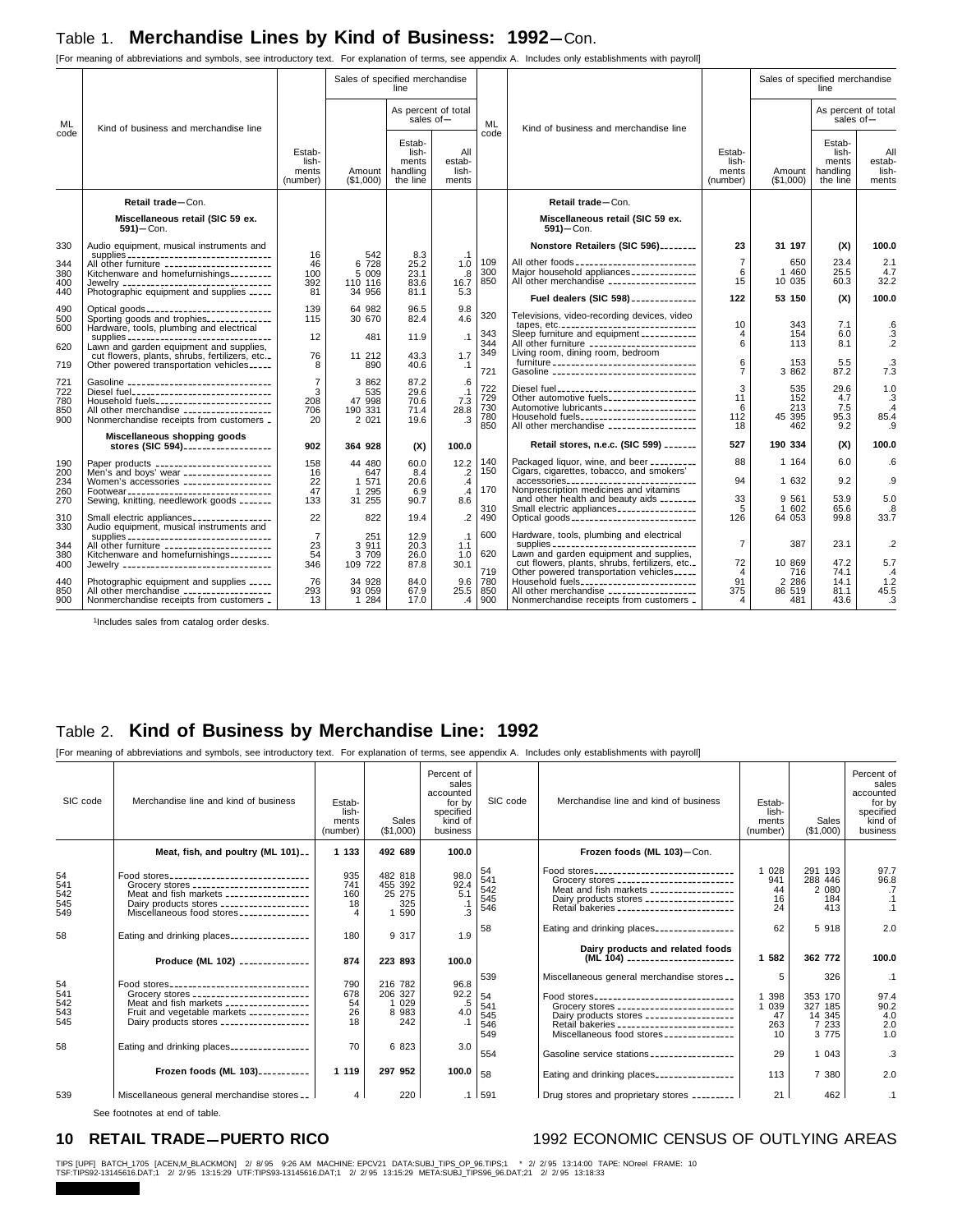[For meaning of abbreviations and symbols, see introductory text. For explanation of terms, see appendix A. Includes only establishments with payroll]

| SIC code           | Merchandise line and kind of business                                                                                                     | Estab-<br>lish-<br>ments<br>(number) | Sales<br>(\$1,000)              | Percent of<br>sales<br>accounted<br>for by<br>specified<br>kind of<br>business | SIC code           | Merchandise line and kind of business                                                                                                 | Estab-<br>lish-<br>ments<br>(number) | Sales<br>(\$1,000) | Percent of<br>sales<br>accounted<br>for by<br>specified<br>kind of<br>business |
|--------------------|-------------------------------------------------------------------------------------------------------------------------------------------|--------------------------------------|---------------------------------|--------------------------------------------------------------------------------|--------------------|---------------------------------------------------------------------------------------------------------------------------------------|--------------------------------------|--------------------|--------------------------------------------------------------------------------|
|                    | Bakery products, except frozen<br>(ML 105) _______________________                                                                        | 1 359                                | 174 426                         | 100.0                                                                          |                    | Nonprescription drugs, health<br>and beauty aids (ML 170) ______                                                                      | 1 3 2 8                              | 313 594            | 100.0                                                                          |
| 54                 | Food stores                                                                                                                               | 1 0 9 7                              | 170 913                         | 98.0                                                                           | 53                 | General merchandise stores ______________                                                                                             | 261                                  | 68 915             | 22.0                                                                           |
| 541<br>542         | Grocery stores ________________________<br>Meat and fish markets _________________                                                        | 557<br>19                            | 49 606<br>318                   | 28.4<br>.2                                                                     | 531<br>533         | Department stores <sup>1</sup> _____________________<br>Variety stores _________________________                                      | 35<br>89                             | 44 184<br>8 9 7 4  | 14.1<br>2.9                                                                    |
| 545<br>546         | Dairy products stores __________________<br>Retail bakeries _________________________                                                     | 12<br>491                            | 147<br>119 865                  | $\cdot$ 1<br>68.7                                                              | 539                | Miscellaneous general merchandise<br>stores __________________________________                                                        | 137                                  | 15 757             | 5.0                                                                            |
| 58                 | Eating and drinking places                                                                                                                | 229                                  | 2 5 8 4                         | 1.5                                                                            | 54                 | Food stores_______________________________                                                                                            | 257                                  | 66 551             | 21.2                                                                           |
|                    | All other foods (ML 109) ________                                                                                                         | 1 898                                | 1 095 086                       | 100.0                                                                          | 541<br>549         | Grocery stores _________________________<br>Miscellaneous food stores ______________                                                  | 240<br>4                             | 65 644<br>835      | 20.9<br>.3                                                                     |
| 53                 | General merchandise stores ______________                                                                                                 | 82                                   | 12 694                          | 1.2                                                                            | 57                 | Furniture and homefurnishings stores _______                                                                                          | 4                                    | 1 0 4 4            | .3                                                                             |
| 533                | Variety stores ___________________________                                                                                                | 50                                   | 2 0 6 6                         | .2                                                                             | 591                | Drug stores and proprietary stores ________                                                                                           | 757                                  | 166 842            | 53.2                                                                           |
| 54<br>541          | Food stores<br>Grocery stores _________________________                                                                                   | 1 400<br>1 1 1 3                     | 1 069 338<br>1 041 686          | 97.6<br>95.1                                                                   | 59, ex. 591        | Miscellaneous retail ______________________                                                                                           | 37                                   | 9 649              | 3.1                                                                            |
| 542<br>544         | Meat and fish markets _________________<br>Candy, nut, and confectionery stores _____                                                     | 41<br>15                             | 882<br>-1<br>14 717             | $\cdot$<br>1.3                                                                 | 599                | Retail stores, n.e.c. _____________________                                                                                           | 33                                   | 9 5 6 1            | 3.0                                                                            |
| 546<br>549         | Retail bakeries _________________________<br>Miscellaneous food stores ______________                                                     | 202<br>13                            | 4 0 8 4<br>6 6 5 0              | .4<br>.6                                                                       |                    | Soaps, detergents, and<br>household cleaners (ML 180)                                                                                 | 1 227                                | 172 338            | 100.0                                                                          |
| 554                | Gasoline service stations _________________                                                                                               | 38                                   | 2 833                           | .3                                                                             | 53                 | General merchandise stores ______________                                                                                             | 267                                  | 104 464            | 60.6                                                                           |
| 58                 | Eating and drinking places                                                                                                                | 133                                  | 3 0 5 1                         | $\cdot$ 3                                                                      | 531<br>533         | Department stores <sup>1</sup> ____________________<br>Variety stores ___________________________                                     | -11<br>104                           | 32 834<br>29 657   | 19.1<br>17.2                                                                   |
| 591                | Drug stores and proprietary stores ________                                                                                               | 217                                  | 4 4 6 7                         | $\mathcal{A}$                                                                  | 539                | Miscellaneous general merchandise<br>stores __________________________________                                                        | 152                                  | 41 973             | 24.4                                                                           |
| 59, ex. 591<br>592 | Miscellaneous retail______________________<br>Liquor stores ____________________________                                                  | 21<br>10                             | 2 386<br>586<br>1               | $\cdot$<br>$\cdot$ 1                                                           | 54                 | Food stores_______________________________                                                                                            | 612                                  | 54 697             | 31.7                                                                           |
| 596                | Nonstore retailers ______________________                                                                                                 |                                      | 650                             | $\cdot$ 1                                                                      | 541<br>542         | Grocery stores _________________________<br>Meat and fish markets _________________                                                   | 550<br>11                            | 53 362<br>788      | 31.0<br>.5                                                                     |
|                    | Meals, snacks, sandwiches, and<br>nonalcoholic beverages (ML                                                                              |                                      |                                 |                                                                                | 546                | Retail bakeries _________________________                                                                                             | 36                                   | 429                | $\cdot$ .2                                                                     |
|                    | 120) -----------------------------                                                                                                        | 3 1 5 4<br>73                        | 894 939                         | 100.0                                                                          | 57                 | Furniture and homefurnishings stores _______                                                                                          | 6                                    | 2 4 6 2            | 1.4                                                                            |
| 53<br>533          | General merchandise stores ______________<br>Variety stores __________________________                                                    | 49                                   | 14 731<br>6 0 3 2               | 1.6<br>.7                                                                      | 591                | Drug stores and proprietary stores ________                                                                                           | 285                                  | 8 8 5 0            | 5.1                                                                            |
| 54<br>541          | Food stores_______________________________<br>Grocery stores _________________________                                                    | 496<br>139                           | 36 592<br>18 968                | 4.1<br>2.1                                                                     | 59, ex. 591        | Miscellaneous retail _______________________                                                                                          | 13                                   | 1 3 3 7            | .8                                                                             |
| 542<br>546         | Meat and fish markets _________________<br>Retail bakeries _________________________                                                      | 41<br>302                            | 359<br>$\overline{1}$<br>14 012 | .2<br>1.6                                                                      |                    | Paper products (ML 190) ________                                                                                                      | 1 140                                | 166 899            | 100.0                                                                          |
| 554                | Gasoline service stations                                                                                                                 | 35                                   | 2 478                           | .3                                                                             | 53<br>531          | General merchandise stores ______________<br>Department stores <sup>1</sup> _____________________                                     | 237<br>28                            | 45 861<br>14 553   | 27.5<br>8.7                                                                    |
| 58                 | Eating and drinking places                                                                                                                | 2 2 8 8                              | 829 235                         | 92.7                                                                           | 533<br>539         | Variety stores __________________________<br>Miscellaneous general merchandise                                                        | 64                                   | 17 191             | 10.3                                                                           |
| 591                | Drug stores and proprietary stores _________                                                                                              | 248                                  | 10 999                          | $1.2$                                                                          |                    |                                                                                                                                       | 145                                  | 14 117             | 8.5                                                                            |
|                    | Alcoholic drinks (ML 130) _______                                                                                                         | 1 801                                | 69 459                          | 100.0                                                                          | 54<br>541          | Food stores_______________________________<br>Grocery stores _________________________                                                | 424<br>383                           | 52 008<br>51 176   | 31.2<br>30.7                                                                   |
| 539                | Miscellaneous general merchandise stores __                                                                                               | 4                                    | 106                             | $.2\phantom{0}$                                                                | 542<br>546         | Meat and fish markets _________________<br>Retail bakeries _________________________                                                  | 8<br>21                              | 564<br>192         | .3<br>$\cdot$ 1                                                                |
| 54<br>541          | Food stores______________________________<br>Grocery stores _________________________                                                     | 375<br>153                           | 12 008<br>6 5 6 5               | 17.3<br>9.5                                                                    | 57                 | Furniture and homefurnishings stores _______                                                                                          | 12                                   | 2 606              | 1.6                                                                            |
| 546                | Retail bakeries _________________________                                                                                                 | 156                                  | 1 771                           | 2.5                                                                            | 591                | Drug stores and proprietary stores ________                                                                                           | 246                                  | 11 142             | 6.7                                                                            |
| 554                | Gasoline service stations                                                                                                                 | 8                                    | 662                             | 1.0                                                                            | 59, ex. 591        | Miscellaneous retail ______________________                                                                                           | 188                                  | 54 326             | 32.6                                                                           |
| 58                 | Eating and drinking places                                                                                                                | 1 359                                | 55 022                          | 79.2                                                                           | 594                | Miscellaneous shopping goods stores ____                                                                                              | 158                                  | 44 480             | 26.7                                                                           |
| 59, ex. 591        | Miscellaneous retail______________________                                                                                                | 47                                   | 1 376                           | 2.0                                                                            |                    | Men's and boys' wear, except<br>footwear (ML 200) ______________                                                                      | 1 191                                | 491 757            | 100.0                                                                          |
|                    | Packaged liquor, wine, and beer<br>(ML 140) ________________________                                                                      | 1 178                                | 109 679                         | 100.0                                                                          | 53<br>531          | General merchandise stores ______________                                                                                             | 312                                  | 154 082<br>123 302 | 31.3<br>25.1                                                                   |
| 54                 | Food stores                                                                                                                               | 652                                  | 80 187                          | 73.1                                                                           | 533                | Department stores <sup>1</sup> ____________________<br>Variety stores __________________________<br>Miscellaneous general merchandise | 52<br>92                             | 14 250             | 2.9                                                                            |
| 541<br>542         | Grocery stores _________________________<br>Meat and fish markets _________________                                                       | 568<br>35                            | 78 229<br>831                   | 71.3<br>.8                                                                     | 539                |                                                                                                                                       | 168                                  | 16 530             | 3.4                                                                            |
| 546                | Retail bakeries _________________________                                                                                                 | 36                                   | 921                             | .8                                                                             | 56<br>561          | Apparel and accessory stores<br>Men's and boys' clothing stores                                                                       | 850<br>468                           | 335 948<br>212 020 | 68.3<br>43.1                                                                   |
| 554                | Gasoline service stations _________________                                                                                               | 12                                   | 899                             | .8                                                                             | 562<br>564         | Women's clothing stores _______________<br>Children's and infants' wear stores _______                                                | 56<br>37                             | 3 174<br>5 5 7 6   | .6<br>1.1                                                                      |
| 58<br>59, ex. 591  | Eating and drinking places                                                                                                                | 315<br>184                           | 9 3 6 3<br>18 535               | 8.5<br>16.9                                                                    | 565<br>569         | Family clothing stores __________________<br>Miscellaneous apparel and accessory                                                      | 213                                  | 107 299            | 21.8                                                                           |
| 592<br>599         | Miscellaneous retail _______________________<br>Liquor stores ____________________________<br>Retail stores, n.e.c. _____________________ | 91<br>88                             | 17 264<br>1 164                 | 15.7                                                                           |                    |                                                                                                                                       | 40                                   | 6 250              | 1.3                                                                            |
|                    | Cigars, cigarettes, tobacco, and                                                                                                          |                                      |                                 | 1.1                                                                            | 571                | Furniture and homefurnishings stores                                                                                                  | 3                                    | 323                | $\cdot$ 1                                                                      |
|                    | smokers' accessories (ML 150) _                                                                                                           | 1 255                                | 48 405                          | 100.0                                                                          | 59, ex. 591<br>594 | Miscellaneous retail _______________________<br>Miscellaneous shopping goods stores ____                                              | 20<br>16                             | 989<br>647         | $\cdot$<br>$\cdot$ 1                                                           |
| 53                 | General merchandise stores ______________                                                                                                 | 17                                   | 702                             | 1.5                                                                            |                    | Women's and girl's wear (ML                                                                                                           |                                      |                    |                                                                                |
| 54<br>541          | Grocery stores _________________________                                                                                                  | 503<br>406                           | 23 366<br>22 097                | 48.3<br>45.7                                                                   |                    | 220) -----------------------------                                                                                                    | 1 664                                | 681 351            | 100.0                                                                          |
| 542<br>545         | Meat and fish markets _________________<br>Dairy products stores __________________                                                       | 27<br>17                             | 334<br>151                      | .7<br>.3                                                                       | 53<br>531          | General merchandise stores ______________<br>Department stores <sup>1</sup> ____________________                                      | 329<br>53                            | 235 310<br>187 856 | 34.5<br>27.6                                                                   |
| 546                | Retail bakeries _________________________                                                                                                 | 51                                   | 765                             | 1.6                                                                            | 533<br>539         | Variety stores __________________________<br>Miscellaneous general merchandise                                                        | 94                                   | 23 828             | 3.5                                                                            |
| 554                | Gasoline service stations                                                                                                                 | 113<br>190                           | 5 9 9 6<br>2 2 4 8              | 12.4                                                                           |                    | stores __________________________________                                                                                             | 182                                  | 23 626             | 3.5                                                                            |
| 58<br>591          | Eating and drinking places<br>Drug stores and proprietary stores ________                                                                 | 257                                  | 5 082                           | 4.6<br>10.5                                                                    | 56<br>561          | Apparel and accessory stores<br>Men's and boys' clothing stores                                                                       | 1 2 3 6<br>73                        | 442 629<br>7 195   | 65.0<br>1.1                                                                    |
| 59, ex. 591        | Miscellaneous retail _______________________                                                                                              | 164                                  | 10 538                          | 21.8                                                                           | 562<br>563         | Women's clothing stores _______________<br>Women's accessory and specialty stores _                                                   | 592<br>39                            | 303 279<br>669     | 44.5<br>$\cdot$ 1                                                              |
| 592<br>599         | Liquor stores ____________________________<br>Retail stores, n.e.c. _____________________                                                 | 59<br>94                             | 202<br>1 632                    | 2.5<br>3.4                                                                     | 564<br>565         | Children's and infants' wear stores _______<br>Family clothing stores                                                                 | 51<br>211                            | 12 432<br>108 168  | 1.8<br>15.9                                                                    |
|                    | Prescription drugs (ML 161)                                                                                                               | 773                                  | 398 821                         | 100.0                                                                          | 566<br>569         | Shoe stores<br>Miscellaneous apparel and accessory                                                                                    | 236                                  | 3 9 1 4            | .6                                                                             |
|                    |                                                                                                                                           |                                      |                                 |                                                                                |                    | stores ___________________________________                                                                                            | 34                                   | 6 972              | 1.0                                                                            |
| 591                | Drug stores and proprietary stores ________                                                                                               | 759                                  | 397 150                         |                                                                                |                    | 99.6 59, ex. 591   Miscellaneous retail _______________________                                                                       | 90                                   | 2 5 1 5            | $\cdot$                                                                        |

See footnotes at end of table.

### 1992 ECONOMIC CENSUS OF OUTLYING AREAS **RETAIL TRADE-PUERTO RICO** 11

TIPS [UPF] BATCH\_1705 [ACEN,M\_BLACKMON] 2/ 8/95 9:26 AM MACHINE: EPCV21 DATA:SUBJ\_TIPS\_OP\_96.TIPS;1 \* 2/ 2/95 13:14:00 TAPE: NOreel FRAME: 11<br>TSF:TIPS92-13145616.DAT;1 2/ 2/95 13:15:29 UTF:TIPS93-13145616.DAT;1 2/ 2/95 13: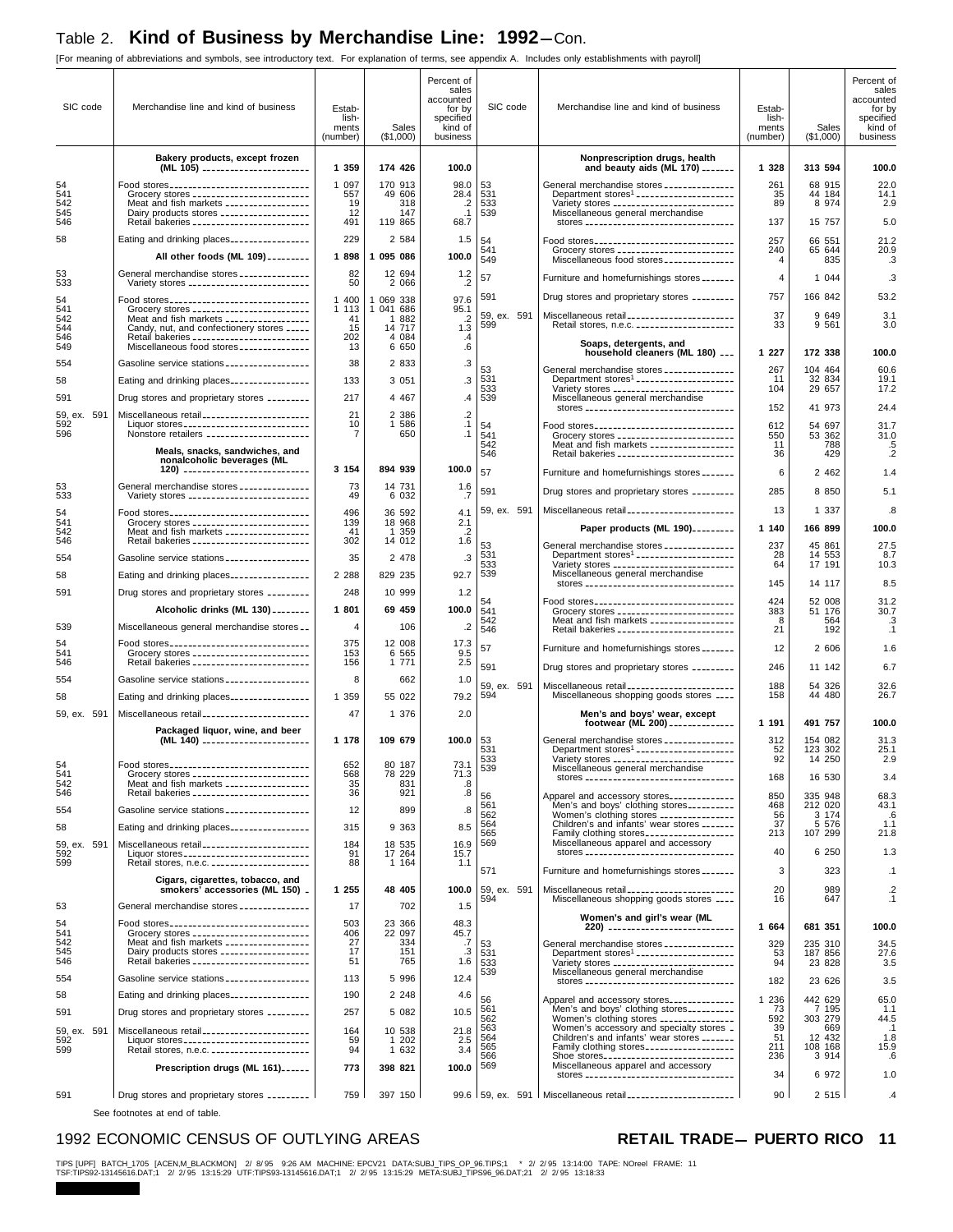[For meaning of abbreviations and symbols, see introductory text. For explanation of terms, see appendix A. Includes only establishments with payroll]

| SIC code           | Merchandise line and kind of business                                                                                                  | Estab-<br>lish-<br>ments<br>(number) | Sales<br>(\$1,000)         | Percent of<br>sales<br>accounted<br>for by<br>specified<br>kind of<br>business | SIC code                  | Merchandise line and kind of business                                                                                                               | Estab-<br>lish-<br>ments<br>(number) | Sales<br>(\$1,000)        | Percent of<br>sales<br>accounted<br>for by<br>specified<br>kind of<br>business |
|--------------------|----------------------------------------------------------------------------------------------------------------------------------------|--------------------------------------|----------------------------|--------------------------------------------------------------------------------|---------------------------|-----------------------------------------------------------------------------------------------------------------------------------------------------|--------------------------------------|---------------------------|--------------------------------------------------------------------------------|
|                    | Women's accessories (ML 234) __                                                                                                        | 1 279                                | 123 909                    | 100.0                                                                          |                           | Small electric appliances (ML<br>310) _____________________________                                                                                 | 914                                  | 95 425                    | 100.0                                                                          |
| 53<br>531          | General merchandise stores ______________<br>Department stores <sup>1</sup> ____________________                                       | 267<br>24                            | 57 664<br>45 643           | 46.5<br>36.8                                                                   | 52                        | Building materials and garden supplies                                                                                                              | 22                                   | 5 3 4 4                   | 5.6                                                                            |
| 533<br>539         | Variety stores __________________________<br>Miscellaneous general merchandise                                                         | 90                                   | 7 003                      | 5.7                                                                            | 53<br>531                 | General merchandise stores ______________<br>Department stores <sup>1</sup> _____________________                                                   | 287<br>48                            | 51 258<br>31 891          | 53.7<br>33.4                                                                   |
|                    | stores __________________________________                                                                                              | 153                                  | 5 018                      | 4.0                                                                            | 533<br>539                | Variety stores __________________________<br>Miscellaneous general merchandise                                                                      | 103                                  | 11 303                    | 11.8                                                                           |
| 54                 | Food stores                                                                                                                            | 31                                   | 3 0 4 0                    | 2.5                                                                            | 57                        | stores __________________________________<br>Furniture and homefurnishings stores _______                                                           | 136<br>502                           | 8 0 6 4<br>33 496         | 8.5<br>35.1                                                                    |
| 56<br>561          | Apparel and accessory stores_____________<br>Men's and boys' clothing stores                                                           | 893<br>44                            | 59 401<br>442              | 47.9<br>$\cdot$ 4                                                              | 571<br>572                | Furniture and homefurnishings stores _____<br>Household appliance stores ____________                                                               | 378<br>89                            | 18 678<br>12 403          | 19.6<br>13.0                                                                   |
| 562<br>563<br>565  | Women's clothing stores _______________<br>Women's accessory and specialty stores _<br>Family clothing stores ___________________      | 376<br>93<br>88                      | 16 552<br>25 504<br>7 125  | 13.4<br>20.6<br>5.8                                                            | 573<br>591                | Radio, television, and computer stores<br>Drug stores and proprietary stores ________                                                               | 35<br>55                             | 2 4 1 5<br>1 636          | 2.5<br>1.7                                                                     |
| 566<br>569         | Shoe stores<br>Miscellaneous apparel and accessory                                                                                     | 277                                  | 9 1 2 5                    | 7.4                                                                            | 59, ex. 591               | Miscellaneous retail                                                                                                                                | 39                                   | 3 4 4 6                   | 3.6                                                                            |
|                    | stores __________________________________                                                                                              | 15                                   | 653                        | $.5\,$                                                                         | 594<br>599                | Miscellaneous shopping goods stores ____<br>Retail stores, n.e.c.                                                                                   | 22<br>5                              | 822<br>1 602              | .9<br>1.7                                                                      |
| 591                | Drug stores and proprietary stores ________                                                                                            | 54                                   | 1 579                      | 1.3                                                                            |                           | Televisions and video recorders<br>and tapes (ML 320) ____________                                                                                  | 1 137                                | 138 508                   | 100.0                                                                          |
| 59, ex. 591<br>594 | Miscellaneous retail _______________________<br>Miscellaneous shopping goods stores ____                                               | 28<br>22                             | 1 975<br>1 571             | 1.6<br>1.3                                                                     | 53<br>531                 | General merchandise stores ______________<br>Department stores <sup>1</sup> _____________________                                                   | 248<br>48                            | 50 204<br>39 533          | 36.2<br>28.5                                                                   |
|                    | Footwear, except infants' and                                                                                                          |                                      |                            |                                                                                | 533<br>539                | Variety stores __________________________<br>Miscellaneous general merchandise                                                                      | 81                                   | 5 841                     | 4.2                                                                            |
|                    | toddlers' (ML 260) _____________                                                                                                       | 949                                  | 361 822                    | 100.0                                                                          | 55, ex. 554               | stores __________________________________<br>Automotive dealers, excluding gasoline                                                                 | 119                                  | 4 8 3 0                   | 3.5                                                                            |
| 53<br>531<br>539   | General merchandise stores ______________<br>Department stores <sup>1</sup> ____________________<br>Miscellaneous general merchandise  | 73<br>28                             | 33 143<br>31 190           | 9.2<br>8.6                                                                     |                           | service stations ________________________                                                                                                           | 216                                  | 1 305                     | .9                                                                             |
|                    | stores __________________________________                                                                                              | 40                                   | 1 851                      | $.5\,$                                                                         | 57<br>571<br>572          | Furniture and homefurnishings stores _______<br>Furniture and homefurnishings stores _____<br>Household appliance stores ____________               | 582<br>424<br>70                     | 79 849<br>44 809<br>7 856 | 57.6<br>32.4<br>5.7                                                            |
| 56<br>561          | Apparel and accessory stores_____________<br>Men's and boys' clothing stores_________                                                  | 775<br>67                            | 324 953<br>1 4 9 0         | 89.8<br>.4                                                                     | 573                       | Radio, television, and computer stores                                                                                                              | 88                                   | 27 184                    | 19.6                                                                           |
| 562<br>564         | Women's clothing stores _______________<br>Children's and infants' wear stores _______                                                 | 63<br>10                             | 251<br>$\mathbf{1}$<br>664 | $\cdot$ 3<br>$\cdot$                                                           | 591<br>59, ex. 591        | Drug stores and proprietary stores ________<br>Miscellaneous retail ______________________                                                          | 40<br>19                             | 762<br>703                | .6<br>.5                                                                       |
| 565<br>566         | Family clothing stores<br>Shoe stores                                                                                                  | 66<br>554                            | 3 2 9 7<br>317 562         | .9<br>87.8                                                                     | 598                       | Fuel dealers ___________________________                                                                                                            | 10                                   | 343                       | $\cdot$                                                                        |
| 594                | Miscellaneous shopping goods stores ______                                                                                             | 47                                   | 1 2 9 5                    | $\cdot$                                                                        |                           | Audio equipment and musical<br>instruments and supplies (ML<br>330) _____________________________                                                   | 725                                  | 94 639                    | 100.0                                                                          |
|                    | Sewing, knitting, and needlework<br>goods (ML 270) -----------------                                                                   | 417                                  | 59 628                     | 100.0                                                                          | 53<br>531                 | General merchandise stores ______________                                                                                                           | 185                                  | 20 909                    | 22.1                                                                           |
| 53                 | General merchandise stores ______________                                                                                              | 219                                  | 23 241                     | 39.0                                                                           | 533<br>539                | Department stores <sup>1</sup> ---------------------<br>Variety stores __________________________<br>Miscellaneous general merchandise              | 31<br>47                             | 17 598<br>1 385           | 18.6<br>1.5                                                                    |
| 531<br>533<br>539  | Department stores <sup>1</sup> _____________________<br>Variety stores __________________________<br>Miscellaneous general merchandise | 14<br>74                             | 9 6 5 9<br>6 301           | 16.2<br>10.6                                                                   |                           | stores __________________________________                                                                                                           | 107                                  | 1 926                     | 2.0                                                                            |
|                    | stores __________________________________                                                                                              | 131                                  | 7 281                      | 12.2                                                                           | 55, ex. 554               | Automotive dealers, excluding gasoline<br>service stations ________________________                                                                 | 29                                   | 2 608                     | 2.8                                                                            |
| 56                 | Apparel and accessory stores                                                                                                           | 41                                   | 4 2 4 4                    | 7.1                                                                            | 57<br>571                 | Furniture and homefurnishings stores _______<br>Furniture and homefurnishings stores _____                                                          | 489<br>299                           | 69 736<br>12 438          | 73.7<br>13.1                                                                   |
| 57                 | Furniture and homefurnishings stores _______                                                                                           | 5                                    | 711                        | 1.2                                                                            | 572<br>573                | Household appliance stores ____________<br>Radio, television, and computer stores                                                                   | 50<br>140                            | 1 672<br>55 626           | 1.8<br>58.8                                                                    |
| 59, ex. 591<br>594 | Miscellaneous retail _______________________<br>Miscellaneous shopping goods stores ____                                               | 137<br>133                           | 31 293<br>31 255           | 52.5<br>52.4                                                                   | 59, ex. 591<br>594        | Miscellaneous retail _______________________<br>Miscellaneous shopping goods stores ____                                                            | 16<br>7                              | 542<br>251                | .6<br>.3                                                                       |
|                    | Curtains, draperies, and dry<br>goods (ML 280) ________________                                                                        | 493                                  | 110 006                    | 100.0                                                                          |                           | Sleep furniture and equipment<br>(ML 343) _______________________                                                                                   | 508                                  | 58 566                    | 100.0                                                                          |
| 53                 | General merchandise stores ______________                                                                                              | 278                                  | 73 231                     | 66.6                                                                           | 53<br>531                 | General merchandise stores ___.<br>Department stores <sup>1</sup> ____________________                                                              | 26<br>23                             | 11 086<br>10 974          | 18.9<br>18.7                                                                   |
| 531<br>533         | Department stores <sup>1</sup> ____________________<br>Variety stores __________________________                                       | 48<br>74                             | 44 775<br>13 773           | 40.7<br>12.5                                                                   | 539                       | Miscellaneous general merchandise<br>stores __________________________________                                                                      | 3                                    | 112                       | $\cdot$ .2                                                                     |
| 539                | Miscellaneous general merchandise<br>stores ___________________________________                                                        | 156                                  | 14 683                     | 13.3                                                                           | 57<br>571                 | Furniture and homefurnishings stores _______<br>Furniture and homefurnishings stores                                                                | 474<br>405                           | 47 267<br>43 583          | 80.7<br>74.4                                                                   |
| 56<br>569          | Apparel and accessory stores<br>Miscellaneous apparel and accessory                                                                    | 63                                   | 18 460                     | 16.8                                                                           | 572<br>573                | Household appliance stores ____________<br>Radio, television, and computer stores                                                                   | 49<br>20                             | 3 4 5 2<br>232            | 5.9<br>.4                                                                      |
|                    | stores ___________________________________                                                                                             | 6                                    | 64                         | $\cdot$ 1                                                                      | 598                       | Fuel dealers _____________________________                                                                                                          | 4                                    | 154                       | .3                                                                             |
| 57                 | Furniture and homefurnishings stores _______                                                                                           | 71                                   | 14 207                     | 12.9                                                                           |                           | All other furniture (ML 344) ______                                                                                                                 | 451                                  | 64 447                    | 100.0                                                                          |
| 59, ex. 591        | Miscellaneous retail _______________________                                                                                           | 78                                   | 4 0 5 2                    | 3.7                                                                            | 53<br>531<br>533          | General merchandise stores ______________<br>Department stores <sup>1</sup> ____________________<br>Variety stores __________________________       | 59<br>6<br>48                        | 4 146<br>2 507<br>1 460   | 6.4<br>3.9<br>2.3                                                              |
|                    | Major household appliances (ML<br>300) ----------------------------                                                                    | 991                                  | 192 529                    | 100.0                                                                          | 539                       | Miscellaneous general merchandise<br>stores __________________________________                                                                      | 5                                    | 179                       | .3                                                                             |
| 53<br>531          | General merchandise stores _______________<br>Department stores <sup>1</sup> _____________________                                     | 150<br>44                            | 51 800<br>50 033           | 26.9<br>26.0                                                                   | 57<br>571                 | Furniture and homefurnishings stores _______<br>Furniture and homefurnishings stores _____                                                          | 342<br>322                           | 53 388<br>52 568          | 82.8<br>81.6                                                                   |
| 539                | Miscellaneous general merchandise<br>stores ___________________________________                                                        | 106                                  | 1 767                      | .9                                                                             | 572                       | Household appliance stores ____________                                                                                                             | 20<br>46                             | 820<br>6 728              | 1.3                                                                            |
| 55, ex. 554        | Automotive dealers, excluding gasoline                                                                                                 |                                      |                            |                                                                                | 59, ex. 591<br>594<br>598 | Miscellaneous retail ______________________<br>Miscellaneous shopping goods stores ____<br>Fuel dealers ___________________________                 | 23<br>6                              | 3 9 1 1<br>113            | 10.4<br>6.1<br>.2                                                              |
| 553                | service stations _________________________<br>Auto and home supply stores ___________                                                  | 216<br>216                           | 1 9 2 9<br>1 9 2 9         | 1.0<br>1.0                                                                     |                           | Living, dining, and bedroom<br>furniture (ML 349) --------------                                                                                    |                                      |                           |                                                                                |
| 57<br>571          | Furniture and homefurnishings stores _______<br>Furniture and homefurnishings stores _____                                             | 588<br>447                           | 135 310<br>89 781          | 70.3<br>46.6                                                                   | 53                        |                                                                                                                                                     | 712<br>129                           | 210 041<br>21 067         | 100.0<br>10.0                                                                  |
| 572<br>573         | Household appliance stores ____________<br>Radio, television, and computer stores                                                      | 118<br>23                            | 42 730<br>2 7 9 9          | 22.2<br>1.5                                                                    | 531<br>57                 | General merchandise stores _______________<br>Department stores <sup>1</sup> ______________________<br>Furniture and homefurnishings stores _______ | 21<br>569                            | 19 185<br>188 478         | 9.1<br>89.7                                                                    |
| 59, ex. 591        | Miscellaneous retail _______________________                                                                                           | 19                                   | 1957                       | 1.0                                                                            | 571                       | Furniture and homefurnishings stores _____                                                                                                          | 496                                  | 182 778                   | 87.0                                                                           |
| 596                | Nonstore retailers ______________________                                                                                              | 6                                    | 1 460                      |                                                                                | $.8$   598                | Fuel dealers ______________________________                                                                                                         | 6                                    | 153                       | $\cdot$ 1                                                                      |

See footnotes at end of table.

#### 12 RETAIL TRADE-PUERTO RICO<br>
1992 ECONOMIC CENSUS OF OUTLYING AREAS

TIPS [UPF] BATCH\_1705 [ACEN,M\_BLACKMON] 2/ 8/95 9:26 AM MACHINE: EPCV21 DATA:SUBJ\_TIPS\_OP\_96.TIPS;1 \* 2/ 2/95 13:14:00 TAPE: NOreel FRAME: 12<br>TSF:TIPS92-13145616.DAT;1 2/ 2/95 13:15:29 UTF:TIPS93-13145616.DAT;1 2/ 2/95 13: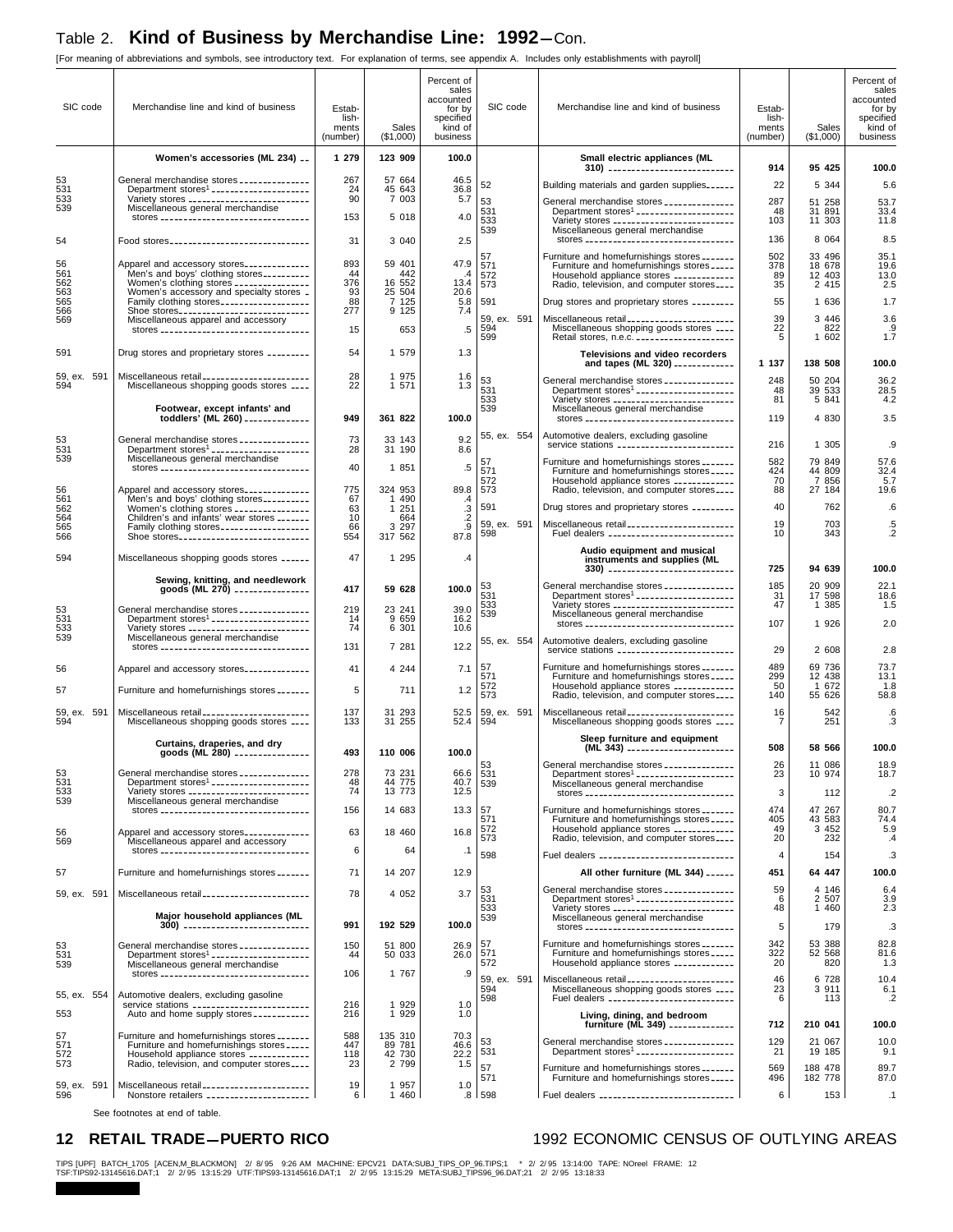[For meaning of abbreviations and symbols, see introductory text. For explanation of terms, see appendix A. Includes only establishments with payroll]

| SIC code           | Merchandise line and kind of business                                                                                                  | Estab-<br>lish-<br>ments<br>(number) | Sales<br>(\$1,000) | Percent of<br>sales<br>accounted<br>for by<br>specified<br>kind of<br>business | SIC code                  | Merchandise line and kind of business                                                                                              | Estab-<br>lish-<br>ments<br>(number) | Sales<br>(\$1,000)       | Percent of<br>sales<br>accounted<br>for by<br>specified<br>kind of<br>business |
|--------------------|----------------------------------------------------------------------------------------------------------------------------------------|--------------------------------------|--------------------|--------------------------------------------------------------------------------|---------------------------|------------------------------------------------------------------------------------------------------------------------------------|--------------------------------------|--------------------------|--------------------------------------------------------------------------------|
|                    | Floor coverings (ML 360) _______                                                                                                       | 128                                  | 29 730             | 100.0                                                                          |                           | Hardware, tools, plumbing and<br>electrical supplies (ML 600) _____                                                                | 901                                  | 325 205                  | 100.0                                                                          |
| 521<br>525         | Lumber and other building materials ______<br>Hardware stores                                                                          | $\overline{4}$<br>11                 | 103<br>435         | .3<br>1.5                                                                      | 52                        | Building materials and garden supplies                                                                                             | 698                                  | 281 707                  | 86.6                                                                           |
| 53                 | General merchandise stores ______________                                                                                              | 21                                   | 7 0 9 3            | 23.9                                                                           | 521<br>523                | Lumber and other building materials ______<br>Paint, glass, and wallpaper stores ________                                          | 133<br>12                            | 24 481<br>405            | 7.5<br>$\cdot$ 1                                                               |
| 531<br>539         | Department stores <sup>1</sup> ____________________<br>Miscellaneous general merchandise<br>stores ___________________________________ | 9<br>12                              | 5 149<br>1 944     | 17.3<br>6.5                                                                    | 525<br>526                | Hardware stores________________________<br>Retail nurseries and garden stores _______                                              | 540<br>13                            | 256 512<br>309           | 78.9<br>$\cdot$ 1                                                              |
| 57                 | Furniture and homefurnishings stores _______                                                                                           | 41                                   | 20 619             | 69.4                                                                           | 53<br>531<br>533          | General merchandise stores ______________                                                                                          | 119<br>34                            | 34 575<br>30 964         | 10.6<br>9.5                                                                    |
|                    | Home computer hardware,                                                                                                                |                                      |                    |                                                                                | 539                       | Miscellaneous general merchandise                                                                                                  | 52                                   | 2 3 0 4                  | .7                                                                             |
|                    | software, and other calculating<br>equipment and supplies (ML                                                                          |                                      | 50 714             | 100.0                                                                          | 55, ex. 554               | stores __________________________________<br>Automotive dealers, excluding gasoline                                                | 33                                   | 1 307                    | $\mathcal{A}$                                                                  |
|                    | 370) -----------------------------                                                                                                     | 113                                  |                    |                                                                                |                           | service stations _________________________                                                                                         | 29                                   | 4 768                    | 1.5                                                                            |
| 53                 | General merchandise stores ______________                                                                                              | 13                                   | 4 5 6 1            | 9.0                                                                            | 57                        | Furniture and homefurnishings stores _______<br>Miscellaneous retail ______________________                                        | 10<br>12                             | 2 8 9 0<br>481           | .9<br>$\cdot$ 1                                                                |
| 57<br>573          | Furniture and homefurnishings stores _______<br>Radio, television, and computer stores                                                 | 85<br>81                             | 44 804<br>44 452   | 88.3<br>87.7                                                                   | 59, ex. 591<br>599        | Retail stores, n.e.c. _____________________                                                                                        | 7                                    | 387                      | $\cdot$ 1                                                                      |
|                    | Kitchenware and<br>homefurnishings (ML 380) ______                                                                                     | 814                                  | 122 287            | 100.0                                                                          |                           | Lawn and garden equipment and<br>supplies (ML 620) _____________                                                                   | 649                                  | 62 592                   | 100.0                                                                          |
| 52                 | Building materials and garden supplies                                                                                                 | 39                                   | 2 8 4 5            | 2.3                                                                            | 52<br>525                 | Building materials and garden supplies<br>Hardware stores________________________                                                  | 215<br>63                            | 23 636<br>6 5 4 7        | 37.8<br>10.5                                                                   |
| 525                | Hardware stores________________________                                                                                                | 17<br>271                            | 1 348<br>62 766    | 1.1                                                                            | 526                       | Retail nurseries and garden stores _______                                                                                         | 129                                  | 16 024                   | 25.6                                                                           |
| 53<br>531<br>533   | General merchandise stores ______________<br>Department stores <sup>1</sup> _____________________                                      | 47<br>66                             | 39 237<br>12 726   | 51.3<br>32.1<br>10.4                                                           | 53<br>533                 | General merchandise stores ______________<br>Variety stores __________________________                                             | 101<br>49                            | 21 940<br>2 2 4 5        | 35.1<br>3.6                                                                    |
| 539                | Variety stores _________________________<br>Miscellaneous general merchandise<br>stores __________________________________             | 158                                  | 10 803             | 8.8                                                                            | 54                        | Food stores_______________________________                                                                                         | 33                                   | 2 537                    | 4.1                                                                            |
| 54                 | Food stores______________________________                                                                                              | 57                                   | 4 257              | 3.5                                                                            | 55, ex. 554               | Automotive dealers, excluding gasoline<br>service stations __________________________                                              | 214                                  | 1 2 9 2                  | 2.1                                                                            |
| 541<br>553         | Grocery stores _________________________<br>Auto and home supply stores _____________                                                  | 52<br>3                              | 4 215<br>720       | 3.4<br>.6                                                                      | 553                       | Auto and home supply stores ___________<br>Miscellaneous retail _______________________                                            | 214<br>76                            | 1 2 9 2<br>11 212        | 2.1<br>17.9                                                                    |
| 56                 | Apparel and accessory stores_____________                                                                                              | 68                                   | 1 156              |                                                                                | 59, ex. 591<br>599        | Retail stores, n.e.c. _____________________                                                                                        | 72                                   | 10 869                   | 17.4                                                                           |
| 562<br>565         | Women's clothing stores _______________<br>Family clothing stores __________________                                                   | 6<br>38                              | 252<br>771         | $\begin{array}{c} .9 \\ .2 \\ .6 \end{array}$                                  |                           | Paint, glass, and wallpaper (ML<br>649) ----------------------------                                                               | 816                                  | 93 096                   | 100.0                                                                          |
| 57                 | Furniture and homefurnishings stores _______                                                                                           | 262                                  | 44 847             | 36.7                                                                           | 52<br>521                 | Building materials and garden supplies<br>Lumber and other building materials ______                                               | 586<br>111                           | 78 282<br>8 7 5 9        | 84.1<br>9.4                                                                    |
| 59, ex. 591<br>594 | Miscellaneous retail _______________________<br>Miscellaneous shopping goods stores ____                                               | 100<br>54                            | 5 0 0 9<br>3 709   | 4.1<br>3.0                                                                     | 523<br>525                | Paint, glass, and wallpaper stores ________<br>Hardware stores________________________                                             | 114<br>348                           | 42 438<br>27 037         | 45.6<br>29.0                                                                   |
|                    | Jewelry (ML 400) _______________                                                                                                       | 800                                  | 141 450            | 100.0                                                                          | 526<br>539                | Retail nurseries and garden stores _______<br>Miscellaneous general merchandise stores                                             | 13<br>21                             | 48<br>722                | .1<br>.8                                                                       |
| 53                 | General merchandise stores ______________                                                                                              | 196                                  | 20 494             | 14.5                                                                           | 57                        | Furniture and homefurnishings stores _______                                                                                       | 166                                  | 1 006                    | 1.1                                                                            |
| 531<br>533<br>539  |                                                                                                                                        | 31<br>54                             | 15 909<br>2 4 0 4  | 11.2<br>1.7                                                                    |                           | Lumber and building materials                                                                                                      | 587                                  | 223 703                  | 100.0                                                                          |
|                    | Miscellaneous general merchandise<br>stores ___________________________________                                                        | 111                                  | 2 181              | 1.5                                                                            | 52                        | (ML 667) -----------------------<br>Building materials and garden supplies                                                         | 554                                  | 208 248                  | 93.1                                                                           |
| 56                 | Apparel and accessory stores                                                                                                           | 72                                   | 7 342              | 5.2                                                                            | 521<br>525                | Lumber and other building materials ______<br>Hardware stores                                                                      | 195<br>355                           | 148 263<br>59 775        | 66.3<br>26.7                                                                   |
| 591                | Drug stores and proprietary stores _________                                                                                           | 131                                  | 3 1 4 5            | 2.2                                                                            | 53                        | General merchandise stores ______________                                                                                          | 24                                   | 14 154                   | 6.3                                                                            |
| 59, ex. 591<br>594 | Miscellaneous retail _______________________<br>Miscellaneous shopping goods stores ____                                               | 392<br>346                           | 110 116<br>109 722 | 77.8<br>77.6                                                                   | 57                        | Furniture and homefurnishings stores _______                                                                                       | $\overline{7}$                       | 1 280                    | .6                                                                             |
|                    | Photographic equipment and<br>supplies (ML 440) _____                                                                                  | 449                                  | 90 759             | 100.0                                                                          |                           | New motor vehicles (ML 710) ____                                                                                                   | 266                                  | 879 211                  | 100.0                                                                          |
|                    |                                                                                                                                        |                                      |                    |                                                                                | 551                       | New and used car dealers<br>Used motor vehicles (ML 718)                                                                           | 233<br>341                           | 877 368<br>318 833       | 99.8<br>100.0                                                                  |
| 591                | Drug stores and proprietary stores _________                                                                                           | 308                                  | 5 2 2 7            | 5.8                                                                            | 55, ex. 554               | Automotive dealers, excluding gasoline                                                                                             |                                      |                          |                                                                                |
| 59, ex. 591<br>594 | Miscellaneous retail _______________________<br>Miscellaneous shopping goods stores ____                                               | 81<br>76                             | 34 956<br>34 928   | 38.5<br>38.5                                                                   | 551                       | service stations __________________________<br>New and used car dealers                                                            | 341<br>215                           | 318 833<br>215 361       | 100.0<br>67.5                                                                  |
|                    | Optical goods (ML 490) _________                                                                                                       | 192                                  | 69 439             | 100.0                                                                          |                           | Other powered transportation<br>vehicles (ML 719) ______________                                                                   | 158                                  | 15 472                   | 100.0                                                                          |
| 52                 | Building materials and garden supplies                                                                                                 | 3                                    | 458                | .7                                                                             | 55, ex. 554               | Automotive dealers, excluding gasoline                                                                                             |                                      |                          |                                                                                |
| 553                | Auto and home supply stores _____________                                                                                              | $\overline{4}$                       | 244                | $\mathcal{A}$                                                                  | 551                       | service stations __________________________<br>New and used car dealers                                                            | 145<br>118                           | 13 966<br>5 4 6 4        | $90.3$<br>$35.3$                                                               |
| 57                 | Furniture and homefurnishings stores _______                                                                                           | 3                                    | 432                | .6                                                                             | 555<br>556<br>557         | Boat dealers ____________________________<br>Recreational vehicle dealers ____________<br>Motorcycle dealers _____________________ | 9<br>5<br>3                          | 282<br>1<br>2 951<br>216 | 8.3<br>19.1<br>1.4                                                             |
| 58                 | Eating and drinking places________________                                                                                             | 3                                    | 557                | .8                                                                             |                           | Miscellaneous retail _______________________                                                                                       | 8                                    | 890                      | 5.8                                                                            |
| 591                | Drug stores and proprietary stores _________                                                                                           | 25                                   | 832                | 1.2                                                                            | 59, ex. 591<br>594<br>599 | Miscellaneous shopping goods stores ____<br>Retail stores, n.e.c.                                                                  | 4<br>4                               | 174<br>716               | 1.1<br>4.6                                                                     |
| 59, ex. 591<br>599 | Miscellaneous retail _______________________<br>Retail stores, n.e.c. _____________________                                            | 139<br>126                           | 64 982<br>64 053   | 93.6<br>92.2                                                                   |                           | Gasoline (ML 721) ---------------                                                                                                  | 1 0 5 4                              | 625 143                  | 100.0                                                                          |
|                    | Sporting goods (ML 500) ________                                                                                                       | 241                                  | 61 779             | 100.0                                                                          | 554                       | Gasoline service stations _________________                                                                                        | 1 042                                | 619 639                  | 99.1                                                                           |
| 53<br>531          | General merchandise stores ______________<br>Department stores <sup>1</sup> ____________________                                       | 102<br>36                            | 26 817<br>24 335   | 43.4<br>39.4                                                                   | 59, ex. 591               | Miscellaneous retail ______________________                                                                                        | $\overline{7}$                       | 3 862                    | .6                                                                             |
| 533<br>539         | Variety stores __________________________<br>Miscellaneous general merchandise                                                         | 53                                   | 1 589              | 2.6                                                                            | 598                       | Fuel dealers ___________________________<br>Diesel fuel (ML 722) ____________                                                      | 7<br>587                             | 3 862<br>20 843          | .6<br>100.0                                                                    |
|                    | stores _________________________________                                                                                               | 13                                   | 893                | 1.4                                                                            |                           |                                                                                                                                    |                                      |                          |                                                                                |
| 55, ex. 554        | Automotive dealers, excluding gasoline<br>service stations __________________________                                                  | 9                                    | 3 3 1 3            | 5.4                                                                            | 554                       | Gasoline service stations _________________                                                                                        | 581                                  | 20 20 6                  | 96.9                                                                           |
|                    | 59, ex. 591   Miscellaneous retail _______________________                                                                             | 115                                  | 30 670             |                                                                                | 59, ex. 591<br>49.6 598   | Miscellaneous retail _______________________<br>Fuel dealers ____________________________                                          | 3<br>3                               | 535<br>535               | 2.6<br>2.6                                                                     |

See footnotes at end of table.

### 1992 ECONOMIC CENSUS OF OUTLYING AREAS **RETAIL TRADE-PUERTO RICO** 13

TIPS [UPF] BATCH\_1705 [ACEN,M\_BLACKMON] 2/ 8/95 9:26 AM MACHINE: EPCV21 DATA:SUBJ\_TIPS\_OP\_96.TIPS;1 \* 2/ 2/95 13:14:00 TAPE: NOreel FRAME: 13<br>TSF:TIPS92-13145616.DAT;1 2/ 2/95 13:15:29 UTF:TIPS93-13145616.DAT;1 2/ 2/95 13: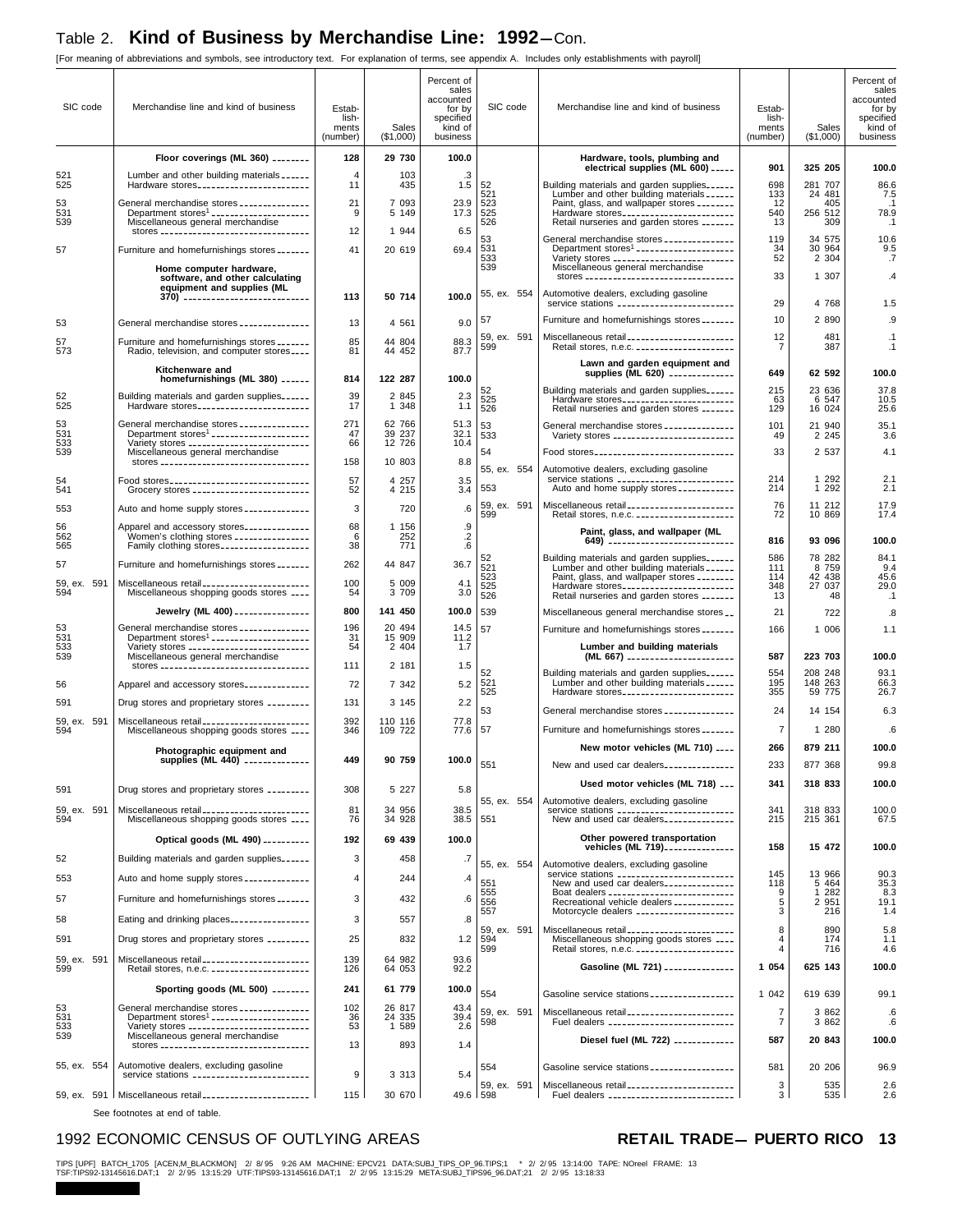[For meaning of abbreviations and symbols, see introductory text. For explanation of terms, see appendix A. Includes only establishments with payroll]

| SIC code                  | Merchandise line and kind of business                                                                                                   | Estab-<br>lish-<br>ments<br>(number) | Sales<br>(\$1,000)          | Percent of<br>sales<br>accounted<br>for by<br>specified<br>kind of<br>business | SIC code                  | Merchandise line and kind of business                                                                                                                                             | Estab-<br>lish-<br>ments<br>(number) | Sales<br>(\$1,000)                | Percent of<br>sales<br>accounted<br>for by<br>specified<br>kind of<br>business |
|---------------------------|-----------------------------------------------------------------------------------------------------------------------------------------|--------------------------------------|-----------------------------|--------------------------------------------------------------------------------|---------------------------|-----------------------------------------------------------------------------------------------------------------------------------------------------------------------------------|--------------------------------------|-----------------------------------|--------------------------------------------------------------------------------|
|                           | Automotive lubricants (ML 730) __                                                                                                       | 1 3 1 8                              | 51 645                      | 100.0                                                                          |                           | All other merchandise (ML 850)-                                                                                                                                                   |                                      |                                   |                                                                                |
| 53                        | General merchandise stores ______________                                                                                               | 14                                   | 1 177                       | 2.3                                                                            |                           | Con.                                                                                                                                                                              |                                      |                                   |                                                                                |
| 55, ex. 554               | Automotive dealers, excluding gasoline                                                                                                  | 404                                  | 17 832                      | 34.5                                                                           | 55. ex. 554               | Automotive dealers, excluding gasoline                                                                                                                                            | 67                                   | 15 005                            | 3.1                                                                            |
| 554                       | Gasoline service stations __________________                                                                                            | 861                                  | 31 934                      | 61.8                                                                           | 551<br>553<br>555         | New and used car dealers<br>Auto and home supply stores ___________<br>Boat dealers ____________________________                                                                  | 5<br>43<br>10                        | 2 081<br>7 255<br>2 5 1 5         | $\mathcal{A}$<br>1.5<br>.5                                                     |
| 598                       | Fuel dealers _______________________________                                                                                            | 6                                    | 213                         | .4                                                                             | 554                       | Gasoline service stations _________________                                                                                                                                       | 51                                   | 3 175                             | .6                                                                             |
|                           | Auto tires, batteries, and<br>accessories (ML 740) __________                                                                           | 1 5 2 1                              | 440 492                     | 100.0                                                                          | 56<br>561                 | Apparel and accessory stores                                                                                                                                                      | 141                                  | 7 730                             | 1.6                                                                            |
| 53                        | General merchandise stores ______________                                                                                               | 42                                   | 21 639                      | 4.9                                                                            | 562<br>564                | Men's and boys' clothing stores<br>Women's clothing stores _______________<br>Children's and infants' wear stores _______                                                         | 26<br>12<br>$\overline{7}$           | 966<br>418<br>513<br>1            | $\cdot$<br>$\cdot$ 1<br>.3                                                     |
| 55, ex. 554               | Automotive dealers, excluding gasoline                                                                                                  |                                      |                             |                                                                                | 565<br>569                | Family clothing stores __________________<br>Miscellaneous apparel and accessory                                                                                                  | $\overline{7}$                       | 310                               | $\cdot$ 1                                                                      |
| 553                       | Auto and home supply stores ____________                                                                                                | 859<br>711                           | 401 817<br>367 482          | 91.2<br>83.4                                                                   |                           | stores __________________________________                                                                                                                                         | 30                                   | 2 543                             | .5                                                                             |
| 554                       | Gasoline service stations __________________                                                                                            | 588                                  | 16 318                      | 3.7                                                                            | 57<br>571                 | Furniture and homefurnishings stores<br>Furniture and homefurnishings stores                                                                                                      | 267<br>217                           | 15 950<br>4 744                   | 3.3<br>1.0                                                                     |
| 57<br>573                 | Furniture and homefurnishings stores _______<br>Radio, television, and computer stores                                                  | 20<br>20                             | 461<br>461                  | $\cdot$ 1<br>$\cdot$ 1                                                         | 572<br>573                | Household appliance stores ____________<br>Radio, television, and computer stores                                                                                                 | 14<br>36                             | 1 2 3 3<br>9 9 7 3                | $\cdot$ 3<br>2.0                                                               |
|                           | Household fuels (ML 780) _______                                                                                                        | 268                                  | 50 466                      | 100.0                                                                          | 58                        | Eating and drinking places                                                                                                                                                        | 21                                   | 1 308                             | $\cdot$ <sup>3</sup>                                                           |
| 57<br>571<br>572          | Furniture and homefurnishings stores _______<br>Furniture and homefurnishings stores _____<br>Household appliance stores -------------  | 37<br>14<br>23                       | 1 615<br>1 2 4 2<br>373     | 3.2<br>2.5<br>.7                                                               | 591<br>59, ex. 591        | Drug stores and proprietary stores ________<br>Miscellaneous retail _______________________                                                                                       | 361<br>706                           | 36 286<br>190 331                 | 7.4<br>38.9                                                                    |
| 59, ex. 591<br>598<br>599 | Miscellaneous retail ______________________<br>Fuel dealers ____________________________<br>Retail stores, n.e.c. _____________________ | 208<br>112<br>91                     | 47 998<br>45 395<br>2 2 8 6 | 95.1<br>90.0<br>4.5                                                            | 594<br>596<br>598<br>599  | Miscellaneous shopping goods stores ____<br>Nonstore retailers ______________________<br>Fuel dealers ____________________________<br>Retail stores, n.e.c. _____________________ | 293<br>15<br>18<br>375               | 93 059<br>10 035<br>462<br>86 519 | 19.0<br>2.1<br>$\cdot$ 1<br>17.7                                               |
|                           | All other merchandise (ML 850)                                                                                                          | 2 0 9 5                              | 488 722                     | 100.0                                                                          |                           | Nonmerchandise receipts (ML                                                                                                                                                       |                                      |                                   |                                                                                |
| 52                        | Building materials and garden supplies                                                                                                  | 55                                   | 5 8 6 8                     | 1.2                                                                            |                           |                                                                                                                                                                                   | 348                                  | 32 483                            | 100.0                                                                          |
| 521<br>525                | Lumber and other building materials ______<br>Hardware stores________________________                                                   | 9<br>20                              | 826<br>4 372                | $\cdot$<br>.9                                                                  | 52                        | Building materials and garden supplies                                                                                                                                            | 5                                    | 823                               | 2.5                                                                            |
| 526                       | Retail nurseries and garden stores _______                                                                                              | 18                                   | 457                         | $\cdot$ 1                                                                      | 55, ex. 554               | Automotive dealers, excluding gasoline<br>service stations __________________________                                                                                             | 261                                  | 10 875                            | 33.5                                                                           |
| 53<br>531                 | General merchandise stores ______________<br>Department stores <sup>1</sup> ____________________                                        | 316<br>38                            | 184 886<br>41 777           | 37.8<br>8.5                                                                    | 553                       | Auto and home supply stores ____________                                                                                                                                          | 254                                  | 9 9 9 6                           | 30.8                                                                           |
| 533<br>539                | Variety stores __________________________<br>Miscellaneous general merchandise                                                          | 114                                  | 98 188                      | 20.1                                                                           | 554                       | Gasoline service stations __________________                                                                                                                                      | 8                                    | 442                               | 1.4                                                                            |
|                           |                                                                                                                                         | 164                                  | 44 921                      | 9.2                                                                            | 57                        | Furniture and homefurnishings stores                                                                                                                                              | 8                                    | 5 9 9 1                           | 18.4                                                                           |
| 54<br>541                 | Food stores<br>Grocery stores _________________________                                                                                 | 110<br>82                            | 28 183<br>24 758            | 5.8<br>5.1                                                                     | 58                        | Eating and drinking places                                                                                                                                                        | 17                                   | 1 2 1 5                           | 3.7                                                                            |
| 542<br>546<br>549         | Meat and fish markets __________________<br>Retail bakeries _________________________<br>Miscellaneous food stores ______________       | 6<br>14<br>$\overline{4}$            | 636<br>384<br>252           | .1<br>.1<br>$\cdot$ 1                                                          | 59. ex. 591<br>594<br>599 | Miscellaneous retail _______________________<br>Miscellaneous shopping goods stores ____<br>Retail stores, n.e.c. ____________________                                            | 20<br>13<br>4                        | 2 0 2 1<br>1 284<br>481           | 6.2<br>4.0<br>1.5                                                              |

1Includes sales from catalog order desks.

**14 RETAIL TRADE-PUERTO RICO** 1992 ECONOMIC CENSUS OF OUTLYING AREAS

TIPS [UPF] BATCH\_1705 [ACEN,M\_BLACKMON] 2/ 8/95 9:26 AM MACHINE: EPCV21 DATA:SUBJ\_TIPS\_OP\_96.TIPS;1 \* 2/ 2/95 13:14:00 TAPE: NOreel FRAME: 14<br>TSF:TIPS92-13145616.DAT;1 2/ 2/95 13:15:29 UTF:TIPS93-13145616.DAT;1 2/ 2/95 13: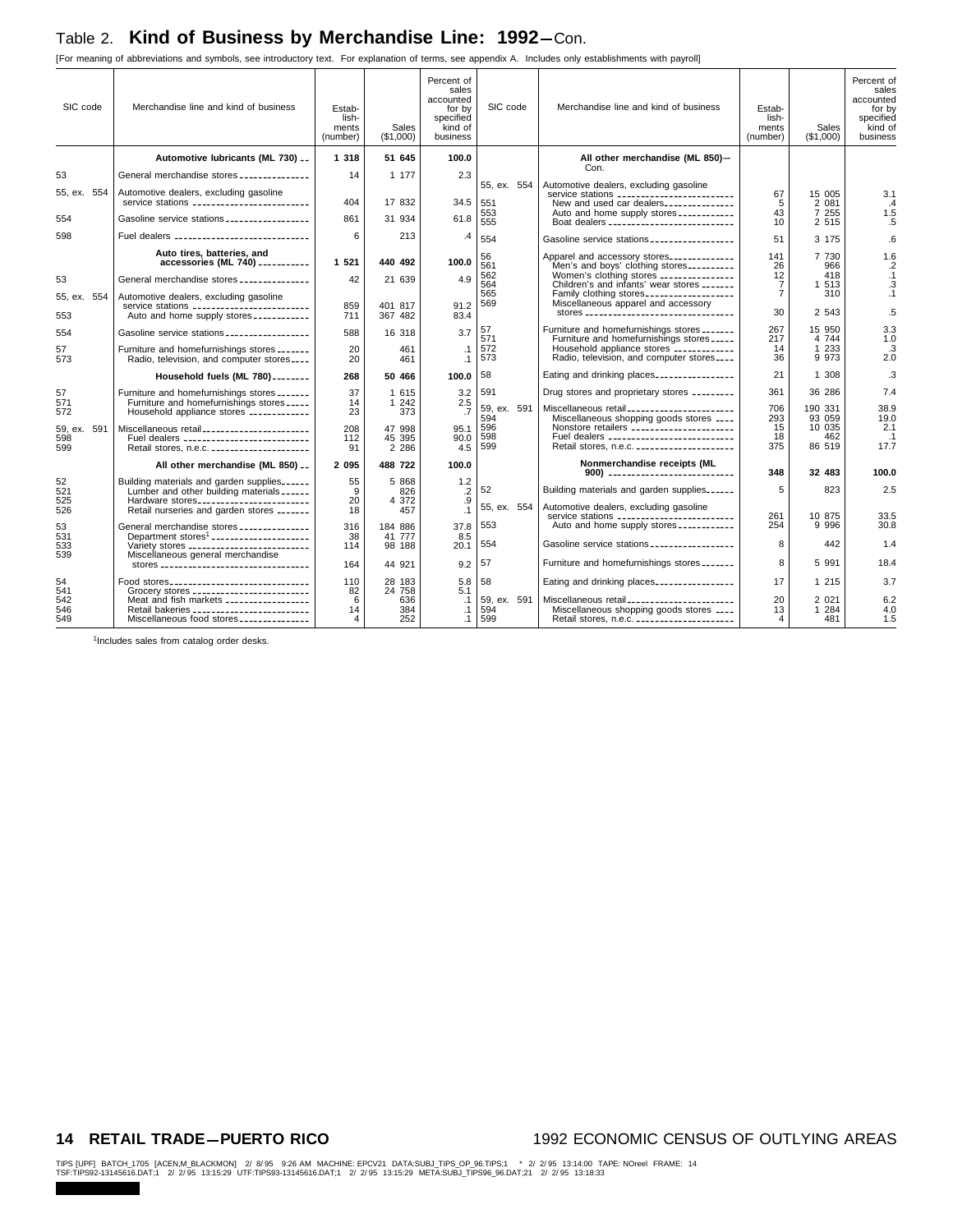# Appendix A. **Explanation of Terms**

**Number of establishments.** Includes all establishments in operation at any time during the year. It covers all full- and part-year operations. An establishment is not necessarily identical with a company or enterprise, which may consist of one or more establishments. Census figures represent a summary of reports for individual establishments rather than companies.

**Sales and receipts.** Sales and receipts include sales of merchandise, receipts for repairs and other services to customers, and delivery charges whether or not payment was received in 1992. Sales and receipts are net after deductions for refunds and allowances for merchandise returned by customers. Trade-in allowances are not deducted from total sales. Sales and receipts include income from business activities classified in a major category other than the one assigned to the establishment; e.g., wholesalers may have receipts for sales at retail, and, similarly, retailers may have receipts for sales at wholesale.

Sales and receipts do not include carrying or other credit charges; commissions from vending machine operations; or nonoperating income from such sources as investments, rental or sale of real estate.

This report represents a recompilation of establishments and sales data collected in the 1992 Economic Census of Puerto Rico according to various categories of commodity and merchandise lines sold by wholesale and retail establishments, respectively. It consists of two chapters, one for each trade area.

**Commodity Lines.** Tables 1 and 2 present sales data for commodity lines. In presentation, these data are similar to merchandise line sales data, but represent wholesale information. See the explanation for the merchandise line sales tables which appears next in this appendix.

## Apéndice A. **Explicación de los Términos**

**Número de establecimientos.** Comprende todos los establecimientos que estuvieron activos durante cualquier período del año. Cubre todas las operaciones que duraron el año entero al igual que aquellas que duraron parte del año. Un establecimiento no es necesariamente idéntico a una compañía o empresa, la cual podría tener uno o más establecimientos. Las estadísticas del censo representan un resumen de los informes individuales de cada establecimiento y no de las compañías.

**Ventas e Ingresos.** Las ventas e ingresos incluyen las ventas de mercancía, los ingresos por concepto de reparaciones y otros servicios prestados a clientes, y los cargos por entrega de la mercancía, hubiérase recibido o no el pago durante 1992. Las ventas e ingresos son netos después de restarse los reembolsos y hacerse los ajustes necesarios por la devolución de mercancía entregada como pago parcial en la compra de mercancía nueva no se resta del total de ventas. Las ventas e ingresos incluyen los ingresos obtenidos de las actividades comerciales que están clasificadas bajo una categoría principal diferente a la que se le asigna al establecimiento; por ejemplo, los mayoristas pueden recibir ingresos de ventas al por menor y, en forma similar, los detallistas pueden recibir ingresos de ventas al por mayor.

Las ventas e ingresos no incluyen los intereses o cargos por concesión de crédito; comisiones obtenidas de las operaciones relacionadas con las máquinas que venden cigarrillos, dulces, etc.; ni ingreso no operativo obtenido de fuentes tales como inversiones, alquiler o venta de bienes raíces.

### **PRESENTATION OF DATA PRESENTACION DE LOS DATOS**

Este informe representa una recopilación de los datos obtenidos sobre establecimientos y ventas en el Censo Económico de Puerto Rico de 1992 de acuerdo a las categorías de las líneas de producto y mercancía vendidas por establecimientos que se dedican al comercio al por mayor y comercio al por menor, respectivamente. Este informe consiste de dos capítulos, uno por cada sector comercial.

#### **Wholesale Trade Comercio al por Mayor**

**Líneas de Productos.** Las Tablas 1 y 2 proporcionan datos sobre las ventas de las líneas de productos. Aunque estos datos tienden a parecerse a los datos sobre las ventas de las líneas de mercancía por la manera en que están presentados, la información que brindan corresponde al comercio al por mayor. Véase la explicación de las tablas sobre las ventas de las líneas de mercancía que aparece a continuación en este apéndice.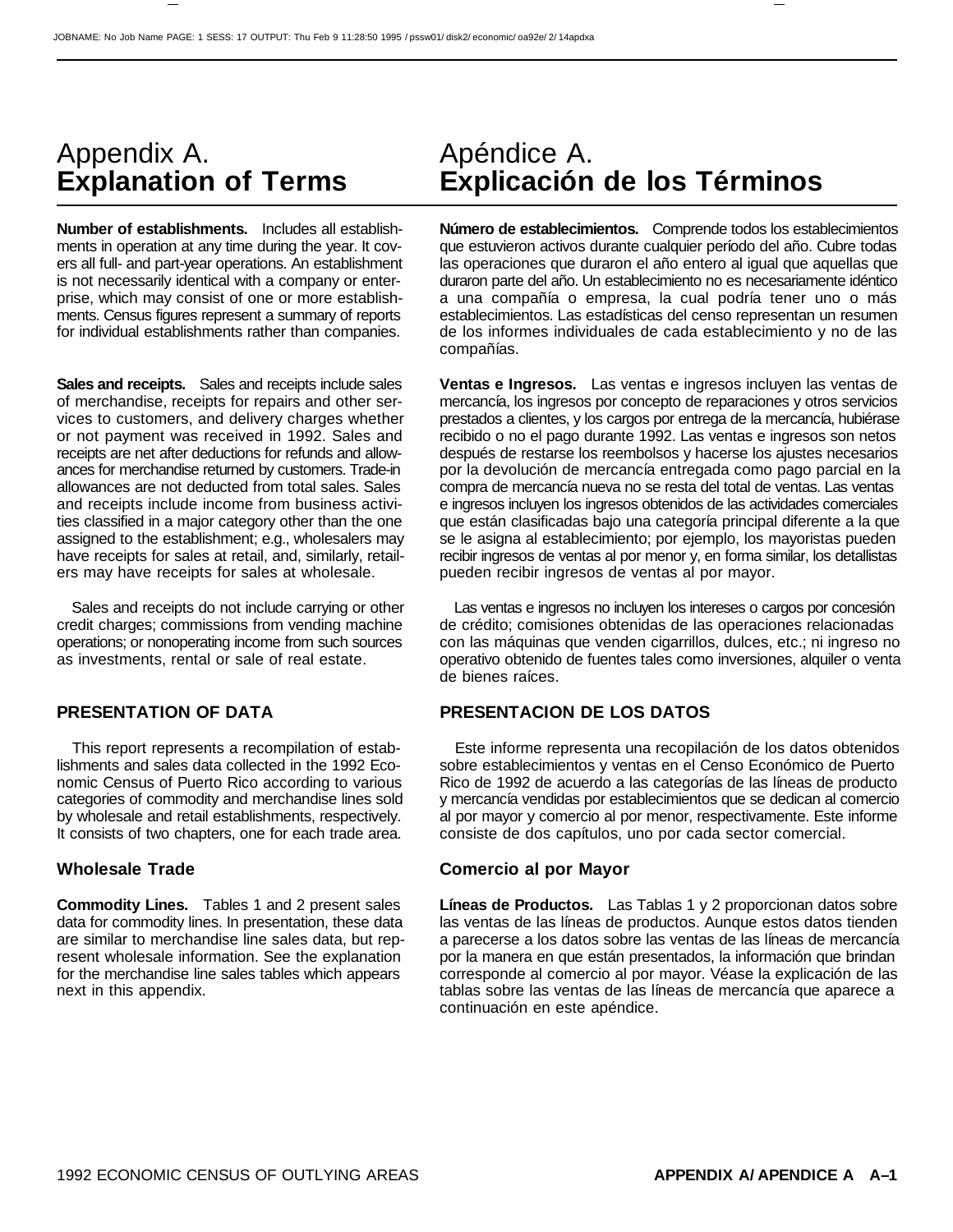JOBNAME: No Job Name PAGE: 2 SESS: 17 OUTPUT: Thu Feb 9 11:28:50 1995 / pssw01/ disk2/ economic/ oa92e/ 2/ 14apdxa

**Merchandise Lines.** Tables 1 and 2 present sales data for merchandise lines. An individual establishment is the unit assigned to a single kind-of-business classification for which data are summarized in most retail census tabulations. Prior to their recompilation by merchandise line category, kind-of-business statistics do not provide the merchandise line composition of retail sales. To meet expanded needs, sales by merchandise lines are collected in the census and are presented in this report in terms of merchandise line groupings.

In planning merchandise line inquiries for the 1992 Economic Census of Puerto Rico, the Bureau of the Census consulted extensively with local government and trade associations, both for advice on the information to be provided by the census, and on reportability which was the major limiting factor. Fifty merchandise lines were devised to account for all the sales and receipts of retail establishments, regardless of kind-of-business classification.

**Limitations in reporting sales by merchandise lines.** Even with a limited breakdown of 50 major lines, there may be a tendency on the part of respondents to fail to identify minor lines for a particular business. This has the effect of understating the number of outlets for individual merchandise lines, and to a lesser extent, it affects the measurement of the volume of sales of individual lines.

Merchandise line categories by which individual retailers group their sales are not uniform and will not always correspond to categories established in a reporting system designed for general use. In addition, because some retailers may have had little if any recorded information on sales by line of merchandise, a substantial amount of estimation may be involved in the reporting of merchandise lines. Furthermore, there is, of course, no assurance that the pattern for the establishments reporting sales by merchandise lines is representative of those which did not report. Figures for merchandise line sales should constitute useful approximations to serve many important current requirements and should be helpful in measuring important changes occurring over fairly long intervals, such as between successive censuses.

A related problem for large retail firms may be the absence of merchandise line records on an individual establishment basis. Some firms may have information available only for a group of stores within a warehouse district or some other grouping used by the firm. In such cases it was necessary for the firm to estimate sales for individual stores by using the pattern of sales shown by the entire group of stores.

**Description of the tables.** Table 1 provides data for each kind of business and for each merchandise line reports:

### **Retail Trade Comercio al por Menor**

**Líneas de mercancía.** Las tablas 1 y 2 proporcionan datos sobre las ventas de las líneas de mercancía. Un establecimiento individual es la unidad a la que se asigna una sola clasificación de tipo de negocio, para la cual se hace un resumen de los datos en la mayoría de las tabulaciones censales de comercio al por menor. Antes de ser recopiladas conforme a categorías correspondientes de las líneas de mercancía, las estadísticas de tipo de negocio no suministran las líneas de mercancía que componen las ventas al por menor. Para poder cumplir requisitos específicos, se recopilaron datos en el censo que indican las ventas según las líneas de mercancía y se presentan dichos datos a base de grupos de estas líneas.

Con el propósito de preparar las preguntas del Censo Económico de Puerto Rico de 1992 que se relacionan con las líneas de mercancía, el Negociado del Censo decidió consultar la opinión de gobiernos locales y asociaciones mercantiles con respecto a la información que el censo debía proporcionar y también con respecto a la viabilidad de facilitar los datos, la cual constituye el factor limitante. Se formularon cincuenta líneas de mercancía generales para dar cuenta de todas las ventas e ingresos de los establecimientos de comercio al por menor, sin considerar la clasificación de tipo de negocio.

**Limitaciones al declarar las ventas según las líneas de mercancía.** Aún con un desglose tan limitado de 50 líneas principales, puede haber la tendencia de parte de los respondedores a dejar de identificar las líneas menos importantes de un negocio en particular. Esto resulta en una subestimación del número de tiendas que hay para las líneas individuales de ventas de mercancía y, en menor grado, afecta la medida del volumen de ventas de las líneas individuales.

Las categorías de las líneas de mercancía que los minoristas individuales utilizan para agrupar sus ventas no son uniformes y no siempre corresponden a las categorías establecidas en un sistema informativo que ha sido diseñado para uso general. También, puesto que algunos minoristas podrían tener poca (si alguna) información registrada con respecto a las ventas por líneas de mercancía, el declarar información acerca de las líneas de mercancía requiere un sinnúmero de estimaciones. Además, no hay ninguna seguridad de que el patrón establecido por los establecimientos que declaran las ventas de acuerdo a las líneas de mercancía pueda representar a aquéllos que no respondieron. Las cifras correspondientes a las ventas de líneas de mercancía deberían constituir aproximaciones útiles que satisfagan un gran número de los requerimientos más importantes que existen en la actualidad y deberían ayudar a medir los cambios importantes que ocurren durante intervalos relativamente largos, tal como el intervalo entre un censo y otro.

La falta de registros (sobre líneas de mercancía) que estuvieran basados en establecimientos individuales pudo haber significado un problema para las grandes empresas minoristas. Algunas empresas sólo tenían información disponible para un grupo de tiendas que estuvieran localizadas dentro de un distrito de almacenamiento o para algún otro grupo o clasificación utilizada por la empresa. En estos casos fue necesario que la empresas estimara las ventas de las tiendas individuales utilizando el patrón de ventas establecido por el grupo entero de tiendas.

**Descripción de las tablas.** Además de proporcionar datos para cada tipo de negocio, la Tabla 1 proporciona lo siguiente para cada línea de mercancía: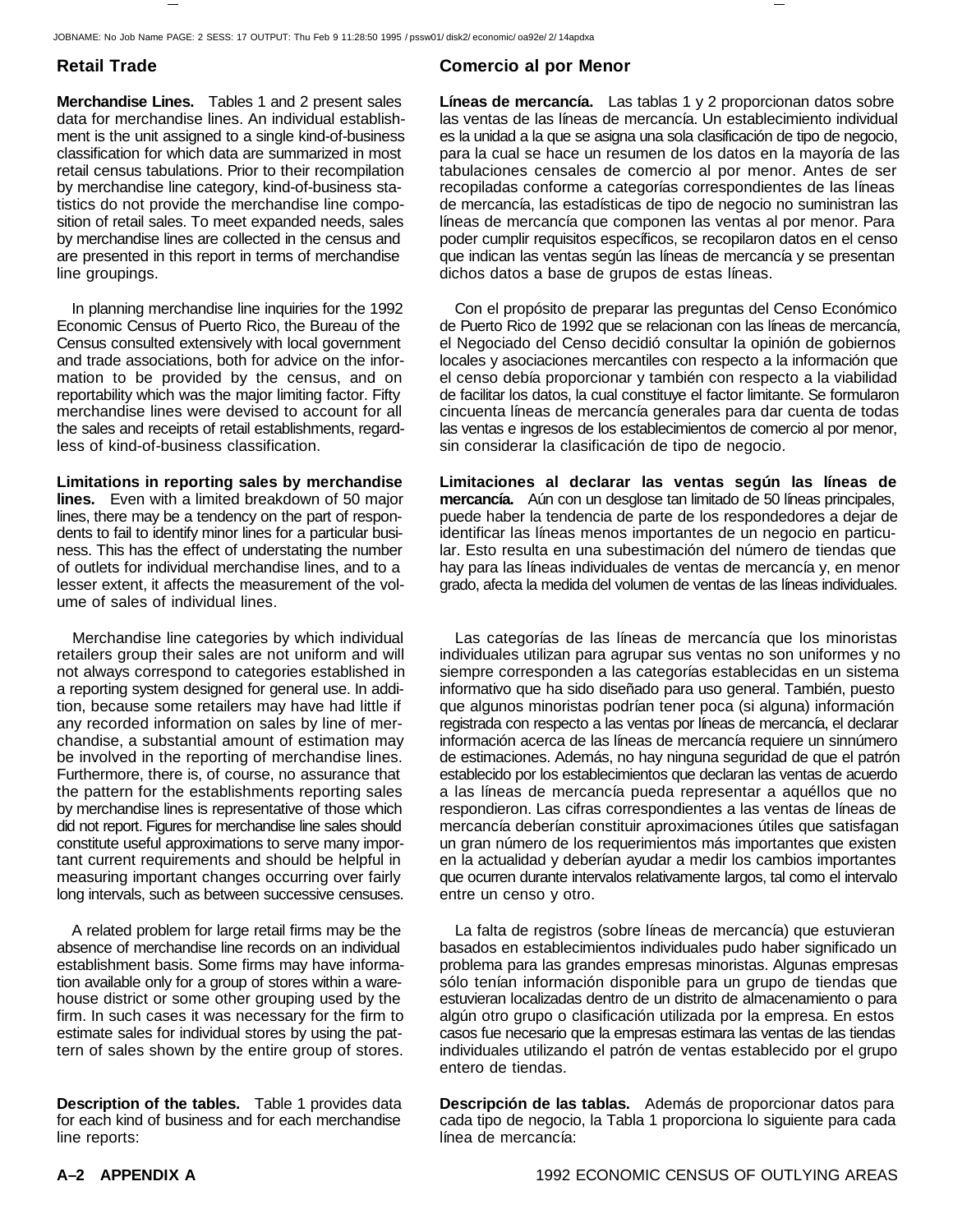- The number of establishments handling the line and their sales;
- The percentage of total sales of the specific kind of business accounted for by each of the lines carried;
- The degree of specialization in that line. Specialization is derived by computing sales of a line as a percentage of total sales of establishments that handled that particular line.

Table 2 provides summary data by merchandise line, including counts of establishments handling the line and total sales of the line. Provided within each merchandise line are counts of establishments carrying the line and the amount and percent of the line sold by various kinds of retail businesses.

To avoid disclosure, data for merchandise lines and kinds of businesses may not add to the total because some merchandise lines and kinds of businesses are not shown.

#### **KIND-OF-BUSINESS CLASSIFICATIONS— WHOLESALE TRADE**

Wholesale trade, major groups 50 and 51 in the 1987 SIC Manual, includes establishments primarily engaged in selling merchandise to retailers; to industrial, commercial, institutional, farm, or professional business users; or to other wholesalers; or acting as agents or brokers in buying merchandise for or selling merchandise to such persons or companies. Establishments primarily engaged in the wholesale distribution of used products are classified on the basis of the products sold.

Establishments primarily engaged in selling merchandise to contractors are included in wholesale trade, with the exception of lumber yards and paint, glass, and wallpaper stores. These exceptions are classified in retail trade if they sell to the general public and are known as ''retail'' in the trade, even if a higher proportion of their sales is made to contractors.

Establishments covered by the census were assigned to a kind-of-business classification in accordance with the industry classifications defined in the 1987 SIC Manual. However, because of the low number of establishments in some industry groups, the kinds of businesses shown in this report are often limited to the three-digit SIC codes.

- El número de establecimientos que administran la línea y las ventas relacionadas con la misma;
- El porcentaje total de ventas realizadas por el tipo de negocio específico que es representado por cada una de las líneas que estos tienen a la venta;
- El grado de especialización en esa línea. La especialización se obtiene calculando las ventas de una línea como un porcentaje del total de ventas de los establecimientos que vendían esa línea en particular.

La Tabla 2 proporciona datos sumarios según la línea general de mercancía, incluyendo el número de establecimientos que administran esa línea y el total de ventas para esa línea. Dentro de cada línea general de mercancía se proporcionan el número de establecimientos que venden la línea y se indica qué cantidad y por ciento de la línea han sido vendidos por varios tipos de negocios detallistas.

La sumas de los datos para las líneas de mercancías y tipos de negocios pueden no ser exacta debido a que, para evitar la divulgacíon, algunas líneas de mercancías y tipos de negocios no se presentan.

#### **CLASIFICACIONES DE TIPO DE NEGOCIO— COMERCIO AL POR MAYOR**

El comercio al por mayor, según los grupos principales 50 y 51 del Manual de CIU de 1987, incluye establecimientos que se dedican principalmente a la venta de mercancía a comerciantes detallistas; usuarios del sector industrial, comercial, institucional, agrícola o profesional; o a otros mayoristas; a la vez que incluye establecimientos que hacen las veces de agentes o corredores en la compra o venta de mercancía de tales personas o compañías. Los establecimientos que se dedican principalmente a la distribución al por mayor de productos usados son clasificados en base a los productos vendidos.

Los establecimientos que se dedican principalmente a vender mercancía a contratistas son considerados como establecimientos de comercio al por mayor, exceptuando las madererías y las tiendas de pintura, cristal y papel para empapelar paredes. Estas excepciones son clasificadas como establecimientos de comercio al por menor si venden sus productos al público en general y si se conocen como detallistas dentro de la profesión, aún cuando las ventas a contratistas representen la mayor parte del total de sus ventas.

A los establecimientos abarcados por el censo se les clasificó según el tipo de negocio, conforme a las clasificaciones industriales definidas en el Manual de CIU de 1987. Sin embargo, debido a que algunos grupos industriales tienen muy pocos establecimientos, los tipos de negocios que aparecen en este informe suelen estar limitados a códigos de CIU de sólo tres dígitos.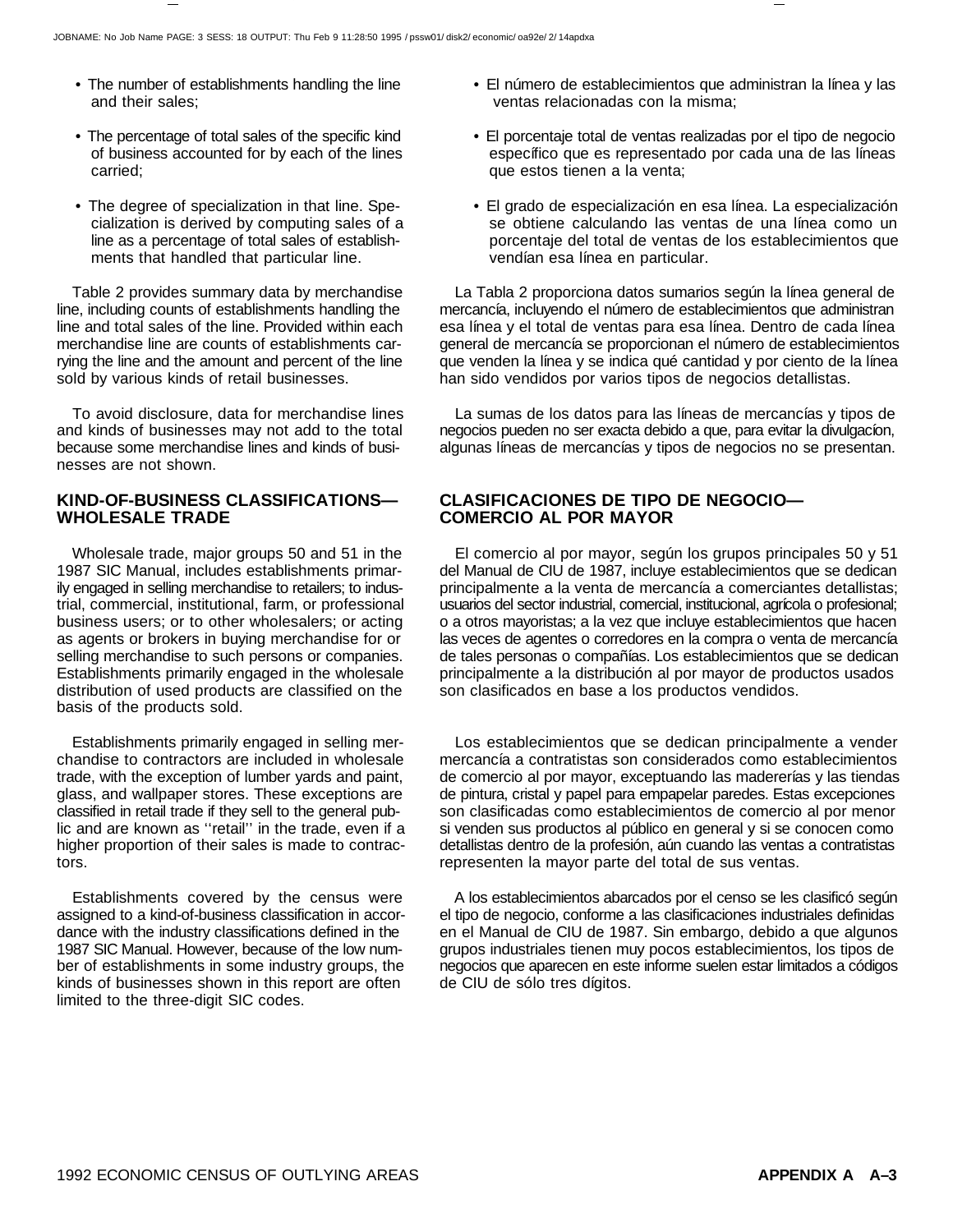### **KIND-OF-BUSINESS CLASSIFICATIONS— RETAIL TRADE**

Retail trade, major groups 52 through 59 in the 1987 SIC Manual, includes establishments engaged in selling merchandise for personal or household consumption and in rendering services incidental to the sale of the goods. Exceptions are necessitated by trade practices. For example, lumber yards and paint, glass, and wallpaper stores are included in retail trade if they sell to the general public, even if a higher proportion of their sales is made to contractors. Establishments engaged in selling products to the general public from displayed merchandise, such as typewriters, stationery, or gasoline, are classified in retail trade even though such products may not be used for personal or household consumption. However, establishments that sell exclusively to business establishments, institutional and industrial users, or contractors are classified in wholesale trade.

Other important characteristics of retail trade establishments are that they are usually fixed places of business; they are engaged in activities to attract the general public to buy; they buy or receive as well as sell merchandise; they may process their products, although processing is incidental or subordinate to selling; and they are considered as ''retail'' in the trade. Not all of these characteristics need to be present and some are modified by trade practice.

Establishments covered by the census were assigned kind-of-business classifications in accordance with the industry classifications defined in the 1987 SIC Manual. However, because of the low number of establishments in some industry groups, the kinds of businesses shown in this report are often limited to the 3-digit SIC codes. Retail establishments were generally classified according to the principal lines of merchandise sold (groceries, hardware, etc.), or the usual trade designation (drug store, cigar store, etc.)

### **CLASIFICACIONES DE TIPO DE NEGOCIO— COMERCIO AL POR MENOR**

El comercio al por menor, los grupos principales del 52 al 59 del Manual de CIU de 1987, incluye los establecimientos que se dedican a vender mercancía para consumo personal o familiar y a prestar los servicios relacionados con la venta de los artículos. Las excepciones a esta regla general se hacen necesarias debido a las prácticas en la industria. Por ejemplo, se incluyen en el comercio al por menor las tiendas que venden madera, pintura, cristal y papel para empapelar paredes, si las ventas están dirigidas al público en general, aún cuando las ventas a contratistas representen la mayor parte del total de ventas. Los establecimientos que se dedican a vender al público en general los productos de la mercancía en exhibición, tales como maquinillas de escribir, papel y sobres para correspondencia o gasolina, se clasifican como de comercio al por menor aún cuando tales productos no se usen para consumo personal o familiar. Sin embargo, los establecimientos que venden mercancía exclusivamente a establecimientos comerciales, a usuarios institucionales e industriales, o a contratistas, se clasifican como de comercio al por mayor.

Otras características importantes de los establecimientos de comercio al por menor son las siguientes: tienen por lo general un lugar de negocio fijo; se dedican a actividades que incitan al público en general a comprar; compran o reciben y también venden mercancía; pueden elaborar sus productos; sin embargo, la elaboración es incidental y menos importante que la venta de los mismos y son considerados en la industria como establecimientos de comercio al por menor. No todas esta características tienen que estar presentes necesariamente y algunas son modificadas por las prácticas en la industria.

Se le asignaron categorías de tipo de negocio a los establecimientos incluidos en el censo de acuerdo a las clasificaciones industriales definidas en el Manual de CIU de 1987. Sin embargo, debido al escaso número de establecimientos que tenían algunos tipos de negocios industriales, los tipos de negocios que se indican en este informe a menudo están limitados al código de CIU de sólo tres dígitos. Los establecimientos que se dedican al comercio al por menor generalmente fueron clasificados de acuerdo a las principales líneas de mercancías vendidas (comestibles, ferretería, etc.) o a la designación comercial usual (farmacia, tabaquería, etc.).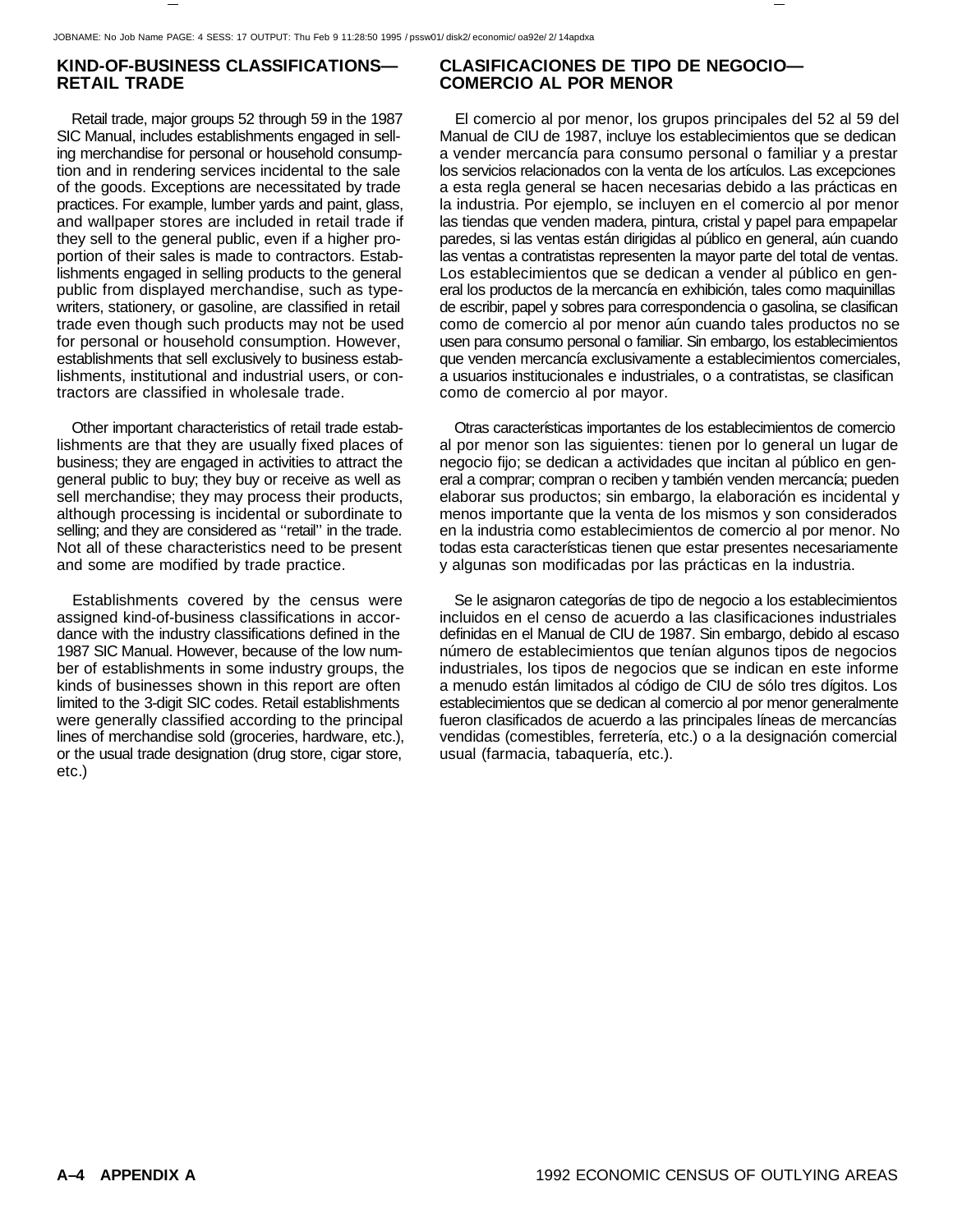# Appendix B./ Apéndice B. **Report Form and Information Sheet/ Cuestionario y la Hoja de Información**

The report form and information sheet, in English and Spanish, are shown on the following pages. El cuestionario y la hoja de información, en inglés y español, aparecen en las páginas siguientes.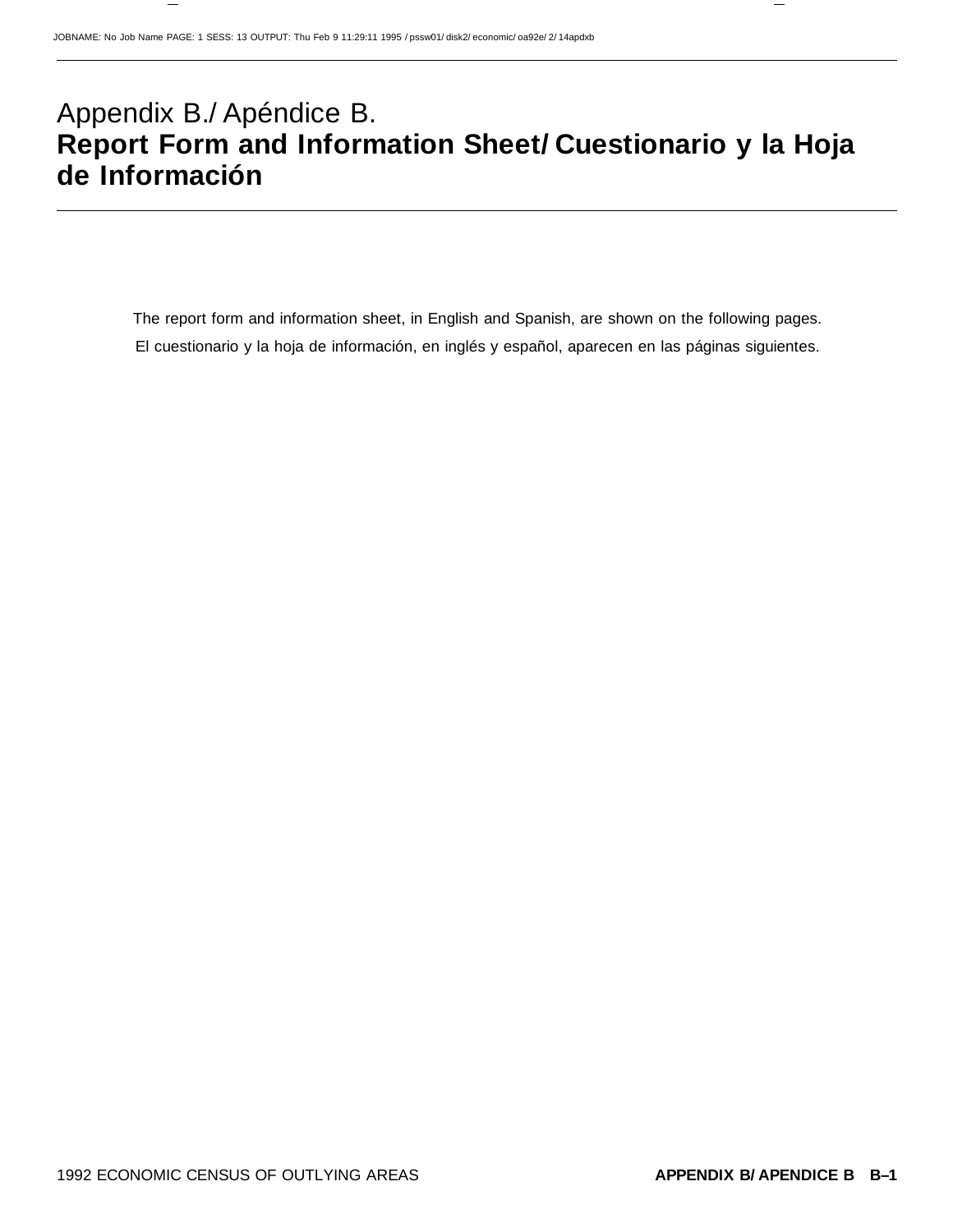## Appendix C. **Industries Included in the 1992 Censuses of Wholesale Trade and Retail Trade —Puerto Rico**

# Apéndice C. **Industrias Incluidas en los Censos de Comercio al por Mayor y Comercio al por Menor de 1992—Puerto Rico**

| <b>SIC</b>                                          |                                                                                                                                                                                                                                       | Código<br>de la                                     |                                                                                                                                                                                                                                                                       |
|-----------------------------------------------------|---------------------------------------------------------------------------------------------------------------------------------------------------------------------------------------------------------------------------------------|-----------------------------------------------------|-----------------------------------------------------------------------------------------------------------------------------------------------------------------------------------------------------------------------------------------------------------------------|
| code                                                | Short title                                                                                                                                                                                                                           | <b>CIU</b>                                          | Título abreviado                                                                                                                                                                                                                                                      |
|                                                     | <b>WHOLESALE TRADE</b>                                                                                                                                                                                                                | - -                                                 | <b>COMERCIO AL POR MAYOR</b>                                                                                                                                                                                                                                          |
|                                                     |                                                                                                                                                                                                                                       |                                                     |                                                                                                                                                                                                                                                                       |
| 50                                                  | <b>DURABLE GOODS</b>                                                                                                                                                                                                                  | 50                                                  | PRODUCTOS NO PERECEDEROS                                                                                                                                                                                                                                              |
| 501<br>5012<br>5013<br>5014<br>5015                 | <b>Motor Vehicles, Parts, and Supplies</b><br>Automobiles and other motor vehicles<br>Motor vehicle supplies and new parts<br>Tires and tubes<br>Motor vehicle parts, used                                                            | 501<br>5012<br>5013<br>5014<br>5015                 | Vehículos de Motor, Piezas y Efectos<br>Automóviles y otros vehículos de motor<br>Piezas nuevas y accesorios para vehículos de motor<br>Llantas y cámaras de aire<br>Piezas usadas para vehículos de motor                                                            |
| 502<br>5021<br>5023                                 | <b>Furniture and Homefurnishings</b><br>Furniture<br>Homefurnishings                                                                                                                                                                  | 502<br>5021<br>5023                                 | Muebles y Efectos para el Hogar<br><b>Muebles</b><br>Efectos para el hogar                                                                                                                                                                                            |
| 503<br>5031<br>5032<br>5033<br>5039                 | <b>Lumber and Construction Materials</b><br>Lumber, plywood, and millwork<br>Brick, stone, and related materials<br>Roofing, siding, and insulation<br>Construction materials, n.e.c.                                                 | 503<br>5031<br>5032<br>5033<br>5039                 | Madera y Materiales de Construcción<br>Madera, paneles de madera y productos de molinos<br>Ladrillo, piedra y materiales relacionados<br>Tejado, tablas de forro y materiales de insulación<br>Materiales de construcción no clasificados en otra<br>parte            |
| 504<br>5043<br>5044<br>5045<br>5046<br>5047<br>5048 | <b>Professional and Commercial Equipment</b><br>Photographic equipment and supplies<br>Office equipment<br>Computers, peripherals, and software<br>Commercial equipment, n.e.c.<br>Medical and hospital equipment<br>Ophthalmic goods | 504<br>5043<br>5044<br>5045<br>5046<br>5047<br>5048 | <b>Equipo Profesional y Comercial</b><br>Equipo y efectos fotográficos<br>Equipo de oficina<br>Computadoras, equipo periférico y programas de<br>computadoras<br>Equipo comercial no clasificado en otra parte<br>Equipo médico y de hospital<br>Artículos oftálmicos |
| 5049                                                | Professional equipment, n.e.c.                                                                                                                                                                                                        | 5049                                                | Equipo profesional no clasificado en otra parte                                                                                                                                                                                                                       |
| 505<br>5051<br>5052                                 | <b>Metals and Minerals, Except Petroleum</b><br>Metals service centers and offices<br>Coal and other minerals and ores                                                                                                                | 505<br>5051<br>5052                                 | Metales y Minerales, Excepto Petróleo<br>Centros de servicio y oficinas para metales<br>Carbón y otros minerales y minerales metálicos                                                                                                                                |
| 506<br>5063<br>5064<br>5065                         | <b>Electrical Goods</b><br>Electrical apparatus and equipment<br>Electrical appliances, televisions, and radios<br>Electronic parts and equipment                                                                                     | 506<br>5063<br>5064<br>5065                         | <b>Efectos Eléctricos</b><br>Aparatos y equipo eléctrico<br>Enseres eléctricos, radio y televisores<br>Piezas y equipo electrónico                                                                                                                                    |
| 507                                                 | Hardware, Plumbing, and Heating Equipment                                                                                                                                                                                             | 507                                                 | Artículos de Ferretería, Equipo y Efectos de                                                                                                                                                                                                                          |
| 5072<br>5074<br>5075                                | Hardware<br>Plumbing and hydronic heating supplies<br>Warm air heating and air-conditioning                                                                                                                                           | 5072<br>5074<br>5075                                | Plomería y Calefacción<br>Artículos de ferretería<br>Equipo y efectos de plomería y calefacción hidrónica<br>Equipo y efectos para calefacción a base de aire<br>caliente y para aire acondicionado                                                                   |
| 5078                                                | Refrigeration equipment and supplies                                                                                                                                                                                                  | 5078                                                | Equipo y efectos de refrigeración                                                                                                                                                                                                                                     |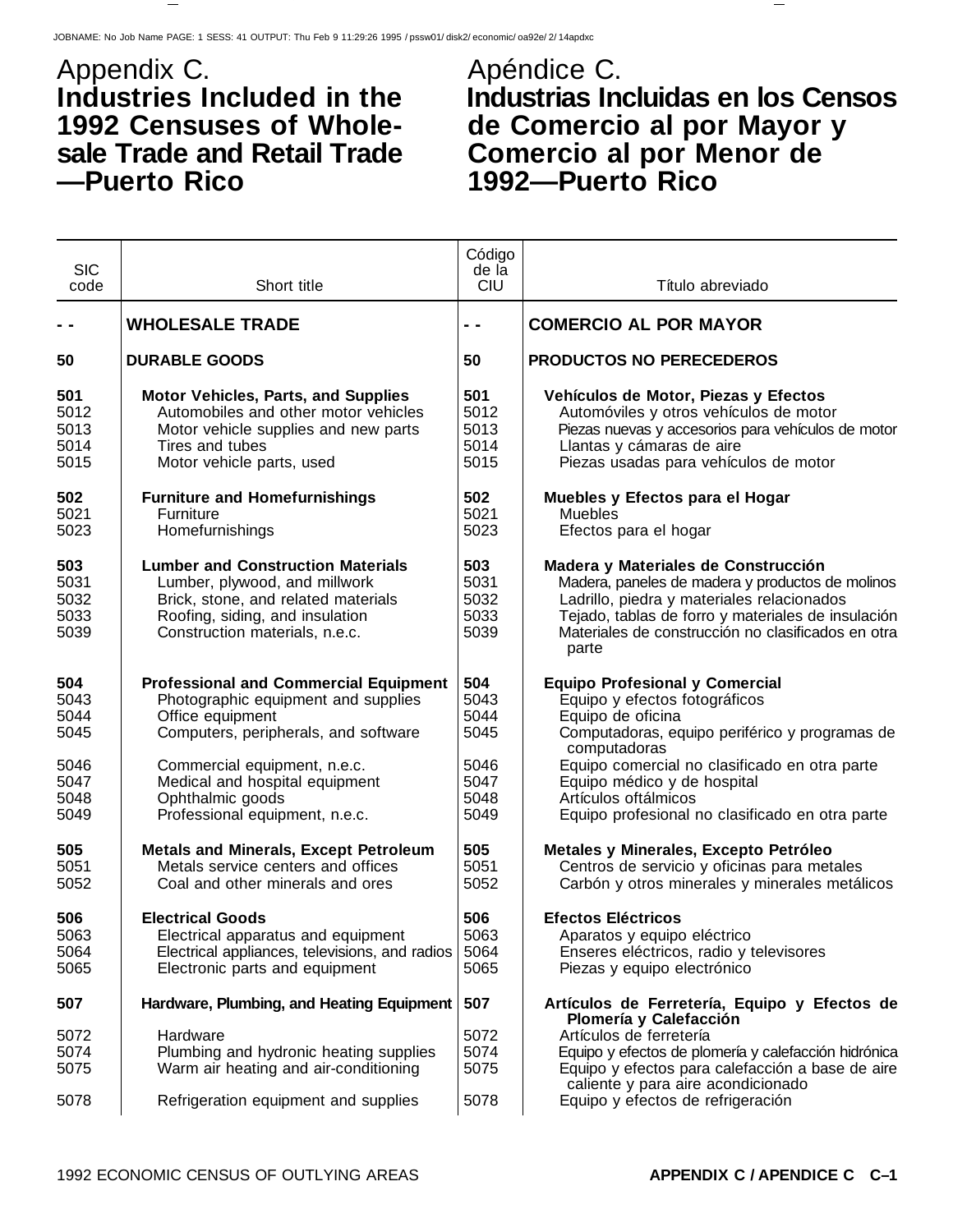| <b>SIC</b><br>code                                                          | Short title                                                                                                                                                                                                                                                                                                   | Código<br>de la<br><b>CIU</b>                                               | Título abreviado                                                                                                                                                                                                                                                                                                                                                      |
|-----------------------------------------------------------------------------|---------------------------------------------------------------------------------------------------------------------------------------------------------------------------------------------------------------------------------------------------------------------------------------------------------------|-----------------------------------------------------------------------------|-----------------------------------------------------------------------------------------------------------------------------------------------------------------------------------------------------------------------------------------------------------------------------------------------------------------------------------------------------------------------|
| 508<br>5082<br>5083<br>5084<br>5085<br>5087<br>5088                         | <b>Machinery, Equipment, and Supplies</b><br>Construction and mining machinery<br>Farm and garden machinery<br>Industrial machinery and equipment<br>Industrial supplies<br>Service establishment equipment<br>Transportation equipment and supplies                                                          | 508<br>5082<br>5083<br>5084<br>5085<br>5087<br>5088                         | Maquinaria, Equipo y Suministros<br>Maquinaria de construcción y minería<br>Maquinaria y equipo para la finca y el jardín<br>Maquinaria y equipo industrial<br>Suministros industriales<br>Equipo de establecimientos de servicio<br>Equipo y suministros de transporte                                                                                               |
| 509<br>5091<br>5092<br>5093<br>5094<br>5099                                 | <b>Miscellaneous Durable Goods</b><br>Sporting and recreational goods<br>Toys and hobby goods and supplies<br>Scrap and waste materials<br>Jewelry and precious stones<br>Durable goods, n.e.c.                                                                                                               | 509<br>5091<br>5092<br>5093<br>5094<br>5099                                 | Artículos No Perecederos Misceláneos<br>Efectos y artículos de recreación y deporte<br>Efectos y artículos de pasatiempo y juguetes<br>Materiales de sobras y desperdicios<br>Joyas y piedras preciosas<br>Artículos no perecederos no clasificados en otra<br>parte                                                                                                  |
| 51                                                                          | <b>NONDURABLE GOODS</b>                                                                                                                                                                                                                                                                                       | 51                                                                          | <b>ARTICULOS PERECEDEROS</b>                                                                                                                                                                                                                                                                                                                                          |
| 511<br>5111<br>5112<br>5113                                                 | <b>Paper and Paper Products</b><br>Printing and writing paper<br>Stationery and office supplies<br>Industrial and personal service paper                                                                                                                                                                      | 511<br>5111<br>5112<br>5113                                                 | Papel y Productos de Papel<br>Papel para escribir e imprimir<br>Papel para correspondencia y artículos de oficina<br>Papel para uso industrial y personal                                                                                                                                                                                                             |
| 512                                                                         | <b>Drugs, Proprietaries, and Sundries</b>                                                                                                                                                                                                                                                                     | 512                                                                         | Medicinas, Medicinas Patentizadas y Varios Artículos<br>de Farmacia                                                                                                                                                                                                                                                                                                   |
| 5122                                                                        | Drugs, proprietaries, and sundries                                                                                                                                                                                                                                                                            | 5122                                                                        | Medicinas, medicinas patentizadas y varios artículos<br>de farmacia                                                                                                                                                                                                                                                                                                   |
| 513<br>5131<br>5136<br>5137<br>5139                                         | <b>Apparel, Piece Goods, and Notions</b><br>Piece goods and notions<br>Men's and boys' clothing<br>Women's and children's clothing<br>Footwear                                                                                                                                                                | 513<br>5131<br>5136<br>5137<br>5139                                         | Prendas de Vestir, Telas y Novedades<br>Telas y novedades<br>Ropa para hombres y jovencitos<br>Ropa para damas y niños<br>Calzado                                                                                                                                                                                                                                     |
| 514<br>5141<br>5142<br>5143<br>5144<br>5145<br>5146<br>5147<br>5148<br>5149 | <b>Groceries and Related Products</b><br>Groceries, general line<br>Packaged frozen foods<br>Dairy products, except dried or canned<br>Poultry and poultry products<br>Confectionery<br>Fish and seafoods<br>Meats and meat products<br>Fresh fruits and vegetables<br>Groceries and related products, n.e.c. | 514<br>5141<br>5142<br>5143<br>5144<br>5145<br>5146<br>5147<br>5148<br>5149 | <b>Comestibles y Productos Relacionados</b><br>Comestibles, línea general<br>Alimentos congelados empacados<br>Productos lácteos, excepto secos o enlatados<br>Aves y productos derivados<br>Confitería<br>Pescados y mariscos<br>Carnes y productos derivados<br>Frutas y vegetales frescos<br>Comestibles y productos relacionados no clasificados<br>en otra parte |
| 515<br>5153<br>5154<br>5159                                                 | <b>Farm-Product Raw Materials</b><br>Grain and field beans<br>Livestock<br>Farm-product raw materials, n.e.c.                                                                                                                                                                                                 | 515<br>5153<br>5154<br>5159                                                 | <b>Materias Primas Agrícolas</b><br>Granos<br>Ganado<br>Materias primas agrícolas no clasificadas en otra<br>parte                                                                                                                                                                                                                                                    |
| 516<br>5162<br>5169                                                         | <b>Chemicals and Allied Products</b><br>Plastics materials and basic shapes<br>Chemicals and allied products, n.e.c.                                                                                                                                                                                          | 516<br>5162<br>5169                                                         | Productos Químicos y Productos Análogos<br>Materiales plásticos y moldes básicos<br>Productos químicos y productos análogos no<br>clasificados en otra parte                                                                                                                                                                                                          |

 $\overline{\phantom{m}}$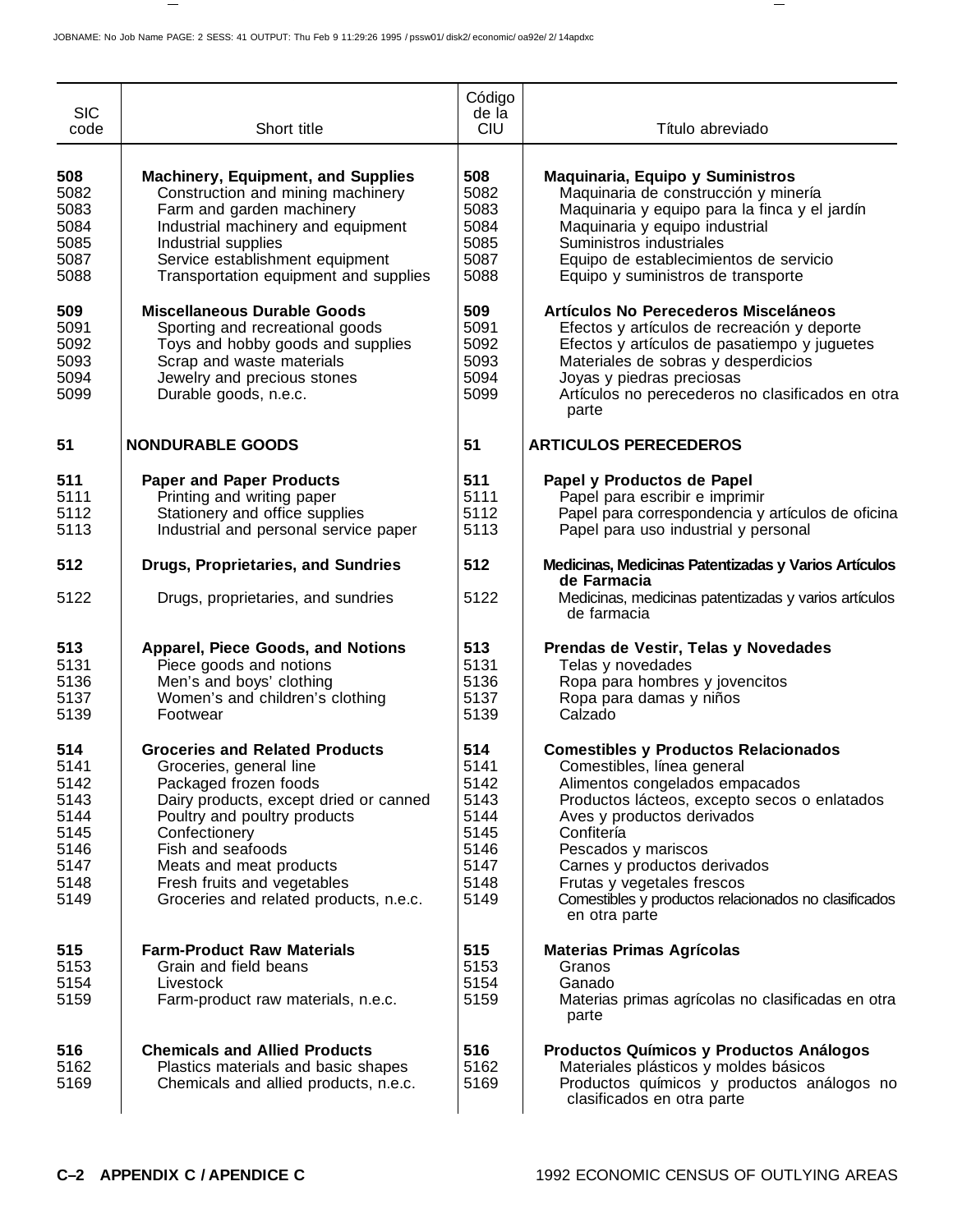| <b>SIC</b><br>code                                  | Short title                                                                                                                                                                                                                   | Código<br>de la<br><b>CIU</b>                       | Título abreviado                                                                                                                                                                                                                                                 |
|-----------------------------------------------------|-------------------------------------------------------------------------------------------------------------------------------------------------------------------------------------------------------------------------------|-----------------------------------------------------|------------------------------------------------------------------------------------------------------------------------------------------------------------------------------------------------------------------------------------------------------------------|
| 517<br>5171<br>5172                                 | <b>Petroleum and Petroleum Products</b><br>Petroleum bulk stations and terminals<br>Petroleum products, n.e.c.                                                                                                                | 517<br>5171<br>5172                                 | Petróleo y Productos de Petróleo<br>Terminales y depósitos para almacenaje de petróleo<br>Productos de petróleo no clasificados en otra parte                                                                                                                    |
| 518<br>5181<br>5182                                 | Beer, Wine, and Distilled Beverages<br>Beer and ale<br>Wine and distilled beverages                                                                                                                                           | 518<br>5181<br>5182                                 | Cerveza, Vino y Bebidas Alcohólicas Destiladas<br>Cerveza y cerveza amarga<br>Vinos y bebidas alcohólicas destiladas                                                                                                                                             |
| 519<br>5191<br>5192<br>5193<br>5194<br>5198<br>5199 | <b>Miscellaneous Nondurable Goods</b><br>Farm supplies<br>Books, periodicals, and newspapers<br>Flowers and florists' supplies<br>Tobacco and tobacco products<br>Paints, varnishes, and supplies<br>Nondurable goods, n.e.c. | 519<br>5191<br>5192<br>5193<br>5194<br>5198<br>5199 | Artículos Perecederos Misceláneos<br>Efectos agrícolas<br>Libros, revistas y periódicos<br>Flores y efectos de floristería<br>Tabaco y productos de tabaco<br>Pinturas, barnices y artículos relacionados<br>Artículos perecederos no clasificados en otra parte |
|                                                     | <b>RETAIL TRADE</b>                                                                                                                                                                                                           | - -                                                 | <b>COMERCIO AL POR MENOR</b>                                                                                                                                                                                                                                     |
| 52                                                  | <b>BUILDING MATERIALS AND GARDEN</b><br><b>SUPPLIES</b>                                                                                                                                                                       | 52                                                  | <b>MATERIALES DE CONSTRUCCION Y EFECTOS PARA</b><br><b>EL JARDIN</b>                                                                                                                                                                                             |
| 521<br>5211                                         | <b>Lumber and Other Building Materials</b><br>Lumber and other building materials                                                                                                                                             | 521<br>5211                                         | Madera y Otros Materiales de Construcción<br>Madera y otros materiales de construcción                                                                                                                                                                           |
| 523                                                 | Paint, Glass, and Wallpaper Stores                                                                                                                                                                                            | 523                                                 | Tiendas que Venden Pintura, Cristal y Papel para<br><b>Empapelar Paredes</b>                                                                                                                                                                                     |
| 5231                                                | Paint, glass, and wallpaper stores                                                                                                                                                                                            | 5231                                                | Tiendas que venden pintura, cristal y papel para<br>empapelar paredes                                                                                                                                                                                            |
| 525<br>5251                                         | <b>Hardware Stores</b><br>Hardware stores                                                                                                                                                                                     | 525<br>5251                                         | <b>Ferreterías</b><br>Ferreterías                                                                                                                                                                                                                                |
| 526                                                 | <b>Retail Nurseries and Garden Stores</b>                                                                                                                                                                                     | 526                                                 | Viveros de Plantas y Tiendas de Efectos para el<br>Jardín                                                                                                                                                                                                        |
| 5261                                                | Retail nurseries and garden stores                                                                                                                                                                                            | 5261                                                | Viveros de plantas y tiendas de efectos para el jardín                                                                                                                                                                                                           |
| 527                                                 | <b>Mobile Home Dealers</b>                                                                                                                                                                                                    | 527                                                 | Comerciantes que se Dedican a la Venta de Casas<br><b>Móviles</b>                                                                                                                                                                                                |
| 5271                                                | Mobile home dealers                                                                                                                                                                                                           | 5271                                                | Comerciantes que se dedican a la venta de casas<br>móviles                                                                                                                                                                                                       |
| 53                                                  | <b>GENERAL MERCHANDISE STORES</b>                                                                                                                                                                                             | 53                                                  | <b>TIENDAS DE MERCANCIA GENERAL</b>                                                                                                                                                                                                                              |
| 531<br>5311                                         | <b>Department Stores</b><br>Department stores                                                                                                                                                                                 | 531<br>5311                                         | <b>Tiendas por Departamento</b><br>Tiendas por departamento                                                                                                                                                                                                      |
| 533<br>5331                                         | <b>Variety Stores</b><br>Variety stores                                                                                                                                                                                       | 533<br>5331                                         | <b>Tiendas de Variedades</b><br>Tiendas de variedades                                                                                                                                                                                                            |
| 539<br>5399                                         | <b>Miscellaneous General Merchandise Stores</b><br>Miscellaneous general merchandise stores                                                                                                                                   | 539<br>5399                                         | Otras Tiendas de Mercancía General<br>Otras tiendas de mercancía general                                                                                                                                                                                         |
| 54                                                  | <b>FOOD STORES</b>                                                                                                                                                                                                            | 54                                                  | <b>TIENDAS DE ALIMENTOS</b>                                                                                                                                                                                                                                      |
| 541<br>5411 pt.<br>5411 pt.<br>5411 pt.             | <b>Grocery Stores</b><br>Grocery stores<br>Supermarkets<br>Cash and Carry                                                                                                                                                     | 541<br>5411 pt.<br>5411 pt.<br>5411 pt.             | <b>Tiendas de Alimentos</b><br>Tiendas de alimentos<br>Supermercados<br>Cash and carry                                                                                                                                                                           |
| 542<br>5421                                         | <b>Meat and Fish Markets</b><br>Meat and fish markets                                                                                                                                                                         | 542<br>5421                                         | Mercados de Carne y Pescado<br>Mercados de carne y pescado                                                                                                                                                                                                       |

 $\hspace{0.1mm}-\hspace{0.1mm}$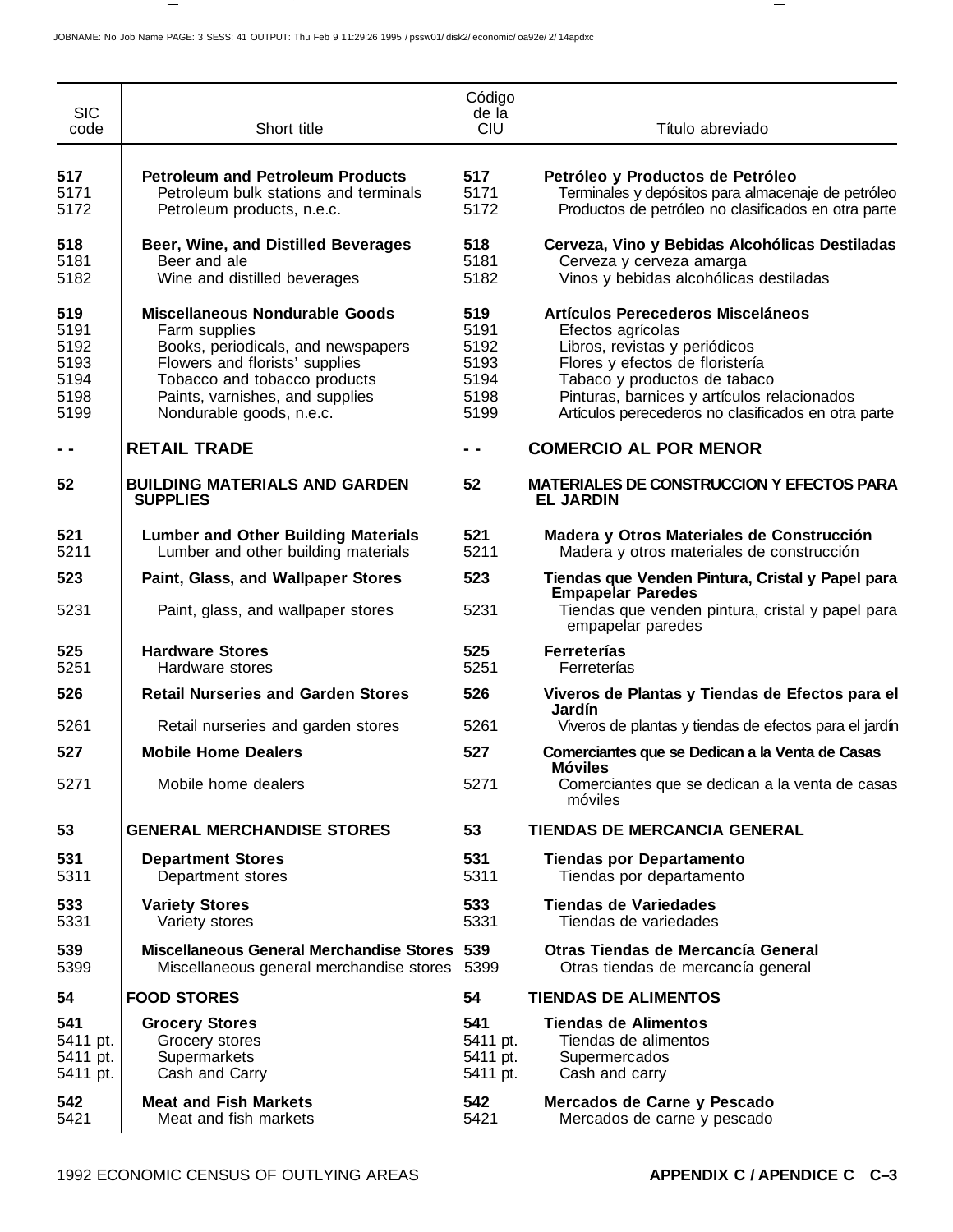| <b>SIC</b><br>code | Short title                                   | Código<br>de la<br><b>CIU</b> | Título abreviado                                                    |
|--------------------|-----------------------------------------------|-------------------------------|---------------------------------------------------------------------|
| 543                | <b>Fruit and Vegetable Markets</b>            | 543                           | Mercados de Frutas y Vegetales                                      |
| 5431               | Fruit and vegetable markets                   | 5431                          | Mercados de frutas y vegetales                                      |
| 544                | <b>Candy, Nut, and Confectionery Stores</b>   | 544                           | Tiendas de Dulces, Nueces y Confitería                              |
| 5441               | Candy, nut, and confectionery stores          | 5441                          | Tiendas de dulces, nueces y confitería                              |
| 545                | <b>Dairy Products Stores</b>                  | 545                           | Tiendas de Productos Lácteos                                        |
| 5451               | Dairy products stores                         | 5451                          | Tiendas de productos lácteos                                        |
| 546                | <b>Retail Bakeries</b>                        | 546                           | <b>Panaderías Detallistas</b>                                       |
| 5461               | <b>Retail bakeries</b>                        | 5461                          | Panaderías detallistas                                              |
| 549                | <b>Miscellaneous Food Stores</b>              | 549                           | <b>Otras Tiendas de Alimentos</b>                                   |
| 5499               | Miscellaneous food stores                     | 5499                          | Otras tiendas de alimentos                                          |
| 55                 | AUTOMOTIVE DEALERS AND SERVICE STA-<br>TIONS  | 55                            | <b>AGENCIAS AUTOMOVILISTICAS Y ESTACIONES DE</b><br><b>GASOLINA</b> |
| 551                | <b>New and Used Car Dealers</b>               | 551                           | Agencias que Venden Carros Nuevos y Usados                          |
| 5511               | New and used car dealers                      | 5511                          | Agencias que venden carros nuevos y usados                          |
| 552                | <b>Used Car Dealers</b>                       | 552                           | Agencias que Venden Carros Usados                                   |
| 5521               | Used car dealers                              | 5521                          | Agencias que venden carros usados                                   |
| 553                | <b>Auto and Home Supply Stores</b>            | 553                           | Tiendas de Efectos para Automóviles y para el<br>Hogar              |
| 5531               | Auto and home supply stores                   | 5531                          | Tiendas de efectos para automóviles y para el hogar                 |
| 554                | <b>Gasoline Service Stations</b>              | 554                           | <b>Estaciones de Gasolina</b>                                       |
| 5541               | Gasoline service stations                     | 5541                          | Estaciones de gasolina                                              |
| 555                | <b>Boat Dealers</b>                           | 555                           | <b>Agencias que Venden Botes</b>                                    |
| 5551               | Boat dealers                                  | 5551                          | Agencias que venden botes                                           |
| 556                | <b>Recreational Vehicle Dealers</b>           | 556                           | Agencias de Vehículos de Recreación                                 |
| 5561               | Recreational vehicle dealers                  | 5561                          | Agencias de vehículos de recreación                                 |
| 557                | <b>Motorcycle Dealers</b>                     | 557                           | <b>Agencias de Motocicletas</b>                                     |
| 5571               | Motorcycle dealers                            | 5571                          | Agencias que venden motocicletas                                    |
| 559                | <b>Automotive Dealers, N.E.C.</b>             | 559                           | Agencias que Venden Automóviles, No Clasificados<br>en Otra Parte   |
| 5599               | Automotive dealers, n.e.c.                    | 5599                          | Agencias que venden automóviles, no clasificados<br>en otra parte   |
| 56                 | APPAREL AND ACCESSORY STORES                  | 56                            | <b>TIENDAS DE ROPA Y ACCESORIOS</b>                                 |
| 561                | <b>Men's and Boys' Clothing Stores</b>        | 561                           | Tiendas de Ropa para Jóvenes y Caballeros                           |
| 5611               | Men's and boys' clothing stores               | 5611                          | Tiendas de ropa para jóvenes y caballeros                           |
| 562                | <b>Women's Clothing Stores</b>                | 562                           | Tiendas de Ropa para Damas                                          |
| 5621               | Women's clothing stores                       | 5621                          | Tiendas de ropa para damas                                          |
| 563                | <b>Women's Accessory and Specialty Stores</b> | 563                           | Tiendas de Accesorios y Artículos Especiales para<br><b>Damas</b>   |
| 5632               | Women's accessory and specialty stores        | 5632                          | Tiendas de accesorios y artículos especiales para<br>damas          |

 $\overline{\phantom{m}}$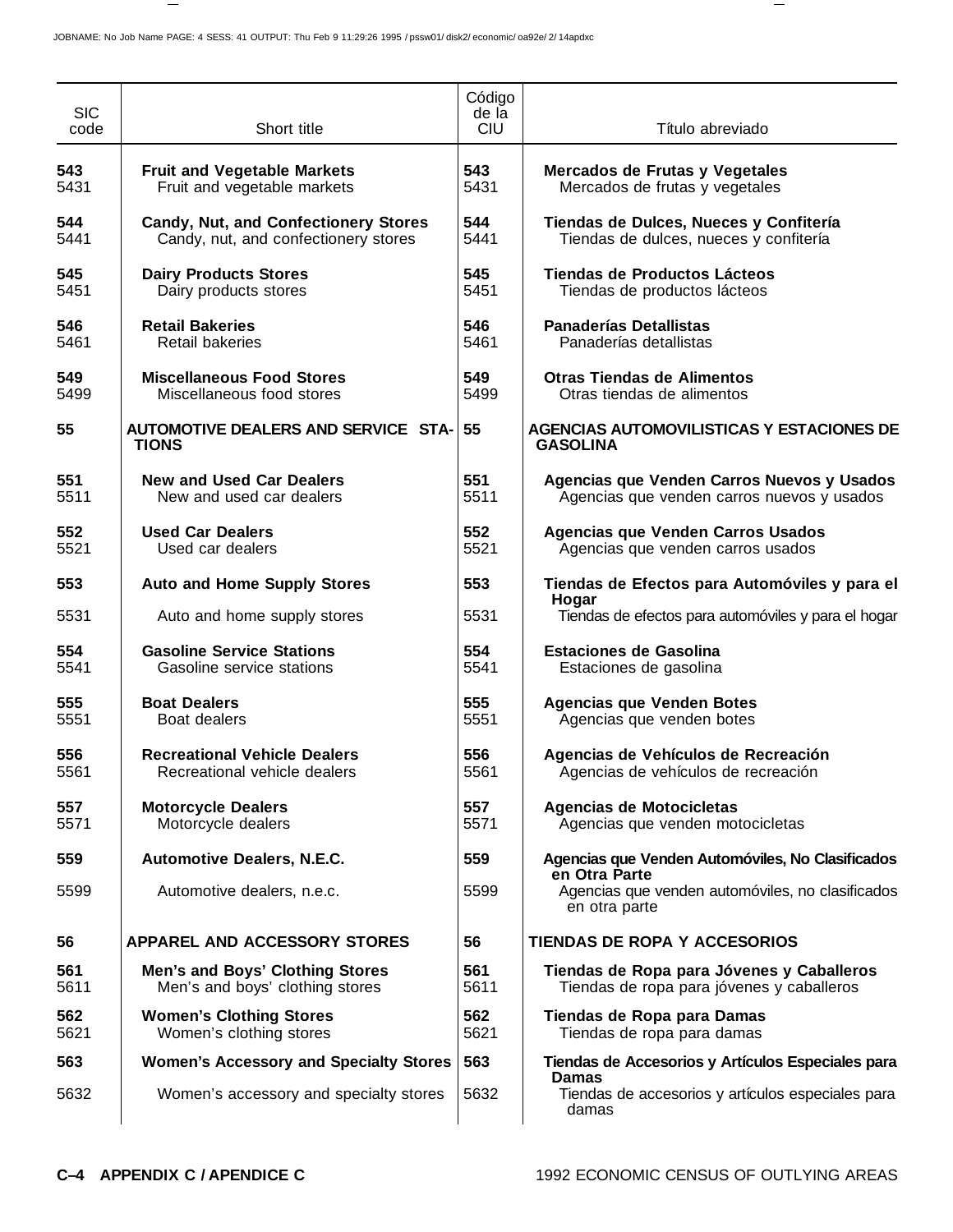| <b>SIC</b><br>code                                                              | Short title                                                                                                                                                       | Código<br>de la<br><b>CIU</b>                                                   | Título abreviado                                                                                                                                                                                                |
|---------------------------------------------------------------------------------|-------------------------------------------------------------------------------------------------------------------------------------------------------------------|---------------------------------------------------------------------------------|-----------------------------------------------------------------------------------------------------------------------------------------------------------------------------------------------------------------|
| 564<br>5641                                                                     | <b>Children's and Infants' Wear Stores</b><br>Children's and infants' wear stores                                                                                 | 564<br>5641                                                                     | Tiendas de Ropa para Niños<br>Tiendas de ropa para niños                                                                                                                                                        |
| 565<br>5651                                                                     | <b>Family Clothing Stores</b><br>Family clothing stores                                                                                                           | 565<br>5651                                                                     | Tiendas de Ropa para la Familia<br>Tiendas de ropa para la familia                                                                                                                                              |
| 566<br>5661                                                                     | <b>Shoe Stores</b><br>Shoe stores                                                                                                                                 | 566<br>5661                                                                     | <b>Tiendas de Calzado</b><br>Tiendas de calzado                                                                                                                                                                 |
| 569<br>5699                                                                     | <b>Miscellaneous Apparel and Accessory Stores</b><br>Miscellaneous apparel and accessory stores                                                                   | 569<br>5699                                                                     | Otras Tiendas de Ropa y Accesorios<br>Otras tiendas de ropa y accesorios                                                                                                                                        |
| 57                                                                              | <b>FURNITURE AND HOMEFURNISHINGS</b><br><b>STORES</b>                                                                                                             | 57                                                                              | TIENDAS DE MUEBLES, EFECTOS Y EQUIPO PARA<br><b>EL HOGAR</b>                                                                                                                                                    |
| 571<br>5712<br>5713<br>5714<br>5719                                             | <b>Furniture and Homefurnishings Stores</b><br>Furniture stores<br>Floor covering stores<br>Drapery and upholstery stores<br>Miscellaneous homefurnishings stores | 571<br>5712<br>5713<br>5714<br>5719                                             | Tiendas de Muebles, Efectos y Equipo para el Hogar<br>Mueblerías<br>Tiendas de cubiertas para pisos<br>Tiendas de cortinas y tapicería<br>Otras tiendas de efectos para el hogar                                |
| 572<br>5722                                                                     | <b>Household Appliance Stores</b><br>Household appliance stores                                                                                                   | 572<br>5722                                                                     | Tiendas de Enseres para el Hogar<br>Tiendas de enseres para el hogar                                                                                                                                            |
| 573<br>5731<br>5734                                                             | Radio, Television, and Computer Stores<br>Radio, television, and electronic stores<br>Computer and software stores                                                | 573<br>5731<br>5734                                                             | Tiendas de Radios, Televisores y Computadoras<br>Tiendas de radios, televisores y enseres eléctricos<br>Tiendas de computadoras y programas de<br>computadora                                                   |
| 5735                                                                            | Record and prerecorded tape stores                                                                                                                                | 5735                                                                            | Tiendas de discos y cintas magnetofónicas<br>pregrabadas                                                                                                                                                        |
| 5736                                                                            | Musical instrument stores                                                                                                                                         | 5736                                                                            | Tiendas de instrumentos musicales                                                                                                                                                                               |
| 58                                                                              | <b>EATING AND DRINKING PLACES</b>                                                                                                                                 | 58                                                                              | <b>LUGARES DONDE SE VENDE COMIDA Y BEBIDA</b>                                                                                                                                                                   |
| 581<br>5812<br>5812 pt.<br>5812 pt.<br>5812 pt.<br>5812 pt.<br>5812 pt.<br>5813 | <b>Eating and Drinking Places</b><br>Eating places<br>Cafeteria<br>Restaurant<br>Refreshment<br>Fast food<br>Other eating places<br>Drinking places               | 581<br>5812<br>5812 pt.<br>5812 pt.<br>5812 pt.<br>5812 pt.<br>5812 pt.<br>5813 | Lugares Donde Se Vende Comida y Bebida<br>Lugares donde se vende comida<br>Cafetería<br>Restaurante<br>Lugar de refrigerio<br>Restaurante "Fast Food"<br>Otro lugar para comer<br>Lugares donde se vende bebida |
| 59                                                                              | <b>MISCELLANEOUS RETAIL</b>                                                                                                                                       | 59                                                                              | OTRAS TIENDAS DE COMERCIO AL POR<br><b>MENOR</b>                                                                                                                                                                |
| 591                                                                             | <b>Drug Stores and Proprietary Stores</b>                                                                                                                         | 591                                                                             | Farmacias y Tiendas Que Venden Medicinas y<br><b>Medicinas Especiales Patentizadas</b>                                                                                                                          |
| 5912                                                                            | Drug stores and proprietary stores                                                                                                                                | 5912                                                                            | Farmacias y tiendas que venden medicinas y<br>medicinas especiales patentizadas                                                                                                                                 |
| 592<br>5921                                                                     | <b>Liquor Stores</b><br>Liquor stores                                                                                                                             | 592<br>5921                                                                     | Licorerías<br>Licorerías                                                                                                                                                                                        |
| 593<br>5932                                                                     | <b>Used Merchandise Stores</b><br>Used merchandise stores                                                                                                         | 593<br>5932                                                                     | Tiendas de Mercancía Usada<br>Tiendas de mercancía usada                                                                                                                                                        |

 $\hspace{0.1mm}-\hspace{0.1mm}$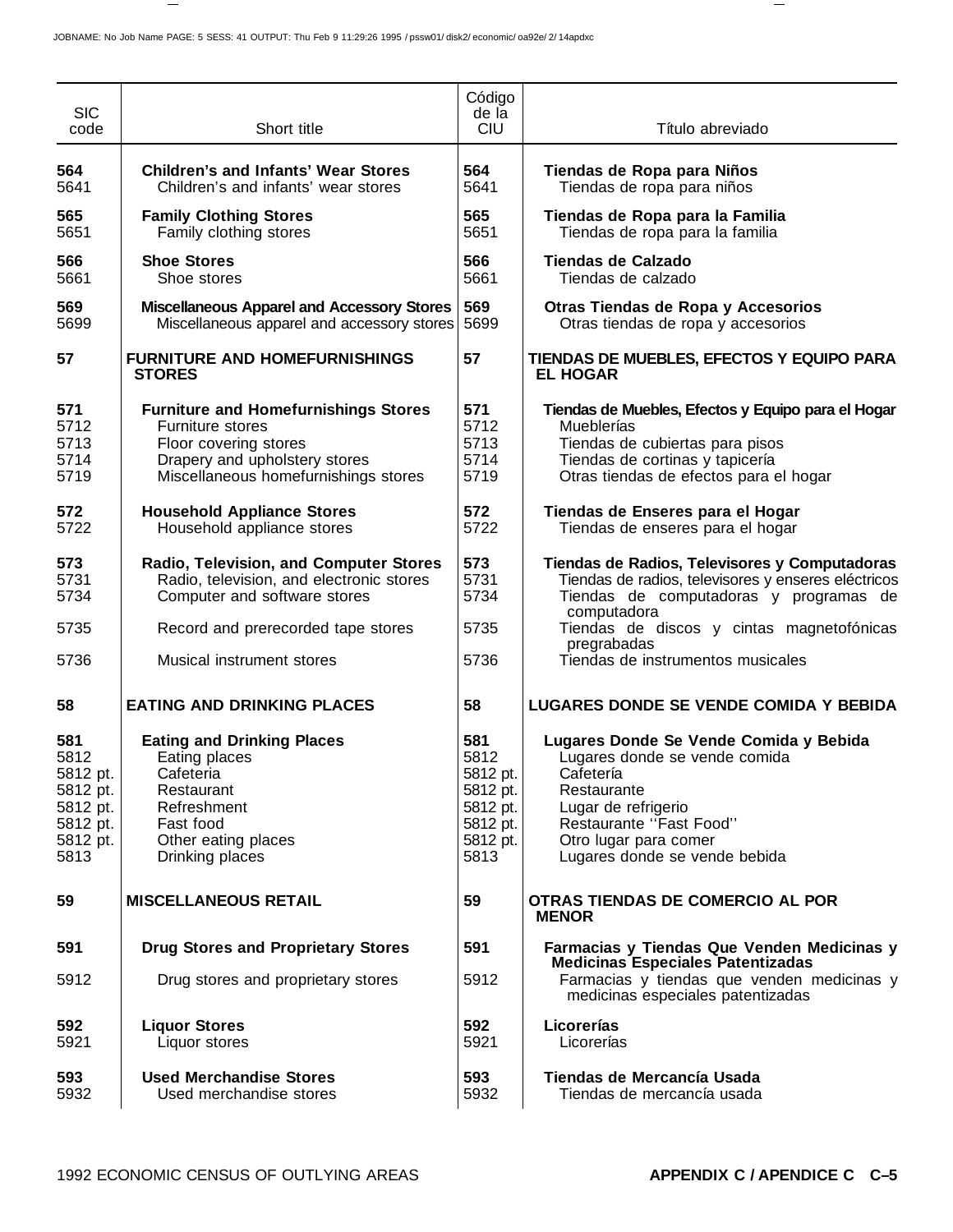|                    |                                            | Código              |                                                                          |
|--------------------|--------------------------------------------|---------------------|--------------------------------------------------------------------------|
| <b>SIC</b><br>code | Short title                                | de la<br><b>CIU</b> | Título abreviado                                                         |
|                    |                                            |                     |                                                                          |
| 594                | <b>Miscellaneous Shopping Goods Stores</b> | 594                 | Tiendas que Venden Mercancía Miscelánea                                  |
| 5941               | Sporting goods and bicycle shops           | 5941                | Tiendas de efectos deportivos y bicicletas                               |
| 5942               | Book stores                                | 5942                | Librerías                                                                |
| 5943               | <b>Stationery stores</b>                   | 5943                | Tiendas que venden papel y otros materiales de<br>correspondencia        |
| 5944               | Jewelry stores                             | 5944                | Joyerías                                                                 |
| 5945               | Hobby, toy, and game shops                 | 5945                | Tiendas de juguetes, juegos y pasatiempo                                 |
| 5946               | Camera and photographic supply stores      | 5946                | Tiendas de cámaras y efectos fotográficos                                |
| 5947               | Gift, novelty, and souvenir shops          | 5947                | Tiendas de regalos, novedades y "souvenirs"                              |
| 5948               | Luggage and leather goods stores           | 5948                | Tiendas que venden maletas y artículos de cuero                          |
| 5949               | Sewing, needlework, and piece goods        | 5949                | Tiendas de telas y artículos de costura                                  |
| 596                | <b>Nonstore Retailers</b>                  | 596                 | Vendedores de Mercancía que no se Vende en<br><b>Establecimientos</b>    |
| 5961               | Catalog and mail-order houses              | 5961                | Casas que venden mercancía por correo y por<br>catálogo                  |
| 5962               | Merchandising machine operators            | 5962                | Administradores de distribuidores automáticos de<br>mercancía            |
| 5963               | Direct selling establishments              | 5963                | Establecimientos que venden mercancía directamente<br>al cliente         |
| 598                | <b>Fuel Dealers</b>                        | 598                 | <b>Distribuidores de Combustible</b>                                     |
| 5983               | Fuel oil dealers                           | 5983                | Distribuidores de aceite combustible                                     |
| 5984               | Liquefied petroleum gas dealers            | 5984                | Distribuidores de gas líquido                                            |
| 5989               | Fuel dealers, n.e.c.                       | 5989                | Distribuidores de combustible no clasificados en<br>otra parte           |
| 599                | Retail Stores, N.E.C.                      | 599                 | Tiendas de Comercio al por Menor no Clasificadas<br>en Otra Parte        |
| 5992               | <b>Florists</b>                            | 5992                | Floristerías                                                             |
| 5993               | Tobacco stores and stands                  | 5993                | Puestos y tiendas de tabaco                                              |
| 5994               | News dealers and newsstands                | 5994                | Agencias y puestos de revistas y periódicos                              |
| 5995               | Optical goods stores                       | 5995                | Tiendas que venden artículos ópticos                                     |
| 5999               | Miscellaneous retail stores, n.e.c.        | 5999                | Otras tiendas de comercio al por menor, no<br>clasificadas en otra parte |